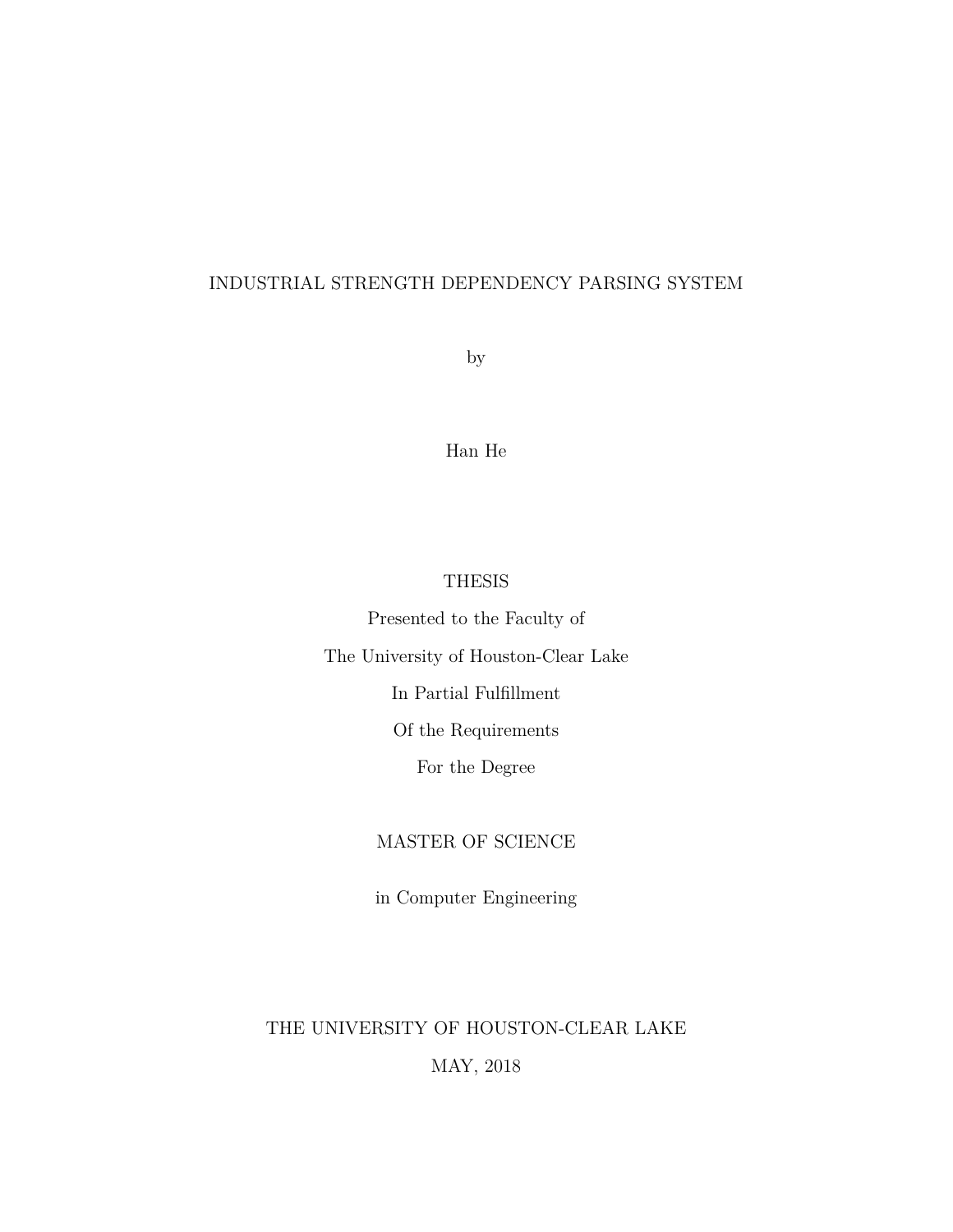## INDUSTRIAL STRENGTH DEPENDENCY PARSING SYSTEM

by

Han He

APPROVED BY

Lei Wu, PhD, Chair

Xiaokun Yang, PhD, Committee Member

Liwen Shih, PhD, Committee Member

Jiang Lu, PhD, Committee Member

APPROVED/RECEIVED BY THE COLLEGE OF SCIENCE AND ENGINEERING:

Said Bettayeb, PhD, Associate Dean

Ju H. Kim, PhD, Dean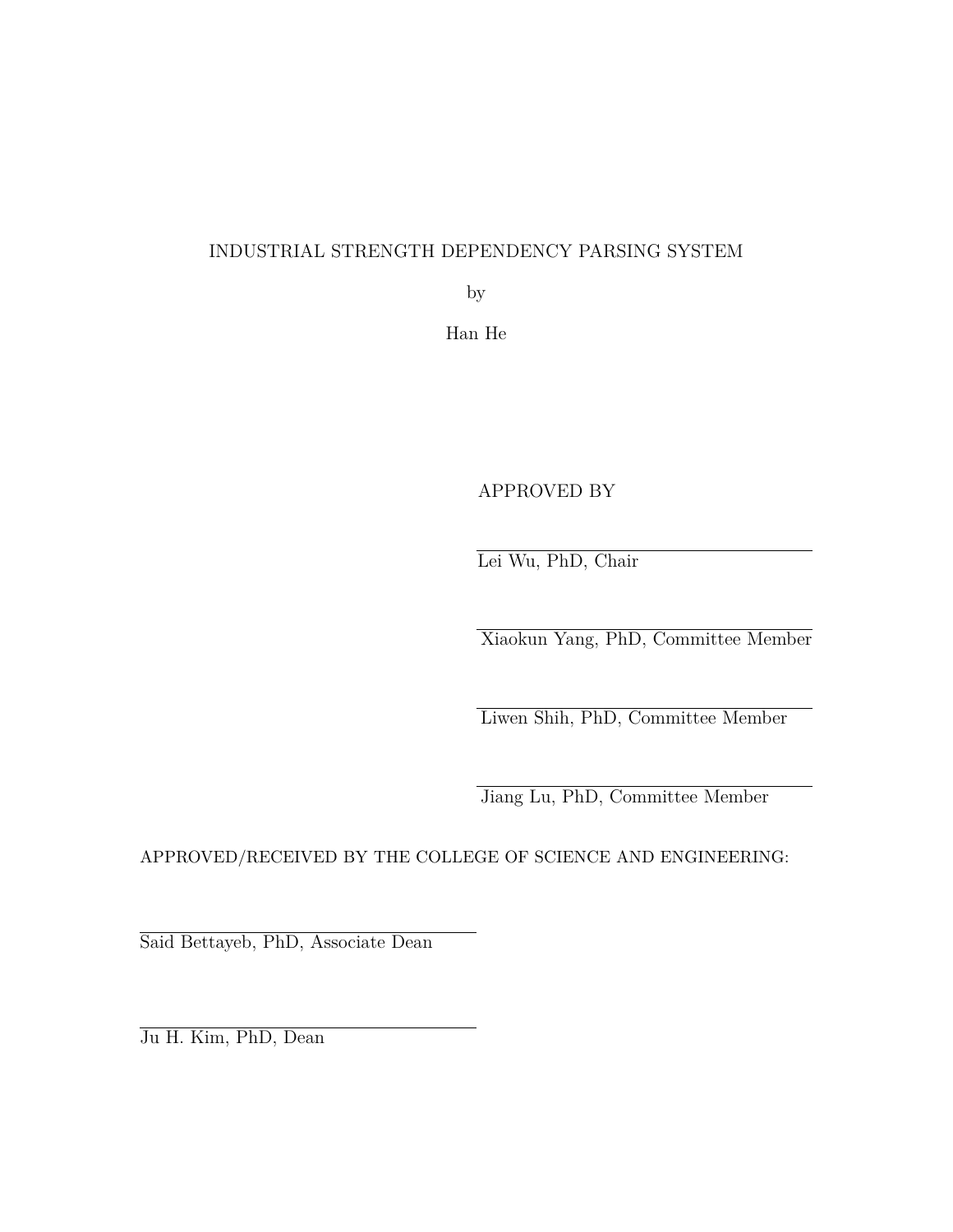## DEDICATION

I dedicate this dissertation to my friends and my parents. Without their encourage, understanding, and most of all love, the completion of this work would not have been possible.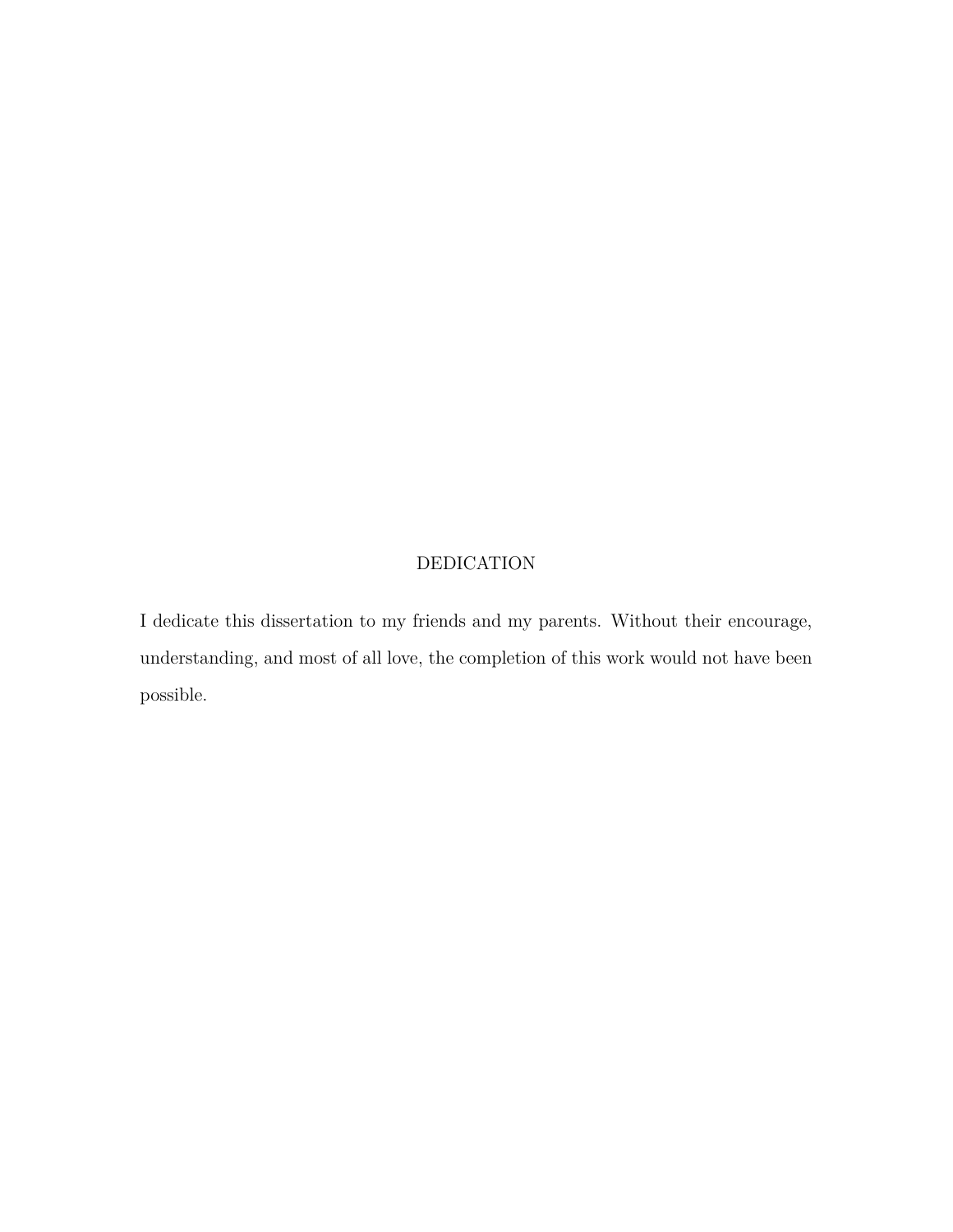#### ACKNOWLEDGMENTS

First and foremost, I am grateful to my major advisor, Dr. Lei Wu, for being friendly, caring, supportive, and helpful in numerous ways. Without his support, I could not have finished this work. He was very generous in sharing his experiences on computer science and engineering, academic life and beyond. He is not only my adviser, but also, a friend inspiring me for the rest of my life.

Next, I would like to thank the members of my committee, Dr. Xiaokun Yang, Dr. Liwen Shih, and Dr. Jiang Lu, for their support and suggestions in improving the quality of this dissertation. It is truly honored to have such fantastic and knowledgeable professors serving as my committee members.

I would also like to thank all the reviewers of those published papers which compose the majority of my thesis, for their assistance on work related to my research.

Furthermore, I would also like to acknowledge the research support provided from the Department of Computer Engineering at University of Houston-Clear Lake, and the dissertation year fellowship from the graduate school during my dissertation research.

Finally, I want to thank my family for their unconditional love, faith, and encouragement.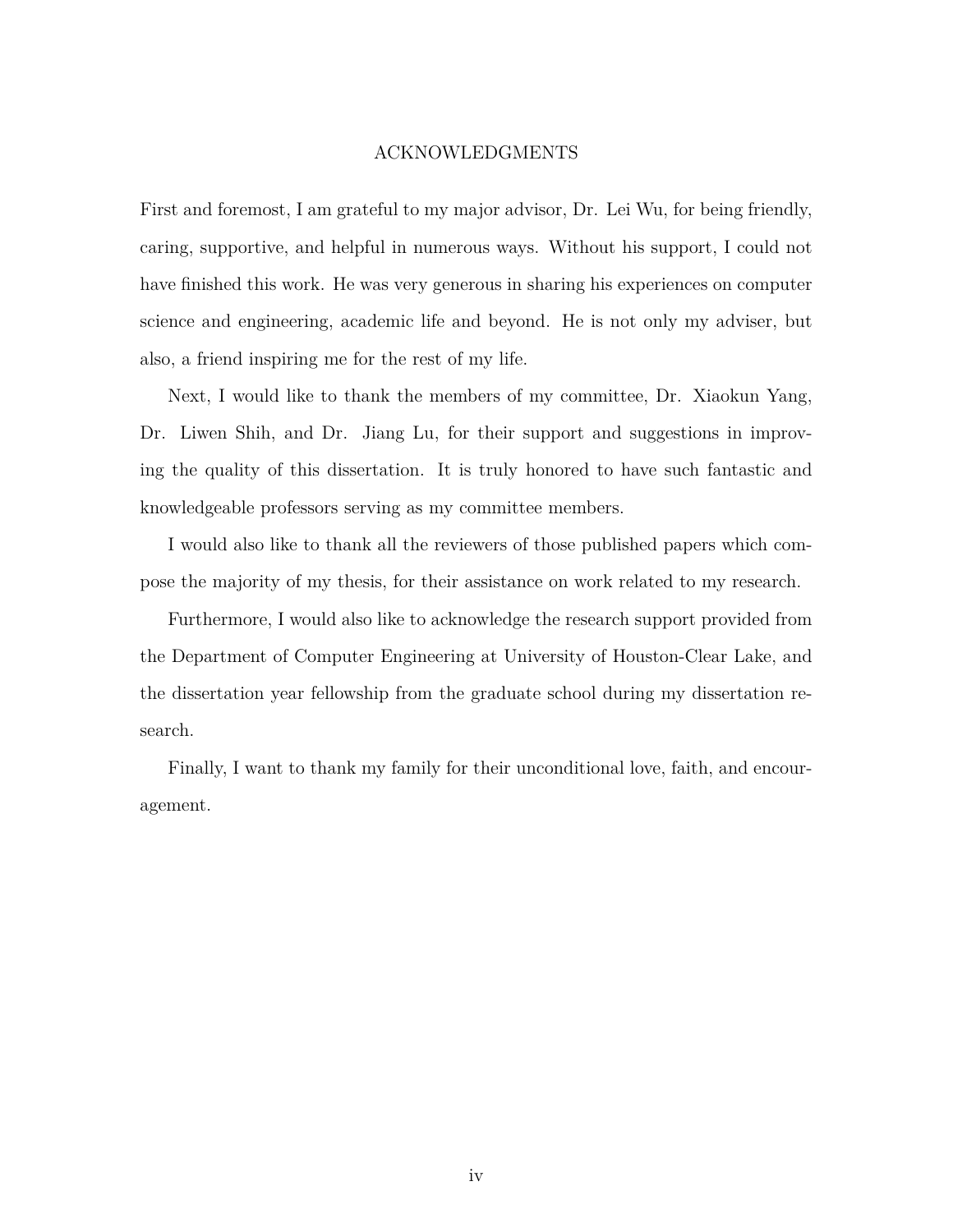#### ABSTRACT

#### INDUSTRIAL STRENGTH DEPENDENCY PARSING SYSTEM

Han He

University of Houston-Clear Lake, 2018

Thesis Chair: Lei Wu, PhD

Dependency parsing is a useful task to help computer understand human language. By parsing the dependency grammar of a sentence automatically, dependency parser produces dependency-based syntactic representations which enhance performance of many language applications, such as machine translation, question answering and information extraction. Recently dependency parsing has attracted considerable interest from researchers and developers in the Natural Language Processing field, and many state-of-art works have achieved high accuracies. But not all of them are applicable for industry applications in terms of runtime speed and memory efficiency. We implemented and evaluated various dependency parsing algorithms, finding out the most practical algorithm in consideration of tradeoff between accuracy and runtime speed. The final achievement is a practically usable dependency parser, which can parse raw sentences to grammar trees. Our parser has been released as open source software and live demonstrated on http://iparser.hankcs.com/.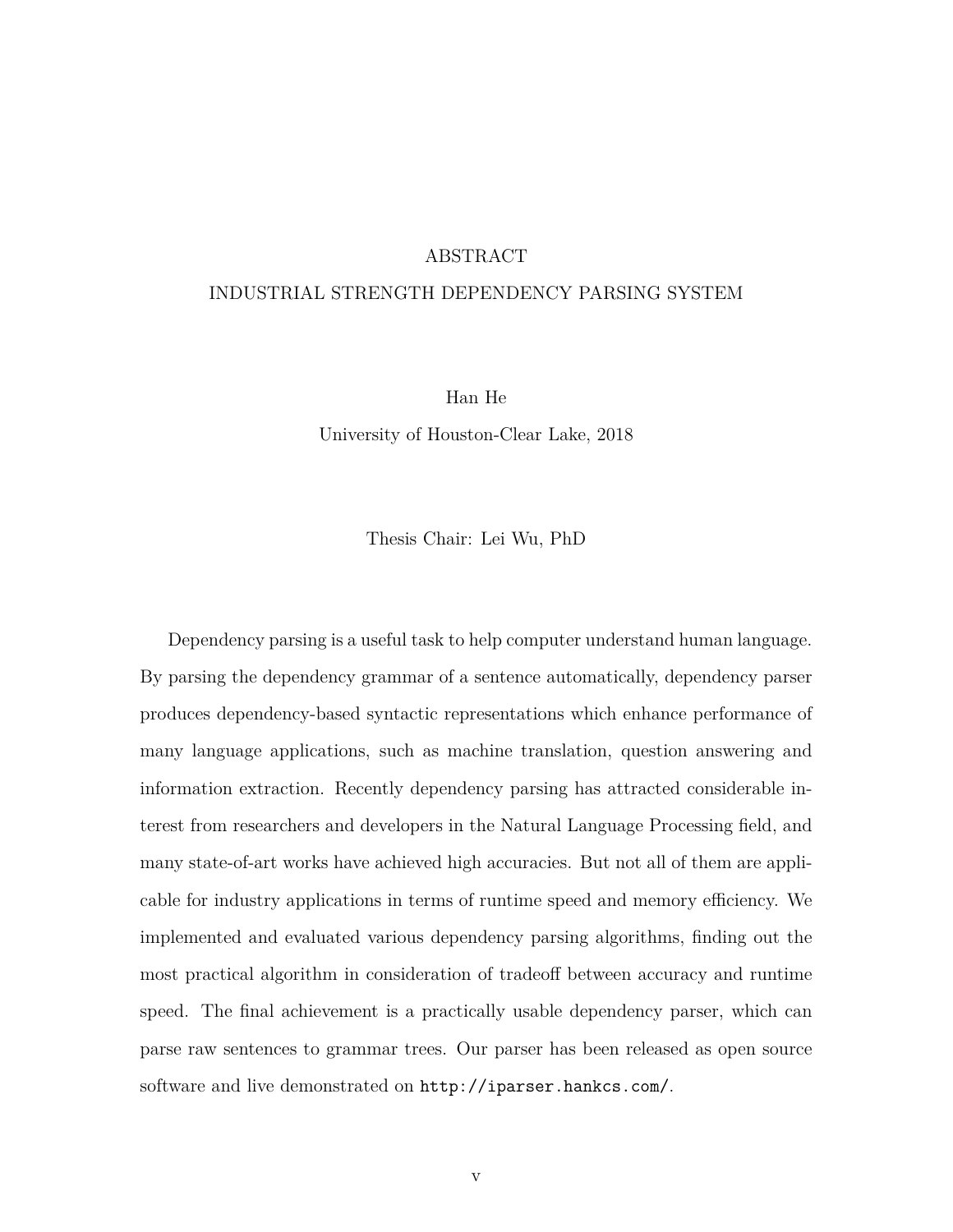## TABLE OF CONTENTS

| Chapter                                                                                                                                                                                                         | Page            |
|-----------------------------------------------------------------------------------------------------------------------------------------------------------------------------------------------------------------|-----------------|
| 1.                                                                                                                                                                                                              | $\mathbf{1}$    |
| 1.1                                                                                                                                                                                                             | $\mathbf{1}$    |
| 1.1.1                                                                                                                                                                                                           | $\mathbf{1}$    |
| 1.1.2                                                                                                                                                                                                           | $\overline{4}$  |
| 1.2                                                                                                                                                                                                             | $6\phantom{.}6$ |
| 1.2.1                                                                                                                                                                                                           | 6               |
| 1.2.2                                                                                                                                                                                                           | 8               |
| 1.2.3                                                                                                                                                                                                           | 9               |
| 1.2.4                                                                                                                                                                                                           | 12              |
| 1.2.5                                                                                                                                                                                                           | 12              |
| 1.2.6                                                                                                                                                                                                           | 13              |
| 1.3                                                                                                                                                                                                             | 13              |
| 1.3.1                                                                                                                                                                                                           | 15              |
| 1.3.2                                                                                                                                                                                                           | 15              |
| 1.3.3                                                                                                                                                                                                           | 16              |
| 1.3.4                                                                                                                                                                                                           | 16              |
| 1.4                                                                                                                                                                                                             | 16              |
| 1.5                                                                                                                                                                                                             | 16              |
| Dual Long Short-Term Memory Networks for Sub-Character Representation<br>2.<br>.<br>The contract of the contract of the contract of the contract of the contract of the contract of the contract of<br>Learning | 18              |
| 2.1                                                                                                                                                                                                             | 19              |
| 2.2                                                                                                                                                                                                             | 21              |
| 2.2.1                                                                                                                                                                                                           | 21              |
| 2.2.2                                                                                                                                                                                                           | 22              |
| Joint Learning for Character Embedding and Radical Embedding $\ldots$ .<br>2.3                                                                                                                                  | 22              |
| 2.3.1                                                                                                                                                                                                           | 23              |
| 2.3.2<br>General Continuous Skip-Gram (SG) Model                                                                                                                                                                | 23              |
| Radical Aware Neural Architectures for General Chinese Word Segmentation<br>2.4                                                                                                                                 | 24              |
| 2.4.1<br>Radical LSTM Layer: Character Composition from Radicals                                                                                                                                                | 25              |
| Character Bi-LSTM Layer: Context Capturing<br>2.4.2                                                                                                                                                             | 26              |
| 2.4.3                                                                                                                                                                                                           | 27              |
| 2.5                                                                                                                                                                                                             | 27              |
| 2.5.1                                                                                                                                                                                                           | 28              |
| 2.5.2                                                                                                                                                                                                           | 28              |
| 2.5.3                                                                                                                                                                                                           | 28              |
| 2.5.4                                                                                                                                                                                                           | 29              |
| 2.5.5                                                                                                                                                                                                           | 30              |
| 2.6                                                                                                                                                                                                             | 31              |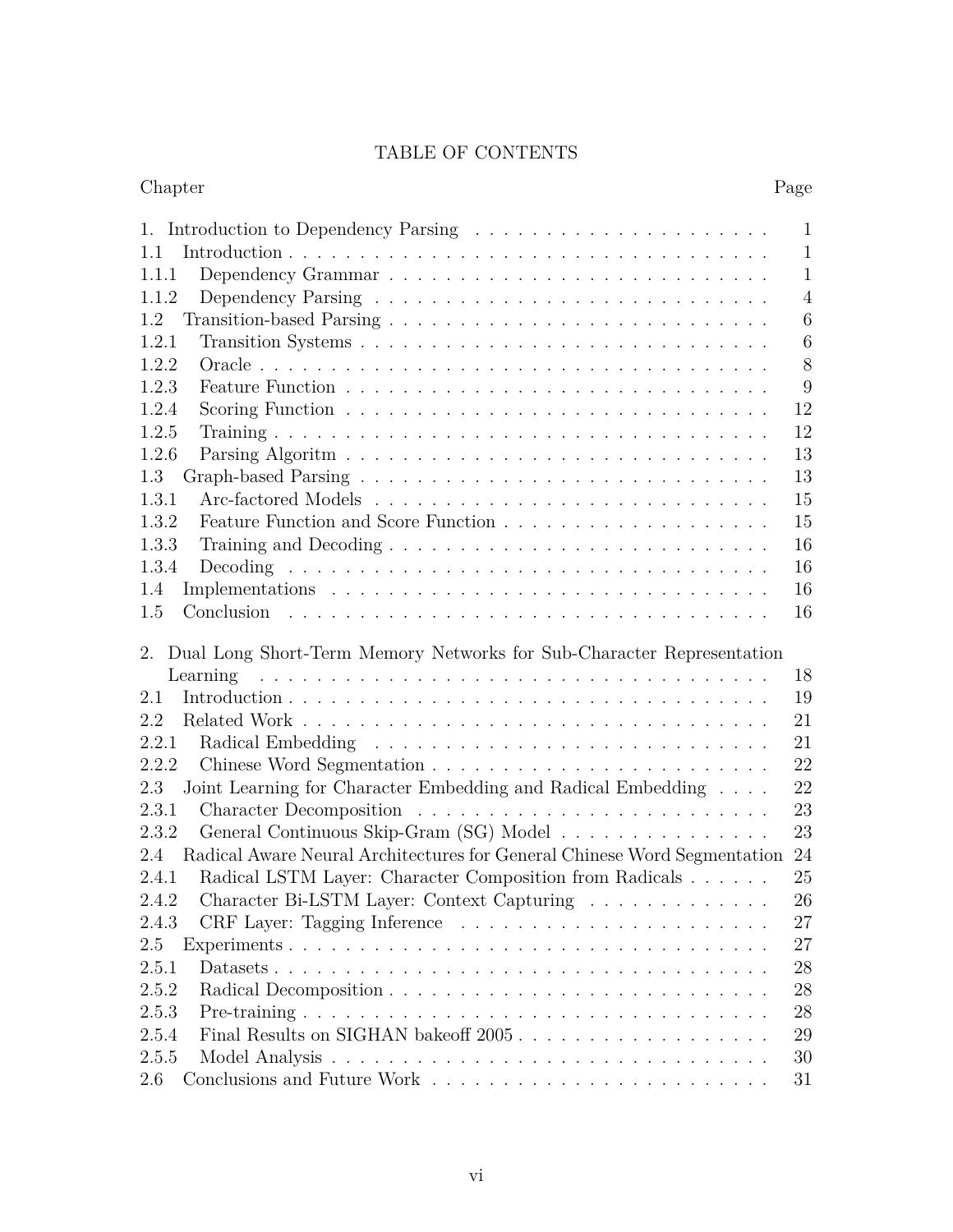| Effective Neural Solution for Multi-Criteria Word Segmentation<br>3. | 32 |
|----------------------------------------------------------------------|----|
| 3.1                                                                  | 32 |
| 3.2                                                                  | 34 |
| 3.2.1                                                                | 34 |
| 3.2.2                                                                | 35 |
| 3.3<br>Neural Architectures for Chinese Word Segmentation            | 36 |
| Elegant Solution for Multi-Criteria Chinese Word Segmentation<br>3.4 | 37 |
| 3.5                                                                  | 38 |
| 3.6                                                                  | 38 |
| 3.6.1                                                                | 39 |
| 3.6.2                                                                | 39 |
| 3.6.3                                                                | 40 |
| 3.7                                                                  | 42 |
| 3.7.1                                                                | 42 |
| 3.7.2                                                                | 42 |
|                                                                      |    |
| Industrial Strength Dependency Parsing System<br>4.                  | 43 |
| 4.1                                                                  | 43 |
| 4.2                                                                  | 44 |
| 4.2.1                                                                | 45 |
| 4.2.2                                                                | 45 |
| 4.2.3                                                                | 46 |
| 4.3                                                                  | 46 |
| 4.3.1                                                                | 47 |
| 4.3.2                                                                | 47 |
| 4.3.3                                                                | 49 |
| 4.3.4                                                                | 52 |
| 4.3.5                                                                | 53 |
| 4.3.6                                                                | 55 |
| Tagger for Segmentation and Part-of-Speech Tagging<br>4.4            | 56 |
| 4.4.1                                                                | 56 |
| 4.4.2<br>Performance                                                 | 57 |
| 4.5                                                                  | 59 |
| 4.5.1                                                                | 59 |
| 4.5.2                                                                | 62 |
| Conclusion<br>4.6                                                    | 62 |
| 5.                                                                   | 64 |
| 5.1                                                                  | 64 |
| 5.2                                                                  | 64 |
| <b>VITA</b>                                                          | 78 |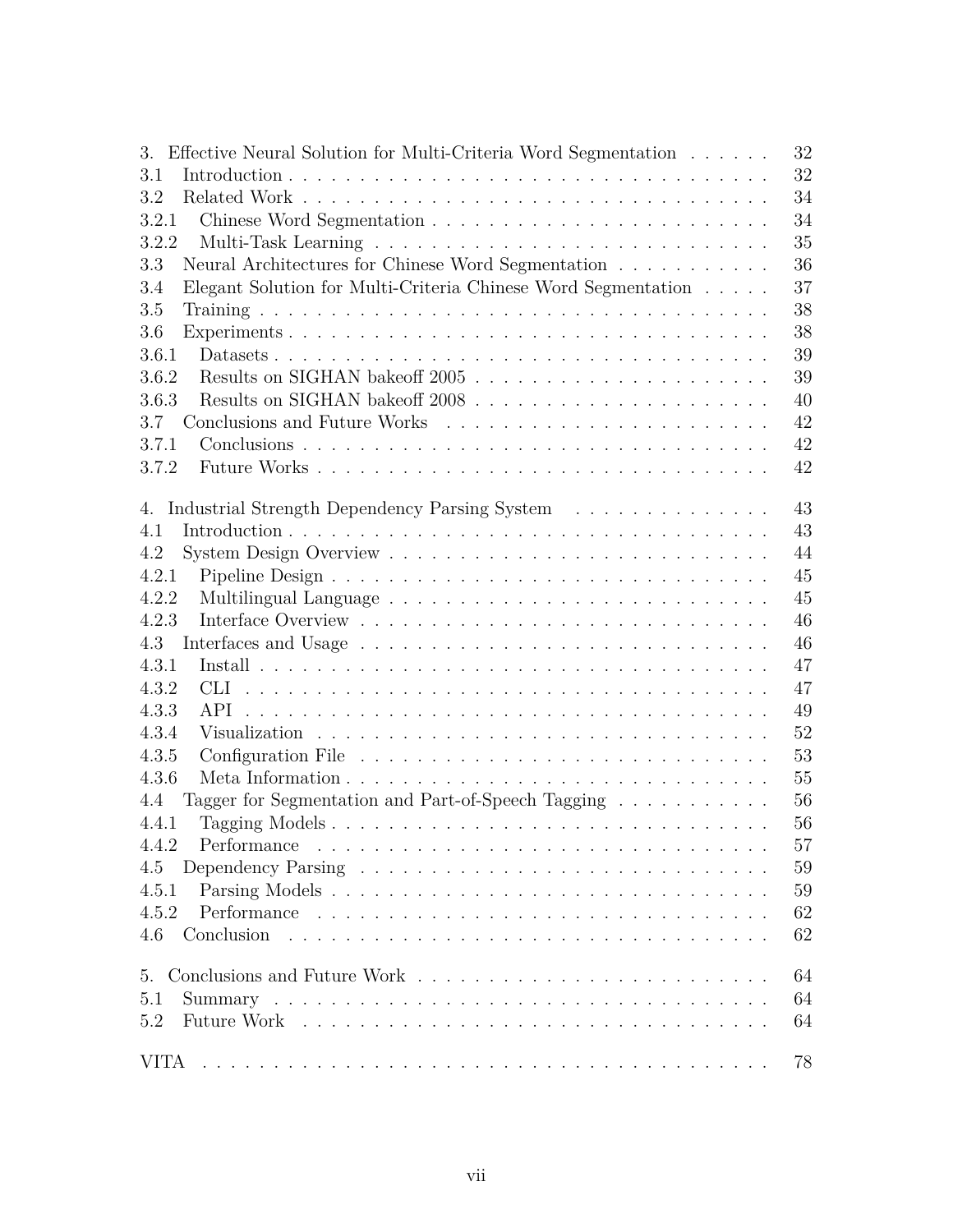## LIST OF TABLES

| Table |                                                                                                                                                                                                                                                                                                                                          | Page           |
|-------|------------------------------------------------------------------------------------------------------------------------------------------------------------------------------------------------------------------------------------------------------------------------------------------------------------------------------------------|----------------|
| 1.1   | Part-Of-Speech Tags                                                                                                                                                                                                                                                                                                                      | 3              |
| 1.2   | Dependency Relation Types                                                                                                                                                                                                                                                                                                                | 3              |
| 1.3   |                                                                                                                                                                                                                                                                                                                                          | $5\,$          |
| 1.4   |                                                                                                                                                                                                                                                                                                                                          | $\overline{5}$ |
| 1.5   | Test-set parsing results of various state-of-the-art parsing systems on the En-<br>glish (PTB) and Chinese (CTB) datasets. Table taken from Dozat and                                                                                                                                                                                    | 14             |
| 2.1   | Illustration of semantic component (Sem.) and phonetic component (Pho.)<br>in Simplified Chinese (SC) and Traditional Chinese (TC). $\dots$                                                                                                                                                                                              | 19             |
| 2.2   | Comparison with previous state-of-the-art models of results on all four<br>Bake off-2005 datasets.                                                                                                                                                                                                                                       | 29             |
| 3.1   | Illustration of different segmentation criteria of SIGHAN bake of 2005.                                                                                                                                                                                                                                                                  | 33             |
| 3.2   | Illustration of adding artificial tokens into 4 datasets on SIGHAN Bakeoff<br>2005. To be fair, these $\langle$ dataset $\rangle$ and $\langle$ /dataset $\rangle$ tokens will be<br>removed when computing scores                                                                                                                       | 38             |
| 3.3   | Comparison with previous state-of-the-art models of results on all four<br>Bake off-2005 datasets. Results with $\clubsuit$ used external dictionary or<br>corpus, with $\spadesuit$ are from Cai and Zhao [6]'s runs on their released<br>implementations without dictionary, with $\diamondsuit$ expurgated long words<br>in test set. | 40             |
| 3.4   | Results on test sets of 8 standard CWS datasets. Here, P, R, F indicate<br>the precision, recall, $F_1$ value respectively. The maximum $F_1$ values                                                                                                                                                                                     | 41             |
| 4.1   | Splits for part-of-speech tagging and dependency parsing. The split for<br>tagging is taken from Collins [17], while the parsing splits are taken                                                                                                                                                                                        | 55             |
| 4.2   | Segmentation score on CTB $\ldots \ldots \ldots \ldots \ldots \ldots \ldots \ldots$                                                                                                                                                                                                                                                      | 58             |
| 4.3   | Part-of-Speech tagging score on PTB and CTB                                                                                                                                                                                                                                                                                              | 58             |
| 4.4   | Test-set parsing results on English (PTB-SD 3.3.0) and Chinese (CTB-SD)                                                                                                                                                                                                                                                                  | 59             |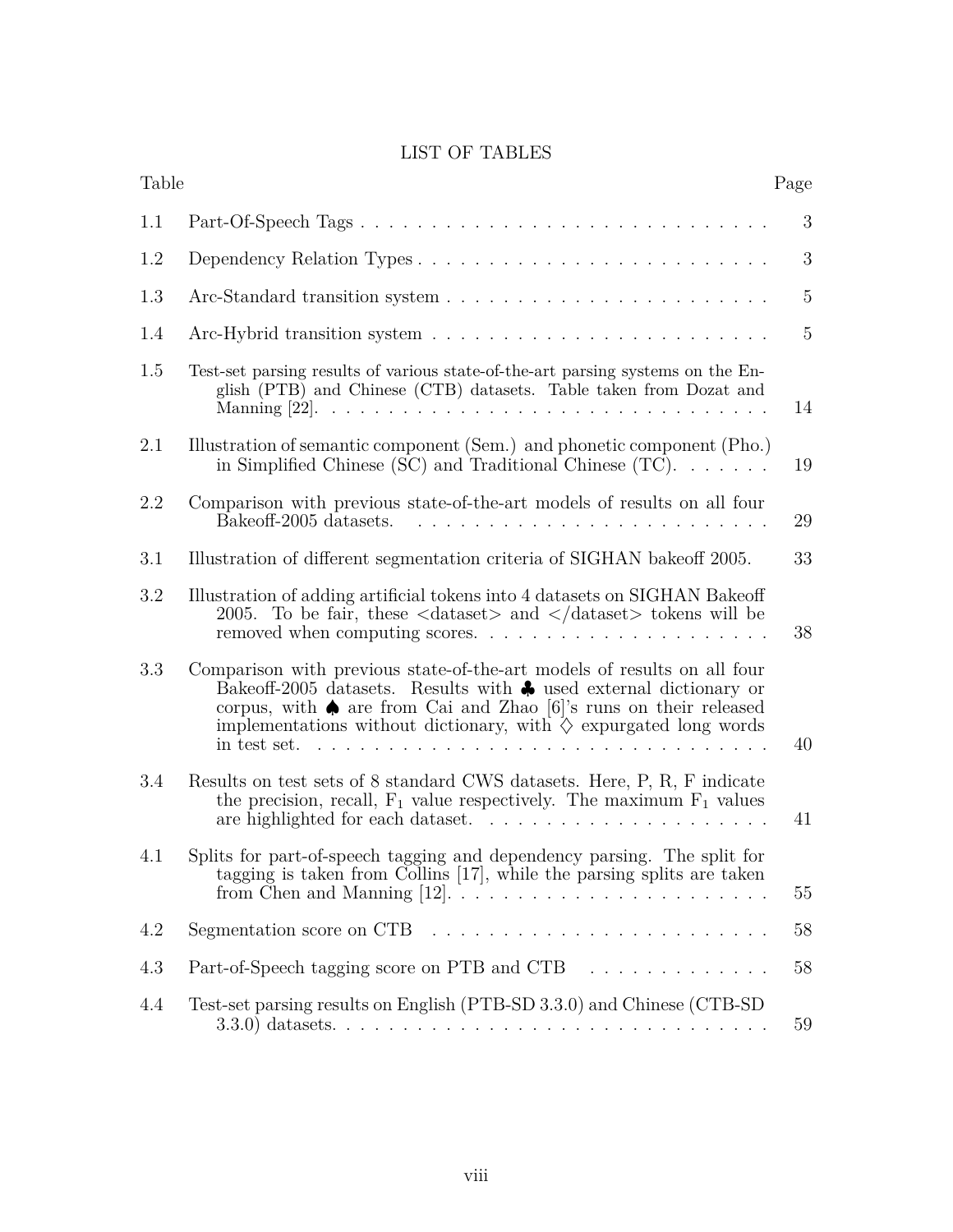## LIST OF FIGURES

| Figure |                                                                                     | Page |
|--------|-------------------------------------------------------------------------------------|------|
| 1.1    |                                                                                     |      |
| 1.2    | Low attachment dependency tree $\ldots \ldots \ldots \ldots \ldots \ldots \ldots 2$ |      |
| 2.1    | Radical LSTM Layer – composition of character representation from rad-              | 26   |
| 2.2    | Character LSTM Layer – capture contextual representation $\ldots \ldots$ 27         |      |
| 4.1    |                                                                                     |      |
|        |                                                                                     |      |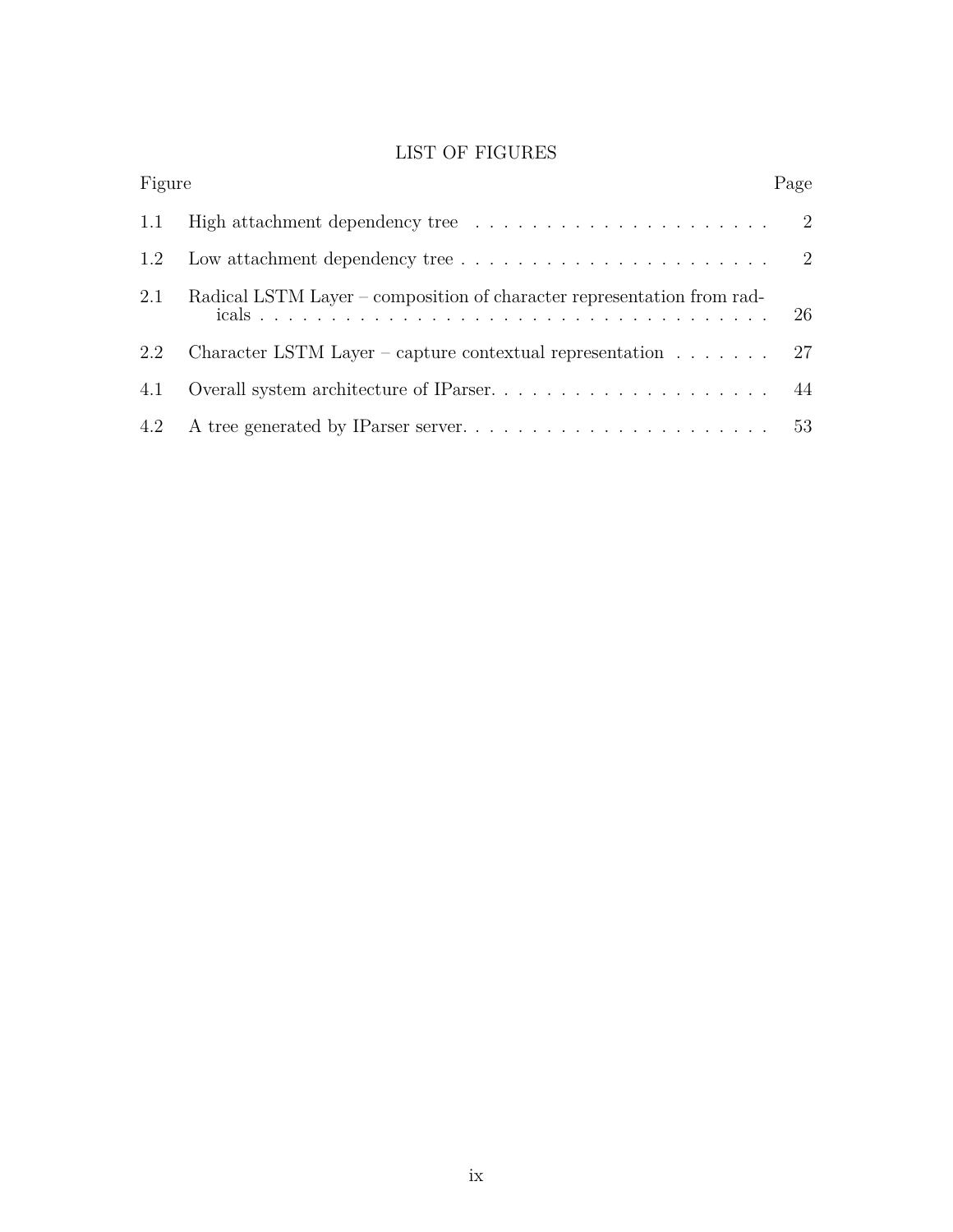#### CHAPTER 1

#### **INTRODUCTION TO DEPENDENCY PARSING**

Dependency parsing is a task of automatically parsing dependency grammar for a sentence in natural language, which sustains advanced applications like machine translation, question answering etc. Starting with a brief introduction to dependency grammar and dependency parsing, this paper surveys influential and state-of-theart works of the two major classes of approaches: transition based and graph based parsing. Instead of a through review, we mostly focus on fundamental concepts and current trends. To make a concrete study, we also analyzed state-of-the-art implementations of different approaches.

## **1.1 Introduction**

Regarding automatic syntactic analysis of natural language, there are two families of grammar formalisms: phrase structure grammars and dependency grammars. They respectively correspond to constituent parsing and dependency parsing. Recently dependency parsing has become increasingly popular, mainly due to its flexibility and reliability for a wide range of different languages. Here we'll briefly introduce the dependency grammar as a background, then define the task of dependency parsing.

## **1.1.1 Dependency Grammar**

Dependency grammar is a traditional concept dating back far to research work on linguistics, syntax and semantics by an ancient Sanskrit grammarian called Pāṇini in 6th to 4th century BCE. Although modern linguistic researchers regard the influential French linguist Lucien Tesnière as the founder of dependency theory, Pānini's devel-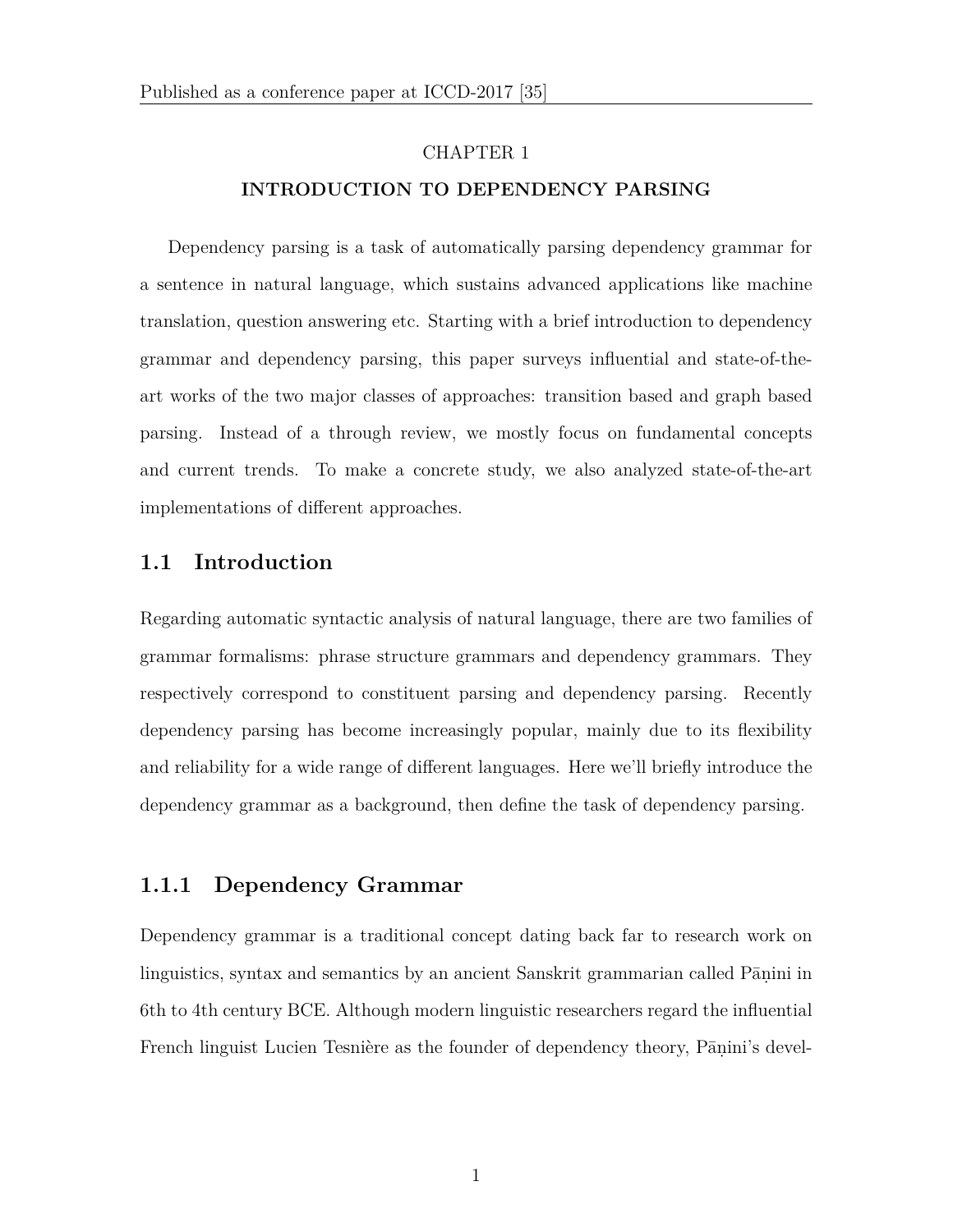

*Figure 1.2: Low attachment dependency tree*

opment of an approach to the syntax of natural languages is known as dependency grammar.

#### **1.1.1.1 Basic Concepts**

The basic assumption of dependency grammar is that language has a defined syntactic structure consisted of **words** and their **relations**. A dependency relation is a binary, asymmetrical links between a syntactically subordinate word, called the **dependent**, and another word on which it depends, called the **head** [47]. When every word is linked to its dependent by arrow with a label indicating the dependency type, a sentence is parsed into a **dependency tree**. For instance, given sentence "The boy saw a girl with a telescope", there are two plausible dependency trees illustrated in Figure 1.1 and Figure 1.2.

In dependency trees above, blue squares represent for part-of-speech tags listed in Table 1.1, labels on arrows are dependency types listed in Table 1.2. For example, the noun *boy* is a dependent of the verb *saw* with the dependency type *noun subject* (nsubj). The rest of the sentence cause a noticeable ambiguity called prepositional phrase (PP) attachment. Even based on lexical preferences, this PP attachment ambiguity can't be resolved. As Hassanien et al. [33] explained, if high attachment is adopted, the PP (with a telescope) is attached to the verb (saw) which indicates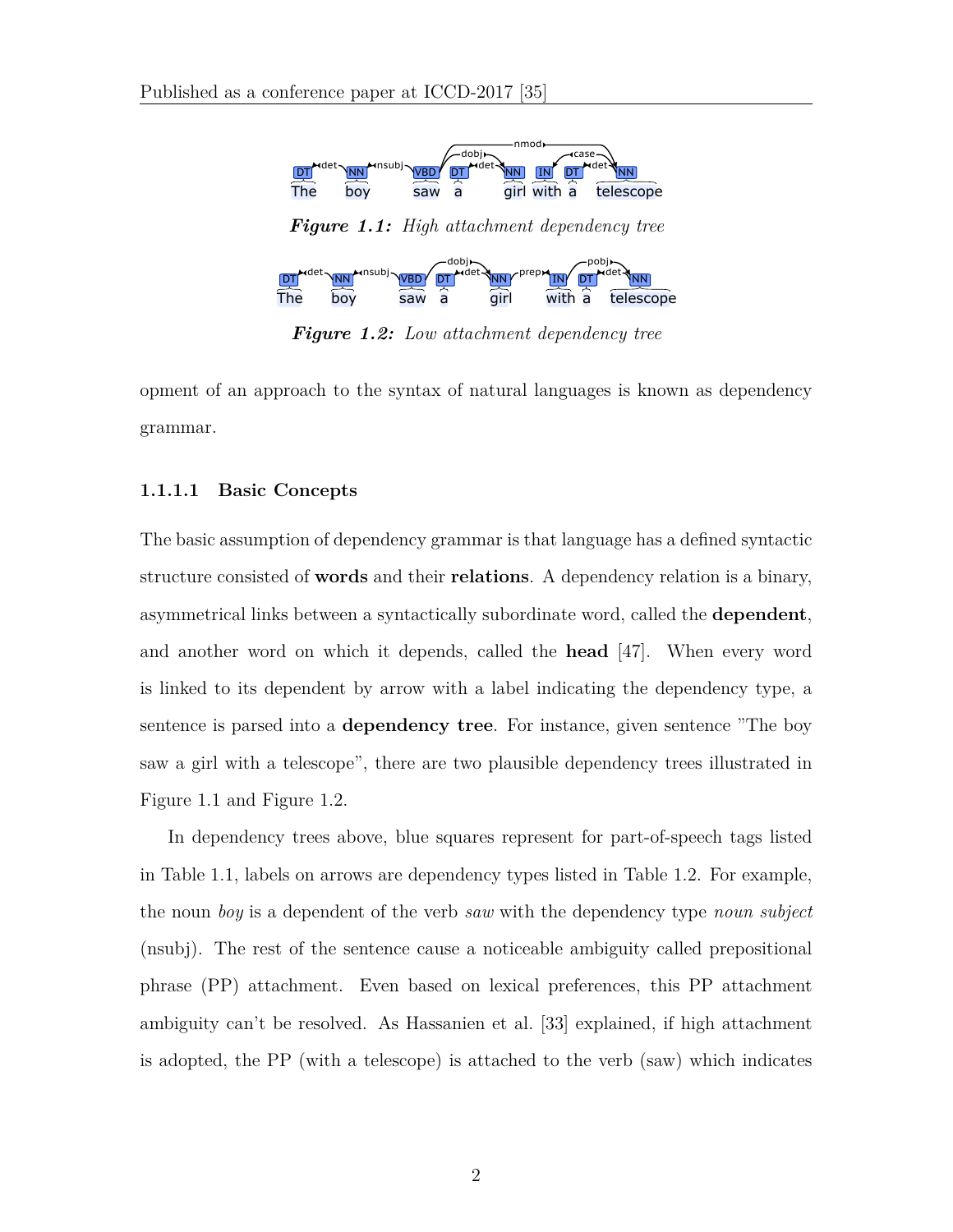|    | Tag Description | Tag        | Description      |
|----|-----------------|------------|------------------|
| DТ | Determiner      | IN         | Preposition      |
| NΝ | Noun            | <b>VBD</b> | Verb, past tense |

*Table 1.1: Part-Of-Speech Tags*

| Relation | Description           |
|----------|-----------------------|
| det.     | determiner            |
| nsubj    | nominal subject       |
| prep     | prepositional phrase  |
| pobj     | object of preposition |
| dobj     | direct object         |
| nmod     | nominal modifier      |
| case     | case marking          |

*Table 1.2: Dependency Relation Types*

its relation to the verb (He used the telescope to see the girl). In the low attachment case, PP is attached to the nearest word (girl), which marks the coexistence of the PP with that word (He saw a girl who brings a telescope with her).

Corpora consisted of many parsed dependency trees are often called treebanks. Different treebanks defined heterogeneous part-of-speech tagsets and dependency relations. Our examples are instances of Penn Treebank part-of-speech tagset and Stanford Dependencies.

#### **1.1.1.2 Projective Dependency Tree**

A formal definition of dependency tree needs extra notations. Define a sentence *S* as a sequence of words  $S = w_1w_2 \cdots w_n$ . Let  $R = \{r_1, \cdots, r_m\}$  be a finite set of dependency relation types. Then a dependency tree is an directed acyclic graph:

$$
G = (V, A)
$$

where  $V \subseteq \{w_0, w_1, \dots, w_n\}, A \subseteq V \times R \times V$  and if arc  $(w_i, r, w_j) \in A$  then  $(w_i, r', w_j) \notin A$  for all  $r \neq r'$ . Specially, the node  $w_0 = \text{ROOT}$  is an artificial word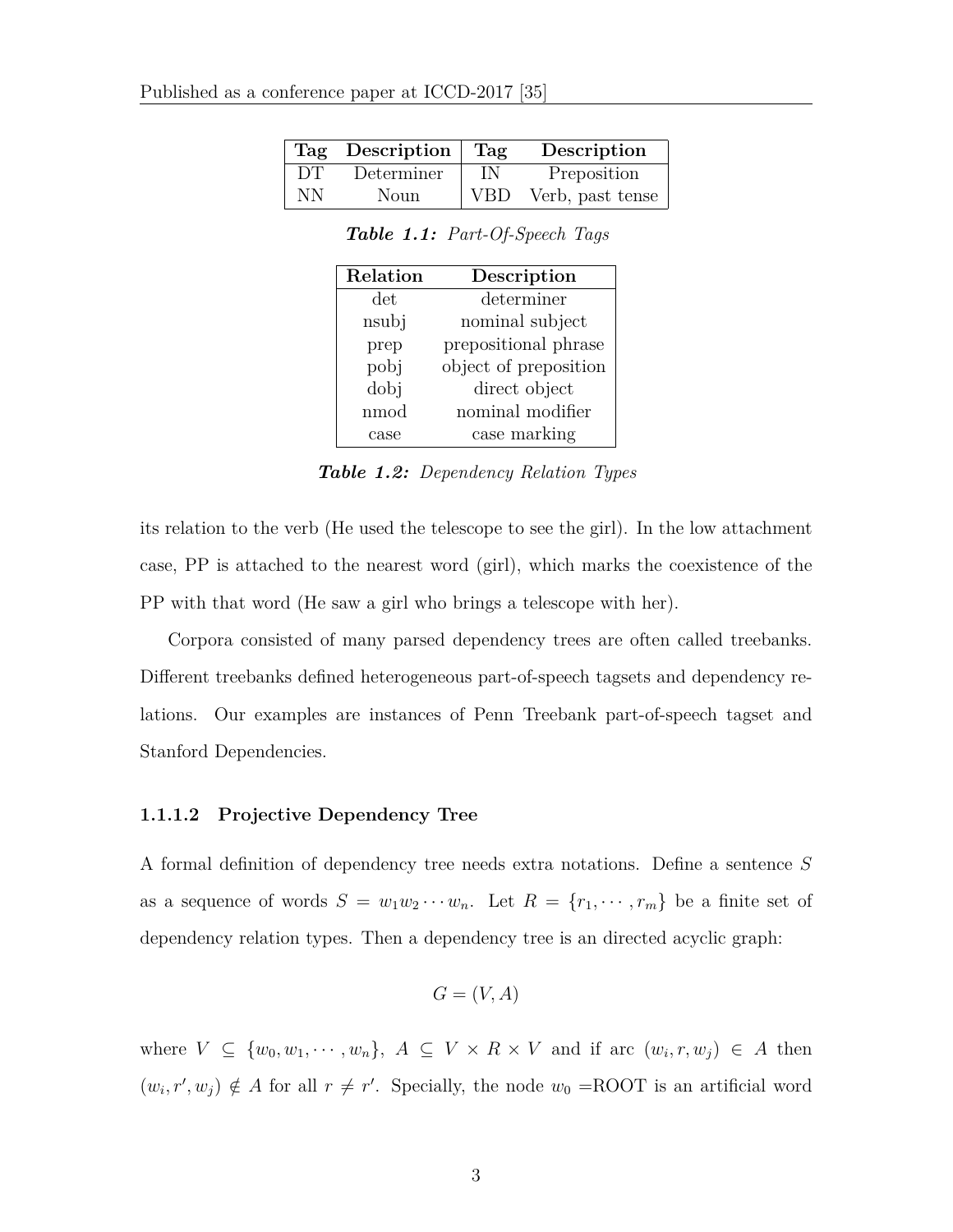simplifying both formal definitions and computational implementations. With its existence, every real word of the sentence have a syntactic head.

A projective dependency tree has a stricter limitation on arcs. Every word between arc  $(w_i, r, w_j)$  mustn't have dependent out of range  $(i, j)$ . Although one language can have non-projective sentences, many recent dependency parsers only focus on projective dependency trees. In this paper, we concentrate on projective parsers too.

## **1.1.2 Dependency Parsing**

Having introduced the basic concepts of dependency grammar, the definition of **dependency parsing** is to automatically analyze the dependency structure of a given input sentence. Given a sentence *S* consisting of words  $w_0w_1w_2\cdots w_n$ , the parsing problem can be formally defined as mapping *S* to its dependency tree *G*.

Broadly speaking, there are two categories of parsing approaches, namely datadriven and rule-based (grammar-based). If an approach essentially uses machine learning techniques to learn patterns from dependency treebanks in order to parse new sentences, then it falls into the data-driven class. A rule-based approach typically relies on a formal grammar defining the rules a formal language should obey and apply that rule to new sentences. Recently dependency parsing is dominated by statistical methods on large treebanks. This paper only covers these data-driven solutions, or more precisely supervised methods, that is inputs in training set have been annotated with correct dependency structures.

In data-driven parsing, a dependency parsing model is denoted by

$$
M = (\Gamma, \theta, h)
$$

where  $\Gamma$  stands for constraints like projective restrictions,  $\theta$  is a set of parameters belonging to that model, and *h* is a fixed parsing algorithm.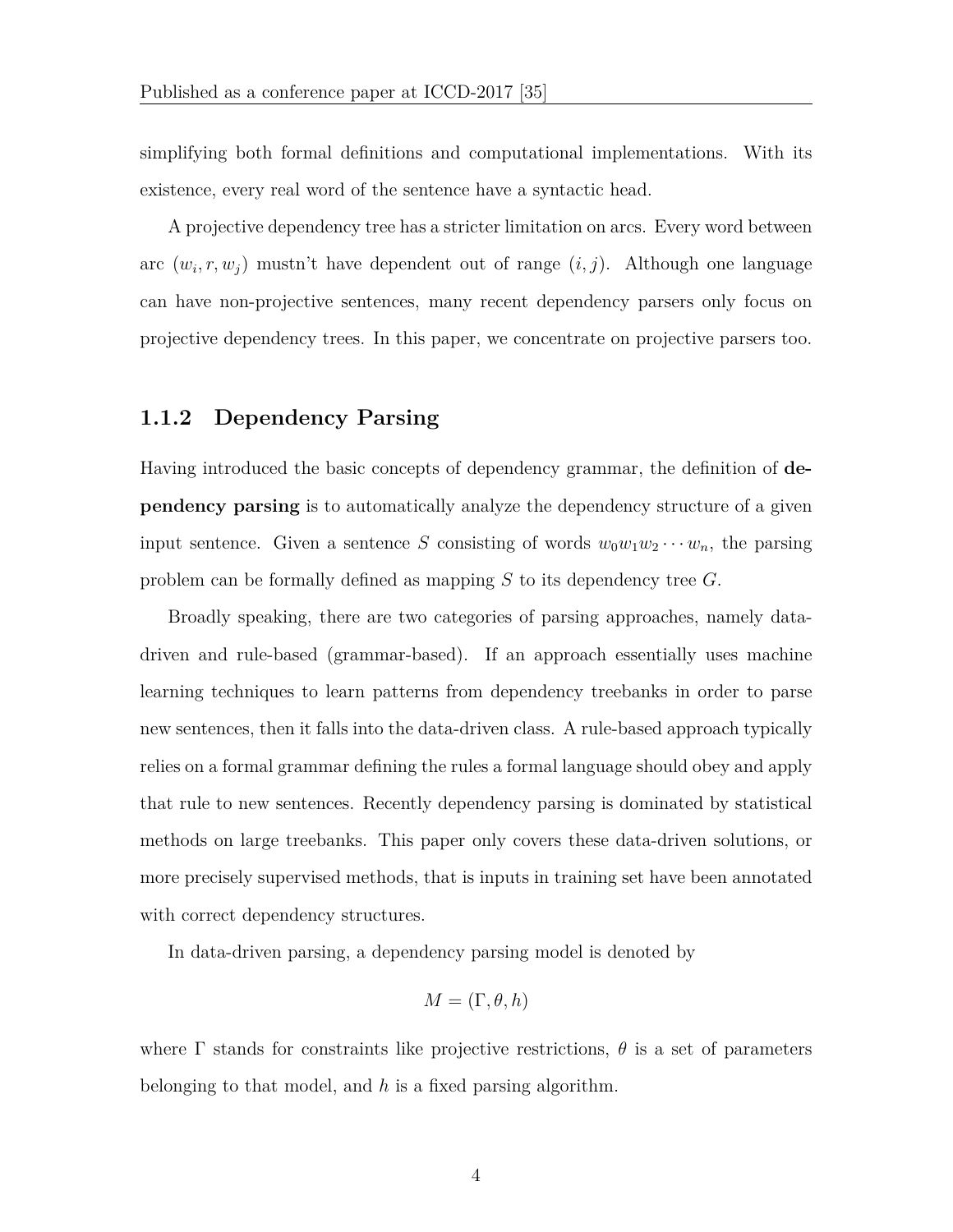| <b>Transition</b>     | Definition                                                                               | Precondition |
|-----------------------|------------------------------------------------------------------------------------------|--------------|
| Shift                 | $(\sigma, w_i   \beta, A) \Rightarrow (\sigma   w_i, \beta, A)$                          |              |
| Left-Arc <sub>r</sub> | $(\sigma   w_i   w_i, \beta, A) \Rightarrow (\sigma   w_i, \beta, A \cup (w_i, r, w_i))$ | $i \neq 0$   |
| $Right-Arc_r$         | $(\sigma   w_i   w_i, \beta, A) \Rightarrow (\sigma   w_i, \beta, A \cup (w_i, r, w_i))$ |              |

| Transition            | Definition                                                                                       | Precondition |
|-----------------------|--------------------------------------------------------------------------------------------------|--------------|
| Shift                 | $(\sigma, w_i   \beta, A) \Rightarrow (\sigma   w_i, \beta, A)$                                  |              |
| Left-Arc <sub>r</sub> | $(\sigma  w_i w_j, w_k   \beta, A) \Rightarrow (\sigma  w_i, w_k   \beta, A \cup (w_k, r, w_i))$ | $i \neq 0$   |
| $Right-Arc_r$         | $(\sigma   w_i   w_i, \beta, A) \Rightarrow (\sigma   w_i, \beta, A \cup (w_i, r, w_i))$         |              |

*Table 1.3: Arc-Standard transition system*

*Table 1.4: Arc-Hybrid transition system*

Statistical approaches can be divided into different classes, based on type of parsing model and algorithms. This paper focus on the two major classes, which are called transition-based and graph-based in literature.

These two classes differ in views about whether target dependency tree pre-exists or not. Transition-based methods assume no existence of tree at beginning. They start by defining a set of actions or a transition system for building a parse tree from scratch. Given input and current state including transition history, the learning problem is to train a model for predicting the next action to take. In this way, parsing problem is casted to construct the optimal transition sequence of the input sentence. Instead of constructing, graph-based methods choose the tree with highest score in a defined space of candidate dependency trees. They train a model to assign scores to the candidate dependency trees for a sentence, with the goal of letting target tree have the highest score. Then parsing problem becomes searching for the highest scoring dependency tree of the input sentence. These two classes of methods are treated in next two chapters in detail.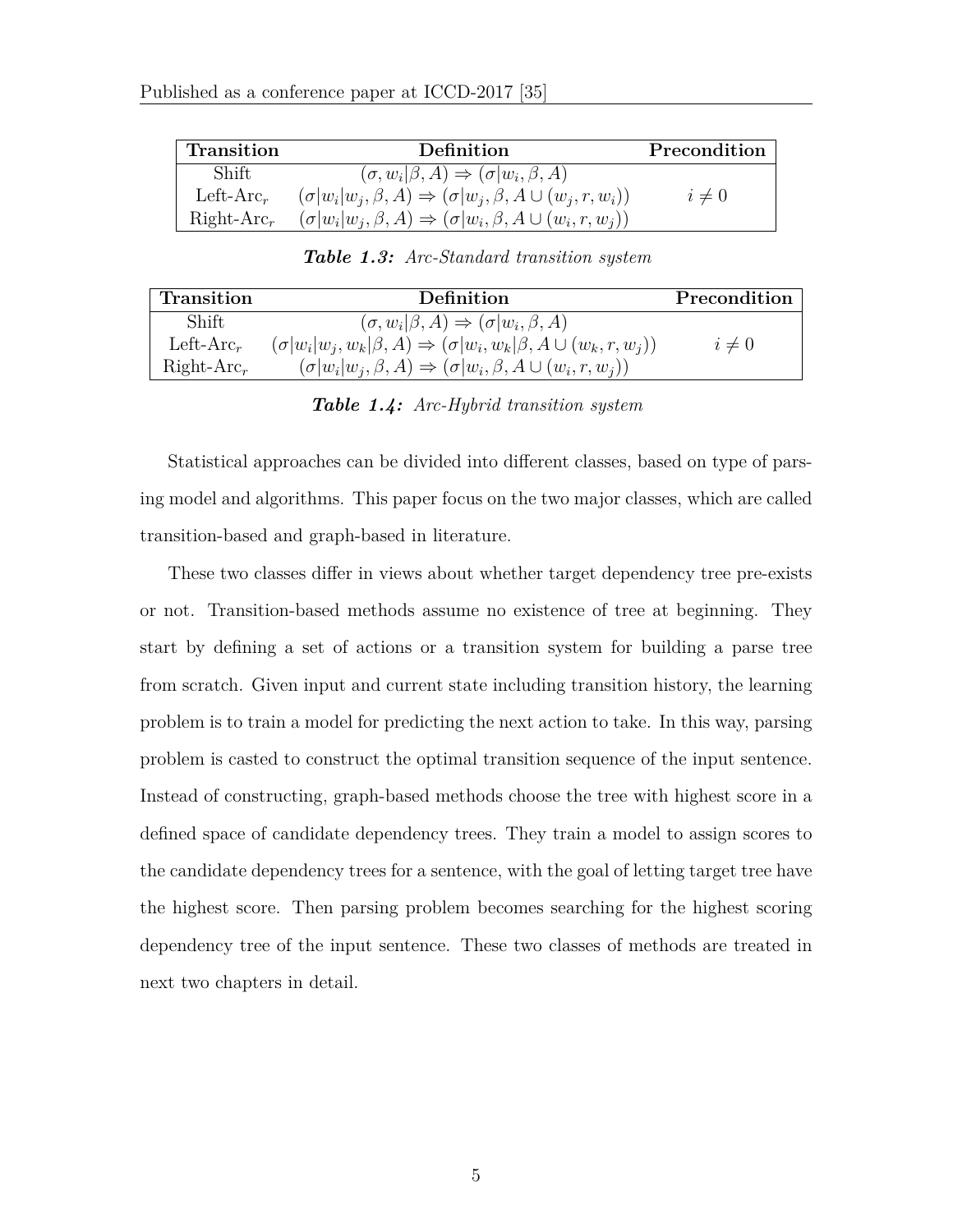## **1.2 Transition-based Parsing**

A transition-based parser starts with defining configurations (a set of states) and a set of possible actions for constructing a tree, called a transition system. A transition system often defines the constraints  $\Gamma$ . For instance, the arc-standard transition system ensures the output trees are projective.

After a transition system is fixed, dependency trees in training set are transformed into sequences of transition actions called oracle. Then a machine learning model  $\theta$  is employed to recognize patterns between these transition sequences and input strings. Although a sequence model seems capable of such task, but usually a classifier is used instead. Because the interactions between adjacent actions are very limited. Modeling unrelated action interactions will damage the learning of a sequence model.

The parsing algorithms *h* for transition-based parsing are often greedy for fast runtime speed. Occasionally beam search algorithm is employed for slightly better performance.

## **1.2.1 Transition Systems**

The terminology transition indicates that a transition system shares some similarities with a finite state automaton. By defining a finite set of configurations (states in FSA) and transitions (transition table in FSA), a transition system acts like a FSA, accepting an input string and performing a sequence of transitions from initial state to terminal state.

Given a set R of dependency relations, for a sentence  $S = w_0w_1w_2 \cdots w_n$ , a configuration is defined as a triple:

$$
c = (\sigma, \beta, A)
$$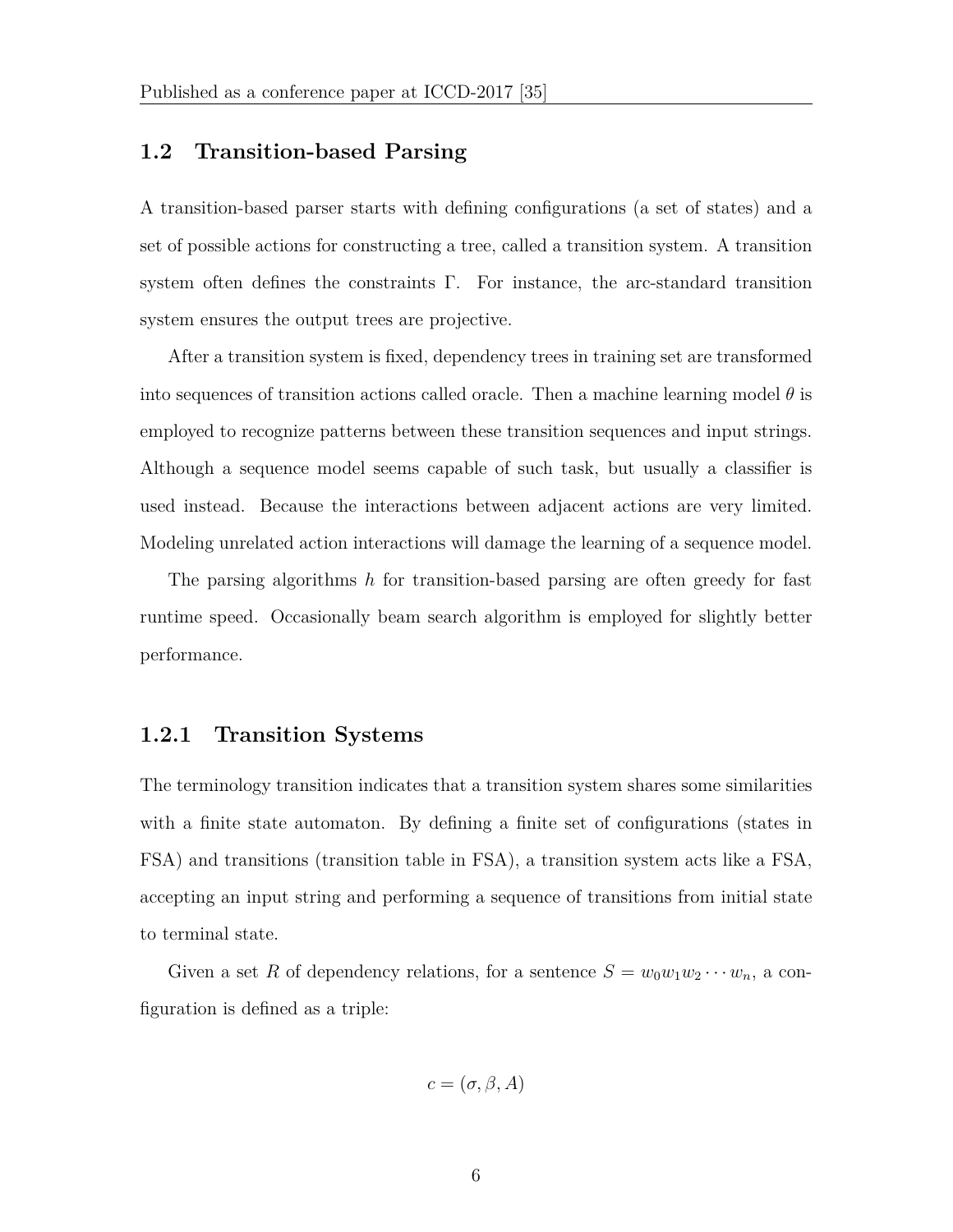where  $\sigma$  is a stack of words  $w_i \in S$ ,  $\beta$  is a qunue of words  $w_i \in S$  and A is a set of dependency arcs  $(w_i, r, w_j) \subseteq V \times R \times V$ .

A configuration is current state of the parsing process, representing an intermediate result of the input sentence. Concretely speaking the stack *σ* stores roots of parsed subtrees, while words in the queue  $\beta$  are the remaining input words.

Under this definition, the initial configuration is  $([w_0]_{\sigma}, [w_1, \ldots, w_n]_{\beta}, \emptyset)$ , which means all words are not parsed yet. A terminal configuration is  $(\sigma, \parallel_{\beta}, A)$  for any  $\sigma$ and *A*, which indicates that all words are parsed.

A transition is a partial function from configurations to configurations. The most widely used approach is stack-based transition systems implementing shift-reduce actions, where shift means move head word in  $\beta$  to  $\sigma$ , reduce means connect head word in  $\beta$  with top word in  $\sigma$  to build a tree. Yamada and Matsumoto [83] and Nivre [63] first introduced greedy transition-based parsing. Then other extensions are proposed to handle non-projective trees.

#### **1.2.1.1 Arc-Standard**

Arc-Standard [64] is the underlying system of many later extensions. It is consisted of actions shown in Table 1.3.

When each of the three actions is performed, top two words on stack  $\sigma$  or head word in queue *β* are the only elements to be operated, either connect top two words with an arc labeled as *r*, or simply push the later into the stack.

The Left-Arc<sub>r</sub> transition removes the top word  $w_i$  of the stack  $\sigma$  and attaches it as a modifier to the second word  $w_j$  in stack with label *r*, thus adding the arc  $(w_j, r, w_i)$ . The Right-Arc*<sup>r</sup>* transition acts similar to Left-Arc*<sup>r</sup>* except that direction of arc is inverted, thus generating the arc  $(w_i, r, w_j)$ . The Shift transition simply moves the first word  $w_i$  of the queue  $\beta$  to the stack  $\sigma$ .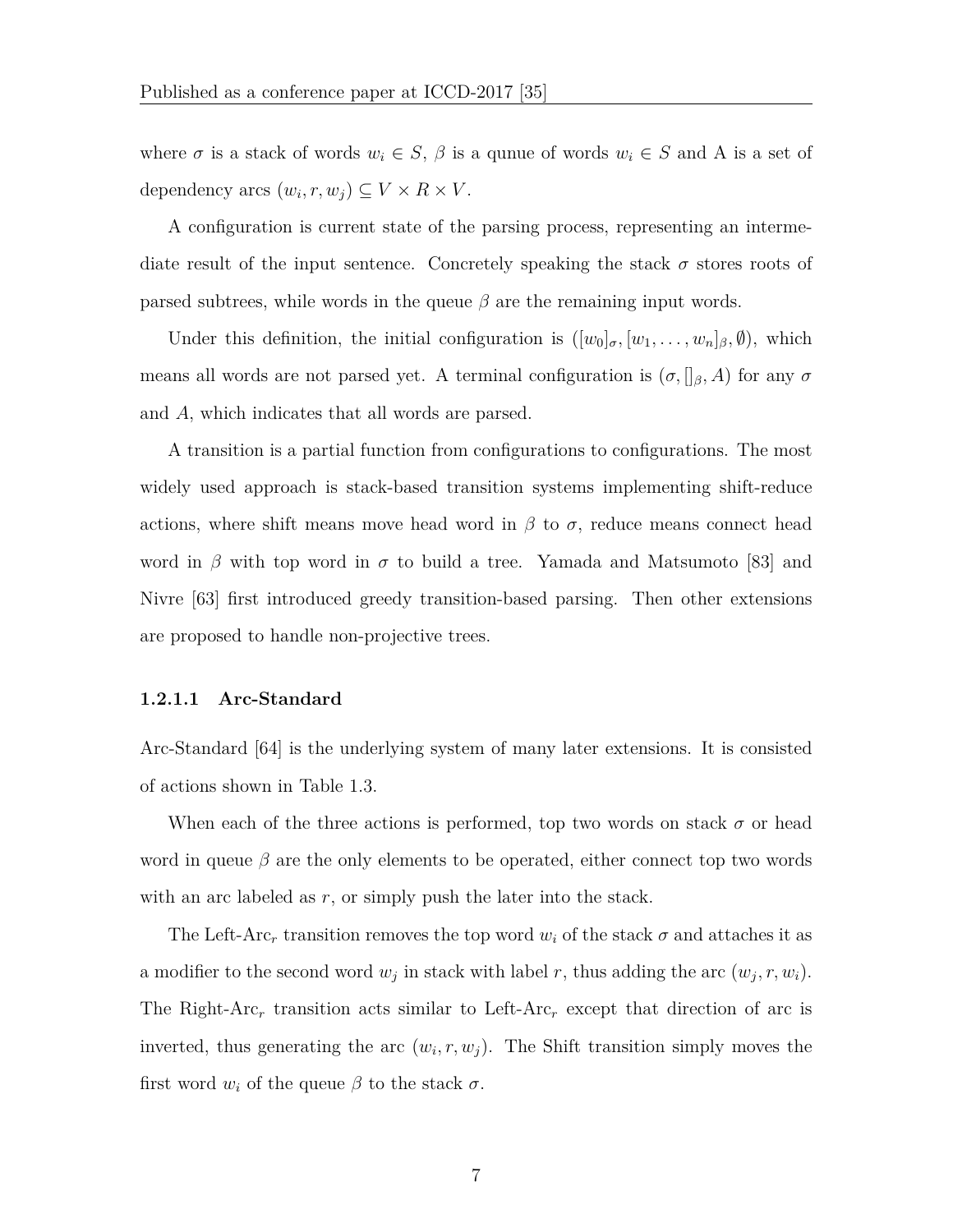#### **1.2.1.2 Arc-Hybrid**

Similar to the more popular arc-standard system, arc-hybrid transition system [48] is another implementation of shift-reduce actions. The difference between them is which two elements to be operated in left-arc action. Instead of operating the top two words in the stack, Arc-Hybrid system removes the first word on top of the stack *σ* and attaches it as a modifier to the head element in queue *β* with label *r*.

## **1.2.2 Oracle**

An oracle is an algorithm which takes a sentence's gold parse tree as input, and predicts the sequence(s) of actions the parsing algorithm should follow in order to reproduce that gold tree, or at least the best reachable tree. Deterministic oracle is called static oracle whereas non-deterministic oracle is called dynamic oracle.

#### **1.2.2.1 Static Oracle**

Several transition sequences can produce the same gold tree, static oracles only map the gold tree to one of them. Thus they always produce one single static sequence of transitions supposed to be followed by the parser. The proposed transition sequence is not guaranteed to be the easiest or optimal one to learn.

Another limitation of static oracles is that, they are only defined as functions from one gold tree to one transition sequence, not as functions from configurations to transitions. When a parser makes mistakes, gold tree becomes unreachable, static oracles can't provide teaching signal of how to deal with such deviations. This leads to error-propagation.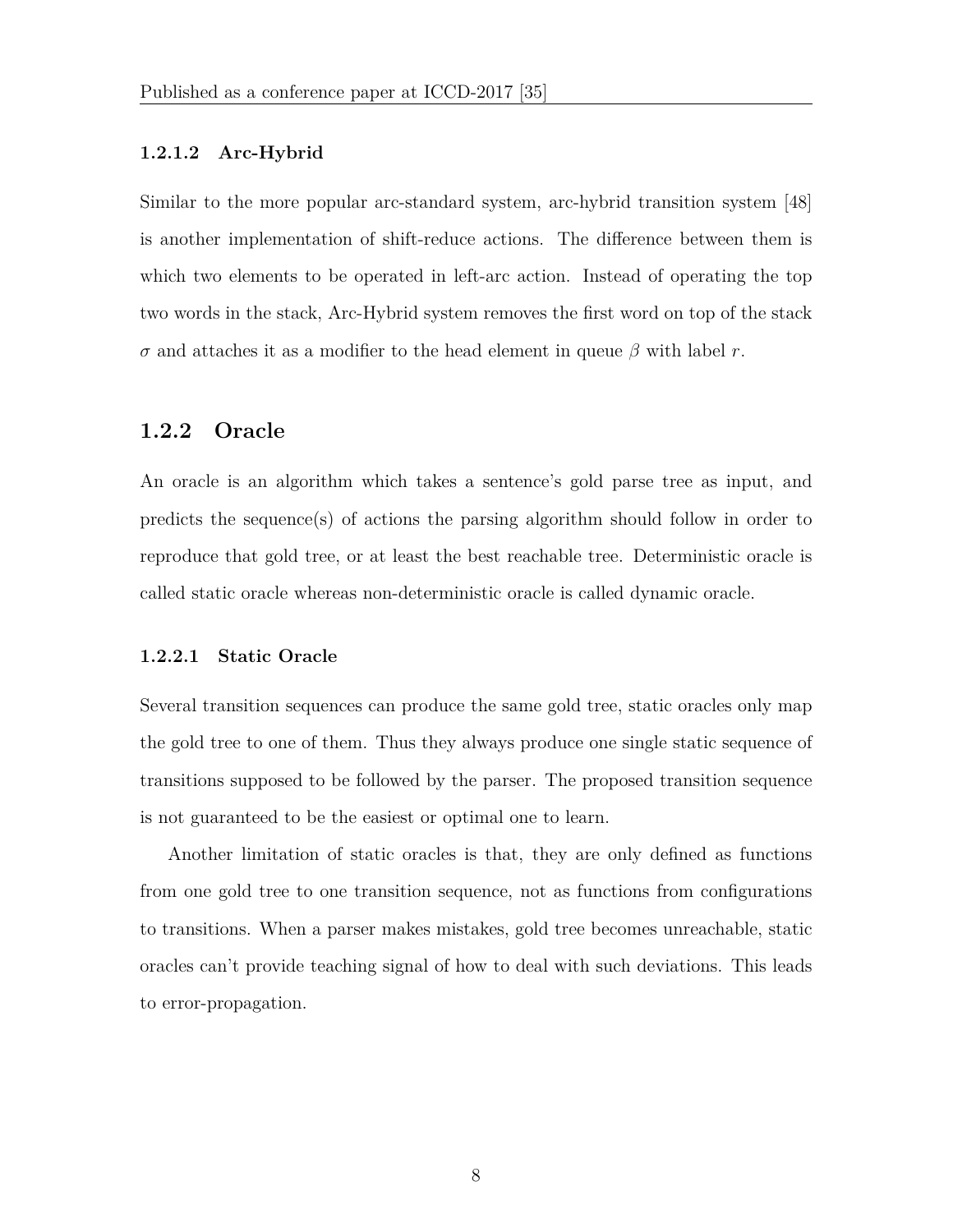#### **1.2.2.2 Dynamic Oracle**

Instead of being limited to a single static canonical transition sequence for producing a given gold tree, Goldberg and Nivre [30] introduced the dynamic oracle, which defines all transition sequences in a given configuration for producing a tree with minimum loss compared to the gold tree.

**Training** When configuration is a part of a gold derivation, dynamic oracle permits all valid transition sequences, otherwise it permits the most plausible ones for the best reachable tree.

**Decoding** The parser learnt to choose the special configurations from which the most gold arcs are still reachable. This preference can mitigate error-propagation while presuming the gold tree.

## **1.2.3 Feature Function**

When we converted trees into configurations (as input) and valid transitions (as output), parsing task is then casted to the prediction of best transition given current configuration. The very first step towards this classification problem is to represent the configuration as a set of features which can be processed by a computer.

#### **1.2.3.1 Traditional Feature Engineering**

Traditionally, parsers rely on hand-crafted feature functions. These functions check whether current configuration satisfy some conditions then produces binary outputs like 1 for yes, 0 for no. For instance, "distance between the head and the modifier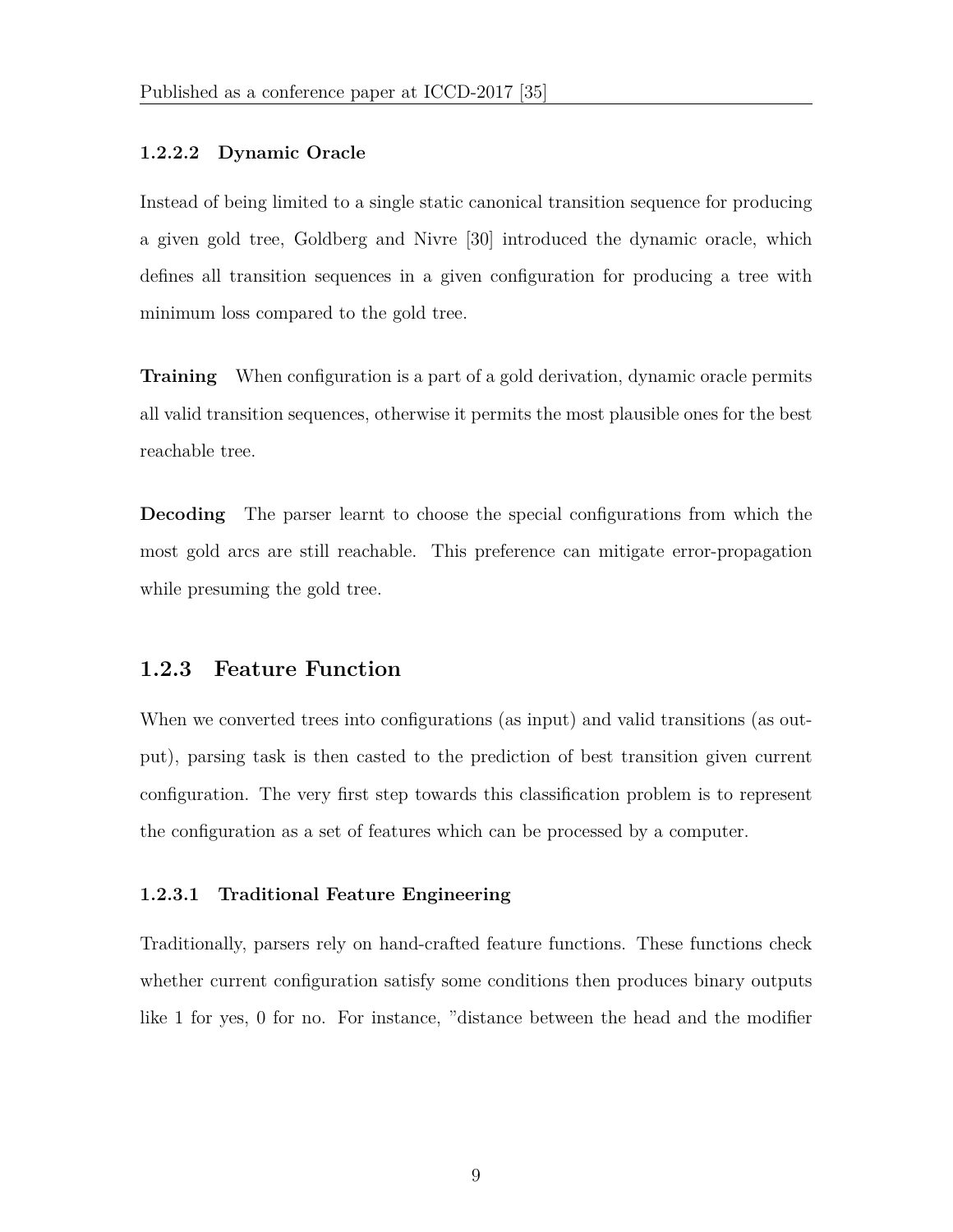words is 3 or not", "top word of the stack is 'he' or not", "rightmost child of the first word in queue is noun or not".

These elements being considered are well defined by a human expert, as well as the combinations of them. Zhang and Nivre [86] proposed an influential set of feature functions consisted of 20 elements and 72 feature templates, which are widely adopted in later works.

#### **1.2.3.2 Feature Representation Learning**

Recently, neural networks or deep learning brought automatically extracted, dense feature vectors to replace the sparse, binary indicator features.

Chen and Manning [12] is the first to embed those raw features into dense lowdimensional vector, and then feed those feature vectors into a two-layer perceptron, letting it potentially produce arbitrary feature combinations. They abandoned feature template completely. Then later works focusing on automatically feature combinations, but with other improvements including beam search are presented [80].

More than just tackling the effort in feature combinations, representation learning also helps feature engineering. Le and Zuidema [52] encoded tree node as two compositional representations built from both bottom-up and top-down. Dyer et al. [25] employed stack-LSTMs to encode the entire stack and buffer. Apart from these complex models, Kiperwasser and Goldberg [46] showed a simple Bi-LSTM can effectively capture enough feature information from each sentence token's sentential context, which will be covered in detail.

**LSTM** Long Short-term Memory Networks (LSTMs) are extensions of Recurrent Neural Networks (RNNs). They are designed to combat gradient vanishing issue by incorporating a memory-cell and are able to capture long-range dependencies.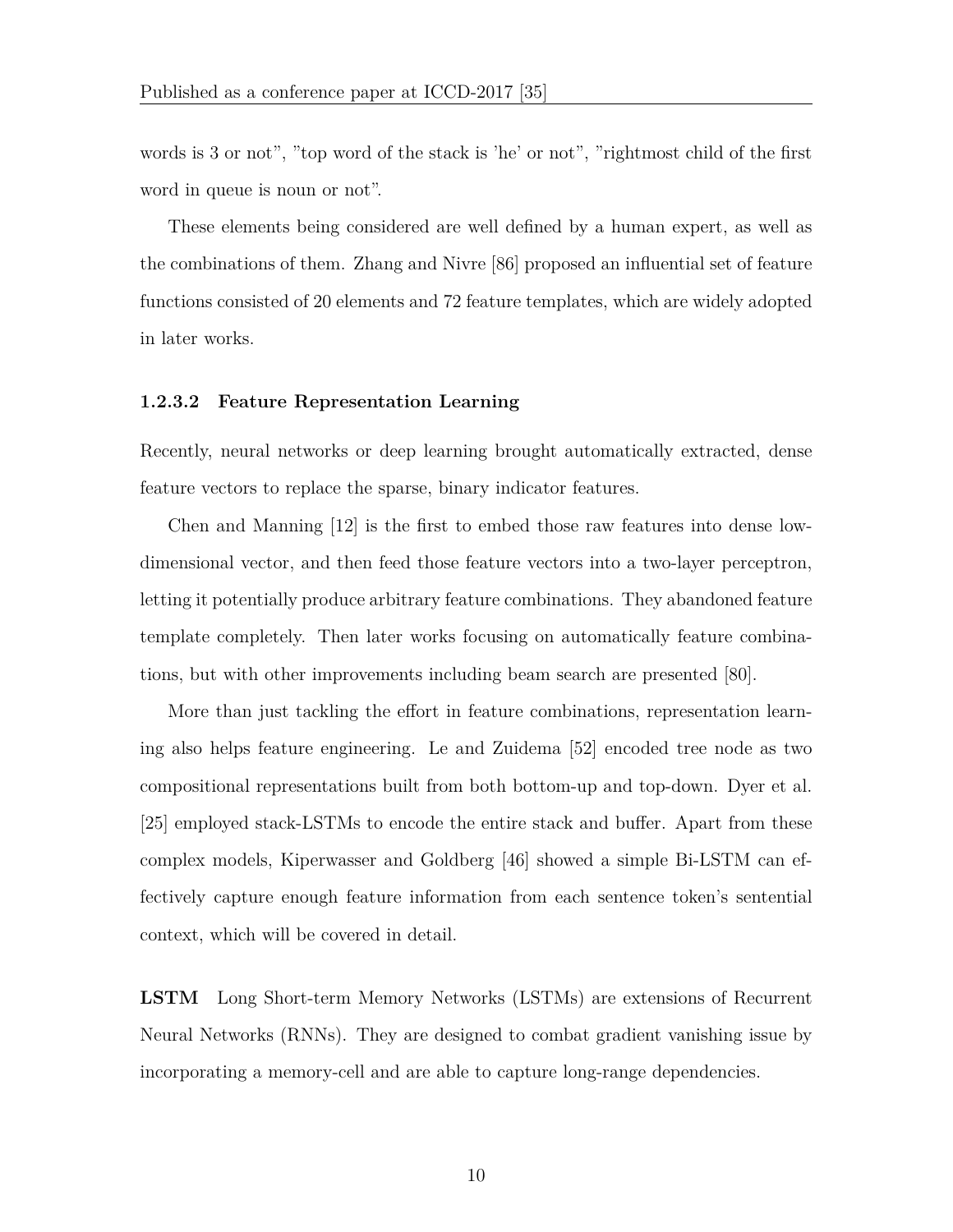Denote  $(\mathbf{x}_1, \mathbf{x}_2, \dots, \mathbf{x}_n)$  as a sequence of input vectors, the goal is to return another sequence  $(\mathbf{h}_1, \mathbf{h}_2, \ldots, \mathbf{h}_n)$  representing some information about the inputs at every time step. The following implementation is applied:

$$
\mathbf{i}_t = \sigma(\mathbf{W}_{xi}\mathbf{x}_t + \mathbf{W}_{hi}\mathbf{h}_{t-1} + \mathbf{W}_{ci}\mathbf{c}_{t-1} + \mathbf{b}_i)
$$
  
\n
$$
\mathbf{c}_t = (1 - \mathbf{i}_t) \odot \mathbf{c}_{t-1} +
$$
  
\n
$$
\mathbf{i}_t \odot \tanh(\mathbf{W}_{xc}\mathbf{x}_t + \mathbf{W}_{hc}\mathbf{h}_{t-1} + \mathbf{b}_c)
$$
  
\n
$$
\mathbf{o}_t = \sigma(\mathbf{W}_{xo}\mathbf{x}_t + \mathbf{W}_{ho}\mathbf{h}_{t-1} + \mathbf{W}_{co}\mathbf{c}_t + \mathbf{b}_o)
$$
  
\n
$$
\mathbf{h}_t = \mathbf{o}_t \odot \tanh(\mathbf{c}_t),
$$

where  $\sigma$  is the element-wise sigmoid function.

**Bi-LSTM** Given a sentence  $(\mathbf{x}_1, \mathbf{x}_2, \dots, \mathbf{x}_n)$  containing *n* words represented as a *d*dimensional vector, one LSTM can only produce a representation  $\overrightarrow{h_t}$  of the left context at every token *<sup>t</sup>*. To incorporate a representation of the right context *←−***h***<sup>t</sup>* , a second LSTM which reads the same sequence in reverse is used. Pair of this forward and backward LSTM is called bidirectional LSTM(Bi-LSTM) [31] in literature. There are two directional LSTM producing two context representations of each word at time step *t*. By concatenating its left and right context representations, the final representation is produced as  $\mathbf{h}_t = [\overrightarrow{\mathbf{h}_t}; \overleftarrow{\mathbf{h}_t}].$ 

**Bi-LSTM Feature Function** As a simple and effective feature detector for sequential, Bi-LSTM has been applied to various tasks from chunking to neural machine translation. In dependency parsing, the feature function  $\phi(c)$  is typically defined as concatenated Bi-LSTM vectors of several items on the stack and buffer. I.e., for a configuration  $c = (\sigma | \dots | s_1 | s_0, b_0 | b_1 | \dots | \beta, A)$  the feature extractor may be defined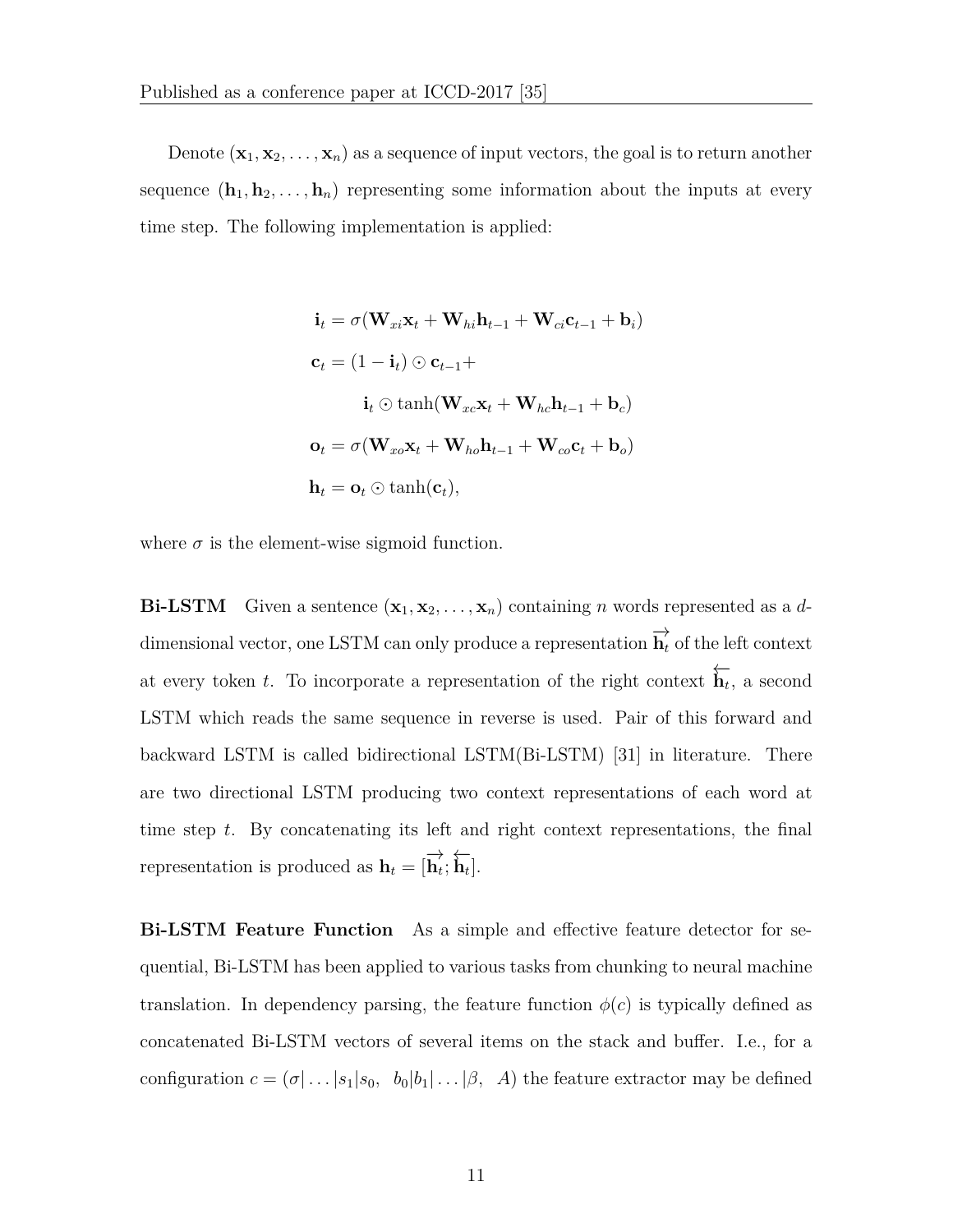as:

$$
\phi(c) = \mathbf{h}_{s_2} \circ \mathbf{h}_{s_1} \circ \mathbf{h}_{s_0} \circ \mathbf{h}_{b_0}
$$

$$
\mathbf{h}_i = \text{BILSTM}(x_{1:n}, i)
$$

where **○** denotes for vector concatenation operation.

## **1.2.4 Scoring Function**

In transition based parsing, classification scoring function is borrowed when casted to classification task. When linear model is adopted, the scoring function will be:

$$
S\text{CORE}_W(x,t) = (W \cdot x)[t]
$$

where  $x = \phi(c)$ , *W* is the learnable model parameter, *t* is the transition being estimated. The linearity of single layer perceptron required the feature function  $\phi(\cdot)$  to encode non-linearities via a complex feature template.

Recently, multilayer perceptron is commonly adopted to replace linear models, defined as:

$$
S\text{CORE}_{\theta}(x,t) = MLP_{\theta}(x)[t]
$$

where  $\theta$  is a collection of trainable model parameters.

## **1.2.5 Training**

The objective of training is similar to a common classification problem, thus to maximize the score of correct transitions above incorrect ones. The loss function is defined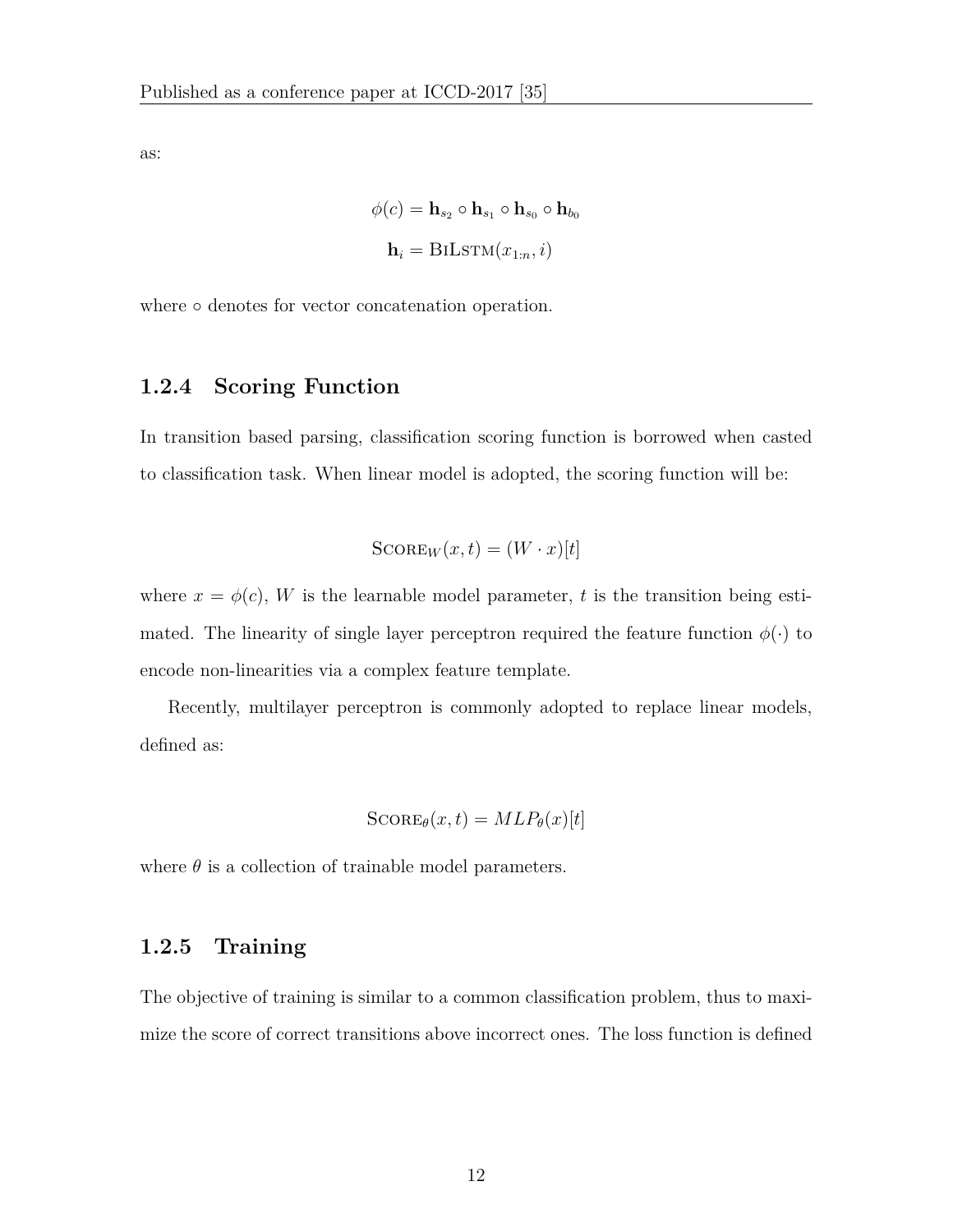as:

$$
\max_{t_p \in T \backslash G} MLP(\phi(c))[t_p] - \max_{t_o \in G} MLP(\phi(c))[t_o]
$$

where *T* is the set of possible transitions and *G* is the set of gold transitions at the current stage.

## **1.2.6 Parsing Algoritm**

In decoding phase, a greedy algorithm makes decision one configuration by one configuration, where as beam search algorithms keep track of the *k* most promising partial transition sequences after each transition step and search for the maximal sum of transitions by dynamic programing. For instance, a greedy parsing algorithm is presented in Algorithm 1 below.

| <b>Algorithm 1</b> Greedy transition-based parsing                                                       |
|----------------------------------------------------------------------------------------------------------|
| 1: <b>Input:</b> sentence $S = w_1, \ldots, x_w$ , possible transitions $T = t_1, \ldots, t_n$ , scoring |
| function $\text{SCORE}_{\theta}(\cdot)$ with parameters $\theta$ .                                       |
| 2: $c \leftarrow \text{INITIAL}(s)$                                                                      |
| 3: while not $TERMINAL(c)$ do                                                                            |
| 4: $\hat{t} \leftarrow \arg \max_{t \in \text{Legal}(c)} \text{Score}_{\theta}(\phi(c), t)$              |
| 5: $c \leftarrow \hat{t}(c)$                                                                             |
| 6: return $tree(c)$                                                                                      |

## **1.3 Graph-based Parsing**

A tree is essentially a directed acyclic graph, so it's naturally to apply standard graph algorithms to create dependency tree. In graph-based parsing, parser directly model substructures of a dependency tree, instead of indirect modeling over transition sequences to construct a tree. The target tree is hidden in a set of graphs consisted of all the words and relations, graph-based parser learns how to find it out.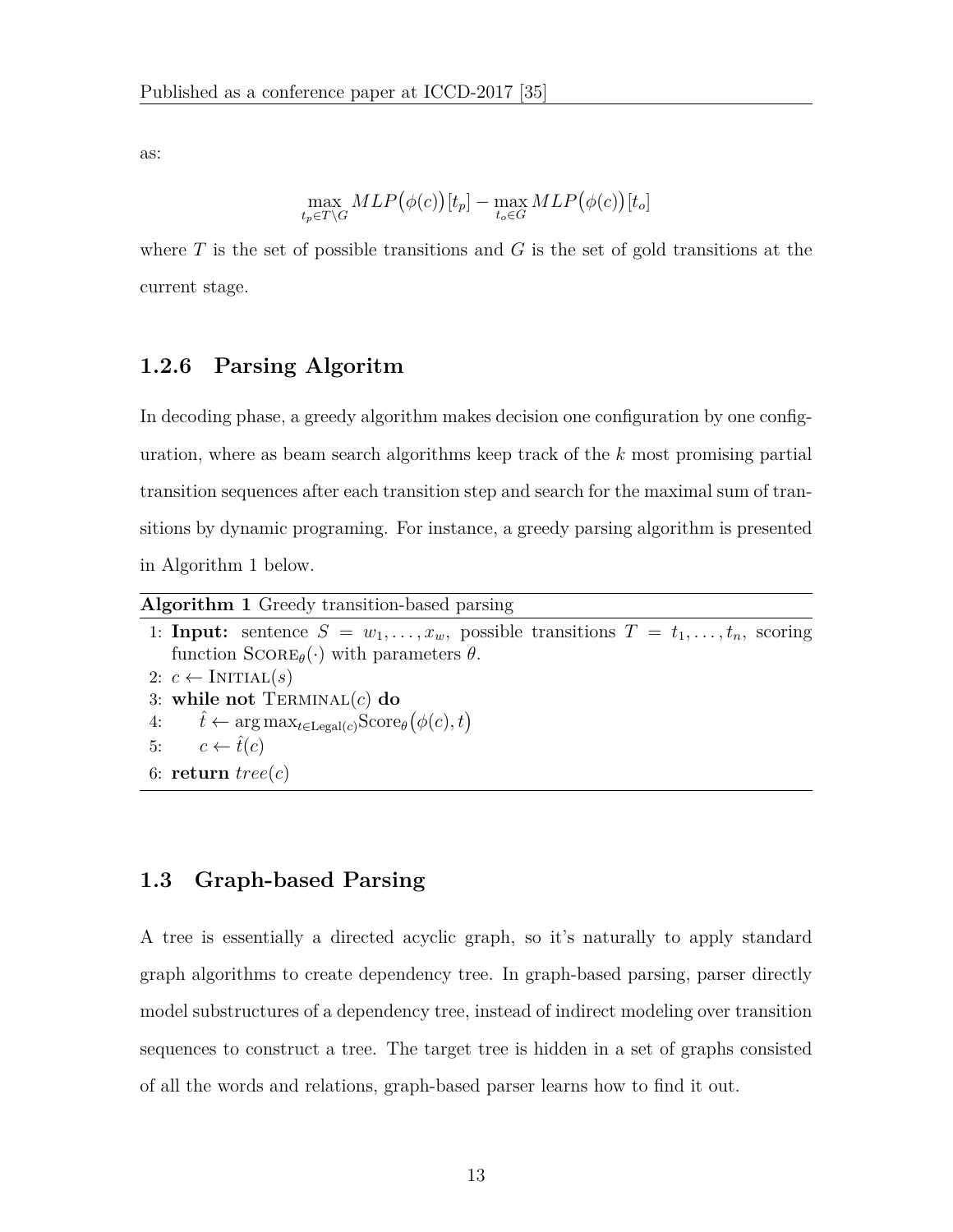|                                       | ${\rm PTB}$ |       |            | CTB   |
|---------------------------------------|-------------|-------|------------|-------|
| Model                                 | UAS         | LAS   | <b>UAS</b> | LAS   |
| <b>Transition</b>                     |             |       |            |       |
| Ballesteros et al. $[2]$ <sup>1</sup> | 93.56       | 91.42 | 87.65      | 86.21 |
| Andor et al. $[1]^2$                  | 94.61       | 92.79 |            |       |
| Kuncoro et al. $[49]$ <sup>3</sup>    | 95.8        | 94.6  |            |       |
| Graph                                 |             |       |            |       |
| Kiperwasser and Goldberg $[46]^{4}$   | 93.9        | 91.9  | 87.6       | 86.1  |
| Cheng et al. $[16]^{5}$               | 94.10       | 91.49 | 88.1       | 85.7  |
| Dozat and Manning [22]                | 95.74       | 94.08 | 89.30      | 88.23 |

*Table 1.5: Test-set parsing results of various state-of-the-art parsing systems on the English (PTB) and Chinese (CTB) datasets. Table taken from Dozat and Manning [22].*

Similar to transition-based model, a graph-based model  $M = (\Gamma, \theta, h)$  consists of constraints  $\Gamma$ , model parameters  $\theta$  and a deterministic parsing algorithm *h*. The parsing algorithm assigns a real value score to every dependency tree  $G = (V, A) \in P_S$ for a sentence *S*:

$$
S\text{CORE}(G) = S\text{CORE}(V, A) \in \mathbb{R}
$$

where  $P_S$  is all the possible trees satisfying constraints  $\Gamma$  for sentence *S*. This score can be non-probabilistic values, conditional or joint probabilities.

Then this score for a whole tree *G* is assumed to factor through scores of subgraphs in *G*:

$$
\text{SCORE}(G) = f(\psi_1, \psi_2, \dots, \psi_q)
$$

for all  $\psi_i \in \psi_{\mathbf{G}}$ , where  $\psi_{\mathbf{G}}$  is the set of all subgraphs of *G*, *f* is some function over those subgraphs.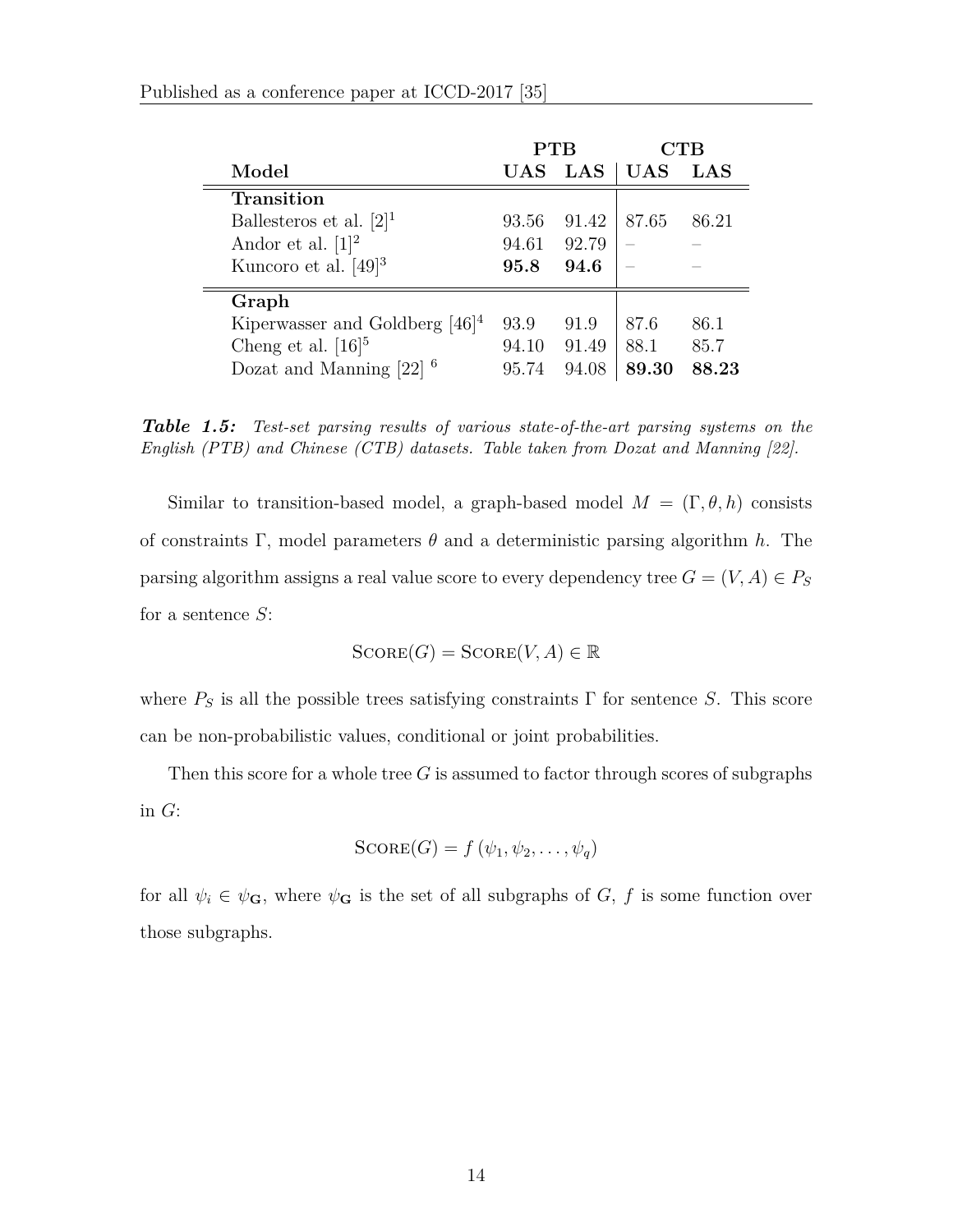## **1.3.1 Arc-factored Models**

The most commonly used parameterization function *f* is a summation over single dependency arcs (head, modifier in the arc and the arc's label):

$$
f(\psi_1, \psi_2, \dots, \psi_q) = \sum_{\psi_i \in \psi_{\mathbf{G}}} \text{Score}(\psi_i)
$$

This makes arc-factored models follow the common structured prediction paradigm [78]:

$$
\hat{G} = \arg \max_{G \in P_s} \text{Score}(G)
$$

$$
= \sum_{\psi_i \in \psi_G} \text{Score}(\psi_i)
$$

In this way, score of whole graph is decomposed to the sum of arc scores in that graph.

## **1.3.2 Feature Function and Score Function**

This two parts are mostly the same with transition parsers introduced in previous chapters.

**Feature Function** As there are no stacks and buffers, the core feature elements used are features related to the head word and the modifier word, typically their Bi-LSTM encodings [46].

**Score Function** Traditionally a linear model parameterized by a weight vector and feature vector is used by many decent works, then MLP took the charge since Pei et al. [66].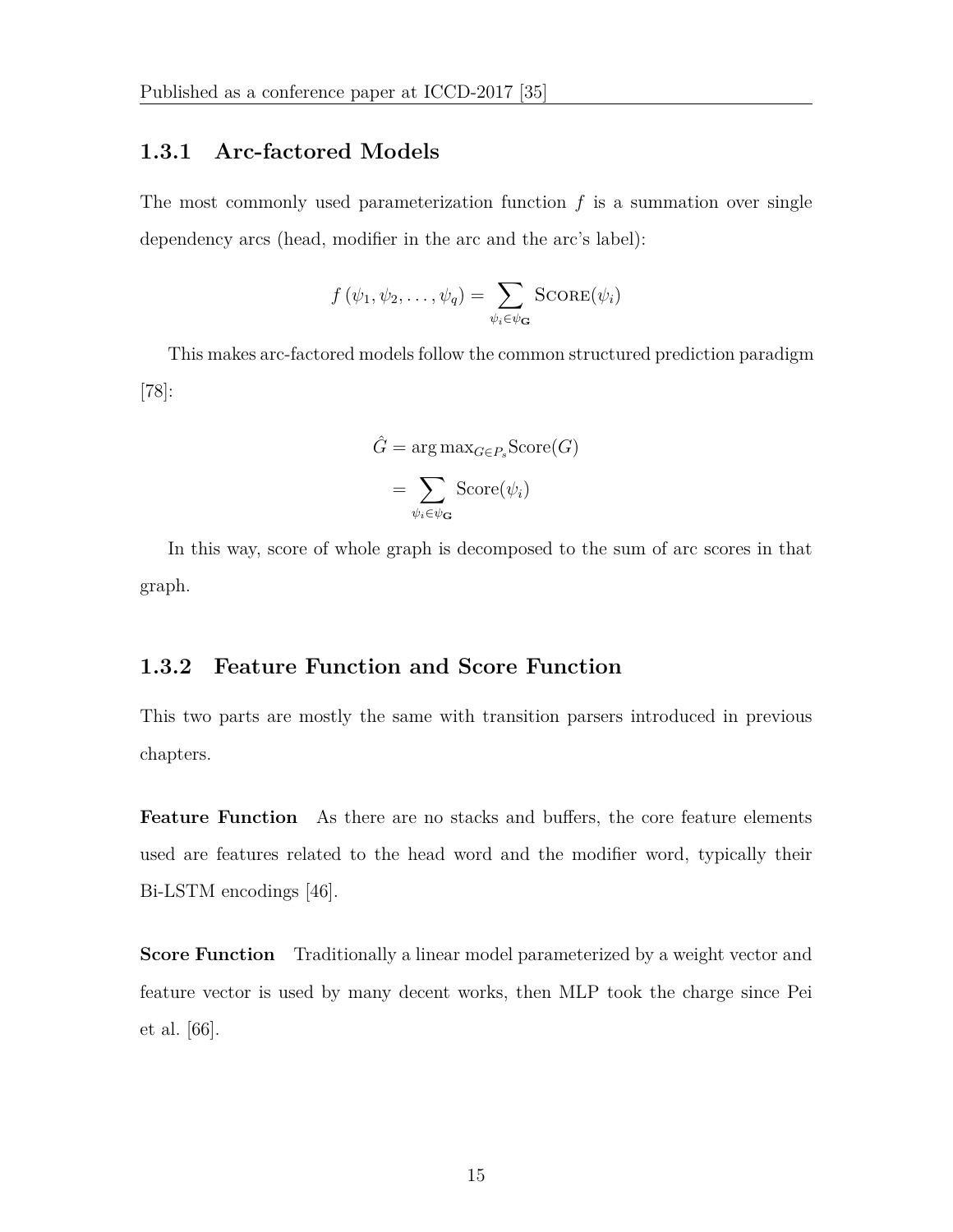## **1.3.3 Training and Decoding**

**Training** Similar to transition-based parsing, loss function is defined to maximize the score of gold parsing tree:

> max *G′̸*=*G*  $Scone(G') - Scone(G)$

where *G* is the gold parsing tree.

## **1.3.4 Decoding**

Once local score for an arc is computed, arc-factored dependency parsing is equal to find the minimal spanning tree (MST) of a graph. To ensure projective constrains, Eisner [26] introduced an effective algorithm by breaking arc construction into smaller steps where a dynamic programming technique can be employed.

## **1.4 Implementations**

In this chapter, we collect performance and implementations from several state-ofthe-art works listed in Table 1.5, which can serve as a reading list. We also notice that Chinese dependency parsing is harder than English for both transition and graph based parsers.

## **1.5 Conclusion**

We conduct a brief and incomplete survey of dependency parsing via two different approaches. Both of them shares similar feature extraction and scoring function, but differs a lot in parsing algorithms. We hope this paper could serve as a brief introduction to dependency parsing for beginners.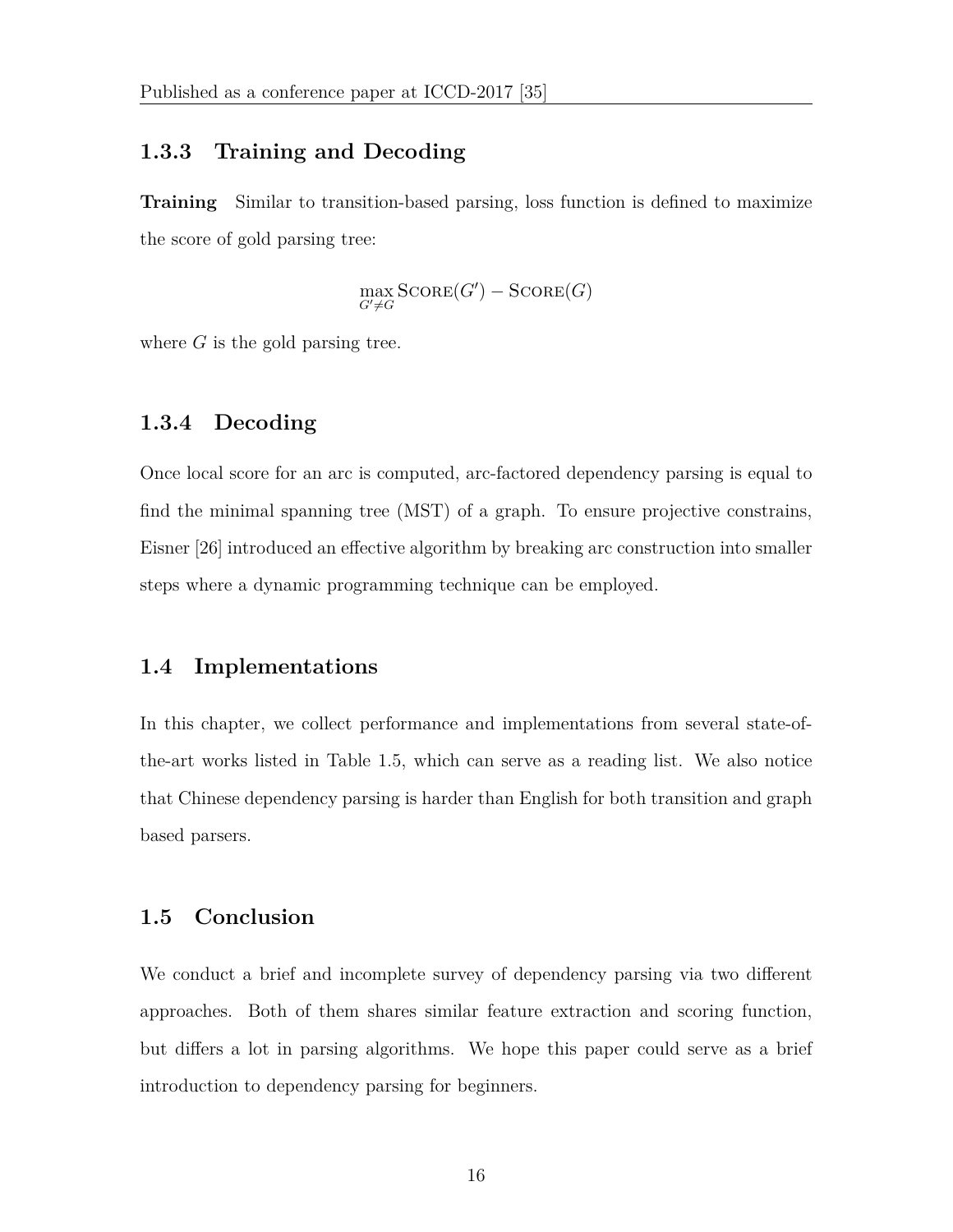The rest of this dissertation is organized as follows. In Chapter 2, we propose a novel method for Chinese Word Segmentation, with consideration of components inside Chinese characters. In Chapter 3, we propose a joint learning framework to exploit heterogeneous corpora. In Chapter 4, we introduce our IParser, an industrial strength multilingual parser for human language processing, which is capable of parsing raw text to dependency grammar trees, with tokenizers and part-of-speech taggers built-in.

Finally, in Chapter 5, we conclude this dissertation and discuss possible future work.

<sup>1</sup>https://github.com/clab/lstm-parser-dynamic

 $2$ https://github.com/tensorflow/models/tree/master/research/syntaxnet

<sup>3</sup>https://github.com/clab/rnng/tree/master/interpreting-rnng

<sup>4</sup>https://github.com/elikip/bist-parser

<sup>5</sup>https://github.com/hao-cheng/biattdp

 $6$ https://github.com/tdozat/Parser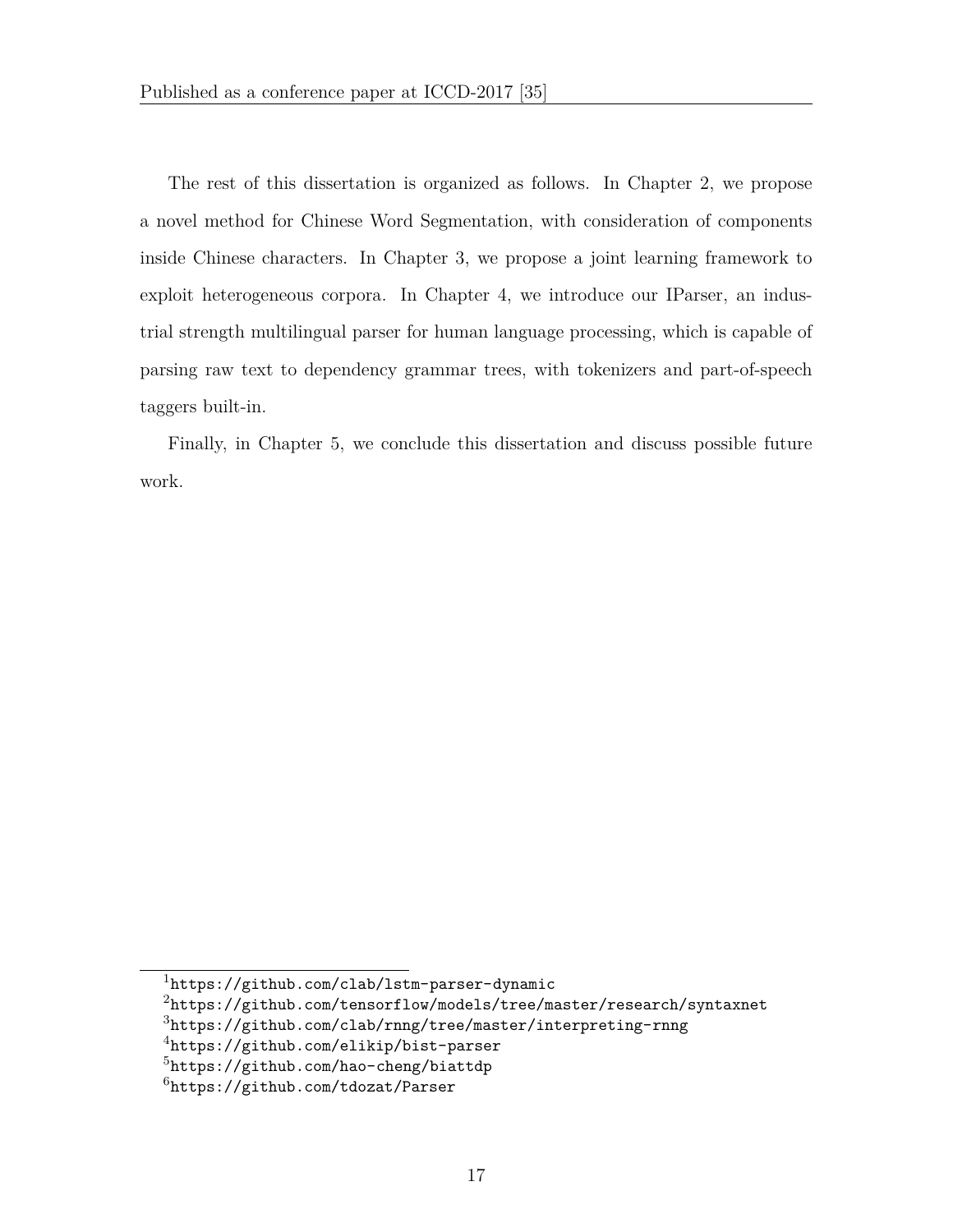#### CHAPTER 2

## **DUAL LONG SHORT-TERM MEMORY NETWORKS FOR SUB-CHARACTER REPRESENTATION LEARNING**

Characters have commonly been regarded as the minimal processing unit in Natural Language Processing (NLP). But many non-latin languages have hieroglyphic writing systems, involving a big alphabet with thousands or millions of characters. Each character is composed of even smaller parts, which are often ignored by the previous work. In this paper, we propose a novel architecture employing two stacked Long Short-Term Memory Networks (LSTMs) to learn sub-character level representation and capture deeper level of semantic meanings. To build a concrete study and substantiate the efficiency of our neural architecture, we take Chinese Word Segmentation as a research case example. Among those languages, Chinese is a typical case, for which every character contains several components called radicals. Our networks employ a shared radical level embedding to solve both Simplified and Traditional Chinese Word Segmentation, without extra Traditional to Simplified Chinese conversion, in such a highly end-to-end way the word segmentation can be significantly simplified compared to the previous work. Radical level embeddings can also capture deeper semantic meaning below character level and improve the system performance of learning. By tying radical and character embeddings together, the parameter count is reduced whereas semantic knowledge is shared and transferred between two levels, boosting the performance largely. On 3 out of 4 Bakeoff 2005 datasets, our method surpassed state-of-the-art results by up to 0*.*4%. Our results are reproducible, source codes and corpora are available on GitHub<sup>1</sup>

<sup>1</sup>https://github.com/hankcs/sub-character-cws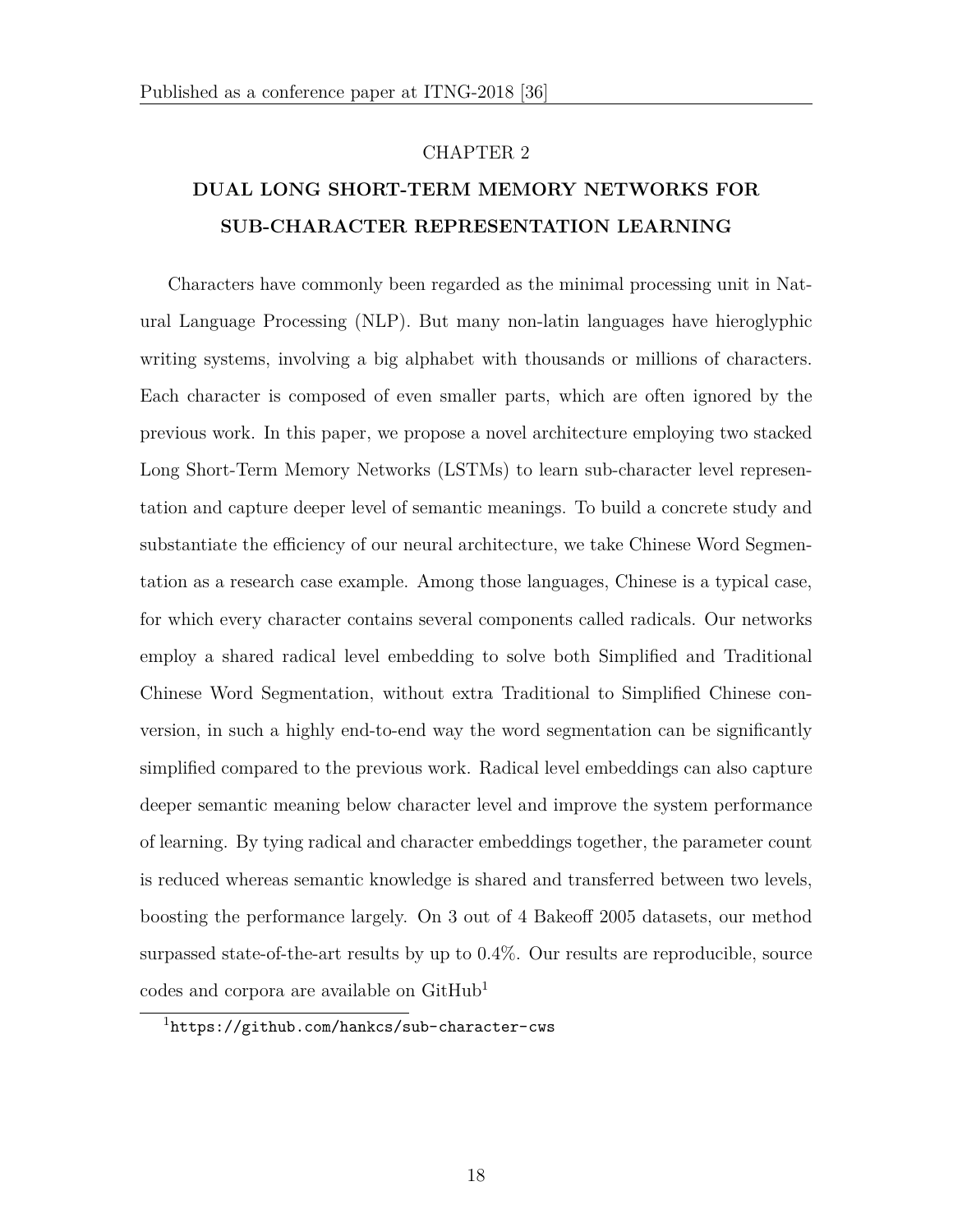| SC | Sem. | Pho.                               | TC | Sem. | Pho.                               |
|----|------|------------------------------------|----|------|------------------------------------|
| 鲤  | 鱼    | 里                                  | 鯉  | 魚    | 里                                  |
| 鲢  | 鱼    | 连                                  | 睫  | 魚    | 連                                  |
| 河  | 水    | $\overline{\overline{\mathbb{H}}}$ | 河  | 水    | $\overline{\overline{\mathbb{H}}}$ |
| 匃  |      | 勾                                  |    | 水    | 冓                                  |
| 错  | 手    | 劳                                  |    | 手    | 钤                                  |
|    |      | 佥                                  | 妏  | ⇉    | 斏                                  |

*Table 2.1: Illustration of semantic component (Sem.) and phonetic component (Pho.) in Simplified Chinese (SC) and Traditional Chinese (TC).*

## **2.1 Introduction**

Unlike English, the alphabet in many non-latin languages is often big and complex. In those hieroglyphic writing systems, every character can be decomposed into smaller parts or sub-characters, and each part has special meanings. But existing methods often follow common processing steps in latin flavor [57, 58, 4, 45, 69], and treat character as the minimal processing unit, leading to a neglecting of information inside non-latin characters. Early work exploiting sub-character information usually treat it as a separate level from character [77, 53, 72, 21], ignoring the language phenomenon that some of those sub-characters themselves are often used as normal characters. From this phenomenon, we gained a new motivation to design a novel neural network architecture for learning character and sub-character representation jointly.

In linguists' view, Chinese writing system is such a highly hieroglyphic language, and it has a long history of character compositionality. Every Chinese character has several radicals ("部首"in Chinese), which serves as semantic component for encoding meaning, or phonetic component for representing pronouciation. For instance, we listed radicals of several Simplified and Traditional Chinese characters in Table 2.1. Chinese characters with same semantic component are closely correlated in semantic. As shown above, carp (鲤) and silverfish (鲢) are both fish  $(\hat{\theta})$ . River (河) and gully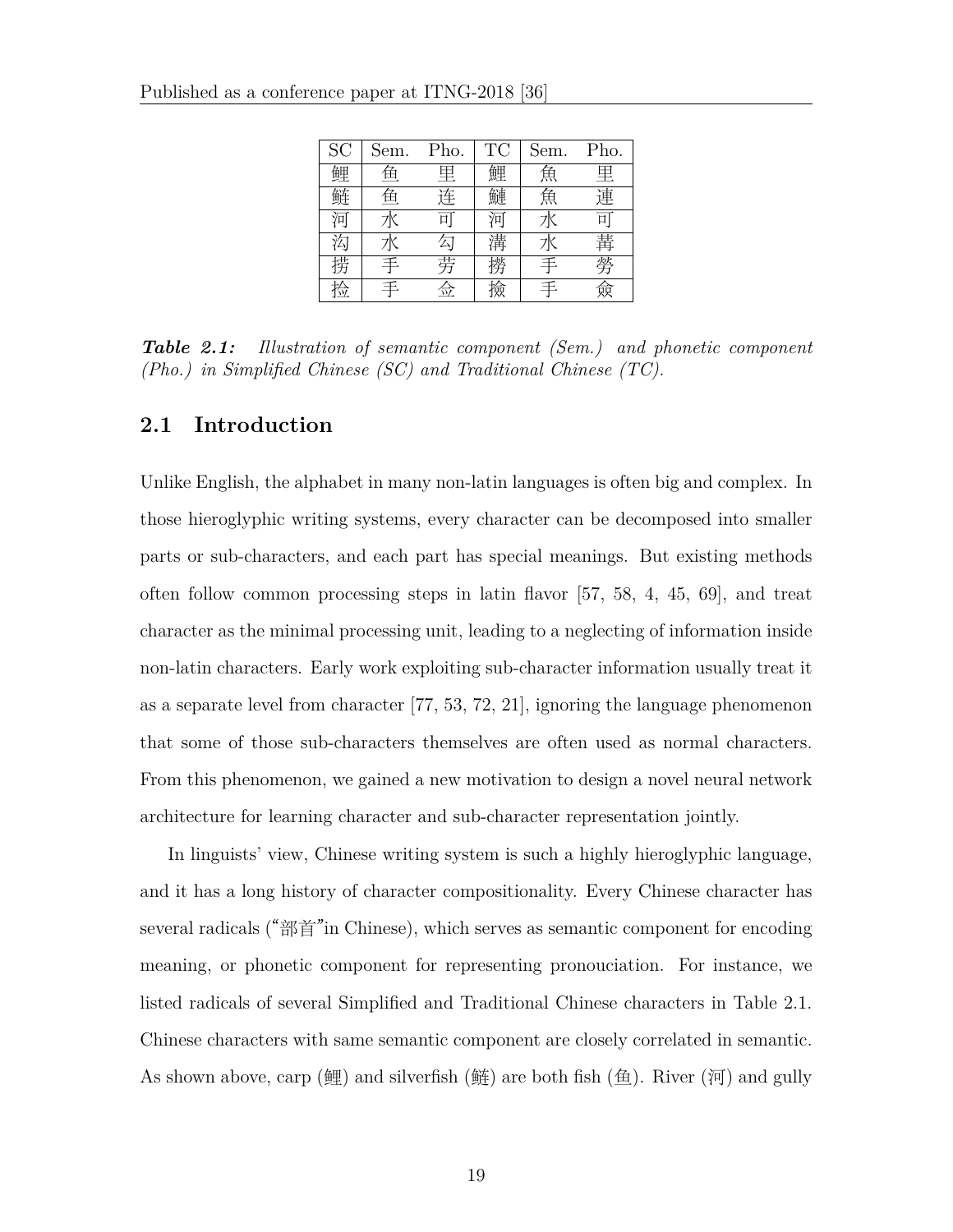$(\&)$  are all filled with water  $(\&)$ . To catch  $(\#)$  or to pick up  $(\&)$  a fish, one needs to use hands  $(\pm)$ . To exploit those semantic meanings under character embedding level, radical embedding emerged since 2014 [77, 72, 59, 21]. These early work treated sub-character and character as two separate levels, omitting that they can actually be unified as single minimal processing unit in language model. Instead of ignoring linguistic knowledge, we respect the divergence of human language, and propose a novel joint learning framework for both character and sub-character representations.

To verify the efficiency of our jointly learnt representations, we conducted extensive experiments on the Chinese Word Segmentation (CWS) task. As those languages often don't have explicit delimiters between words, making it hard to perform later NLP tasks like Information Retrieval or Question Answering. Chinese language is such a typical non-segmented language, which means unlike English language having spaces between every word, Chinese has no explicit word delimiters. Therefore, Chinese Word Segmentation is a preliminary pre-processing step for later Chinese language process tasks. Recently with the rapid rise of deep learning, neural word segmentation approaches arose to reduce efforts in feature engineering [90, 18, 65, 14, 6, 7].

In this paper, we propose a novel model to dive deeper into character embeddings. In our framework, Simplified Chinese and Traditional Chinese corpora are unified via radical embedding, growing an end-to-end model. Every character is converted to a sequence of radicals with its original form. Character embeddings and radical embeddings are pretrained jointly in Bojanowski et al. [4]'s subword aware method. Finally, we conducted various experiments on corpora from SIGHAN bakeoff 2005. Results showed that our jointly learnt character embedding outperforms conventional character embedding training methods. Our models can improve performance by transfer learning between characters and radicals. The final scores surpassed previous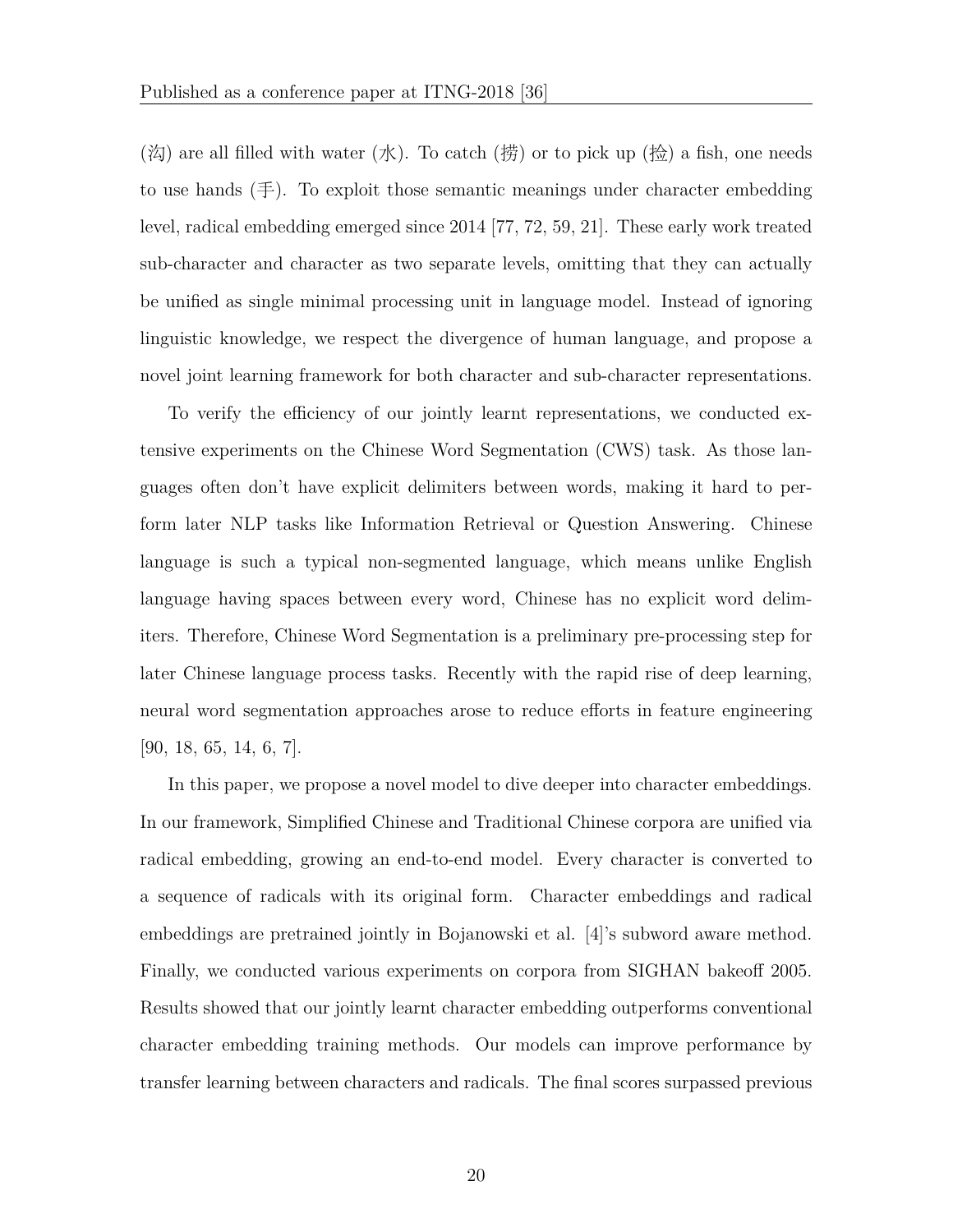work, and 3 out of 4 even surpassed previous preprocessing-heavy state-of-the-art learning work.

More specifically, the contributions of this paper could be summarized as:

- Explored a novel sub-character aware neural architecture and unified character and sub-character as one same level embedding.
- Released the first full Chinese character-radical conversion corpus along with pre-trained embeddings, which can be easily applied on other NLP tasks. Our codes and corpora are freely available for the public.

## **2.2 Related Work**

In this section, we review the previous work from 2 directions – radical embedding and Chinese Word Segmentation.

## **2.2.1 Radical Embedding**

To leverage the semantic meaning inside Chinese characters, Sun et al.[77] inaugurated radical information to enrich character embedding via softmax classification layer. In similar way, Li et al.[53] proposed charCBOW model taking concatenation of the character-level and component-level context embeddings as input. Making networks deeper, Shi et al.[72] proposed a deep CNN on top of radical embedding pre-trained via CBOW. Instead of utilizing CNNs, following Lample et al.[51], Dong et al.[21] used two level LSTMs taking character embedding and radical embedding as input respectively.

Our work is closely related to Dong et al.[21], but there are two major differences. In pre-training phase, their character embeddings were pre-trained separately, by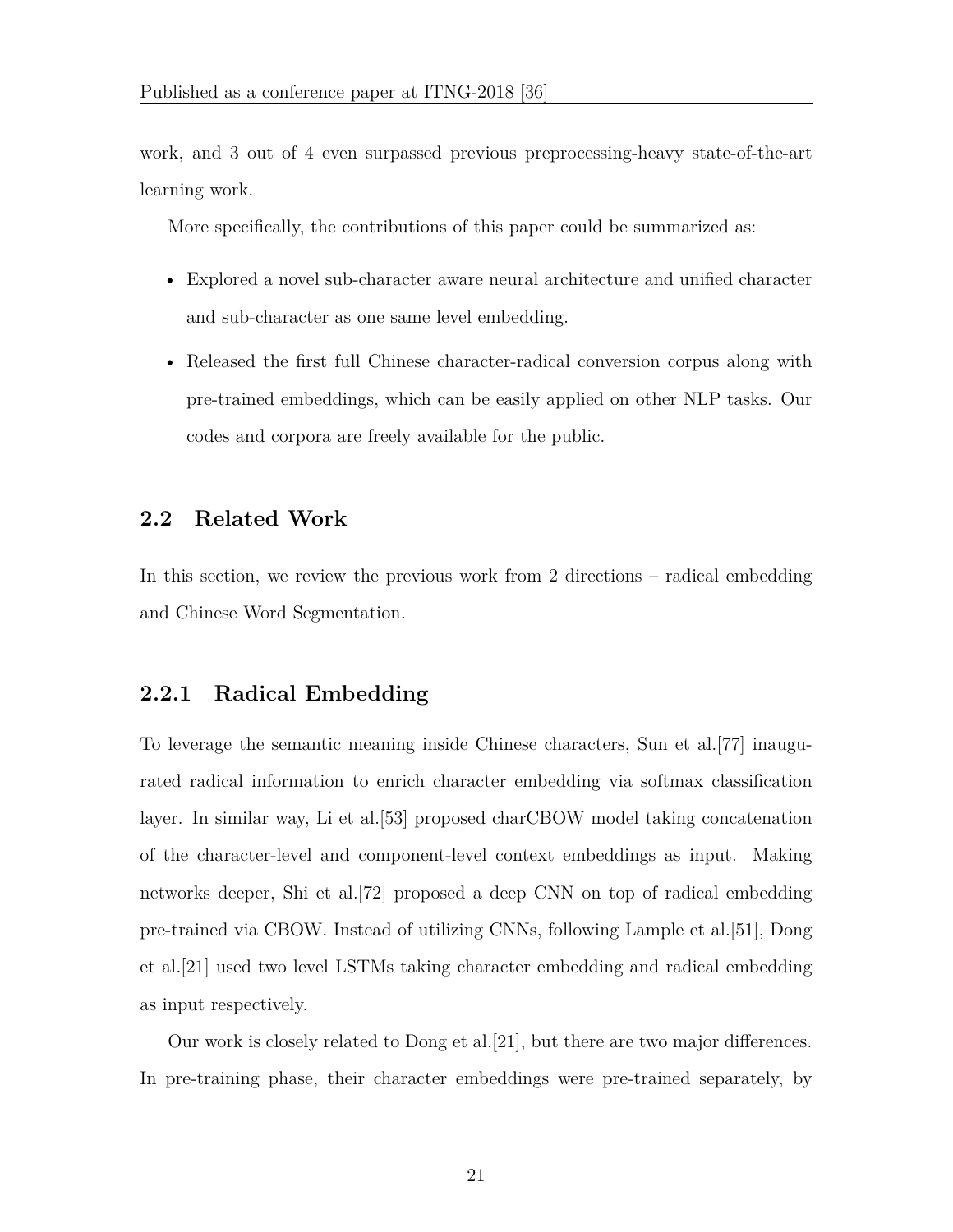utilizing conventional word2vec package, and the radical embeddings are randomly initialized. While we considered radical units as sub-characters (parts of one character) and trained the two level embeddings jointly, following Bojanowski et al. [4]'s approach. In training and testing phases, our two-level embeddings are tied up and unified as the sole minimal input unit of Chinese language.

## **2.2.2 Chinese Word Segmentation**

Chinese Word Segmentation has been a well-known NLP task for decades[39]. After pioneer Xue et al.[82] transformed CWS into a character-based tagging problem, Peng et al. [67] adopted CRF as the sequence labeling model and showed its effectiveness. Following these pioneers, later sequence labeling based work [79, 88, 89, 76] was proposed. Recent neural models [90, 70, 65, 14, 21, 15] also followed this sequence labeling fashion.

Our model is based on Bi-LSTM with CRF as top layer. Unlike previous approaches, the inputs to our model are both character and radical embeddings. Furthermore, we explored which embedding level is more tailored for Chinese language, either using both embeddings together, or even tying them up.

# **2.3 Joint Learning for Character Embedding and Radical Embedding**

Previous work treated character and radical as two different levels, used them separately or used one to enhance the other. Although radicals are components of a character (belonging to a lower level), they can actually be learnt jointly. It is linguistically more reasonable to put radical embeddings and character embeddings in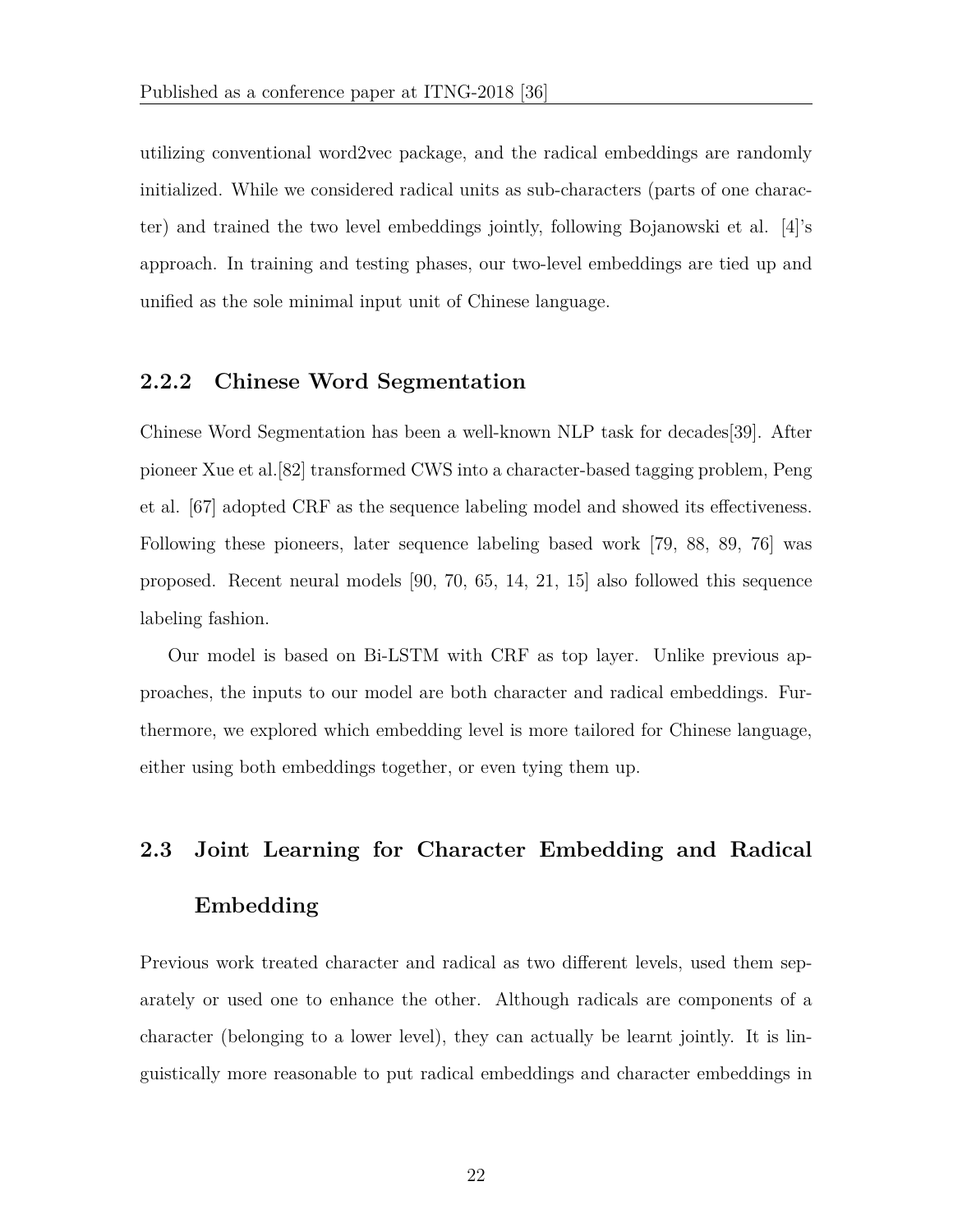exactly the same vector space. We propose to train character vector representation being aware of its internal structure of radicals.

#### **2.3.1 Character Decomposition**

Every character can be decomposed into a list of radicals or components. To maintain character information in radical list, we simply add the raw form of character to its radical list. Taking the linguistic knowledge that semantic component contains richest meaning of one character into consideration, we append the semantic component to the end of its radical list, hence to make the semantic component appear more than once.

Formally, denote *c* as a character, *r* as a radical,  $\mathcal{L}_c = [r_1, r_2 \cdots r_n]$  as the original radical list of *c*. Let  $r_s \in \mathcal{L}_c$  be the semantic component of *c*. Our decomposition of *c* will be:

$$
\mathcal{R}_c = [c, r_1, r_2 \cdots r_n, r_s]
$$
\n
$$
(2.1)
$$

## **2.3.2 General Continuous Skip-Gram (SG) Model**

Take a brief review of the continuous skip-gram model introduced by Mikolov et al.[59], applied in character representation learning.

Given an alphabet, target is to learn a vectorial representation **v***<sup>c</sup>* for each character *c*. Let  $c_1, ..., c_T$  be a large-scale corpus represented as a sequence of characters, the objective function of the skipgram model is to maximize the log-likelihood of correct prediction. The probability of a context character  $c_y$  given  $c_x$  is computed by a scoring function *s* which maps character and context to scores in R.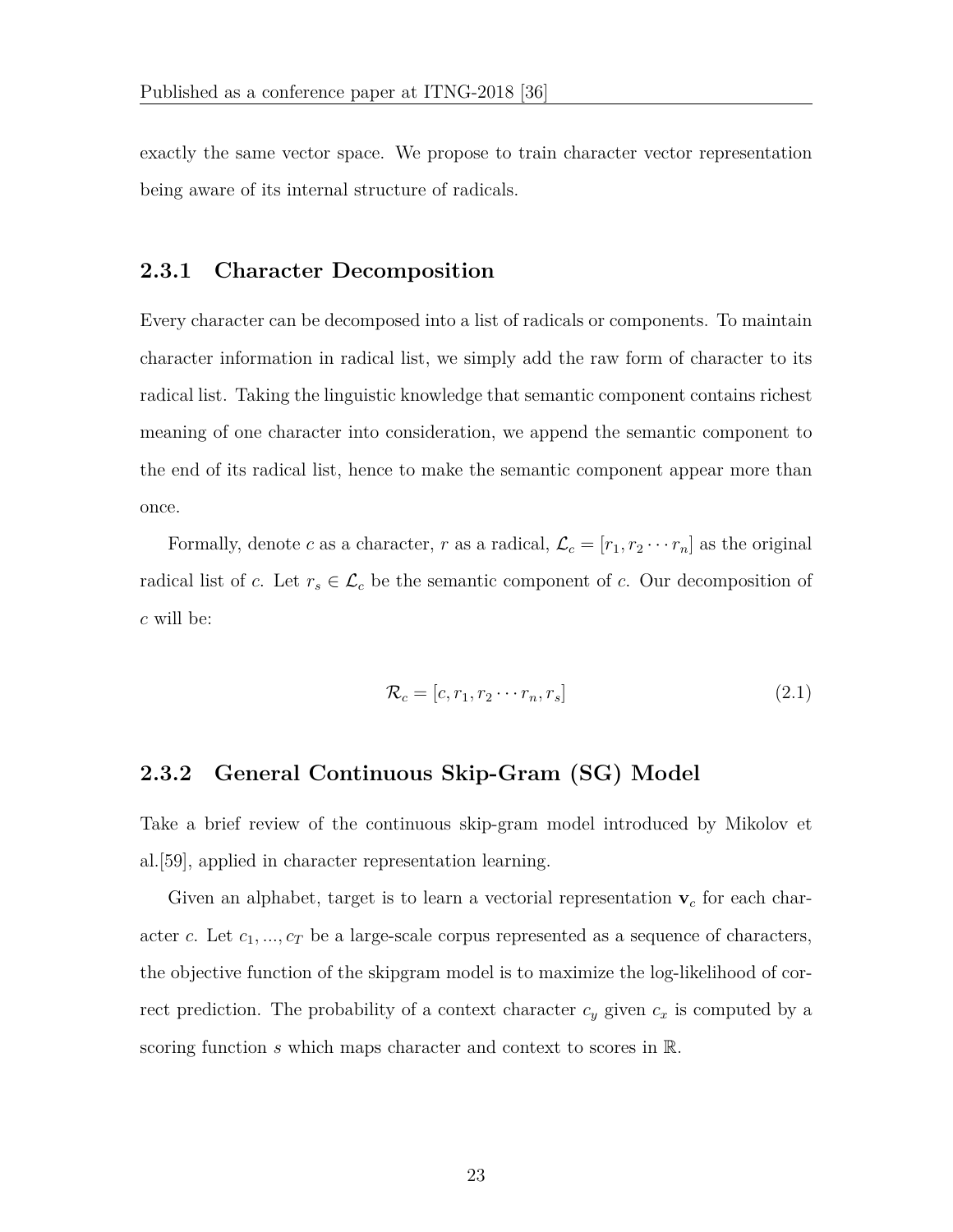The general SG model ignores the radical structure of characters, we propose a different scoring function *s*, in order to capture radical information.

Let all radicals form an alphabet of size *R*. Given a character *c* and the radical list  $\mathcal{R}_c \subset \{1, \ldots, R\}$  of *c*, a vector representation  $\mathbf{z}_r$  is associated to each radical *r*. Then a character is represented by the sum of the vector representations of its radicals. Thus the new scoring function will be:

$$
s(c_x, c_y) = \sum_{r \in \mathcal{R}_{c_x}} \mathbf{z}_r^{\top} \mathbf{v}_{c_y}.
$$
 (2.2)

This simple model allows learning the representations of characters and radicals jointly.

# **2.4 Radical Aware Neural Architectures for General Chinese Word Segmentation**

Once character and radical representations are learnt, one evaluation metric is how much it improves a NLP task. We choose the Chinese Word Segmentation task as a standard benchmark to examine their efficiency. One prevailing approach to CWS is casting it to character based sequence tagging problem, where our representations can be applied. A commonly used tagging set is  $\mathcal{T} = \{B, M, E, S\}$ , representing the **b**egin, **m**iddle, **e**nd of a word, or **s**ingle character forming a word.

Given a sequence **X** consisted of *n* features as  $\mathbf{X} = (\mathbf{x}_1, \mathbf{x}_2, \dots, \mathbf{x}_n)$ , the goal of sequence tagging based CWS is to find the most possible tags  $\mathbf{Y}^* = {\mathbf{y}_1^*, \dots, \mathbf{y}_n^*}$ :

$$
\mathbf{Y}^* = \underset{\mathbf{Y} \in \mathcal{T}^n}{\arg \max} p(\mathbf{Y}|\mathbf{X}),\tag{2.3}
$$

where  $\mathcal{T} = \{B, M, E, S\}$ .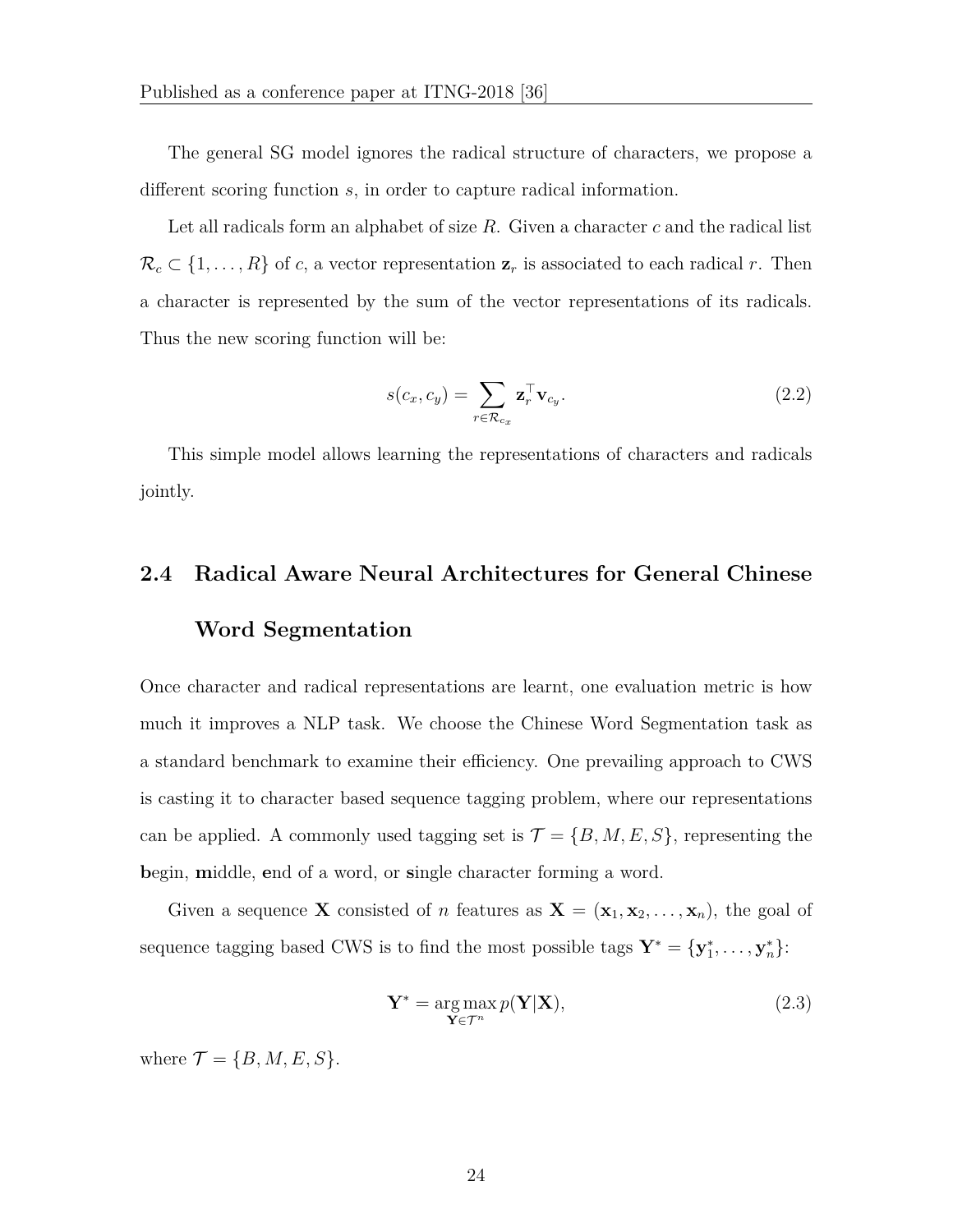Since tagging set restricts the order of adjacent tags, we model them jointly using a conditional random field, mostly following the architecture proposed by Lample et al.[51], via stacking two LSTMs with a CRF layer on top of them.

# **2.4.1 Radical LSTM Layer: Character Composition from Radicals**

In this section, we'll review RNN with Bi-LSTM extension briefly, before introducing our character composition network.

**LSTM** Long Short-Term Memory Networks (LSTMs) [38] are extensions of Recurrent Neural Networks (RNNs). They are designed to combat gradient vanishing issue via incorporating a memory-cell which enables long-range dependencies capturing.

**Bi-LSTM** One LSTM can only produce the representation  $\overrightarrow{h}_t$  of the left context at every character *<sup>t</sup>*. To incorporate a representation of the right context *←−***h***<sup>t</sup>* , a second LSTM which reads the same sequence in reverse order is used. Pair of this forward and backward LSTM is called bidirectional LSTM (Bi-LSTM) [31] in literature. By concatenating its left and right context representations, the final representation is produced as  $\mathbf{h}_t = [\overrightarrow{\mathbf{h}_t}; \overleftarrow{\mathbf{h}_t}].$ 

We apply a Bi-LSTM to compose character embeddings from radical embeddings in both directions. The raw character is inserted as the first radical, and the semantic component is appended as the last radical. The motivation behind this trick is to make use of LSTM's bias phenomena. In practice, LSTMs usually tend to be biased towards the most recent inputs of the sequence, thus the first one or last one depends on its direction.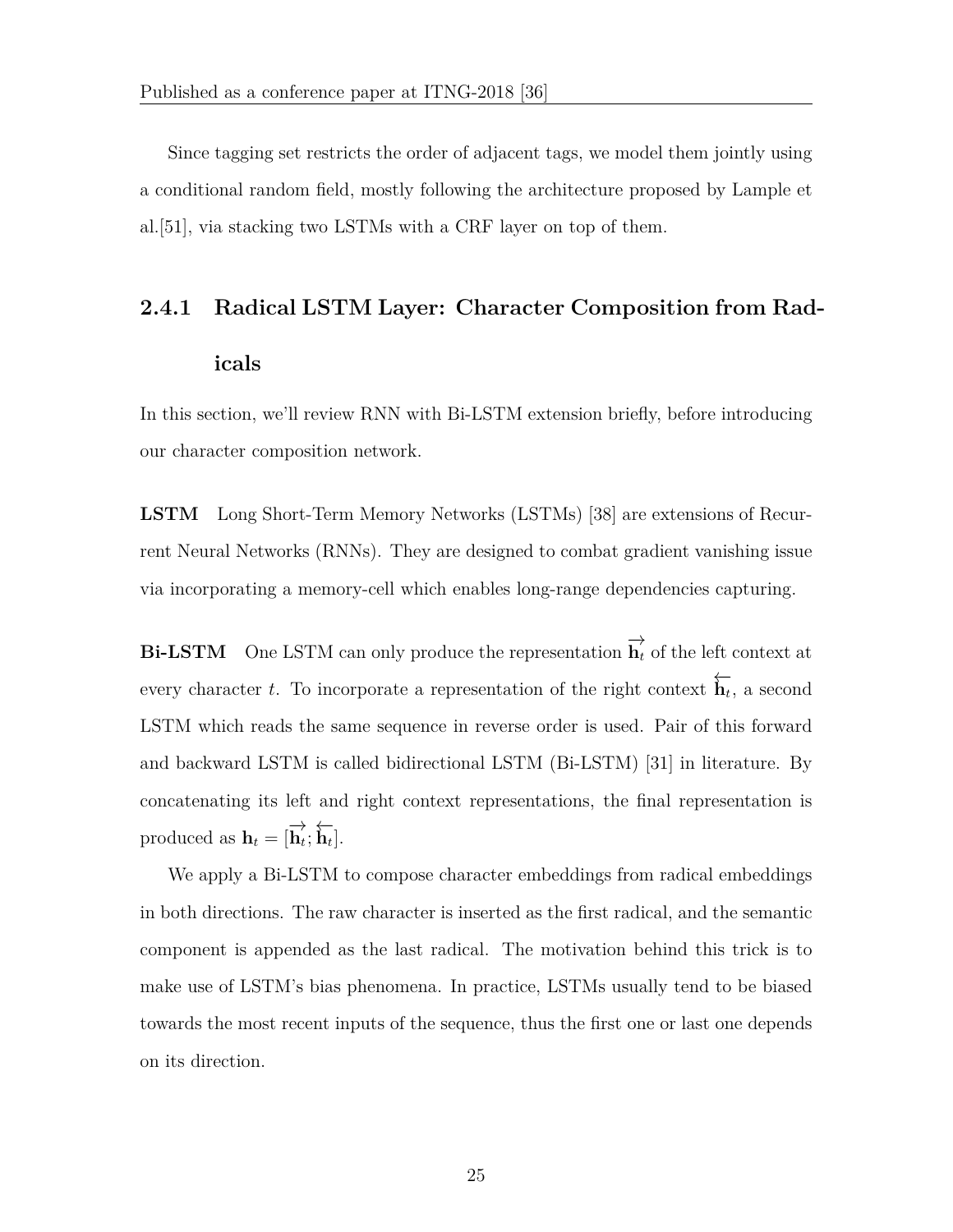

*Figure 2.1: Radical LSTM Layer – composition of character representation from radicals*

As illustrated in Figure 2.1, the character  $\mathbb{H}$  (bright) has the radical list of  $\boxminus$  $(\text{sun})$  and  $\text{F}$  (moon) with its raw form and duplicated semantic radical. Its compositional representation  $\mathbf{h}_i^r \in \mathbb{R}^{2k}$  is agglomerated via a Bi-LSTM from these radical embeddings, where *k* is the dimension of radical embeddings.

## **2.4.2 Character Bi-LSTM Layer: Context Capturing**

Once compositional character representation  $\mathbf{h}_i^r$  is synthesized, the contextual representation  $\mathbf{h}_t^c \in \mathbb{R}^{2d}$  at every character *t* in input sentence can be agglomerated by a second Bi-LSTM. The dimension *d* is a flexible hyper-parameter, which will be explored in later experiments.

Our architecture for contextual feature capturing is shown in Figure 2.2. This contextual feature vector contains the meaning of a character, its radicals and its context.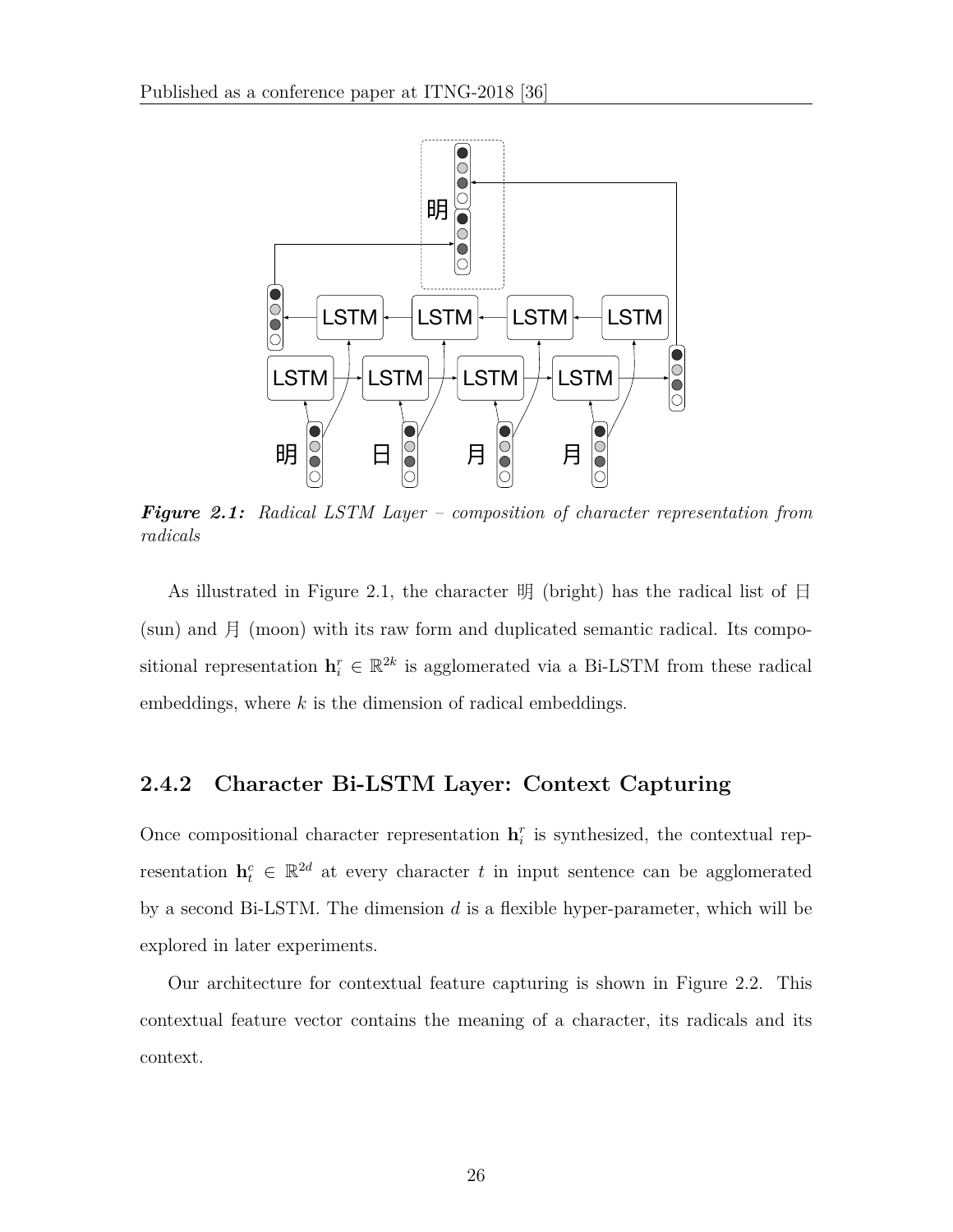

*Figure 2.2: Character LSTM Layer – capture contextual representation*

## **2.4.3 CRF Layer: Tagging Inference**

We employed a Conditional Random Fields(CRF) [50] layer as the inference layer. As first order linear chain CRFs only model bigram interactions between output tags, so the maximum of a posteriori sequence **Y***<sup>∗</sup>* in Eq. 4.1 can be computed using dynamic programming, both in training and decoding phase. The training goal is to maximize the log-probability of the gold tag sequence.

## **2.5 Experiments**

We conducted various experiments to verify the following questions:

1. Does radical embedding enhance character embedding in pre-training phase?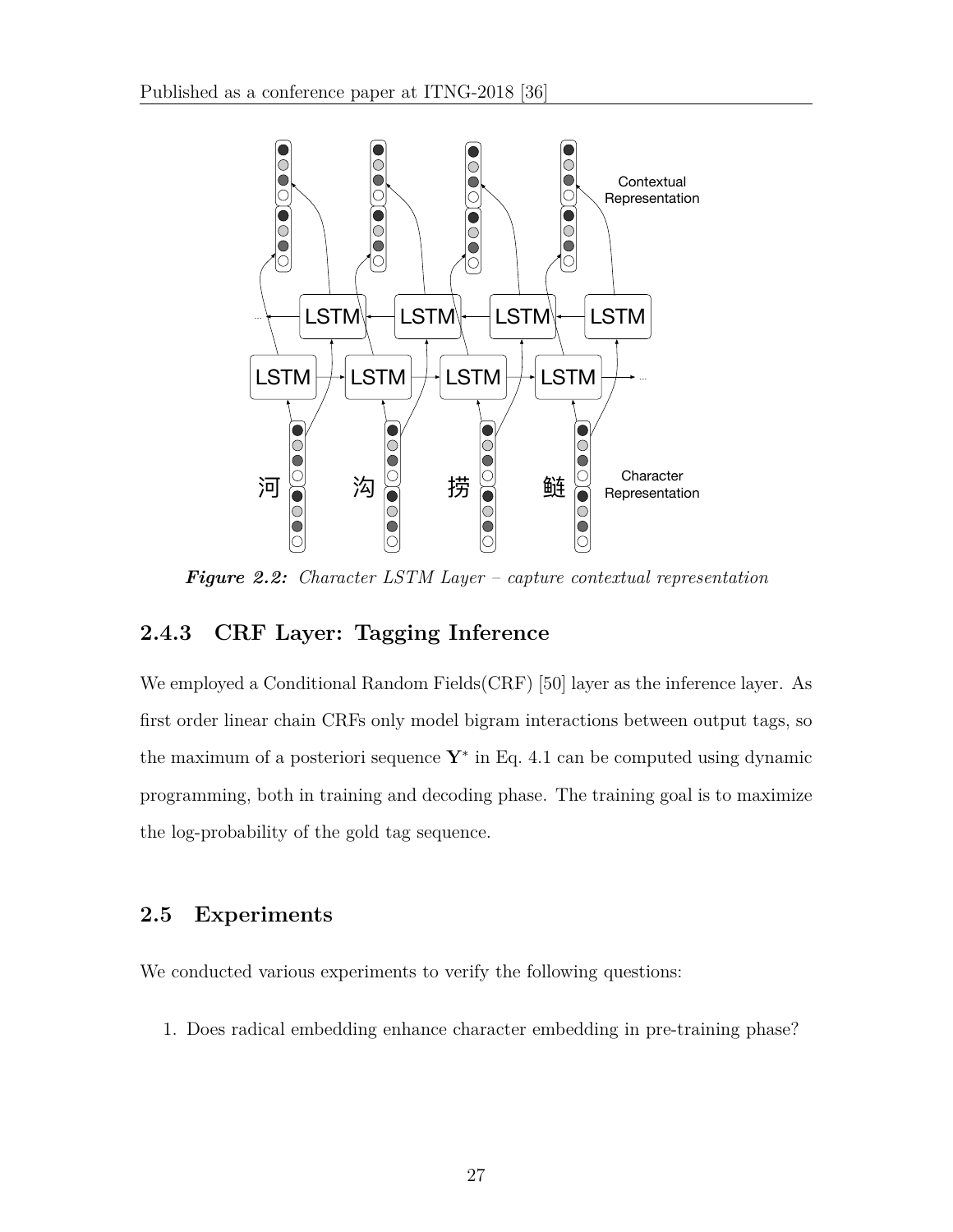- 2. Whether radical embedding helps character embedding in training phase and test phase (by using character embedding solely or using them both)?
- 3. Can radical embedding replace character embedding (by using radical embedding only)?
- 4. Should we tie up two level embeddings?

#### **2.5.1 Datasets**

To explore these questions, we experimented on the 4 prevalent CWS benchmark datasets from SIGHAN2005 [27]. Following conventions, the last 10% sentences of training set are used as development set.

#### **2.5.2 Radical Decomposition**

We obtained radical lists of character from the *online Xinhua Dictionary*<sup>2</sup>, which are included in our open-source project.

#### **2.5.3 Pre-training**

Previous work have shown that pre-trained embeddings on large unlabeled corpus can improve performance. It usually involves lots of efforts to preprocess those corpus. Here we presented a novel solution.

The corpus used is Chinese Wikipedia of July 2017. Unlike most approaches, we don't perform Traditional Chinese to Simplified Chinese conversion. Our radical decomposition is sufficient of associate character to its similar variants. Not only

<sup>2</sup>http://tool.httpcn.com/Zi/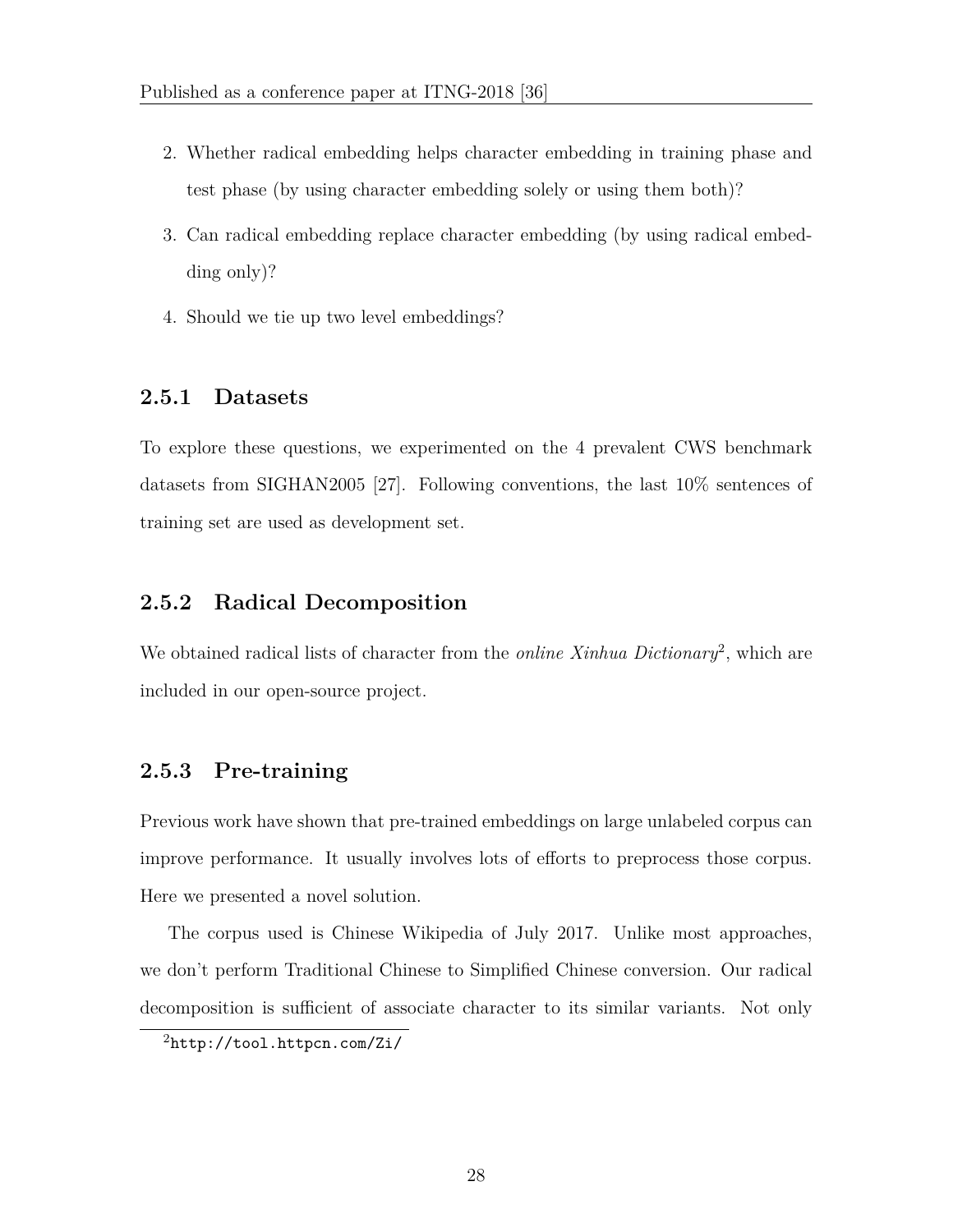| Models                         | PKU  | MSR  | CityU | AS   |
|--------------------------------|------|------|-------|------|
| Tseng et al. [79]              | 95.0 | 96.4 |       |      |
| Zhang and Clark [85]           | 95.0 | 96.4 |       |      |
| Sun et al. $[75]$              | 95.2 | 97.3 |       |      |
| Sun et al. $[76]$              | 95.4 | 97.4 |       |      |
| Pei et al. $[65]$              | 95.2 | 97.2 |       |      |
| Chen et al. $[15]$             | 94.3 | 96.0 | 95.6  | 94.8 |
| Cai et al. $[7]^\diamond$      | 95.8 | 97.1 | 95.6  | 95.3 |
| baseline                       | 94.6 | 96.0 | 94.7  | 94.8 |
| $+$ subchar                    | 95.0 | 96.0 | 94.9  | 94.9 |
| $+$ radical                    | 94.6 | 96.7 | 95.3  | 95.2 |
| +radical -char                 | 94.4 | 96.5 | 95.0  | 95.1 |
| $+$ radical $+$ tie            | 94.8 | 96.8 | 95.3  | 95.1 |
| $+$ radical $+$ tie $+$ bigram | 95.3 | 97.4 | 95.9  | 95.7 |

Published as a conference paper at ITNG-2018 [36]

*Table 2.2: Comparison with previous state-of-the-art models of results on all four Bakeoff-2005 datasets.*

traditional-simplified character pairs, those with similar radical decompositions will also share similar vectorial representations.

Further, instead of the commonly used word2vec [58], we utilized fastText<sup>3</sup> [4] to train character embeddings and radical embeddings jointly. We applied SG model, 100 dimension, and set both maximum and minimal *n*-gram length to 1, as the radical takes only one token.

## **2.5.4 Final Results on SIGHAN bakeoff 2005**

Our baseline model is Bi-LSTM-CRF trained on each datasets only with pre-trained character embedding (the conventional word2vec), no sub-character enhancement, no radical embeddings. Then we improved it with sub-character information, adding radical embeddings, tying two level embeddings up. The final results are shown in Table 3.3.

 $3$ https://github.com/facebookresearch/fastText With tiny modification to output *n*-gram vectors.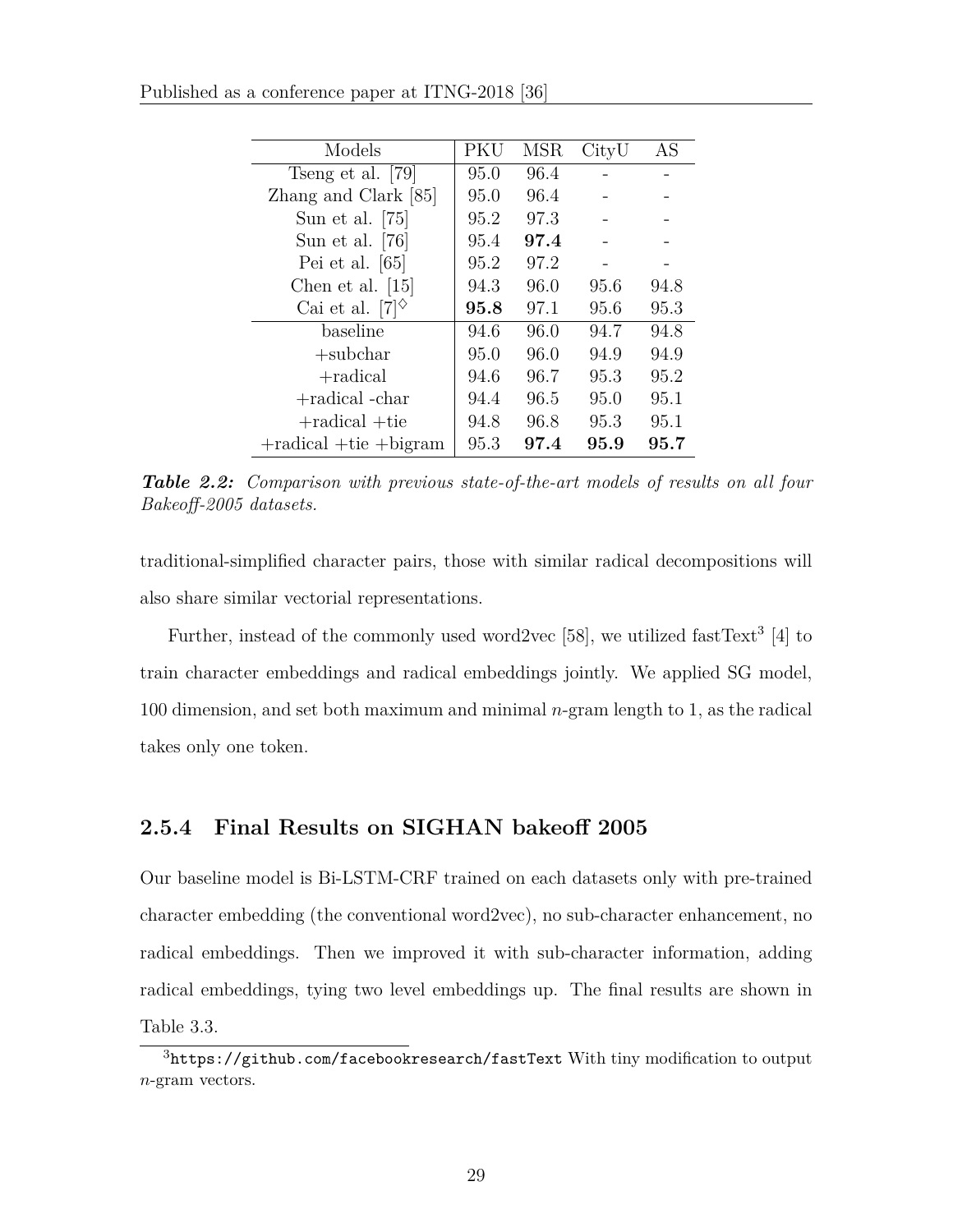All experiments are conducted with standard Bakeoff scoring program<sup>4</sup> calculating precision, recall, and  $F_1$ -score. Note that results with  $\diamondsuit$  expurgated long words in test set.

#### **2.5.5 Model Analysis**

Sub-character information enhances character embeddings. Previous work showed pre-trained character embeddings can improve performance. Our experiment showed with sub-character information (+subchar), performance can be further improved compared to no sub-character enhancement (baseline). By simply replacing the conventional word2vec embeddings to radical aware embeddings, the score can benefit an improvement as much as 0*.*4%.

Radical embeddings collaborate well with character embeddings. By building compositional embeddings from radical level (+radical), performance increased by up to 0*.*7% in comparison with model (baseline) on MSR dataset. But we also notice that: 1) On small dataset such as PKU, radical embeddings cause tiny performance drop. 2) With the additional bigram feature, performance can be further increased as much as 0*.*6%.

Radical embeddings can't fully replace character embeddings. Without character embeddings but use radical embeddings solely (+radical -char), performance drops a little (0*.*1% to 0*.*3%) compared to the model with character embeddings (+radical).

Tying two level embeddings up is a good idea. By tying radical embeddings and character embeddings together (+radical +tie), the raw feature is unified into the same vector space, knowledge is transferred between two levels, and performance is boosted up to 0*.*2%.

 $^{4}$ http://www.sighan.org/bakeoff2003/score This script rounds a score to one digit.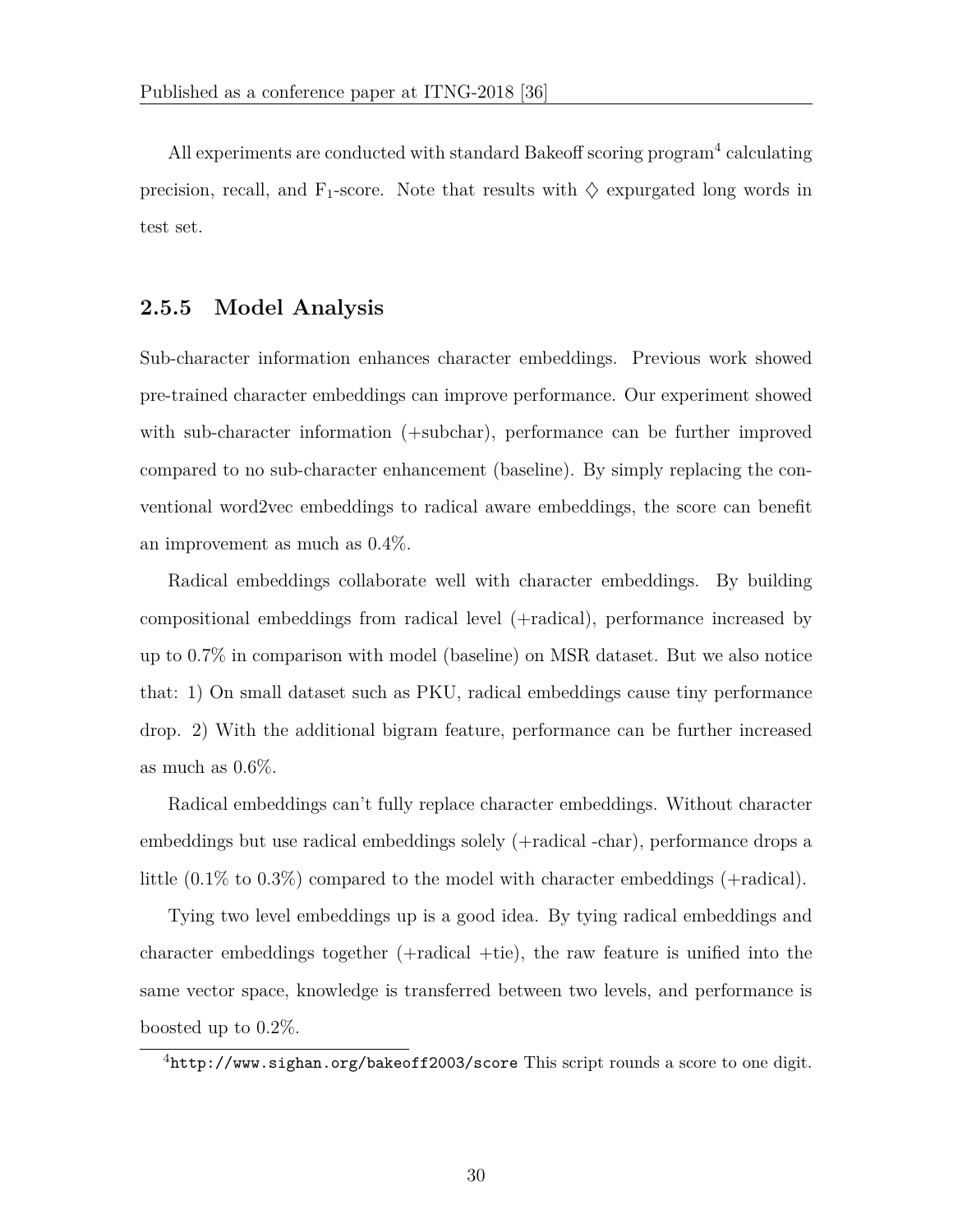## **2.6 Conclusions and Future Work**

In this paper, we proposed a novel neural network architecture with dedicated pretraining techniques to learn character and sub-character representations jointly. As an concrete application example, we unified Simplified and Traditional Chinese characters through sub-character or radical embeddings. We have utilized a practical way to train radical and character embeddings jointly. Our experiments showed that sub-character information can enhance character representations for a pictographic language like Chinese. By using both level embeddings and tying them up, our model has gained the most benefit and surpassed previous single criterial CWS systems on 3 datasets.

Our radical embeddings framework can be applied to extensive NLP tasks like POS-tagging and Named Entity Recognition (NER) for various hieroglyphic languages. These tasks will benefit from deeper level of semantic representations encoded with more linguistic knowledge.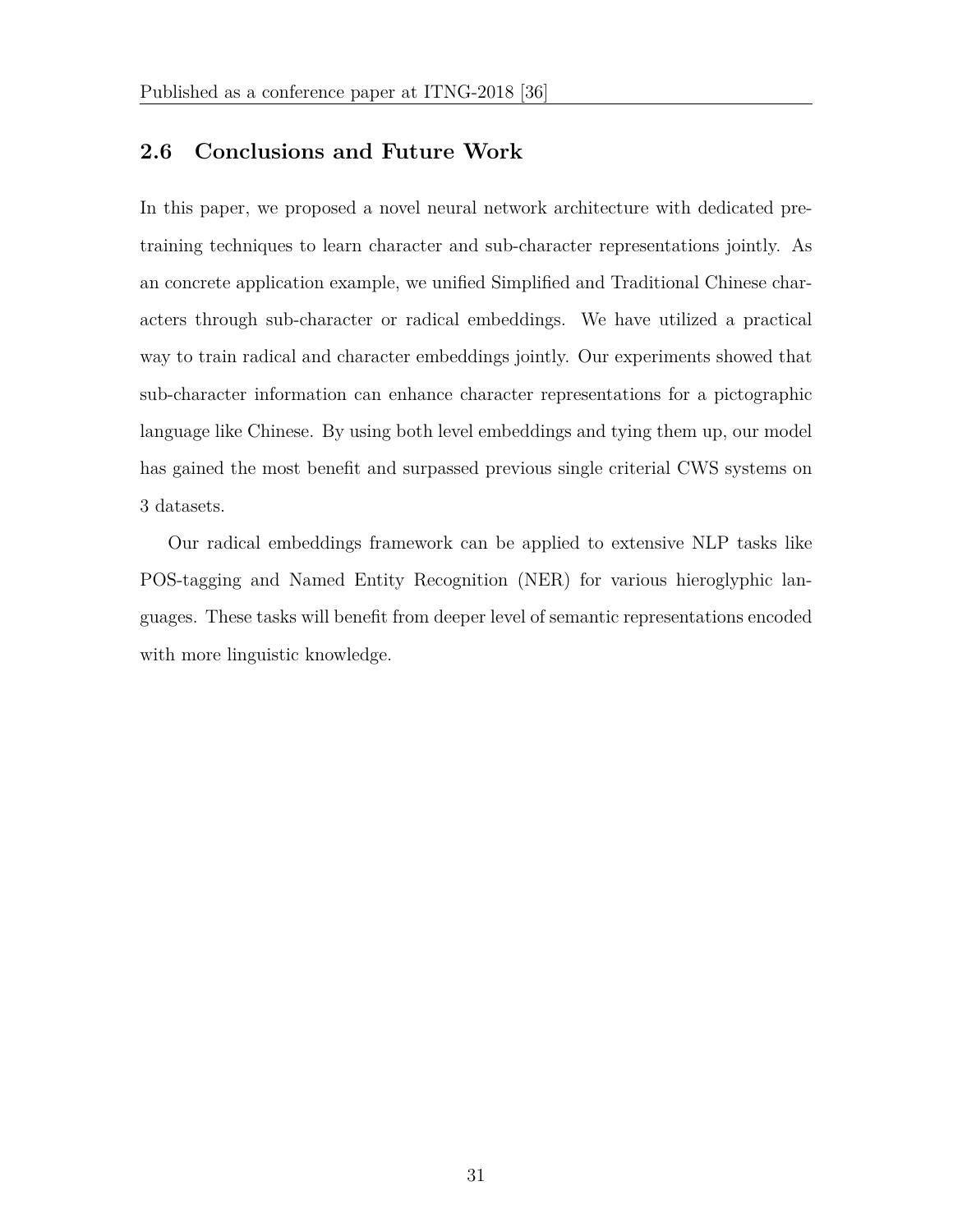#### CHAPTER 3

## **EFFECTIVE NEURAL SOLUTION FOR MULTI-CRITERIA WORD SEGMENTATION**

We present a simple yet elegant solution to train a single joint model on multicriteria corpora for Chinese Word Segmentation (CWS). Our novel design requires no private layers in model architecture, instead, introduces two artificial tokens at the beginning and ending of input sentence to specify the required target criteria. The rest of the model including Long Short-Term Memory (LSTM) layer and Conditional Random Fields (CRFs) layer remains unchanged and is shared across all datasets, keeping the size of parameter collection minimal and constant. On Bakeoff 2005 and Bakeoff 2008 datasets, our innovative design has surpassed both single-criterion and multi-criteria state-of-the-art learning results. To the best knowledge, our design is the first one that has achieved the latest high performance on such large scale datasets. Source codes and corpora of this paper are available on GitHub<sup>1</sup>.

#### **3.1 Introduction**

Unlike English language with space between every word, Chinese language has no explicit word delimiters. Therefore, Chinese Word Segmentation (CWS) is a preliminary pre-processing step for Chinese language processing tasks. Following Xue [82], most approaches consider this task as a sequence tagging task, and solve it with supervised learning models such as Maximum Entropy (ME) [43] and Conditional Random Fields (CRFs) [50, 67]. These early models require heavy handcrafted feature engineering within a fixed size window.

<sup>1</sup> https://github.com/hankcs/multi-criteria-cws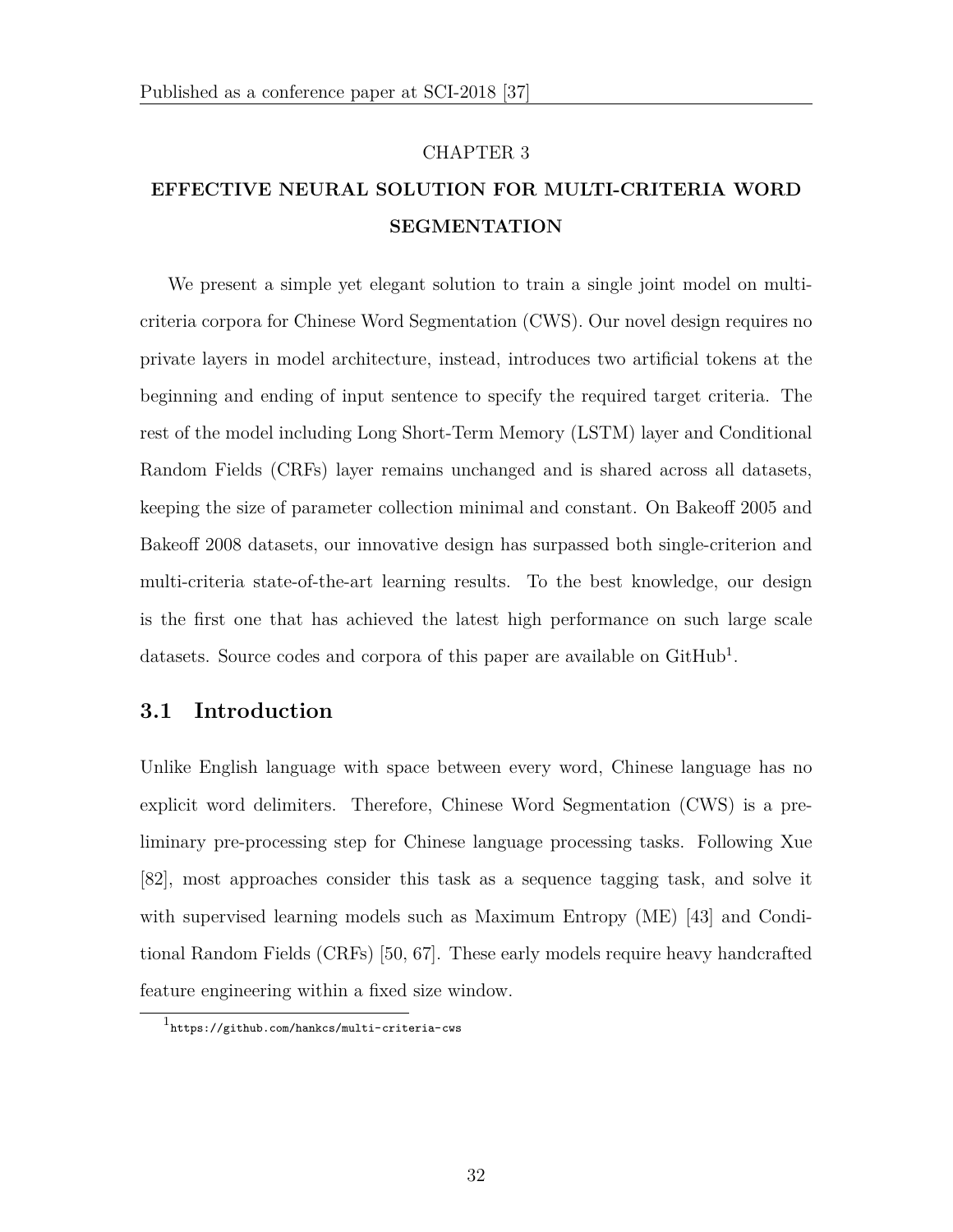With the rapid development of deep learning, neural network word segmentation approach arose to reduce efforts in feature engineering [90, 18, 65, 14, 6, 7]. Zheng et al. [90] replaced raw character with its embedding as input, adapted the slidingwindow based sequence labeling [18]. Pei et al. [65] extended Zheng et al. [90]'s work by exploiting tag embedding and bigram features. Chen et al. [14] employed LSTM to capture long-distance preceding context. Noteworthily, a novel word-based approach [6, 7] was proposed to model candidate segmented results directly. Despite the outstanding runtime performance, their solution required the max word length *L* to be a fixed hyper-parameter and replaced those words that longer than *L* into a unique character. Thus their performance relies on an expurgation of long words, which is not practical.

Novel algorithms and deep models are not omnipotent. Large-scale corpus is also important for an accurate CWS system. Although there are many segmentation corpora, these datasets are annotated in different criteria, making it hard to fully exploit these corpora, which are shown in Table 3.1.

| Corpora | Li | Le | reaches | Benz | Inc |
|---------|----|----|---------|------|-----|
| pku     | 李  |    | 到达      | 奔驰   | 公司  |
| msr     | 李乐 |    | 到达      | 奔驰公司 |     |
| as      | 李樂 |    | 到達      | 賓十   | 公司  |
| cityu   | 李樂 |    | 到達      | 平治   |     |

*Table 3.1: Illustration of different segmentation criteria of SIGHAN bakeoff 2005.*

Recently, Chen et al. [15] designed an adversarial multi-criteria learning framework for CWS. However, their models have several complex architectures, and are not comparable with the state-of-the-art results.

In this paper, we propose a smoothly jointed multi-criteria learning solution for CWS by adding two artificial tokens at the beginning and ending of input sentence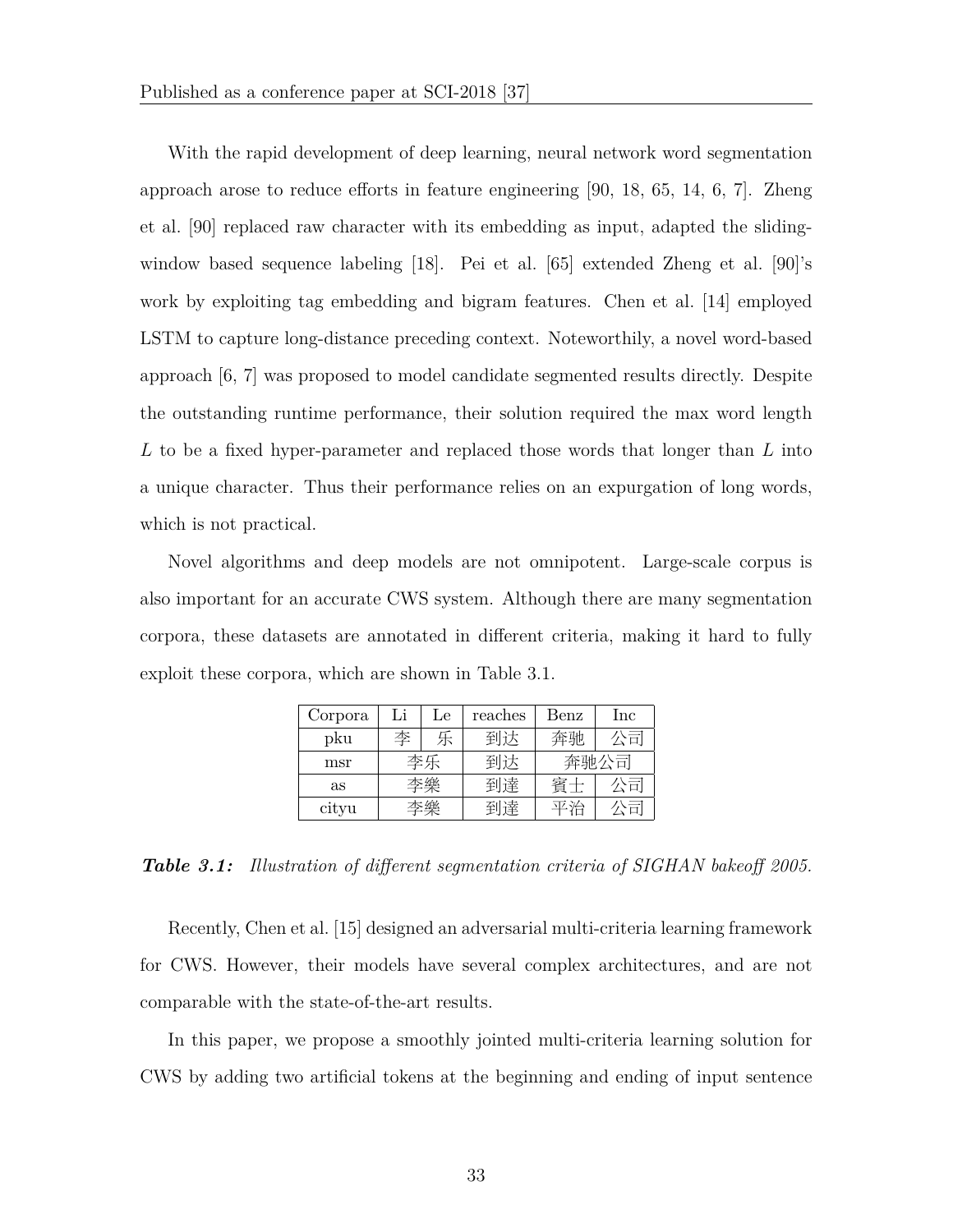to specify the required target criteria. We have conducted various experiments on 8 segmentation criteria corpora from SIGHAN Bakeoff 2005 and 2008. Our models improve performance by transferring learning on heterogeneous corpora. The final scores have surpassed previous multi-criteria learning, 2 out of 4 even have surpassed previous preprocessing-heavy state-of-the-art single-criterion learning results.

The contributions of this paper could be summarized as:

- Proposed an simple yet elegant solution to perform multi-criteria learning on multiple heterogeneous segmentation criteria corpora;
- 2 out of 4 datasets have surpassed the state-of-the-art scores on Bakeoff 2005;
- Extensive experiments on up to 8 datasets have shown that our novel solution has significantly improved the performance.

#### **3.2 Related Work**

In this section, we review the previous works from 2 directions, which are Chinese Word Segmentation and multi-task learning.

#### **3.2.1 Chinese Word Segmentation**

Chinese Word Segmentation has been a well-studied problem for decades [39]. After pioneer Xue [82] transformed CWS into a character-based tagging problem, Peng et al. [67] adopted CRF as the sequence labeling model and showed its effectiveness. Following these pioneers, later sequence labeling based works [79, 88, 89, 76] were proposed. Recent neural models [90, 65, 14, 21, 15] also followed this sequence labeling fashion.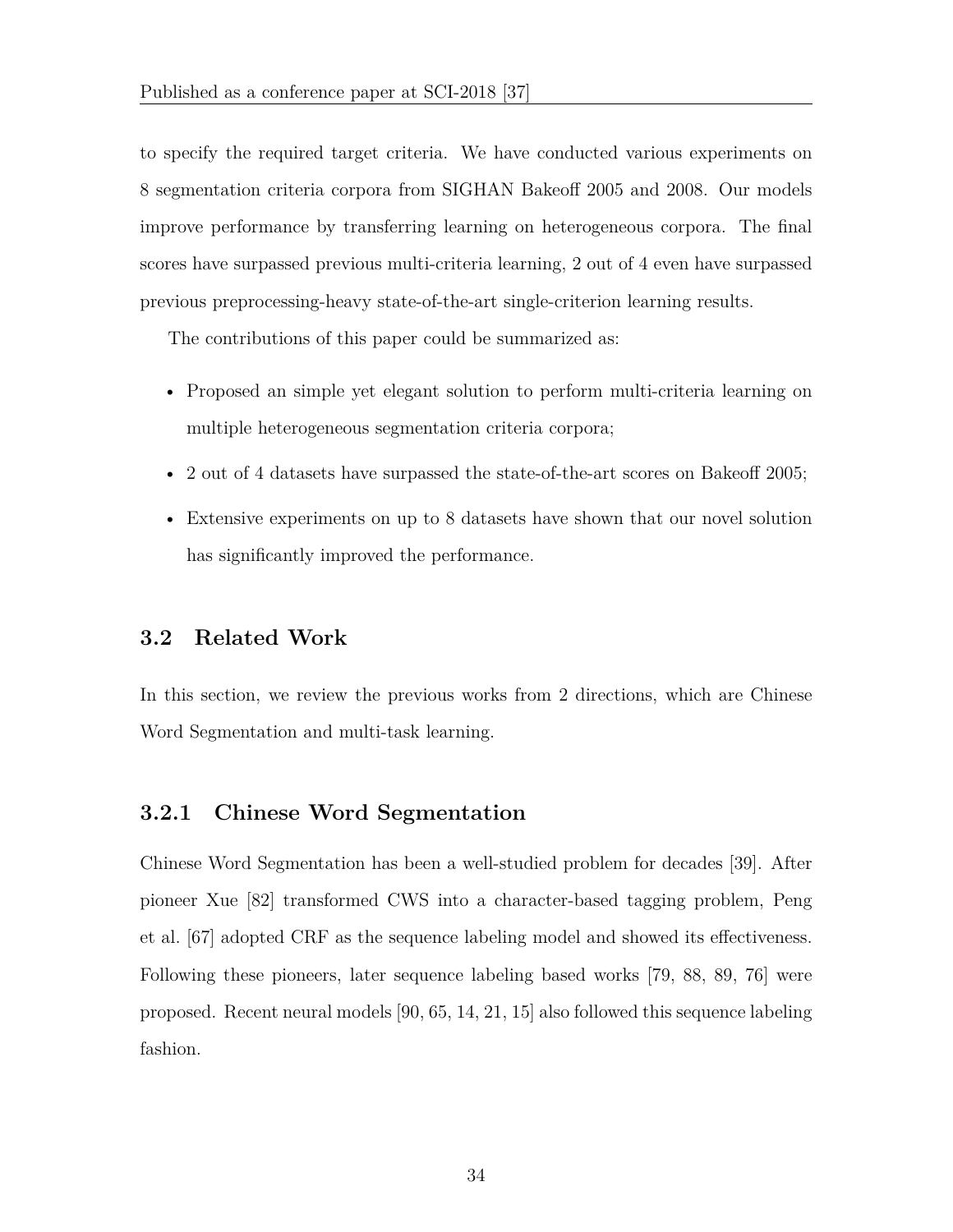#### **3.2.2 Multi-Task Learning**

Compared to single-task learning, multi-task learning is relatively harder due to the divergence between tasks and heterogeneous annotation datasets. Recent works have started to explore joint learning on Chinese word segmentation or part-of-speech tagging. Jiang et al. [41] stacked two classifiers together. The later one used the former's prediction as additional features. Sun and Wan [74] proposed a structurebased stacking model in which one tagger was designed to refine another tagger's prediction. These early models lacked a unified loss function and suffered from error propagation.

Qiu et al. [71] proposed to learn a mapping function between heterogeneous corpora. Li et al. [54], Chao et al. [8] proposed and utilized coupled sequence labeling model which can directly learn and infer two heterogeneous annotations simultaneously. These works mainly focused on exploiting relationships between different tagging sets, but not shared features.

Chen et al. [15] designed a complex framework involving sharing layers with Generative Adversarial Nets (GANs) to extract the criteria-invariant features and dataset related private layers to detect criteria-related features. This research work didn't show great advantage over previous state-of-the-art single-criterion learning scores.

Our solution is greatly motivated by Google's Multilingual Neural Machine Translation System, for which Johnson et al. [44] proposed an extremely simple solution without any complex architectures or private layers. They added an artificial token corresponding to parallel corpora and train them jointly, which inspired our design.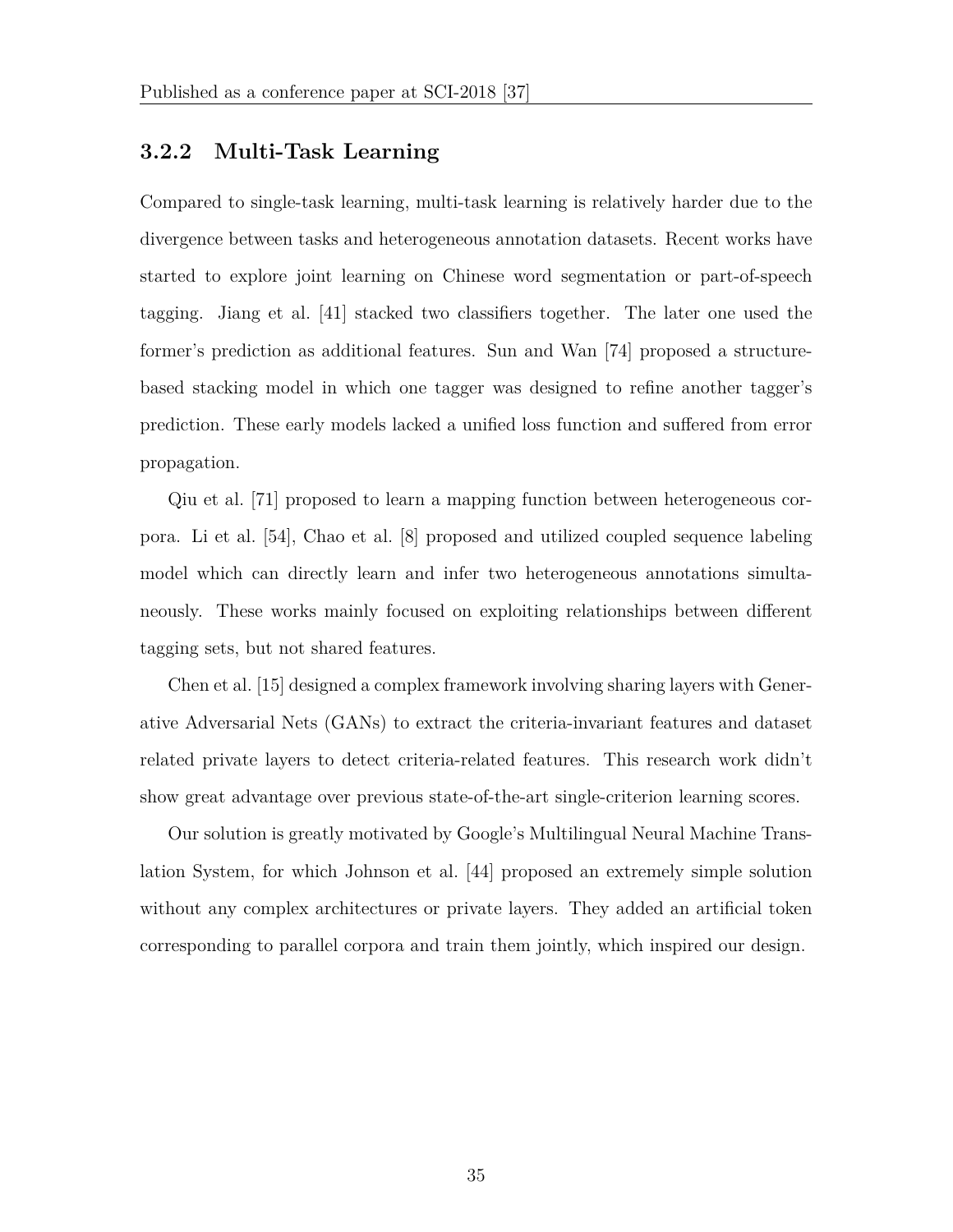#### **3.3 Neural Architectures for Chinese Word Segmentation**

A prevailing approach to Chinese Word Segmentation is casting it to character based sequence tagging problem [82, 76]. One commonly used tagging set is  $\mathcal{T} = \{B, M, E, S\}$ , representing the **b**egin, **m**iddle, **e**nd of a word, or single character forming a word. Given a sequence **X** with *n* characters as  $\mathbf{X} = (\mathbf{x}_1, \mathbf{x}_2, \dots, \mathbf{x}_n)$ , sequence tagging based CWS is to find the most possible tags  $\mathbf{Y}^* = {\mathbf{y}_1^*, \dots, \mathbf{y}_n^*}$ :

$$
\mathbf{Y}^* = \underset{\mathbf{Y} \in \mathcal{T}^n}{\arg \max} p(\mathbf{Y}|\mathbf{X}),\tag{3.1}
$$

We model them jointly using a conditional random field, mostly following the architecture proposed by Lample et al. [51], via stacking Long Short-Term Memory Networks (LSTMs) [38] with a CRFs layer on top of them.

We'll introduce our neural framework bottom-up. The bottom layer is a character Bi-LSTM (bidirectional Long Short-Term Memory Network) [31] taking character embeddings as input, outputs each character's contextual feature representation:

$$
\mathbf{h}_t = \text{Bi-LSTM}(\mathbf{X}, t) \tag{3.2}
$$

After a contextual representation  $h_t$  is generated, it will be decoded to make a final segmentation decision. We employed a Conditional Random Fields (CRF) [50] layer as the inference layer.

First of all, a linear score function  $s(\mathbf{X}, t) \in \mathbb{R}^{|\mathcal{T}|}$  is used to assign a local score for each tag on *t*-th character:

$$
s(\mathbf{X},t) = \mathbf{W}_s^\top \mathbf{f}_t + \mathbf{b}_s \tag{3.3}
$$

where  $\mathbf{f}_t = [\mathbf{h}_t; \mathbf{e}_t]$  is the concatenation of Bi-LSTM hidden state and bigram feature embedding  $\mathbf{e}_t$ ,  $\mathbf{W}_s \in \mathbb{R}^{d_f \times |\mathcal{T}|}$  and  $\mathbf{b}_s \in \mathbb{R}^{|\mathcal{T}|}$  are trainable parameters.

Then, for a sequence of predictions:

$$
\mathbf{Y} = (y_1, y_2, \dots, y_n) \tag{3.4}
$$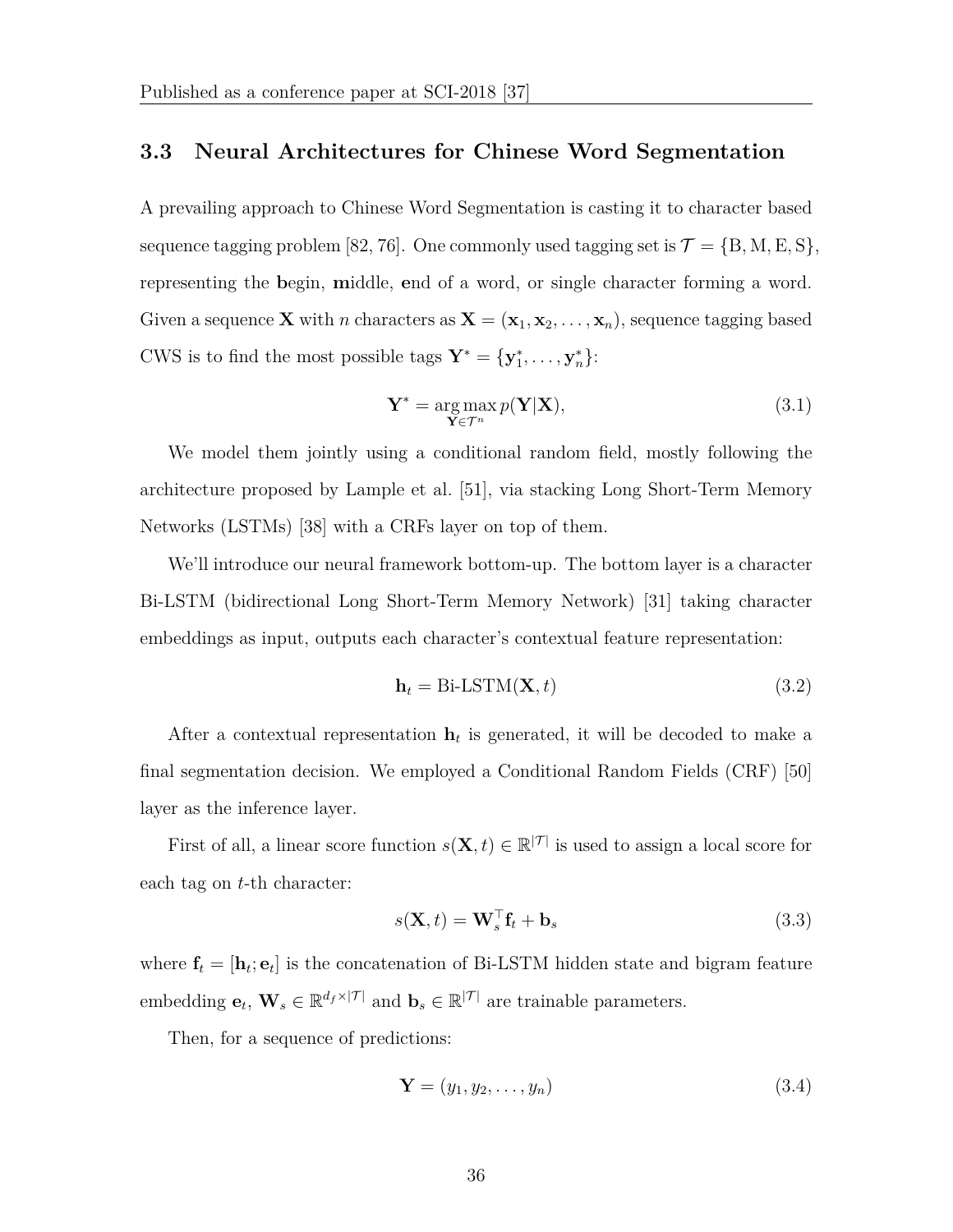first order linear chain CRFs employed a Markov chain to define its global score as:

$$
s(\mathbf{X}, \mathbf{Y}) = \sum_{i=0}^{n} A_{y_i, y_{i+1}} + \sum_{i=1}^{n} P_{i, y_i}
$$
 (3.5)

where  $A$  is a transition matrix such that  $A_{i,j}$  represents the score of a transition from the tag  $y_i$  to tag  $y_j$ .  $y_0$  and  $y_n$  are the *start* and *end* tags of a sentence, that are added to the tagset additionaly. **A** is therefore a square matrix of size  $4 + 2$ .

Finally, this global score is normalized to a probability in Equation (4.1) via a softmax over all possible tag sequences:

$$
p(\mathbf{Y}|\mathbf{X}) = \frac{e^{s(\mathbf{X}, \mathbf{Y})}}{\sum_{\tilde{\mathbf{Y}} \in \mathbf{Y}_{\mathbf{X}}} e^{s(\mathbf{X}, \tilde{\mathbf{Y}})}}
$$
(3.6)

In decoding phase, first order linear chain CRFs only model bigram interactions between output tags, so the maximum of a posteriori sequence **Y***<sup>∗</sup>* in Eq. 4.1 can be computed using dynamic programming.

# **3.4 Elegant Solution for Multi-Criteria Chinese Word Segmentation**

For closely related multiple task learning like multilingual translation system, Johnson et al. [44] proposed a simple and practical solution. It only needs to add an artificial token at the beginning of the input sentence to specify the required target language, no need to design complex private encoder-decoder structures.

We follow their spirit and add two artificial tokens at the beginning and ending of input sentence to specify the required target criteria. For instance, sentences in SIGHAN Bakeoff 2005 will be designed to have the following form:

These artificial tokens specify which dataset the sentence comes from. They are treated as normal tokens, or more specifically, a normal character. With their help,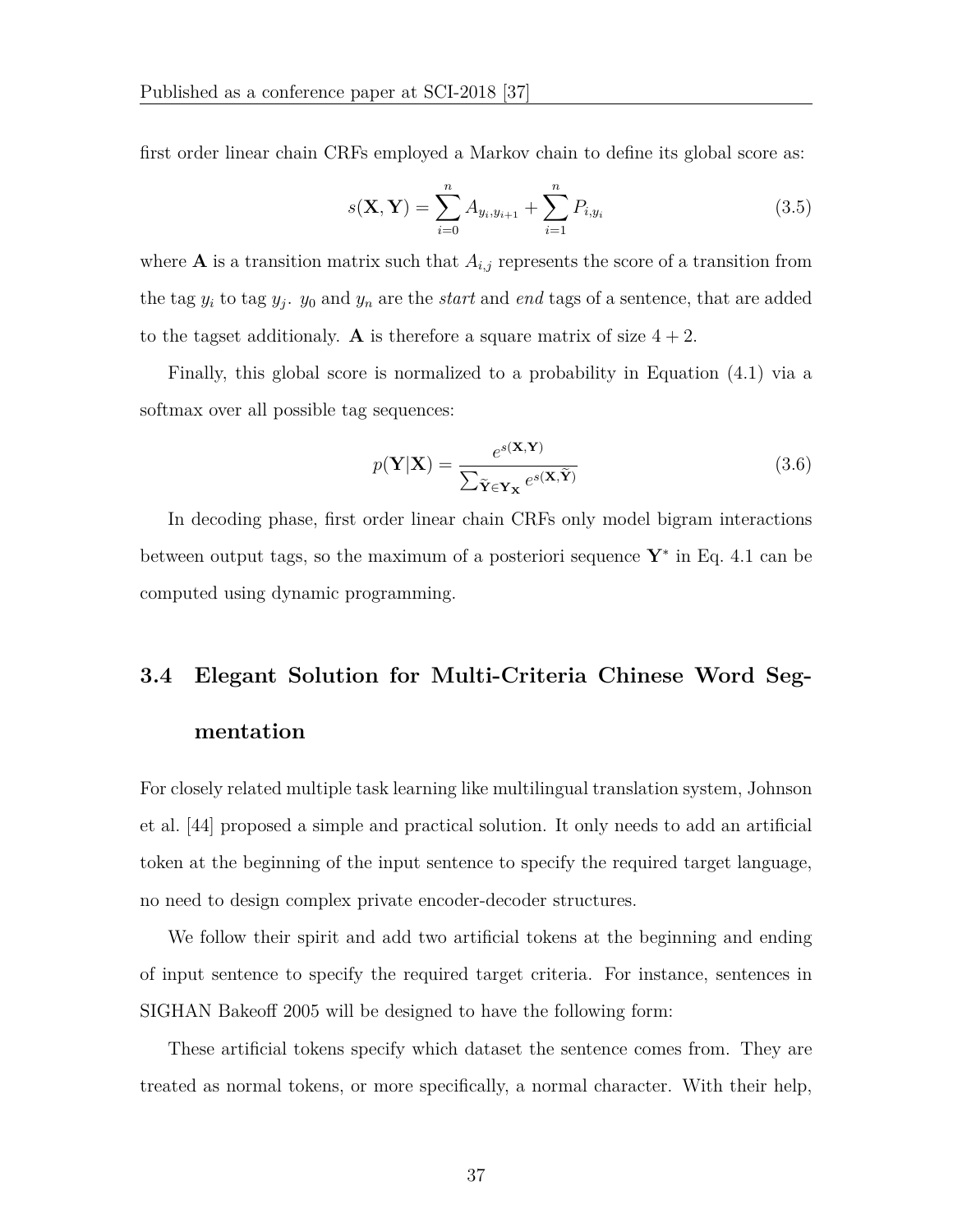| Corpora | Li Le reaches Benz Inc    |
|---------|---------------------------|
| PKU     | <pku> 李乐到达奔驰公司 </pku>     |
| MSR.    | <msr> 李乐到达奔驰公司 </msr>     |
| AS      | <as> 李樂到達賓士公司 </as>       |
| CityU   | <cityu> 李樂到達平治公司 </cityu> |

*Table 3.2: Illustration of adding artificial tokens into 4 datasets on SIGHAN Bakeoff 2005. To be fair, these <dataset> and </dataset> tokens will be removed when computing scores.*

instances from different datasets can be seamlessly put together and jointly trained, without extra efforts. These two special tokens are designed to carry criteria related information across long dependencies, affecting the context representation of every character, and finally to produce segmentation decisions matching target criteria. At test time, those tokens are used to specify the required segmentation criteria. Again, they won't be taken into account when computing performance scores.

#### **3.5 Training**

The training procedure is to maximize the log-probability of the gold tag sequence:

$$
log(p(Y|X)) = score(X, Y)
$$
  
- logadd score(X,  $\tilde{Y}$ ), (3.7)  
 $\tilde{Y} \in Y_X$ 

where  $Y_X$  represents all possible tag sequences for a sentence  $X$ .

#### **3.6 Experiments**

We conducted various experiments to verify the following questions:

1. Is our multi-criteria solution capable of learning heterogeneous datasets?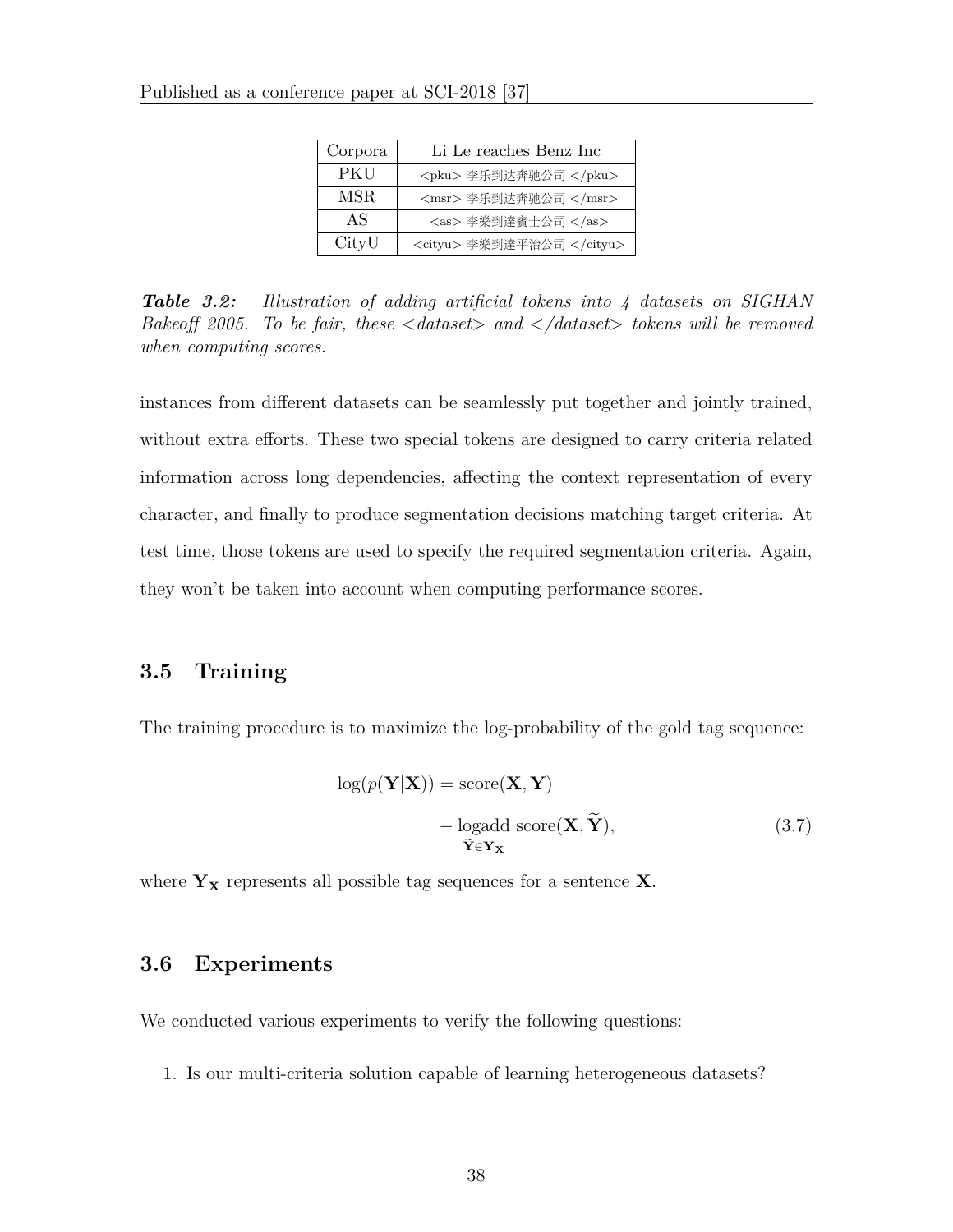- 2. Can our solution be applied to large-scale corpus groups consisting of tiny and informal texts?
- 3. More data, better performance?

Our implementation is based on Dynet [62], a dynamic neural net framework for deep learning. Additionally, we implement the CRF layer in Python, and integrated the official score script to verify our scores.

## **3.6.1 Datasets**

To explore the first question, we have experimented on the 4 prevalent CWS datasets from SIGHAN2005 [27] as these datasets are commonly used by previous state-ofthe-art research works. To challenge question 2 and 3, we applied our solution on SIGHAN2008 datasets [61], which are used to compare our approach with other stateof-the-art multi-criteria learning works under a larger scale.

All datasets are preprocessed by replacing the continuous English characters and digits with a unique token. For training and development sets, lines are split into shorter sentences or clauses by punctuations, in order to make faster batch.

Specially, the Traditional Chinese corpora CityU, AS and CKIP are converted to Simplified Chinese using the popular Chinese NLP tool HanLP<sup>2</sup>.

#### **3.6.2 Results on SIGHAN bakeoff 2005**

Our baseline model is Bi-LSTM-CRFs trained on each datasets separately. Then we improved it with multi-criteria learning. In naive treatment (+naive), artificial tokens

<sup>2</sup>https://github.com/hankcs/HanLP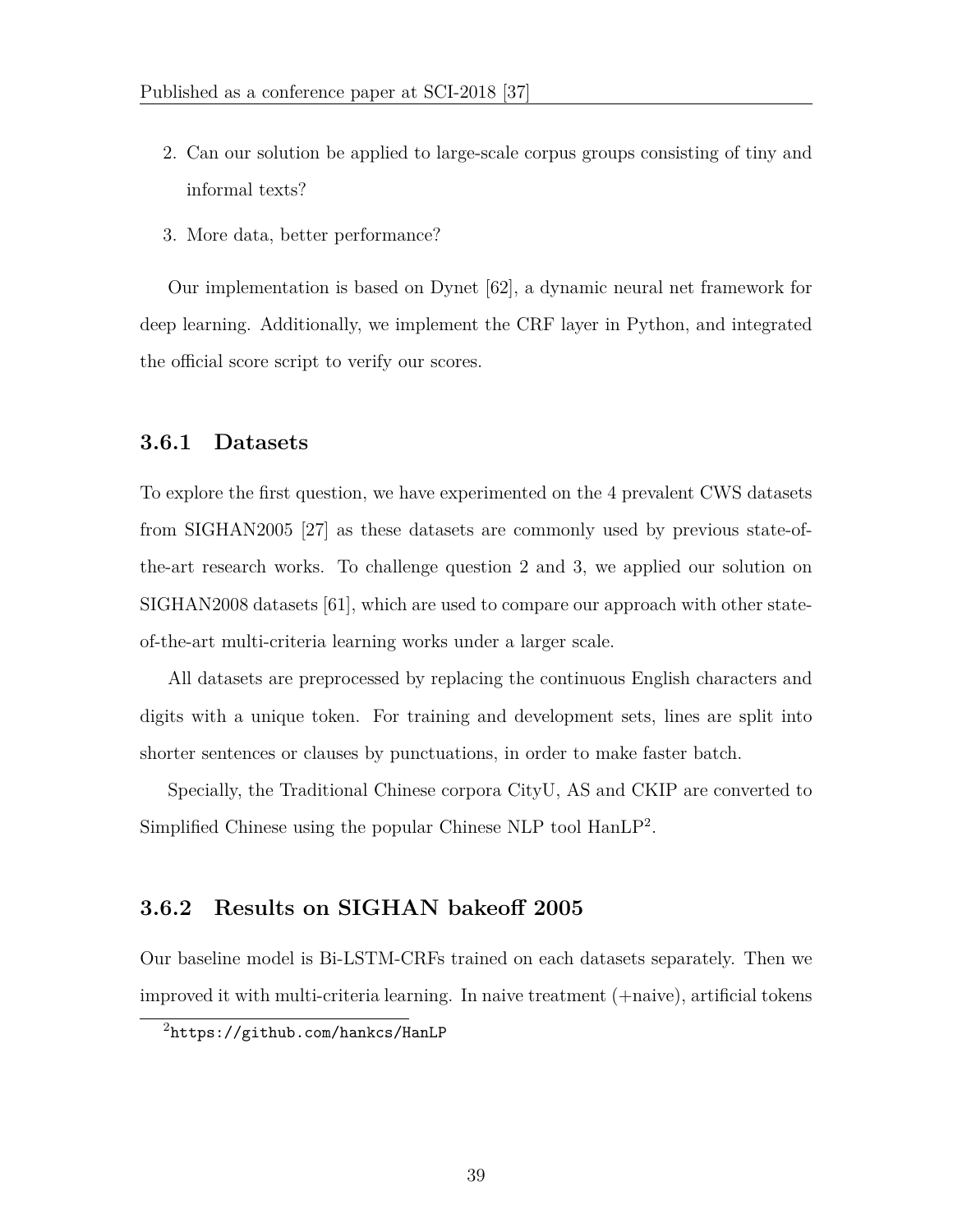|  |  |  | Published as a conference paper at SCI-2018 [37] |  |  |  |  |  |
|--|--|--|--------------------------------------------------|--|--|--|--|--|
|--|--|--|--------------------------------------------------|--|--|--|--|--|

| Models                                              | PKU  |      | MSR CityU | AS   |
|-----------------------------------------------------|------|------|-----------|------|
| Tseng et al. [79]                                   | 95.0 | 96.4 |           |      |
| Zhang and Clark [85]                                | 95.0 | 96.4 |           |      |
| Zhao and Kit [87]                                   | 95.4 | 97.6 | 96.1      | 95.7 |
| Sun et al. $[75]$                                   | 95.2 | 97.3 |           |      |
| Sun et al. $[76]$                                   | 95.4 | 97.4 |           |      |
| Zhang et al. $[84]$ <sup><math>\bullet</math></sup> | 96.1 | 97.4 |           |      |
| Chen et al. $[13]$ <sup><math>\bullet</math></sup>  | 94.5 | 95.4 |           |      |
| Chen et al. $[14]$                                  | 94.8 | 95.6 |           |      |
| Chen et al. $[15]$                                  | 94.3 | 96.0 |           | 94.8 |
| Cai et al. [7] $\Diamond$                           | 95.8 | 97.1 | 95.6      | 95.3 |
| baseline                                            | 95.2 | 97.3 | 95.1      | 94.9 |
| $+$ naive                                           | 90.5 | 92.1 | 91.3      | 94.3 |
| $+$ multi                                           | 95.9 | 97.4 | 96.2      | 95.4 |

*Table 3.3: Comparison with previous state-of-the-art models of results on all four Bakeoff-2005 datasets. Results with ♣ used external dictionary or corpus, with ♠ are from Cai and Zhao [6]'s runs on their released implementations without dictionary, with ♢ expurgated long words in test set.*

are not used when corpora are combined, in contrast to our method (+multi). The final  $F_1$  scores are shown in Table 3.3.

According to this table, we find that naive way of mixing corpora brings much noise and errors, while our multi-criteria learning boosts performance on every single dataset. Compared to single-criterion learning models (baseline), multi-criteria learning model (+multi) outperforms all of them by up to 1*.*1%. Our joint model doesn't rob performance from one dataset to pay another, but share knowledge across datasets and improve performance on all datasets.

#### **3.6.3 Results on SIGHAN bakeoff 2008**

SIGHAN bakeoff 2008 [61] provided as many as 5 heterogeneous corpora. With another 3 non-repetitive corpora from SIGHAN bakeoff 2005, they form a large-scale standard dataset for multi-criteria CWS benchmark. We repeated our experiments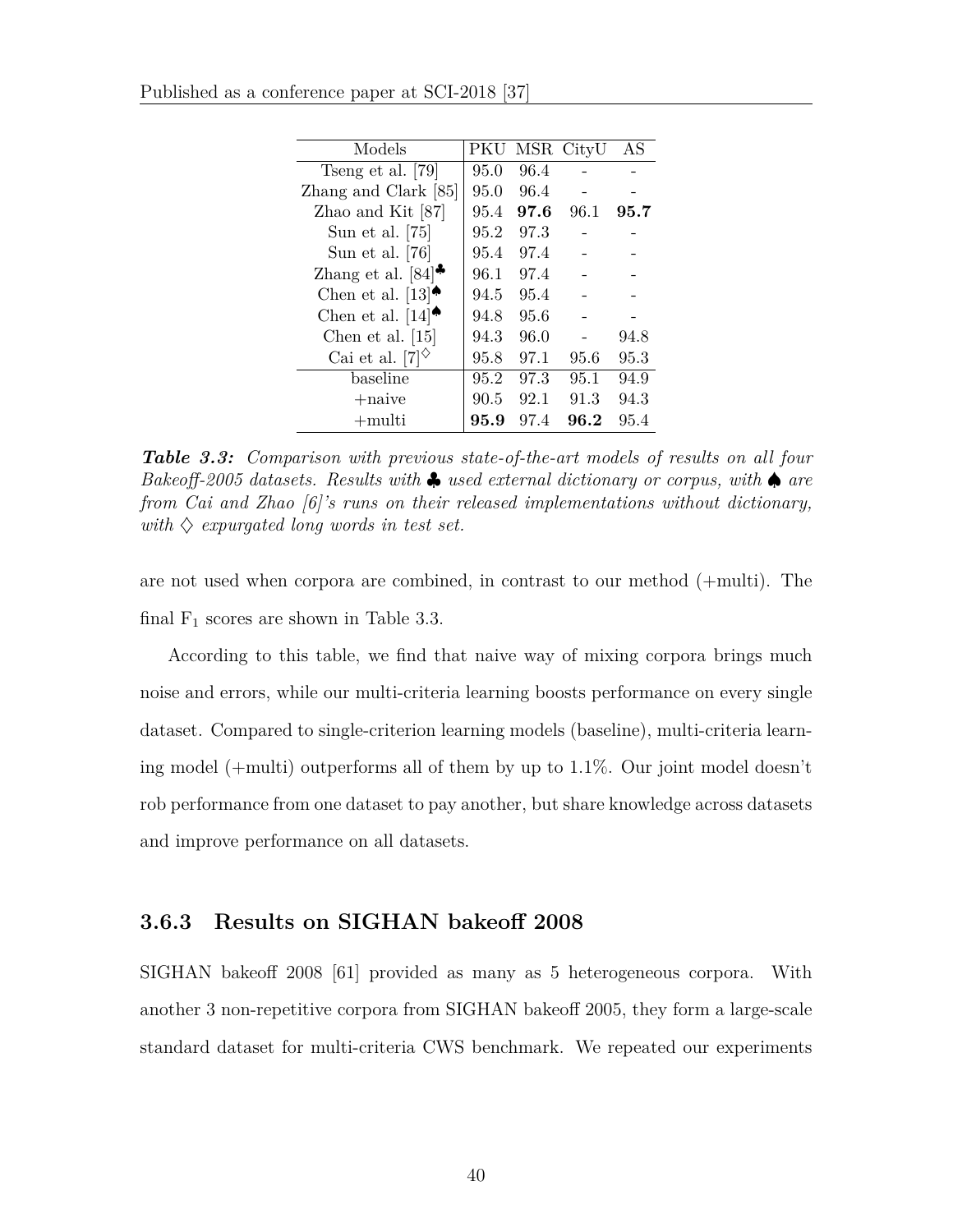| Models                    |             | <b>MSR</b> | AS    | PKU   | CTB   | <b>CKIP</b> | <b>CITYU</b> | NCC   | SXU   | Avg.  |
|---------------------------|-------------|------------|-------|-------|-------|-------------|--------------|-------|-------|-------|
| Single-Criterion Learning |             |            |       |       |       |             |              |       |       |       |
|                           | Ρ           | 95.70      | 93.64 | 93.67 | 95.19 | 92.44       | 94.00        | 91.86 | 95.11 | 93.95 |
|                           | $\mathbf R$ | 95.99      | 94.77 | 92.93 | 95.42 | 93.69       | 94.15        | 92.47 | 95.23 | 94.33 |
| Chen et al. $[15]$        | F           | 95.84      | 94.20 | 93.30 | 95.30 | 93.06       | 94.07        | 92.17 | 95.17 | 94.14 |
|                           | P           | 97.17      | 95.28 | 94.78 | 95.14 | 94.55       | 94.86        | 93.43 | 95.75 | 95.12 |
| Ours                      | R.          | 97.40      | 94.53 | 95.66 | 95.28 | 93.76       | 94.16        | 93.74 | 95.80 | 95.04 |
|                           | F           | 97.29      | 94.90 | 95.22 | 95.21 | 94.15       | 94.51        | 93.58 | 95.78 | 95.08 |
| Multi-Criteria Learning   |             |            |       |       |       |             |              |       |       |       |
|                           | P           | 95.95      | 94.17 | 94.86 | 96.02 | 93.82       | 95.39        | 92.46 | 96.07 | 94.84 |
| Chen et al. $[15]$        | $\mathbf R$ | 96.14      | 95.11 | 93.78 | 96.33 | 94.70       | 95.70        | 93.19 | 96.01 | 95.12 |
|                           | F           | 96.04      | 94.64 | 94.32 | 96.18 | 94.26       | 95.55        | 92.83 | 96.04 | 94.98 |
|                           | P           | 97.38      | 96.01 | 95.37 | 95.69 | 96.21       | 95.78        | 94.26 | 96.54 | 95.82 |
| Ours                      | R.          | 97.32      | 94.94 | 96.19 | 96.00 | 95.27       | 95.43        | 94.42 | 96.44 | 95.64 |
|                           | F           | 97.35      | 95.47 | 95.78 | 95.84 | 95.73       | 95.60        | 94.34 | 96.49 | 95.73 |

*Table 3.4: Results on test sets of 8 standard CWS datasets. Here, P, R, F indicate the precision, recall, F*<sup>1</sup> *value respectively. The maximum F*<sup>1</sup> *values are highlighted for each dataset.*

on these 8 corpora and compared our results with state-of-the-art scores, as listed in Table 3.4.

In the first block for single-criterion learning, we can see that our implementation is generally more effective than Chen et al. [15]'s. In the second block for multicriteria learning, this disparity becomes even significant. And we further verified that every dataset benefit from our joint-learning solution. We also found that more data, even annotated with different standards or from different domains, brought better performance. Almost every dataset benefited from the larger scale of data. In comparison with large datasets, tiny datasets gained more performance growth.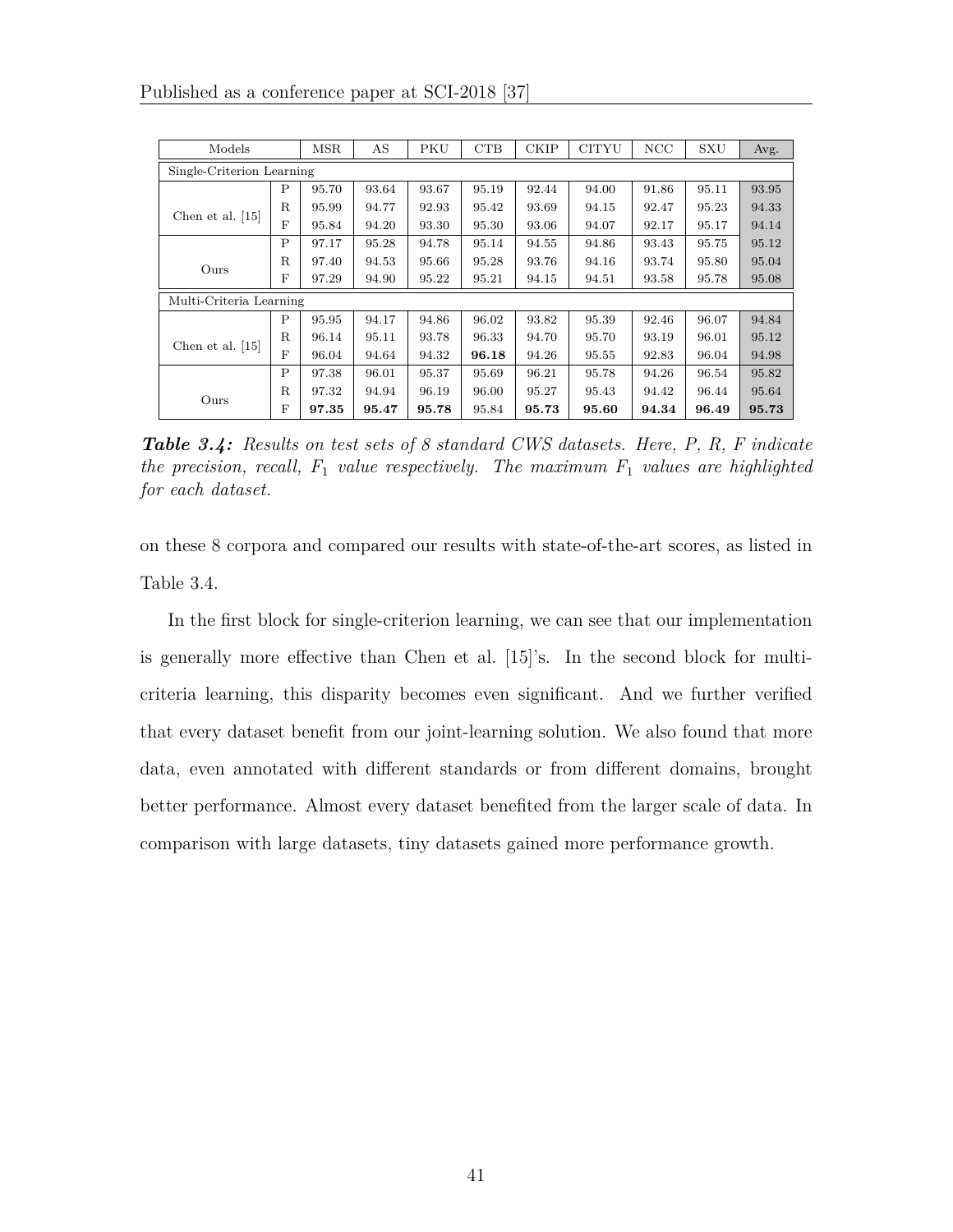## **3.7 Conclusions and Future Works**

## **3.7.1 Conclusions**

In this paper, we have presented a practical way to train multi-criteria CWS model. This simple and elegant solution only needs adding two artificial tokens at the beginning and ending of input sentence to specify the required target criterion. All the rest of model architectures, hyper-parameters, parameters and feature space are shared across all datasets. Experiments showed that our multi-criteria model can transfer knowledge between differently annotated corpora from heterogeneous domains. Our system is highly end-to-end, capable of learning large-scale datasets, and outperforms the latest state-of-the-art multi-criteria CWS works.

## **3.7.2 Future Works**

Our effective and elegant multi-criteria learning solution can be applied to sequence labeling tasks such as POS tagging and NER. We plan to conduct more experiments of using our effective technique in various application domains.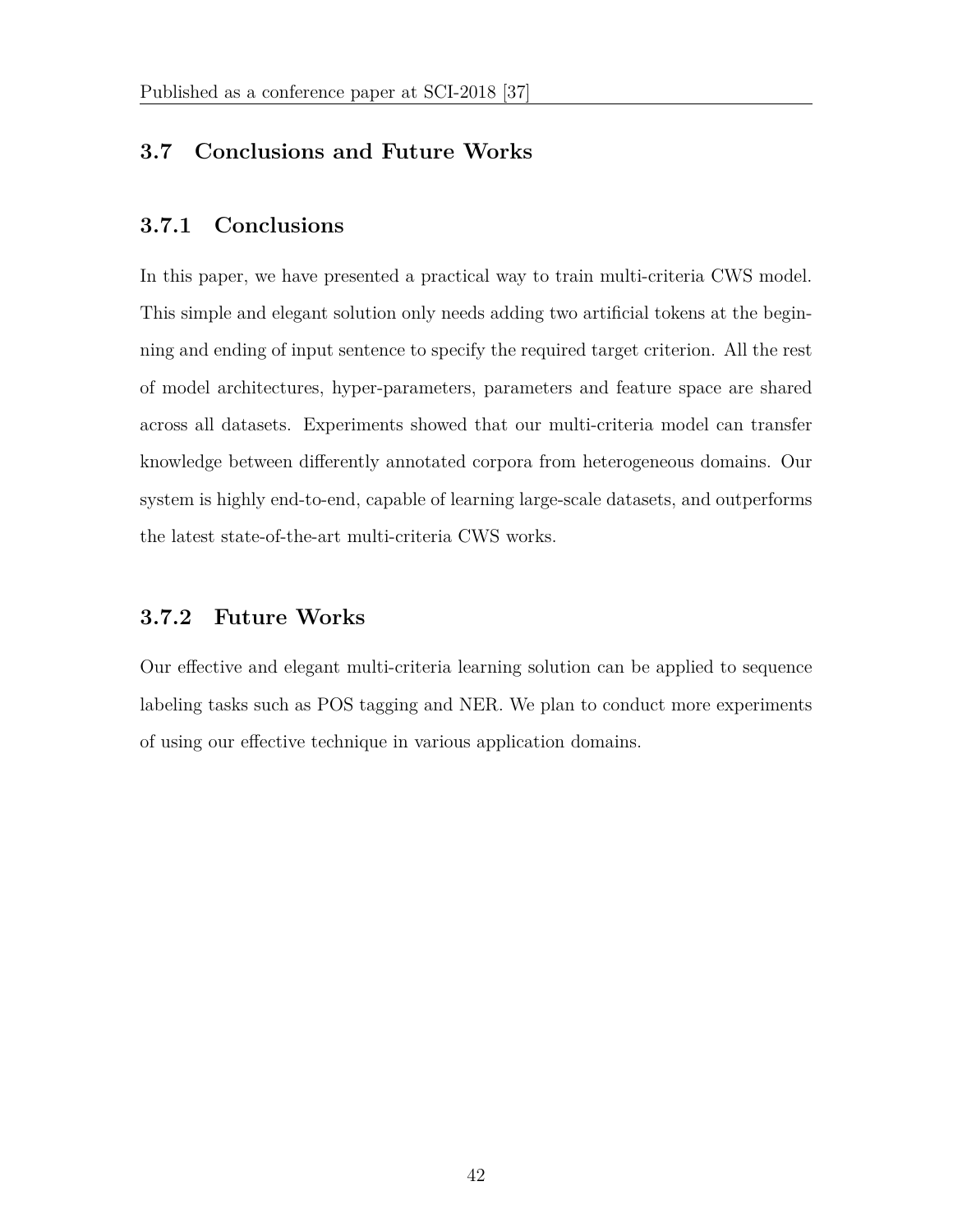#### CHAPTER 4

#### **INDUSTRIAL STRENGTH DEPENDENCY PARSING SYSTEM**

runtime speed We introduce the design and usage of IParser, an industrial strength multilingual parser for human language processing. This parser is capable of parsing raw text to dependency grammar trees, it also has tokenizers and part-of-speech taggers built-in. We address the runtime efficiency and memory usage over the accuracy digits after decimal mark. Our parser builds on recent state-of-the-art models, and comes with a friendly interface design. We evaluated several models and validated the minimal cost to build a concise network structure for production use. This implementation has been open sourced on GitHub<sup>1</sup>.

#### **4.1 Introduction**

Dependency parsing is a useful and non-trial task among the many sub-tasks of Natural Language Processing (NLP). It is to analyze the dependency grammar structure of a given input sentence automatically. Many and various kinds of applications have exploited the power of dependency parsing, ranging from language modeling [11, 9], machine translation [20, 28, 3], question answering [19] to information retrieval [29]. For researchers and engineers, there has been some packages ready to use, including the well-known Stanford CoreNLP [55] for multilingual languages, the LTP [10] and HanLP [34] for Chinese language.

This paper describes yet another choice: IParser, a light-weighted Pythonic pipeline framework, which features with more recent models, easier installation, intergraded visualization tools and more friendly interfaces. IParser supports 3 common NLP

<sup>1</sup>https://github.com/hankcs/iparser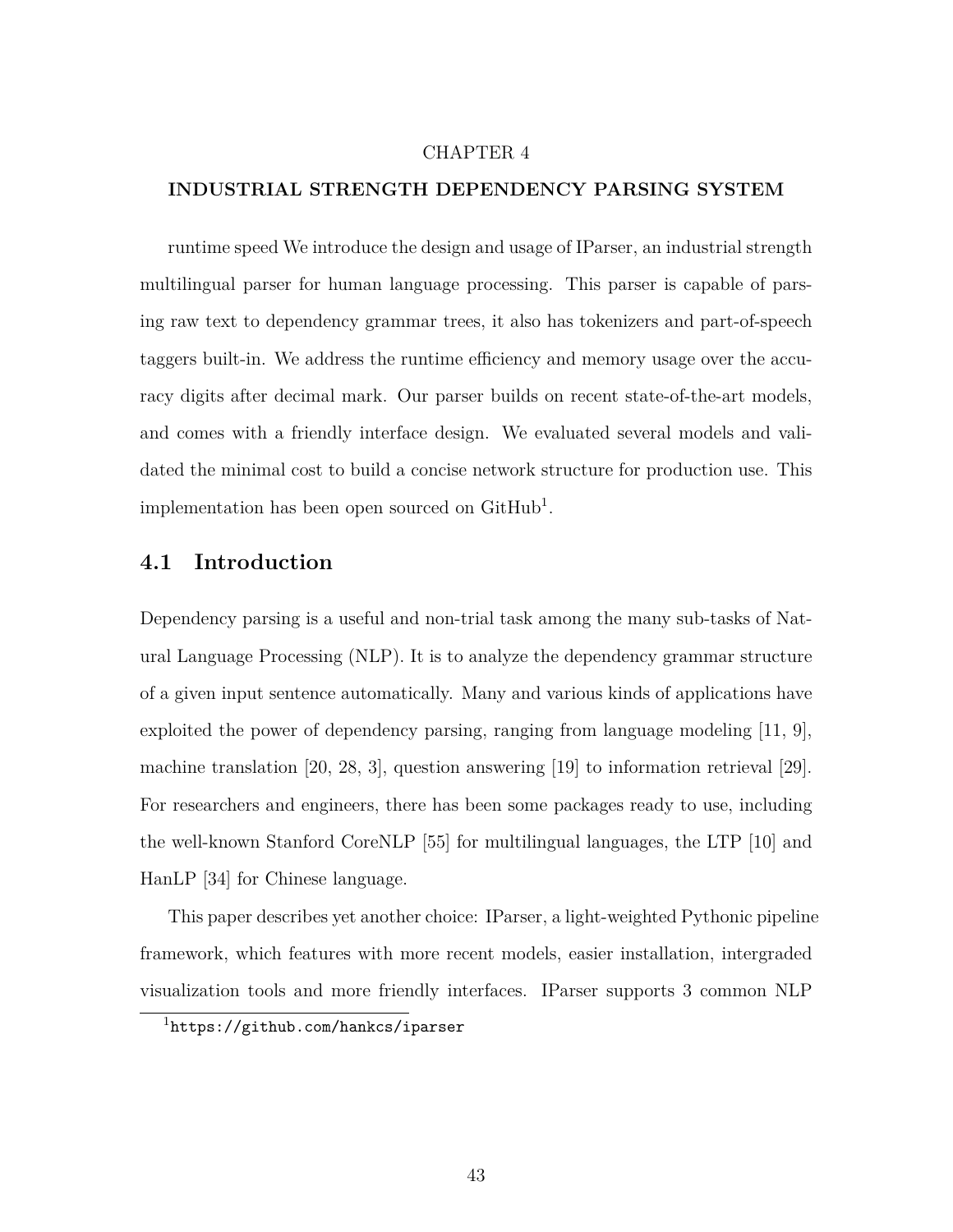

*Figure 4.1: Overall system architecture of IParser.*

steps: tokenization (word segmentation), part-of-speech tagging and dependency parsing, the main task.

We start with an overview of the system design and most distinguished features in section 2. Then we show simple usage and interface design in section 3. The algorithms, models and performance evaluations are given in section 4 and 5. We finish this paper with a brief conclusion and some tips for extending this parser.

## **4.2 System Design Overview**

Our parser is a pipeline system, starting from raw text segmented to words, then tagged with part-of-speech labels, finally parsed to a dependency tree. The overview of architecture design is shown in Figure 4.4.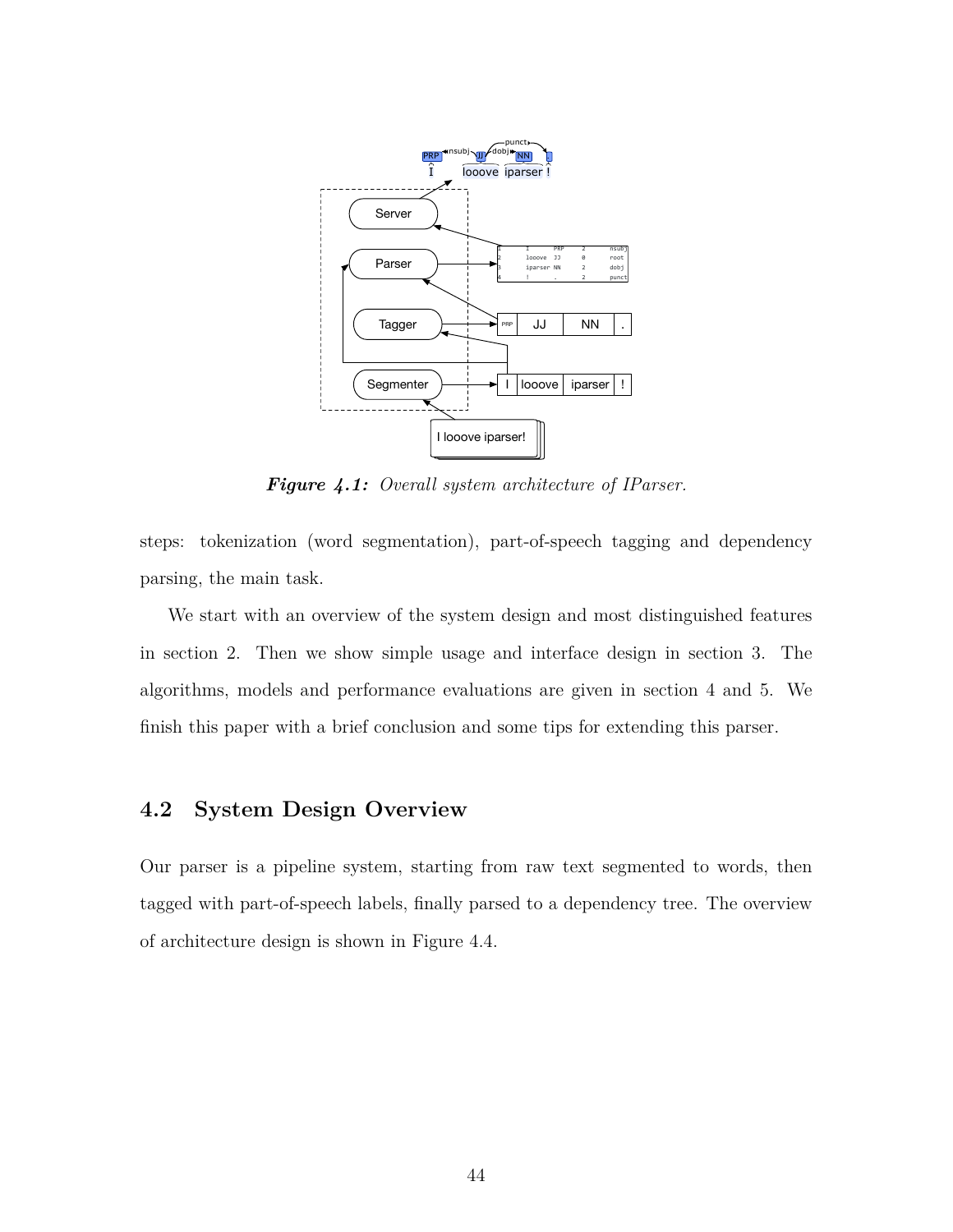## **4.2.1 Pipeline Design**

From bottom up, IParser transforms the input into temporary outputs, then the final dependency tree shown in user's browser. Our system is highly modularized. Every intermediate result can be retrieved without touching the blocks in higher level. This is important for users who only want partial results, like segmented words or tagged labels.

Although there is a trending to perform end-to-end dependency parsing jointly with segmentation and part-of-speech tagging [32], we didn't adopt such techniques. An end-to-end design can be expensive in corpora, and complex in system design.

Joint segmentation, tagging and parsing systems require all corpora to be fully annotated in dependency parsing level. But size of corpora tends to decrease with the increasing of task level, due to the increasing time and efforts for high level annotation. So, total amount of treebanks are relatively smaller than part-of-speech tagging corpora, and the later is generally smaller than segmentation corpora. Instead, pipeline systems can make use of rich corpora in lower level. Corpora in different levels don't have to come from the same source, thus they can be replaced flexibly.

In real life problems, joint learning systems suffer from the complexity both in implementation and runtime. They are highly end-to-end, require all tasks to be performed simultaneously. This requirement results in higher peak value of memory usage.

#### **4.2.2 Multilingual Language**

IParser is designed to be language-agnostic, it has universal language support. Users only need to feed it with some corpora of a desired language.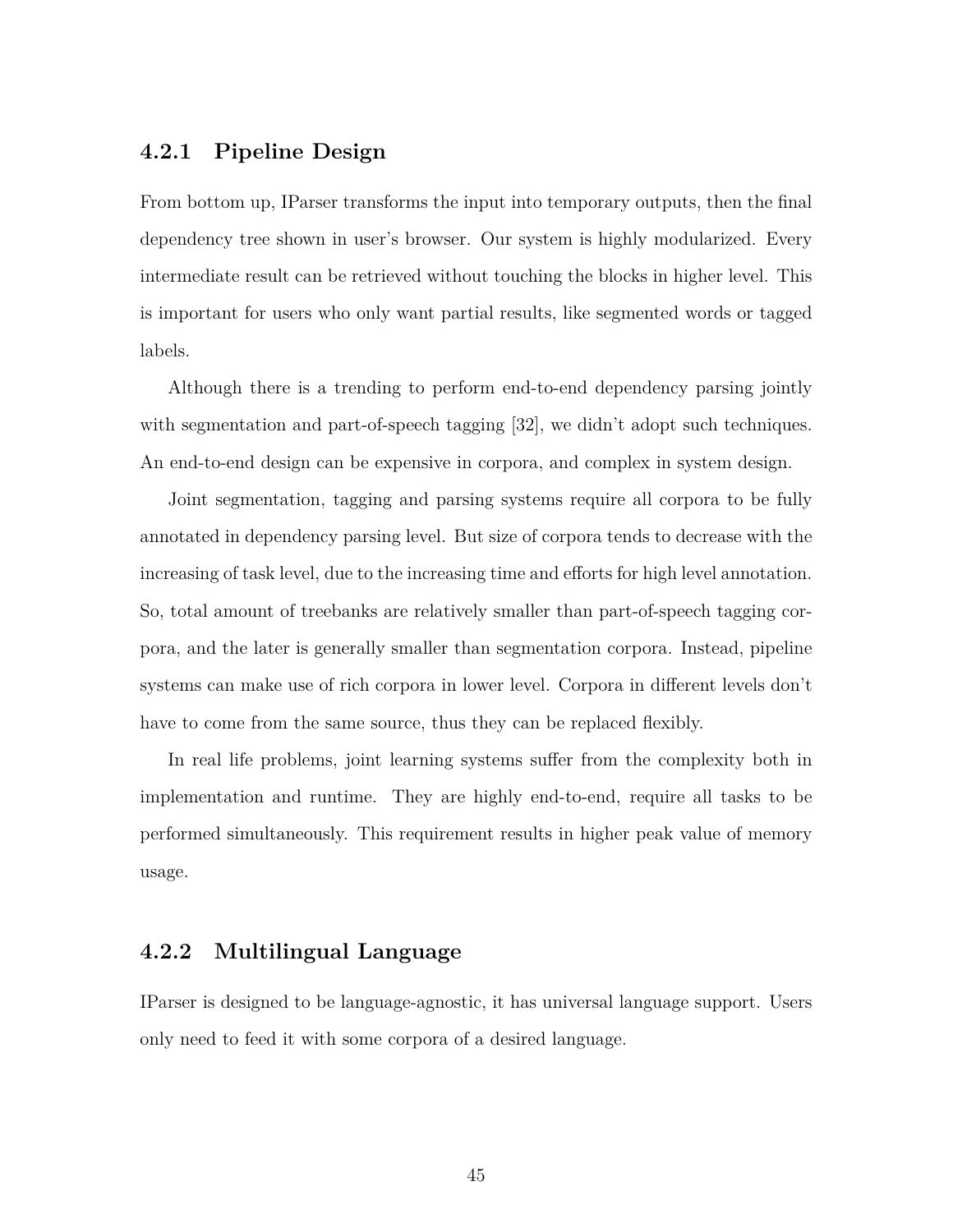Although language-independent, we do provide mechanisms to perform preprocessing for particular languages, like the well-studied Chinese Word Segmentation. Besides, we provide pre-trained models for both English and Chinese, shipped in the installation package.

## **4.2.3 Interface Overview**

Regarding user interface, we provide 3 types of interfaces:

- 1. Command Line Interface (CLI)
- 2. Application Interface (API)
- 3. Web based visualization and demonstration server (Server).

The API is designed for programmers who want to integrate IParser in their projects. It is flexible but requires some minimal Python codes. The CLI is intended for researchers for convenient access to segmentation, tagging and parsing functionalities. Then, the parsed dependency trees can be visualized by the server side, which generates a web page containing a tree structure in SVG (Scalable Vector Graphics) format. We will describe those interfaces in section 3.

#### **4.3 Interfaces and Usage**

The design goal of interfaces is to provide easy access to NLP pipelines with minimal effort, whether via API, CLI or browser. We hide most technique details in the configuration files, even provide default values for the only required parameter: the path to configuration file, which defaults to the bundled models.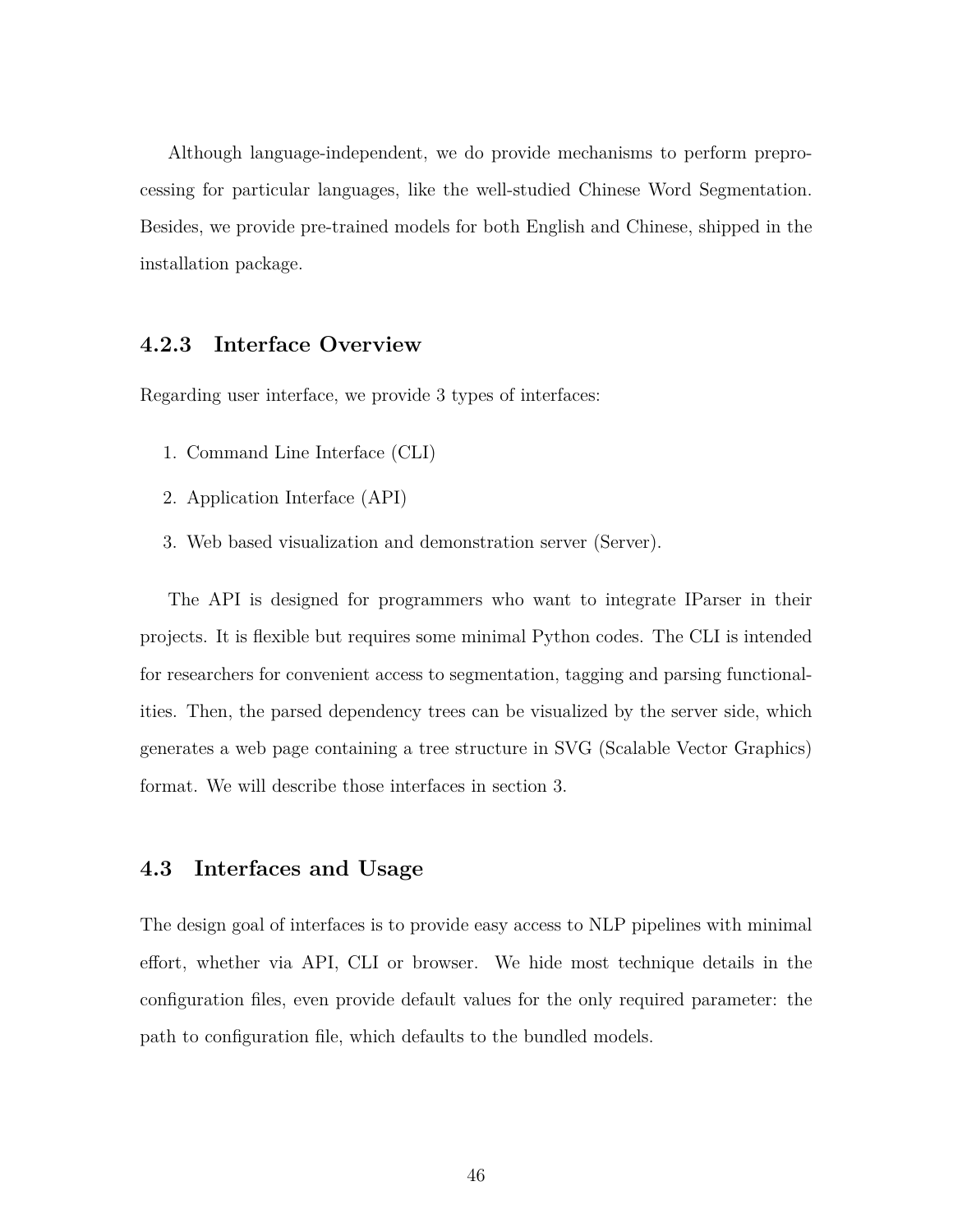## **4.3.1 Install**

We have uploaded IParser distribution to PyPI<sup>2</sup> (the default Package Index for the Python community). So, it is possible to install via pip (the package management system for Python):

\$ pip3 install iparser

#### *Listing 4.1: Install via pip*

The pre-trained models are bundled in Python package, ready for loading.

#### **4.3.2 CLI**

Getting started with one line of command is often attractive for new users. We provide such an on-the-fly command:

```
$ iparser segment <<< '商品和服务'
商品和服务
```

```
$ iparser tag <<< 'I looove iparser!'
I/PRP looove/VBP iparser/NN !/.
```

```
$ iparser parse <<< 'I looove iparser!'
1 I _ _ PRP _ 2 nsubj _ _
2 looove \angle \angle VBP \angle 0 root \angle \angle3 iparser \_ \_ NN \_ 2 dobj
4 ! _ _ . _ 2 punct _ _
```
*Listing 4.2: Get started*

<sup>2</sup>https://pypi.org/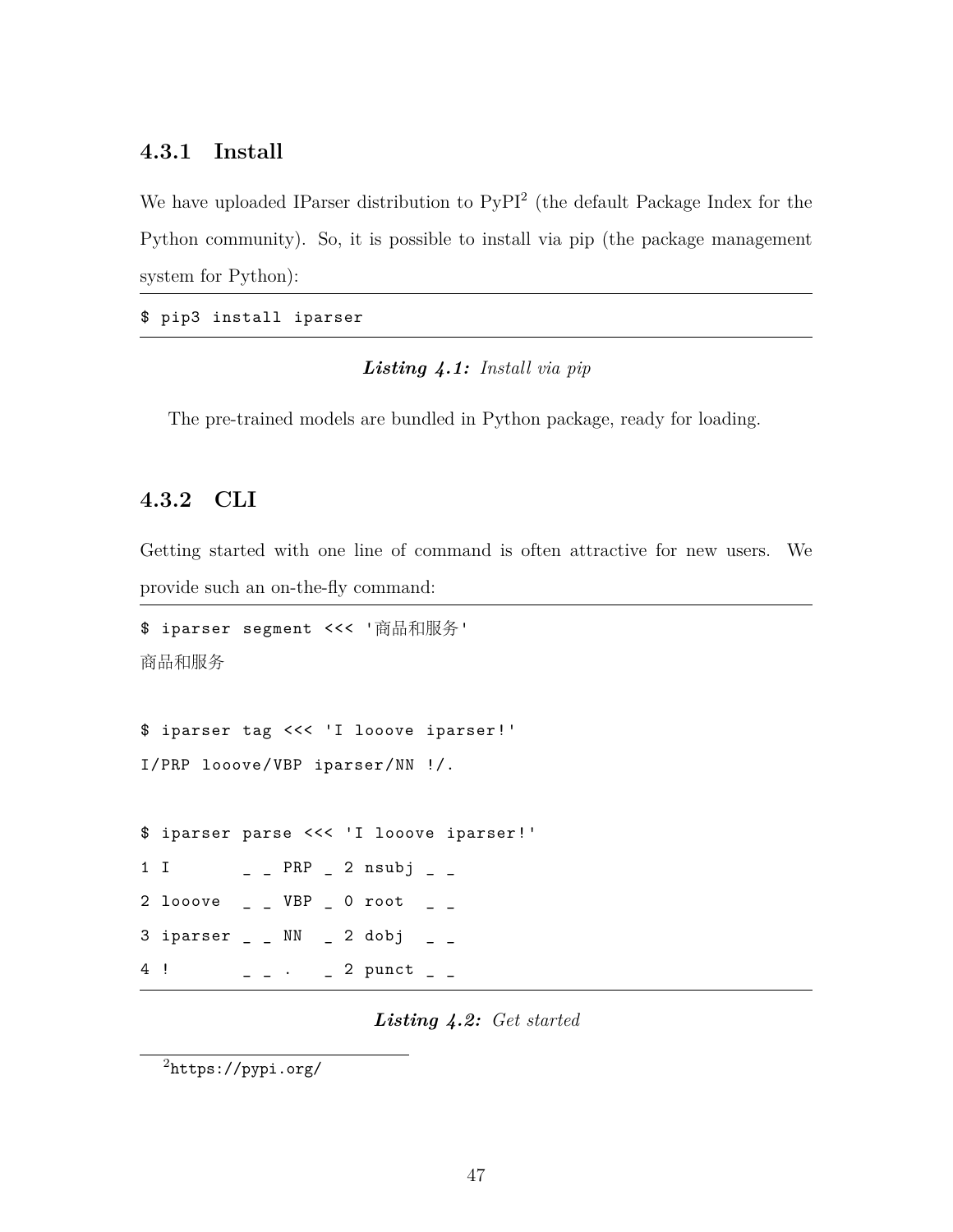Here user inputs some sentences, IParser performs segmentation, tagging and parsing for them. IParser is a compatible pipeline for standard I/O redirection. It is able to read inputs from console or files, and write outputs to them. By assembling these pipelines, user can handle normal NLP tasks without writing codes.

CLI can also help users with the training of new models. Every command (segment, tag, parse) share the same parameters for training. Take segmentation for an example, it only requires a configuration file from user:

| \$ iparser segment --help |                                                                 |
|---------------------------|-----------------------------------------------------------------|
|                           | usage: iparser segment [-h] [--config CONFIG] [--action ACTION] |
|                           |                                                                 |
| optional arguments:       |                                                                 |
|                           | -h, --help show this help message and exit                      |
|                           | --config CONFIG path to config file                             |
|                           | --action ACTION which action (train, test, predict)?            |

### *Listing 4.3: CLI for Training*

The required format of corpus varies with tasks. Generally speaking, segmentation and part-of-speech tagging are treated as tagging problem, so they share the same format. The format of dependency parsing corpora is CoNLL [5]. Regarding how to prepare corpora in those formats, readers are suggested to make use of the open source project TreebankPreprocessing<sup>3</sup>.

<sup>3</sup>https://github.com/hankcs/TreebankPreprocessing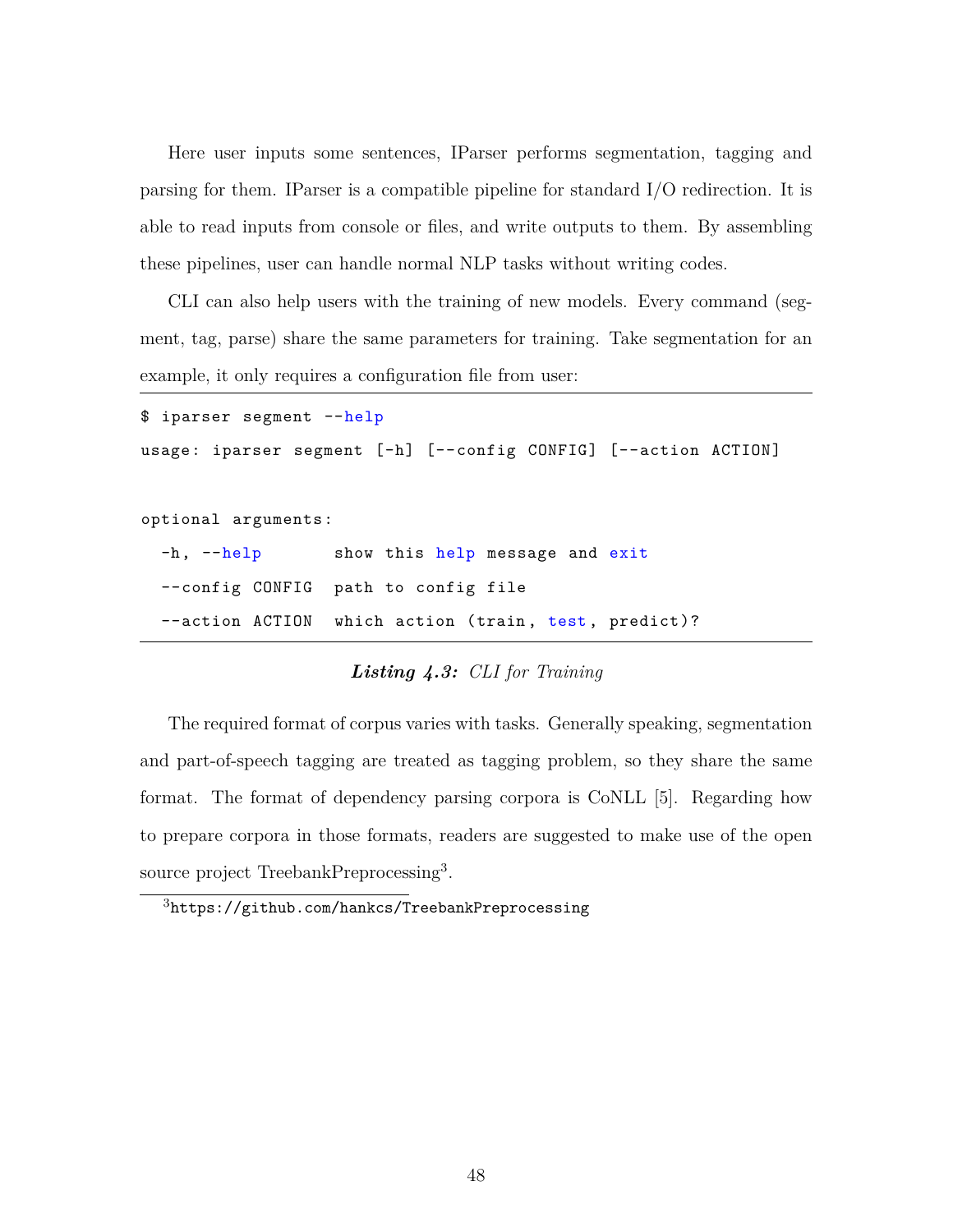## **4.3.3 API**

IParser provides full support for training, evaluation and prediction in Python API. We gathered everything in a single Python package called iparser. Minimal code for Python users are demonstrated in List 4.4:

```
$ python3
>>> from iparser import *
>>> iparser = IParser(pos_config_file=PTB_POS , dep_config_file=
    PTB_DEP)
>>> print(iparser.tag('I looove iparser!'))
[('I', 'PRP'), ('looove', 'VBP'), ('iparser', 'NN'), ('!', '.')]
>>> print(iparser.parse('I looove iparser!'))
1 I _ _ PRP _ 2 nsubj _ _
2 looove \overline{\phantom{a}} \overline{\phantom{a}} \overline{\phantom{a}} VBP \overline{\phantom{a}} 0 root \overline{\phantom{a}} \overline{\phantom{a}}3 iparser \angle \angle NN \angle 2 dobj \angle \angle4! - - - 2 punct -
```
#### *Listing 4.4: Minimal Python Code*

Here PTB POS is the path to configuration file of part-of-speech tagging model trained on Penn Treebank [56], and PTB\_DEP stands for dependency parsing model.

User can load models trained on different corpora to support multilingual languages:

|  |  |  | >>> iparser = IParser(seg_config_file=CTB_SEG, pos_config_file=                                                                                                                                                                                                                                                       |  |
|--|--|--|-----------------------------------------------------------------------------------------------------------------------------------------------------------------------------------------------------------------------------------------------------------------------------------------------------------------------|--|
|  |  |  | CTB_POS, dep_config_file=CTB_DEP)                                                                                                                                                                                                                                                                                     |  |
|  |  |  | >>> print(iparser.parse('我爱依存分析! '))                                                                                                                                                                                                                                                                                  |  |
|  |  |  | 1 $\frac{2}{3}$ $\frac{1}{3}$ $\frac{1}{2}$ $\frac{1}{2}$ $\frac{1}{2}$ $\frac{1}{2}$ $\frac{1}{2}$ $\frac{1}{2}$ $\frac{1}{2}$ $\frac{1}{2}$ $\frac{1}{2}$ $\frac{1}{2}$ $\frac{1}{2}$ $\frac{1}{2}$ $\frac{1}{2}$ $\frac{1}{2}$ $\frac{1}{2}$ $\frac{1}{2}$ $\frac{1}{2}$ $\frac{1}{2}$ $\frac{1}{2}$ $\frac{1}{2}$ |  |
|  |  |  | 2 $\frac{2}{3}$ $\frac{1}{2}$ $\frac{1}{2}$ VV $\frac{1}{2}$ 0 root $\frac{1}{2}$ $\frac{1}{2}$                                                                                                                                                                                                                       |  |
|  |  |  | 3 依存 _ _ VV _ 2 ccomp _ _                                                                                                                                                                                                                                                                                             |  |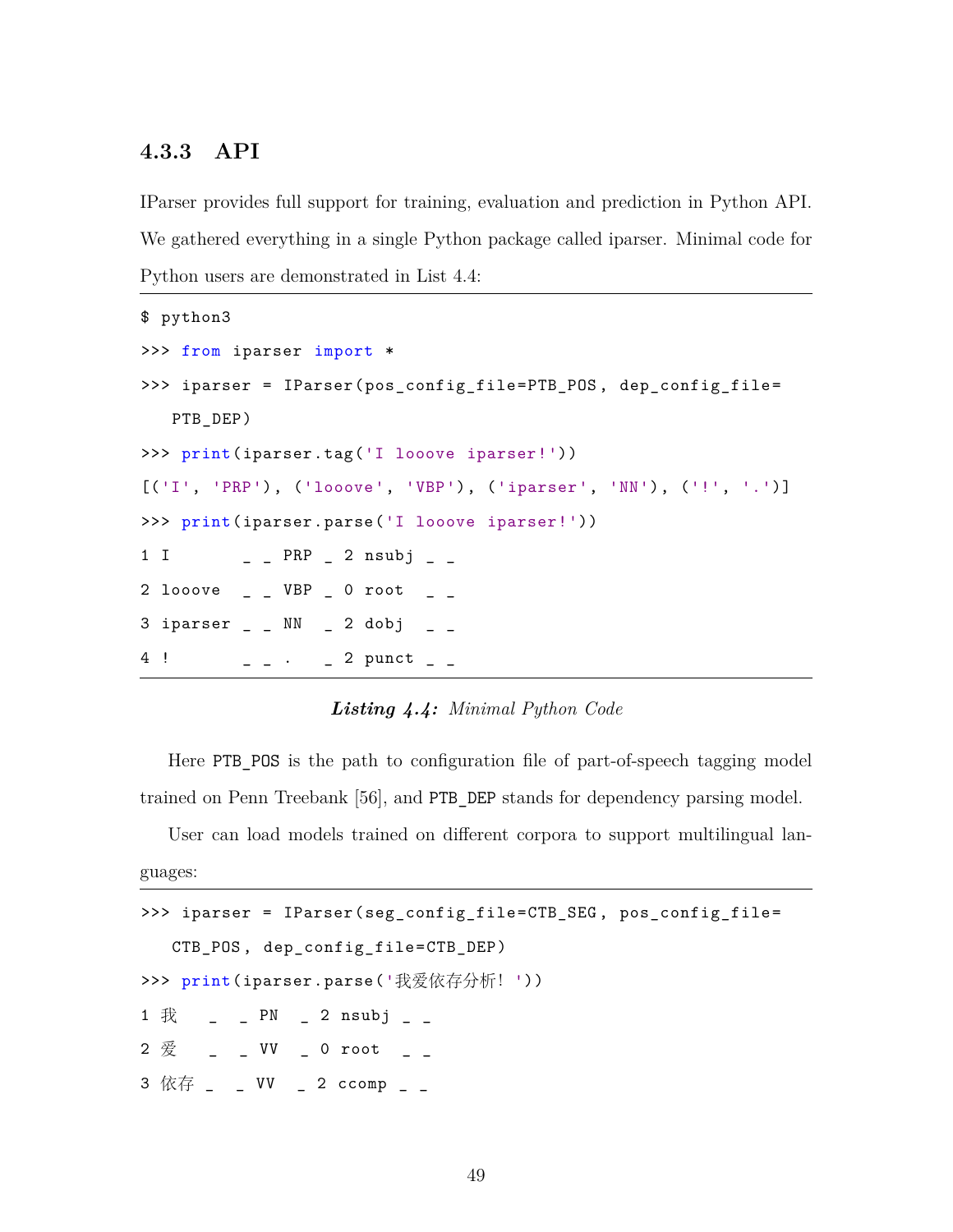```
4 分析 _ _ VV _ 3 comod _ _
5 ! _{-} _{-} PU _{-} 2 punct _{-}
```
#### *Listing 4.5: Support for Chinese*

Those variables with names starting with CTB\_ are the configuration files to models trained on Chinese Treebank [81].

For users who don't need such an all-in-one interface, they can use indivisual interfaces for each task, as introduced in the next chapters.

#### **4.3.3.1 Word Segmentation**

The built-in word segmentation can be invoked via class Segmenter:

```
$ python3
>>> from iparser import *
>>> segmenter = Segmenter(CTB_SEG).load()
>>> segmenter.segment('下雨天地面积水')
['下⾬天', '地⾯', '积⽔']
```
*Listing 4.6: Word Segmentation*

Notice that users should remember to call load in order to ensure a pre-trained model is loaded, otherwise an empty model will be created for training.

#### **4.3.3.2 Part-of-Speech Tagging**

The tagger POSTagger shares similar interfaces with Segmenter:

```
$ python3
>>> from iparser import *
>>> tagger = POSTagger(PTB_POS).load()
>>> tagger.tag('I looove languages'.split())
```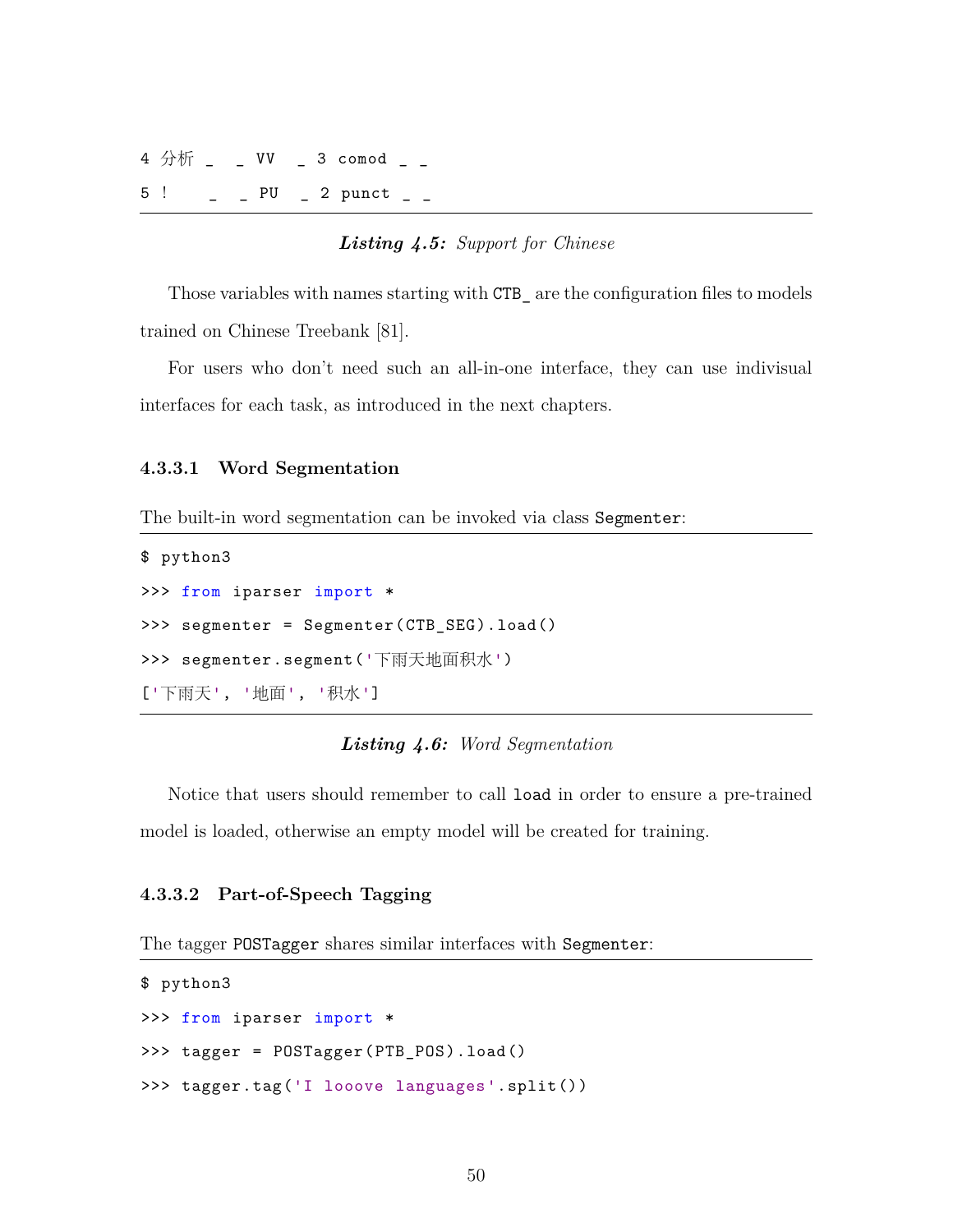[('I', 'PRP'), ('looove', 'VBP'), ('languages', 'NNS')]

#### *Listing 4.7: Part-of-Speech Tagging*

POSTagger is not responsible for word segmentation. User should perform segmentation in advance or use IParser for convenience.

#### **4.3.3.3 Dependency Parsing**

The parser can be called through class DepParser:

```
$ python3
>>> from iparser import *
>>> parser = DepParser(PTB_DEP).load()
>>> sentence = [('Is', 'VBZ'), ('this', 'DT'), ('the', 'DT'), ('
    future', 'NN'), ('of', 'IN'), ('chamber', 'NN'), ('music', 'NN
    '), ('?', '.')]
>>> print(parser.parse(sentence))
1 Is \qquad \qquad -1 VBZ \qquad 4 cop \qquad \qquad2 this \angle \angle DT \angle 4 nsubj \angle \angle3 the \qquad \qquad \_ DT \qquad 4 det \qquad \_4 future _ _ NN _ 0 root _ _
5 of \qquad \qquad -1N - 4 prep \qquad \qquad -6 chamber _ _ _ NN _ 7 nn _ _7 \text{ music } - \text{NN} - 5 \text{ pobj } -8 ? \qquad \qquad - \qquad - \qquad \qquad - 4 punct \qquad \qquad -
```
#### *Listing 4.8: Dependency Parsing*

DepParser is neither responsible for segmentation nor tagging. The input should be a list of tuples, each tuple is consisted of word and tag.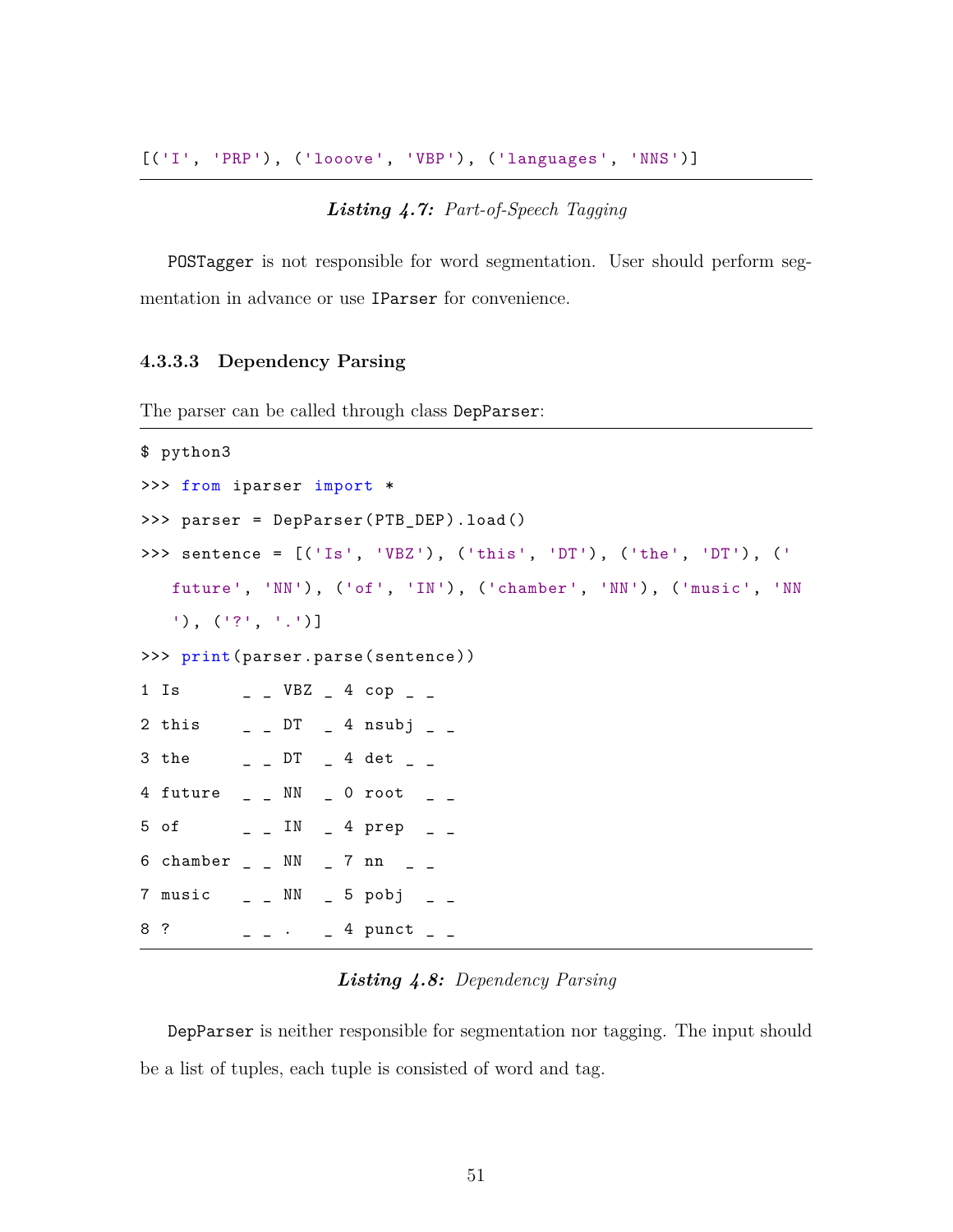#### **4.3.3.4 Training and Evaluating**

The training APIs for segmentation, part-of-speech tagging and dependency parsing are similar to each other. We take dependency parsing for an example. Assume that we have already prepared a configuration file configuration and corresponding corpus, the training can be done in one line of code:

parser = DepParser(config\_file).train()

*Listing 4.9: Train a Dependency Parser*

We can also evaluate it on-the-fly:

parser.evaluate()

#### *Listing 4.10: Evaluate a Dependency Parser*

The outputs of evaluate() are the UAS (Unlabeled Attachment Score) and LAS (Labeled Attachment Score). Those scores will be stored in the log file test.log in the same folder with model.

## **4.3.4 Visualization**

We have implemented and intergraded a http server for visualization of dependency trees. This server can be started via command line:

```
$ iparser serve --help
usage: iparser serve [-h] [--port PORT]
A http server for IParser
optional arguments:
  -h, --help show this help message and exit
```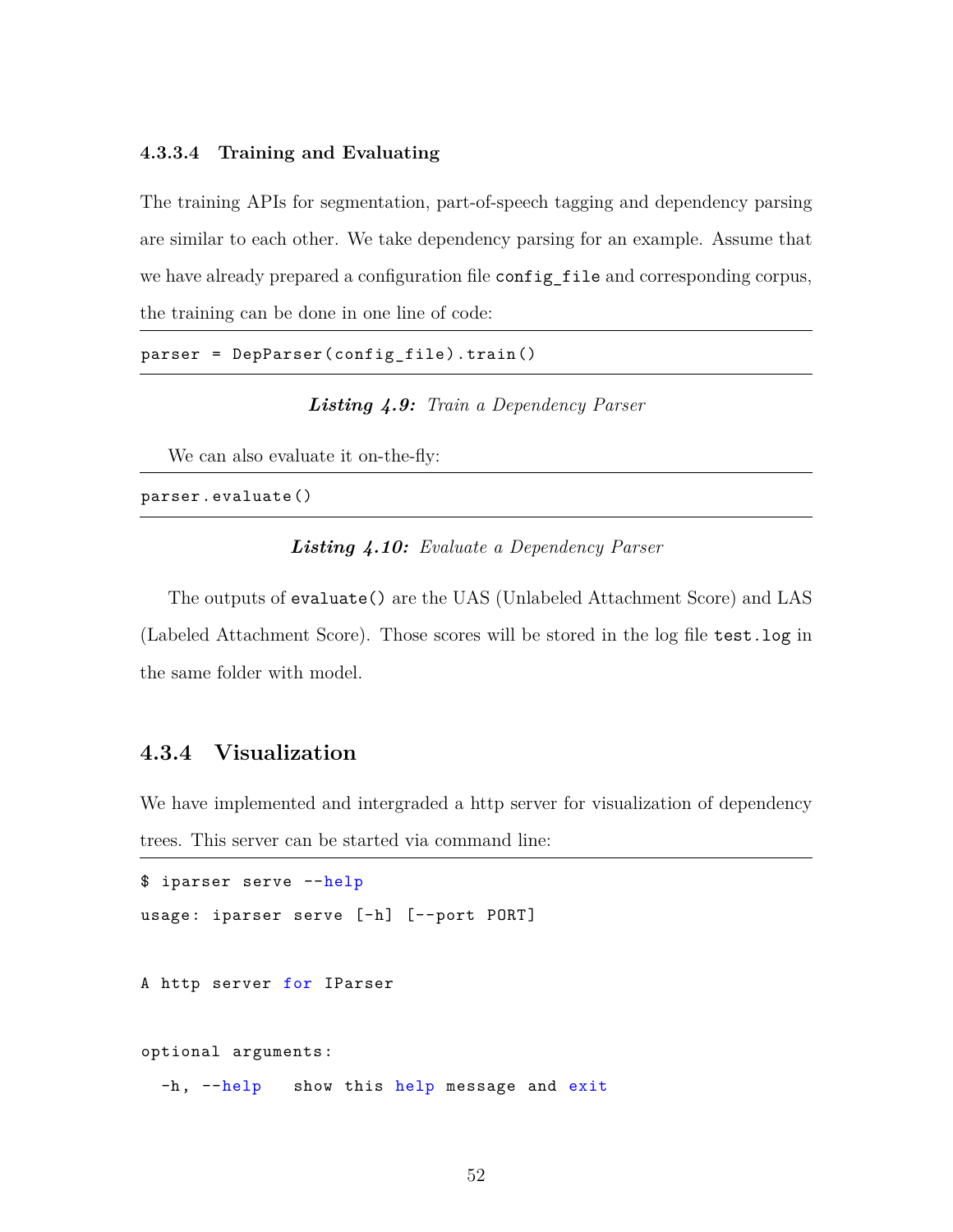

*Figure 4.2: A tree generated by IParser server.*

--port PORT

#### *Listing 4.11: Visualization server*

We also provide a public server which is hosted at http://iparser.hankcs.com/. Users can input a sentence, hit enter to get the visualization of dependency tree in SVG format. A typical tree is illustrated in Figure 4.2.

#### **4.3.5 Configuration File**

Many parsers or softwares in academia often put all parameters in command line, requiring users to execute commands containing exactly the same parameters during the training and testing. This can lead to several issues. Firstly, one may need to type the parameters every time in terminal, bringing unnecessary efforts. Secondly, those parameters must be stored along with the serialized models, in order to keep model consistent when loading models, resulting extra efforts for maintenance of parameters. Finally, shell systems vary a lot, which may not ensure the universality of commands.

Instead, IParser employs configuration files to ensure the same network is created before and after serialization, in training phase and testing phase accordingly. This is important for research engineers who want to fine-tune those hyper parameters, or train new models on other corpora of a third language. We provide well documented configuration template files, containing all configurable parameters for users to adjust. In this way, the only parameter users need to specify in command line is the path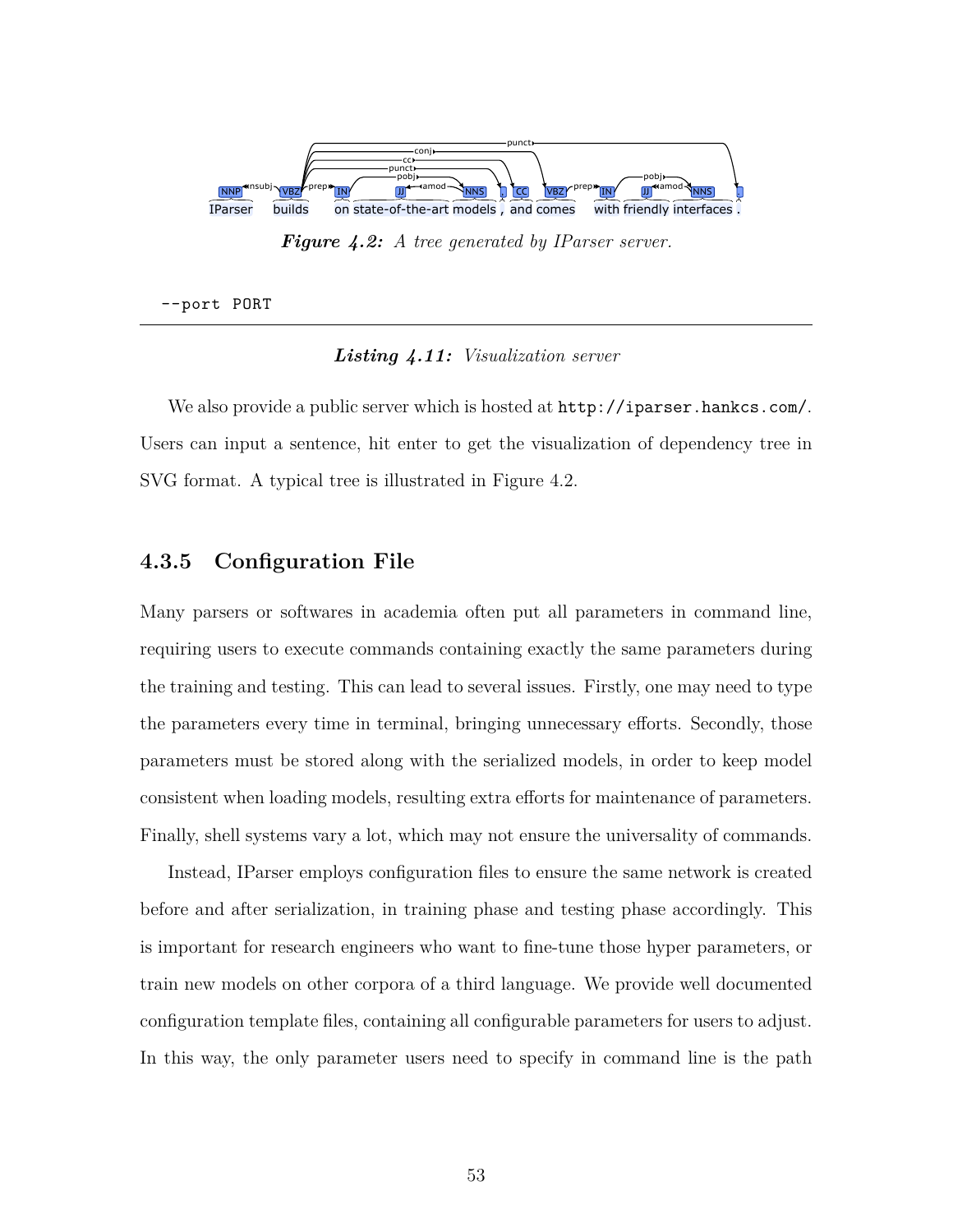to the configuration file. Along with serialization of model, the configuration file will be copied to the same place where model is stored. So, the meta info contained in configuration can easily be distributed with model itself.

A typical configuration file is shown in Listing 4.12.

```
1 [Data]
2 data_dir = data/ptb/pos
_3 train_file = \frac{9}{6}(data_dir)s/train.tsv
4 dev_file = % (data_dir)s/dev.tsv
5 test_file = % (data_dir)s/test.tsv
6
7 [Save]
8 save_dir = iparser/static/ptb/pos
9 config_file = %(save_dir)s/config.ini
10 save_model_path = %(save_dir)s/model.txt
11 save_vocab_path = \% (save_dir)s/vocab.pkl
12
13 [Network]
14 word_embedding_dim = 100
15 dropout = 0.2
16
17 [Optimizer]
18 learning_rate = 1e-219
20 [Run]
21 batch_size = 20
22 num_epochs = 60
```
*Listing 4.12: Configuration File*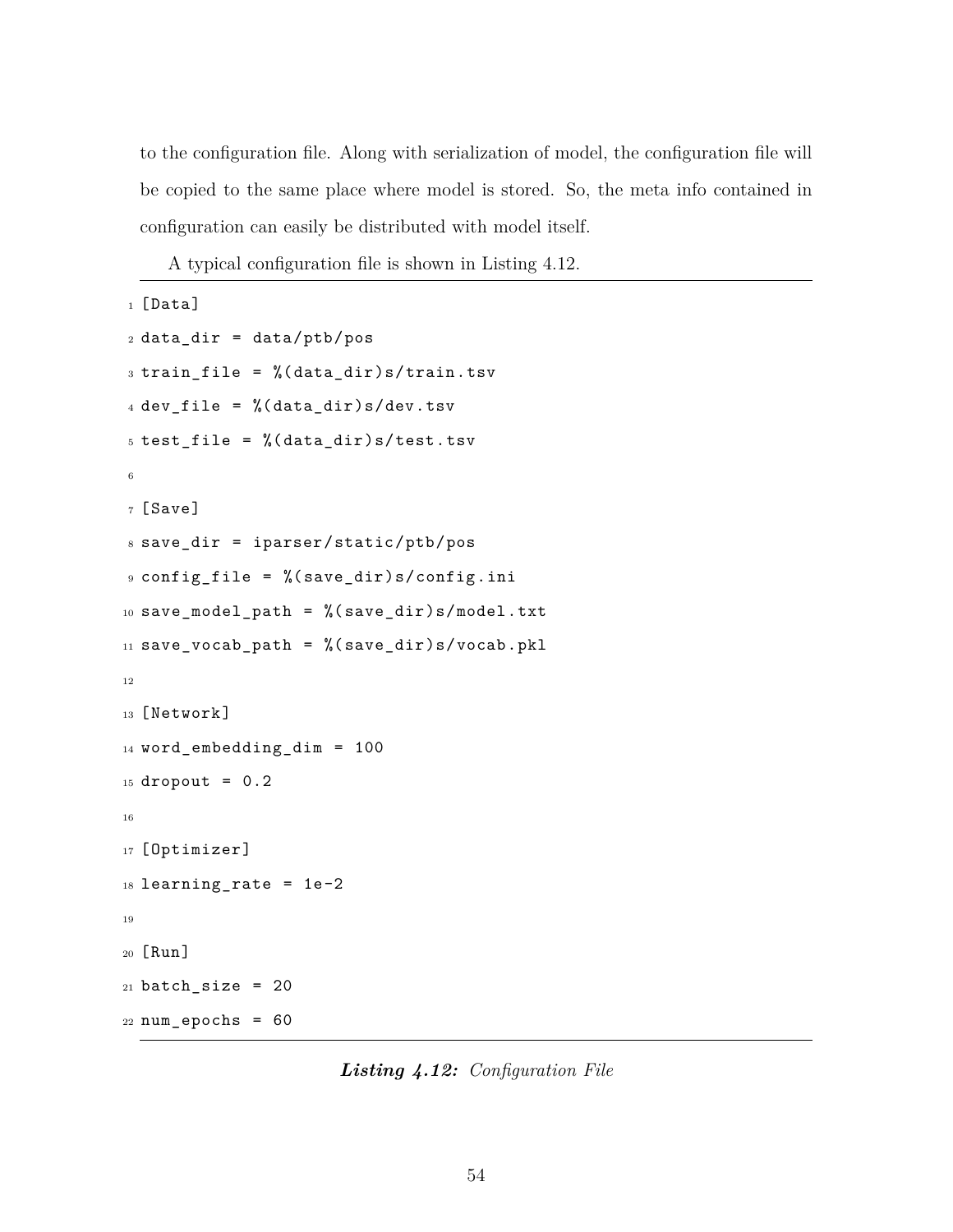## **4.3.6 Meta Information**

The configuration of model is not the only meta information, we also distribute log files generated in training and testing along with serialized models. So, user can always check the statistics of training, development and test datasets, the performance of model on those datasets. A typical folder structure for a serialized model is shown in Listing 4.13.

```
1 iparser/static
2 |-- ptb
3 \qquad \qquad \vert --\vert \text{dep} \vert4 |-- config.ini
5 |-- model.txt
6 |-- test.log
7 |-- train.log
8 |-- vocab.pkl
```
#### *Listing 4.13: Folder Structure*

Here *config.ini* is the configuration file, *model.txt* and *vocab.pkl* are the serialized model and vocabulary respectively, *train.log* and *test.log* are the log files in training and testing phases.

|                          | <b>PTB</b> |                                      | <b>CTB</b>  |                                        |  |  |
|--------------------------|------------|--------------------------------------|-------------|----------------------------------------|--|--|
| Task                     |            | $\text{Tagging}$   Parsing   Tagging |             | Parsing                                |  |  |
| Train $\vert 0.18 \vert$ |            | $02 - 21$                            |             | 001-270, 400-1151   001-815, 1001-1136 |  |  |
| Dev                      | 19-21      | 22                                   | $301 - 325$ | 886-931, 1148-1151                     |  |  |
| Test                     | $22 - 24$  | 23                                   | 271-300     | 816-885, 1137-1147                     |  |  |

*Table 4.1: Splits for part-of-speech tagging and dependency parsing. The split for tagging is taken from Collins [17], while the parsing splits are taken from Chen and Manning [12].*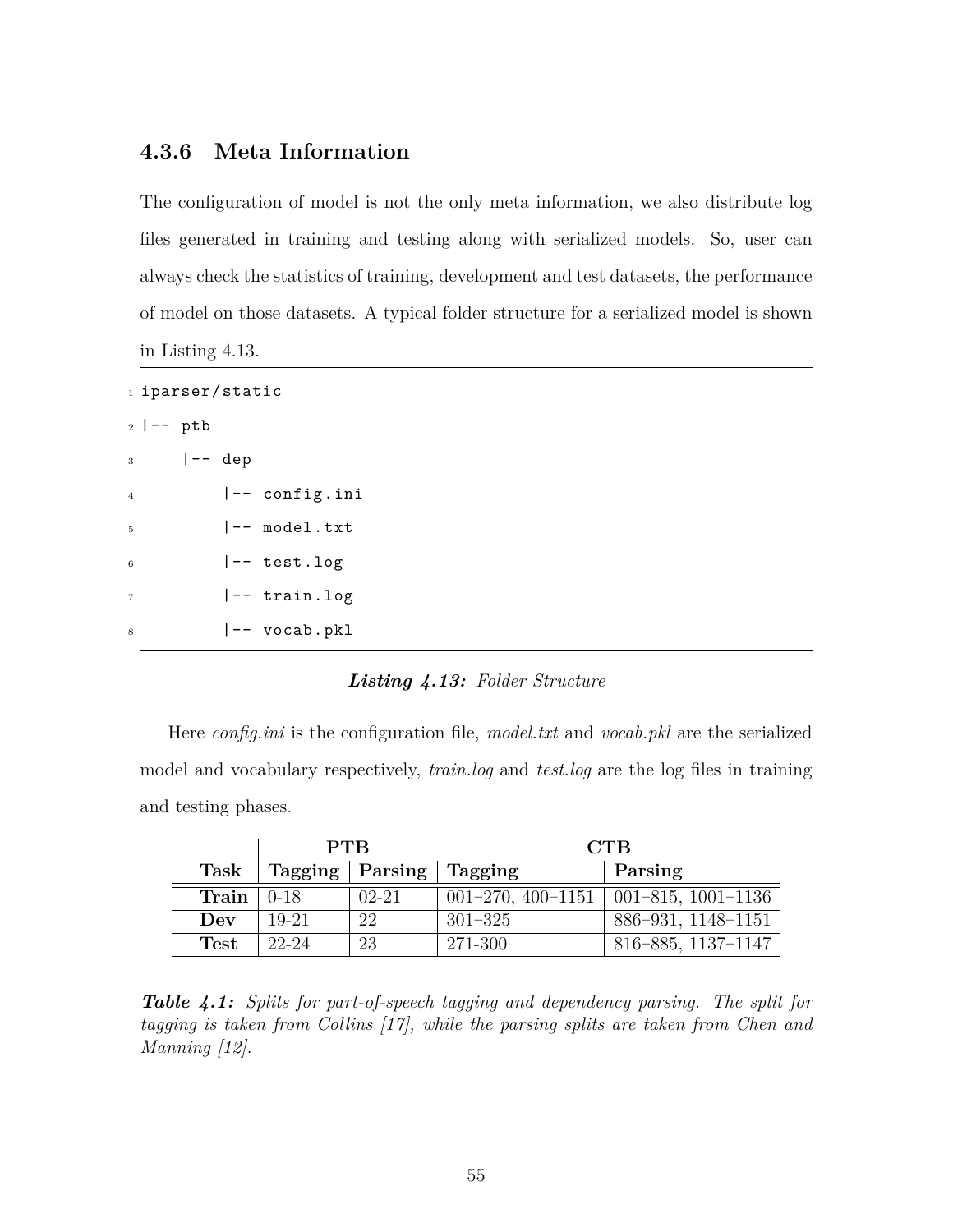## **4.4 Tagger for Segmentation and Part-of-Speech Tagging**

In this chapter, we give a short review of the tagging algorithms.

## **4.4.1 Tagging Models**

The tagging model is Bi-LSTM-CRF (bi-directional Long Short-term Memory Networks with Conditional Random Fields layer). Readers are suggested to refer to Huang et al. [40] and Lample et al. [51] for more information. We only give a short review for completeness.

**LSTM** Long Short-Term Memory Networks [38] are extensions of Recurrent Neural Networks (RNNs) designed to solve gradient vanishing issue by adding a memorycell. This dedicated cell enables RNNs to capture long-range dependencies, which emancipates sequential model from fixed size windows.

Denote  $(\mathbf{x}_1, \mathbf{x}_2, \dots, \mathbf{x}_n)$  as a sequence of input vectors, the goal is to return another sequence  $(\mathbf{h}_1, \mathbf{h}_2, \ldots, \mathbf{h}_n)$  representing some information about the inputs at every time step. The following variant is adopted:

> $\mathbf{i}_t = \sigma(\mathbf{W}_{xi}\mathbf{x}_t + \mathbf{W}_{hi}\mathbf{h}_{t-1} + \mathbf{W}_{ci}\mathbf{c}_{t-1} + \mathbf{b}_i)$  $c_t = (1 - i_t) \odot c_{t-1} +$  $\mathbf{i}_t \odot \tanh(\mathbf{W}_{xc} \mathbf{x}_t + \mathbf{W}_{hc} \mathbf{h}_{t-1} + \mathbf{b}_c)$  $\mathbf{o}_t = \sigma(\mathbf{W}_{xo} \mathbf{x}_t + \mathbf{W}_{ho} \mathbf{h}_{t-1} + \mathbf{W}_{co} \mathbf{c}_t + \mathbf{b}_o)$  $\mathbf{h}_t = \mathbf{o}_t \odot \tanh(\mathbf{c}_t)$ ,

where  $\sigma$  is the element-wise sigmoid function.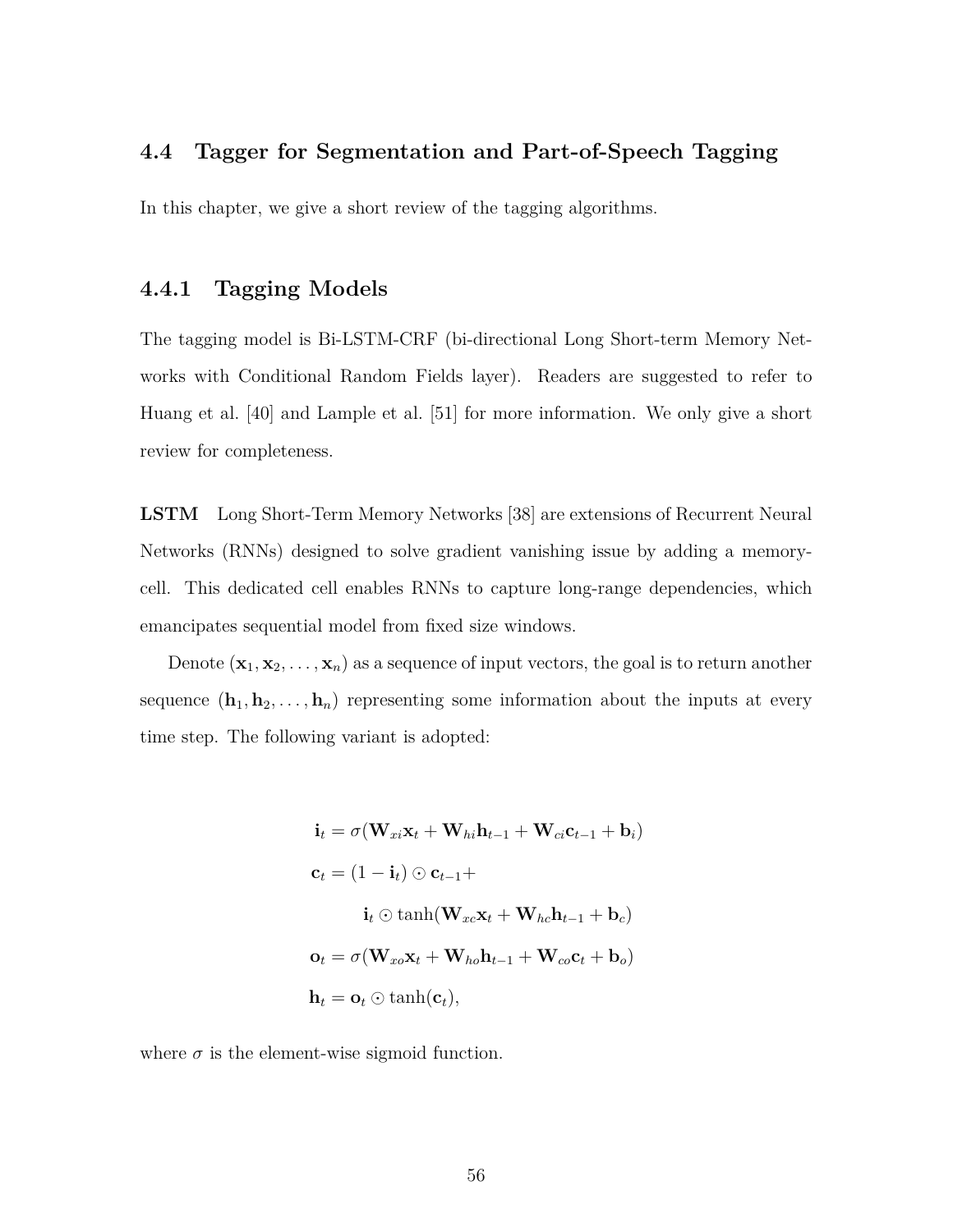**Bi-LSTM** Pair of forward and backward LSTM is called bidirectional LSTM (Bi-LSTM) [31] in literature. By concatenating the forward and backward hidden states, the final contextual representation is produced as  $\mathbf{h}_t = [\overrightarrow{\mathbf{h}_t}; \overleftarrow{\mathbf{h}_t}].$ 

**CRF** Conditional Random Fields are probabilistic graphical models which model the global tagging sequence instead of a local one. So adding a CRF layer can help tagging model to overcome label bias problem. Given a sequence **X** with *n* characters as  $\mathbf{X} = (\mathbf{x}_1, \mathbf{x}_2, \dots, \mathbf{x}_n)$ , CRF model tries to find the most possible tags  $\mathbf{Y}^{*} = \{ \mathbf{y}^{*}_1, \dots, \mathbf{y}^{*}_n \}$ :

$$
\mathbf{Y}^* = \operatorname{argmax}_{\mathbf{Y} \in \mathcal{T}^n} p(\mathbf{Y}|\mathbf{X}),\tag{4.1}
$$

where  $\mathcal T$  is the tagging set.

**Character Model** To solve the OOV (Out Of Vocabular) problem, rather than replace them with UNK symbol, we adopted the character LSTM layer introduced by Lample et al. [51] for part-of-speech tagging. This Bi-LSTM layer takes character embeddings as input, and concatenates the last hidden states of them to produce a vectorial representation for each word.

The part-of-speech tagging is already a tagging problem. Besides, we cast word segmentation into tagging problem following Xue [82]. The tag set for segmentation is  $\mathcal{T} = \{B, M, E, S\}$ , respectively standing for the **b**egin, **m**iddle, **e**nd of a word, or **s**ingle character forming a word.

#### **4.4.2 Performance**

We conducted experiments on PTB and CTB, using the conventional splits of dataset for each task.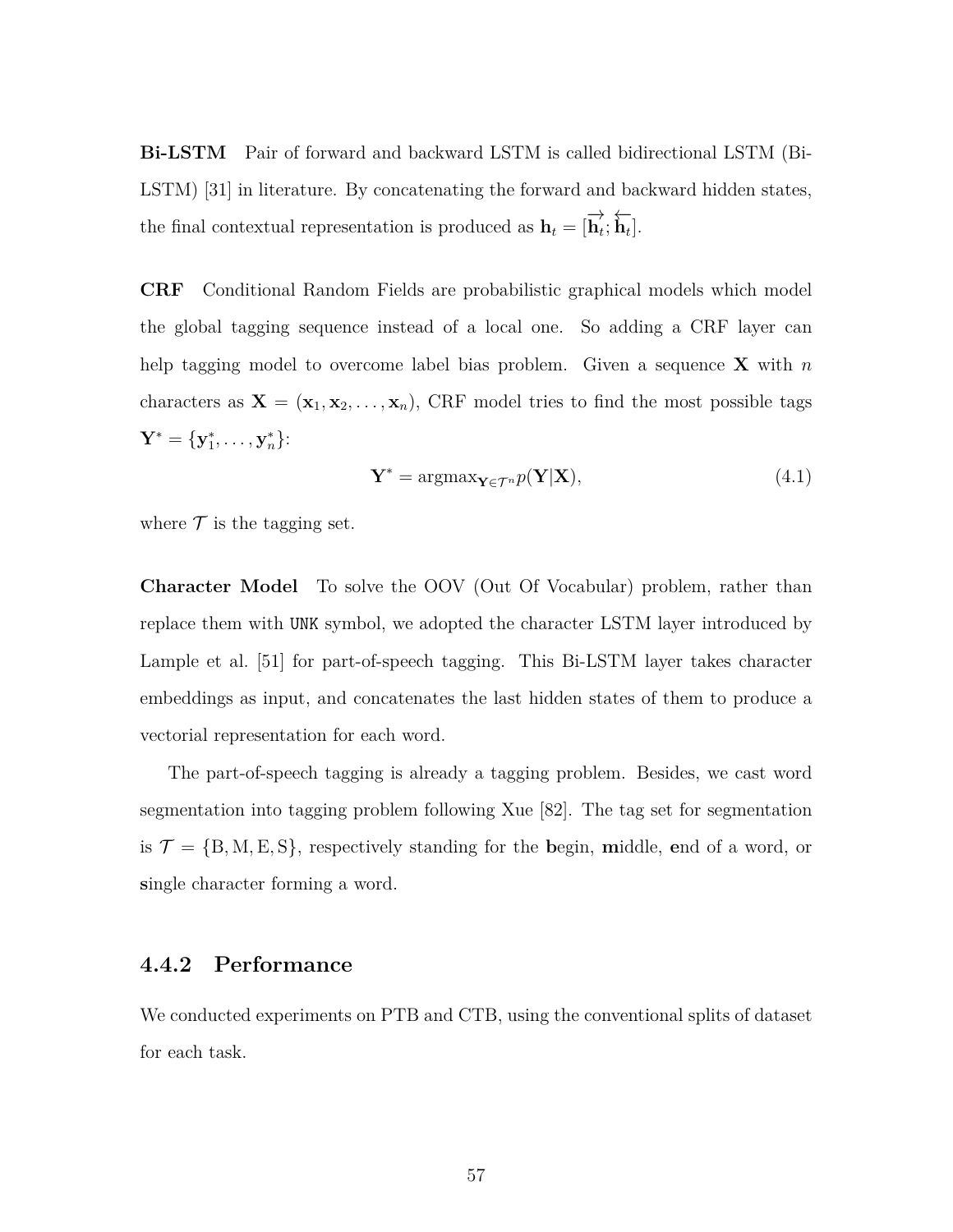| Dev   | LPST. |
|-------|-------|
| 95.56 | 97.01 |

*Table 4.2: Segmentation score on CTB*

|          |        | CTB    |
|----------|--------|--------|
| Accuracy | -97.39 | -95.69 |

*Table 4.3: Part-of-Speech tagging score on PTB and CTB*

#### **4.4.2.1 Word Segmentation**

For Chinese, we follow Jiang et al. [42], split the CTB into portions:

- Training: 001-270, 400-1151.
- Development: 301–325.
- Test: 271-300.

We adopted the radical enhanced character embeddings released by He et al. [36], which brings slightly better performance than embeddings trained via the conventional word2vec [60].

The performance of segmentation model is shown in Table 4.2.

For English, we used a rule-based tokenizer called segtok<sup>4</sup>.

#### **4.4.2.2 Part-of-Speech Tagging**

The dataset splits are listed in Table 4.1.

For English, we exploited pre-trained GloVe embeddings [68]. For Chinese, we adopted embeddings trained by  $\text{HanLP}^5$  on Chinese Wikipedia. The performances are recorded in Table 4.3.

<sup>4</sup>https://github.com/fnl/segtok

<sup>5</sup>https://github.com/hankcs/HanLP/wiki/word2vec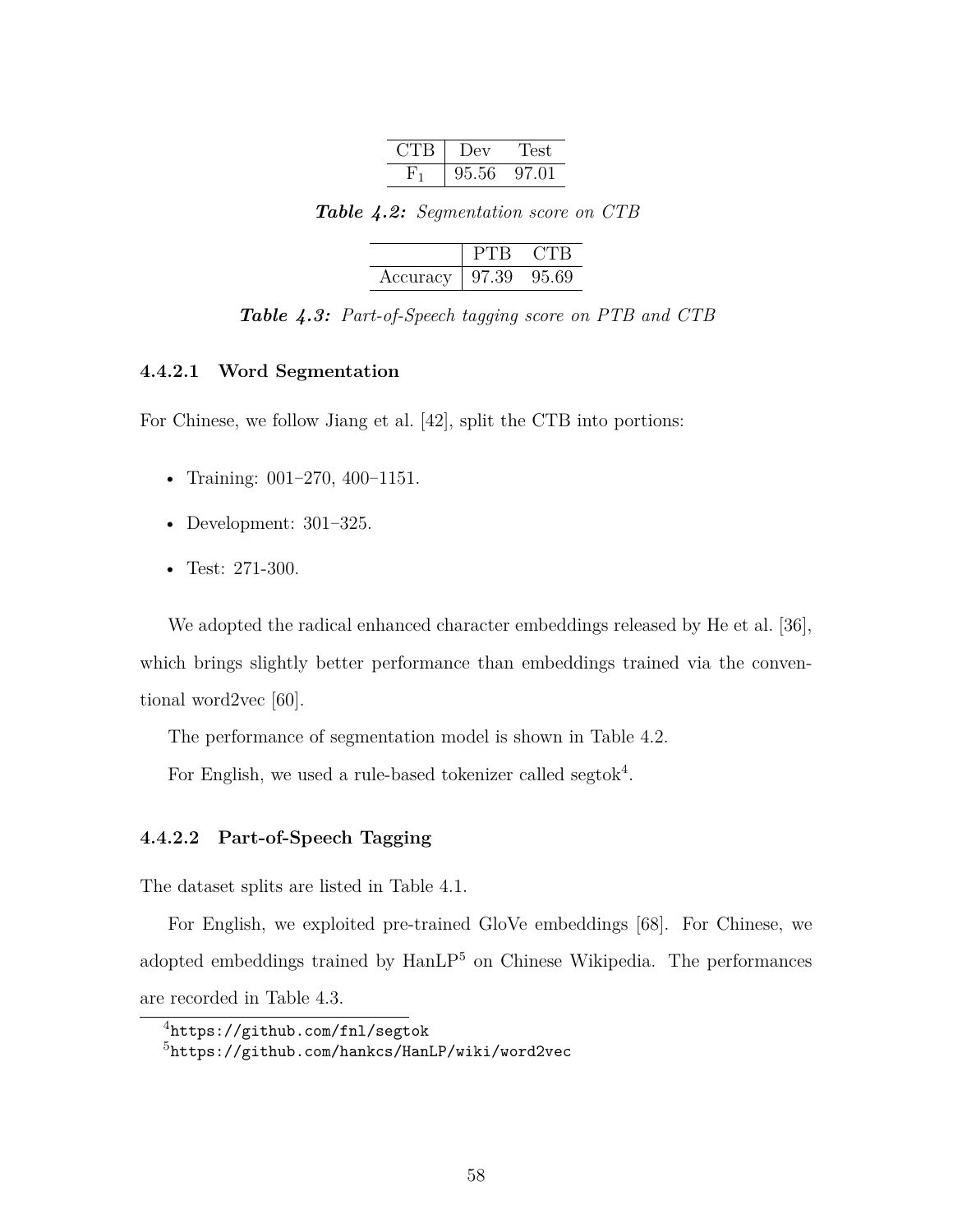## **4.5 Dependency Parsing**

|                                              | <b>PTB</b> | <b>CTB</b>              |  |  |
|----------------------------------------------|------------|-------------------------|--|--|
| Model                                        |            | UAS LAS UAS LAS         |  |  |
| Bi-Affine                                    |            | 96.14 95.03 90.41 88.44 |  |  |
| $+\text{char model}$ 96.00 94.89 90.21 88.20 |            |                         |  |  |

*Table 4.4: Test-set parsing results on English (PTB-SD 3.3.0) and Chinese (CTB-SD 3.3.0) datasets.*

In this section, we'll review the parsing models, then report performances on standard datasets.

#### **4.5.1 Parsing Models**

The implemented parsing model is the deep bi-affine model [23] with triple word embeddings [24].

#### **4.5.1.1 Tripartie Word Embeddings**

In NLP tasks, OOV often hurts performance on test set. Dozat et al. [24] designed 3 embeddings for each word.

**Pre-trained Word Embedding** This copy of pre-trained embedding  $e^{(pre)}$  won't be updated during the training, in order to retain similarity with its neighbor.

**Randomly Initialized Word Embedding** This randomly initialized embedding **e** (*freq*) is trainable and shares the same dimension with pre-trained word embedding.

**Character LSTM Hidden State with Attention** For languages with rich morphology, a character level LSTM layer with attention mechanism is applied to each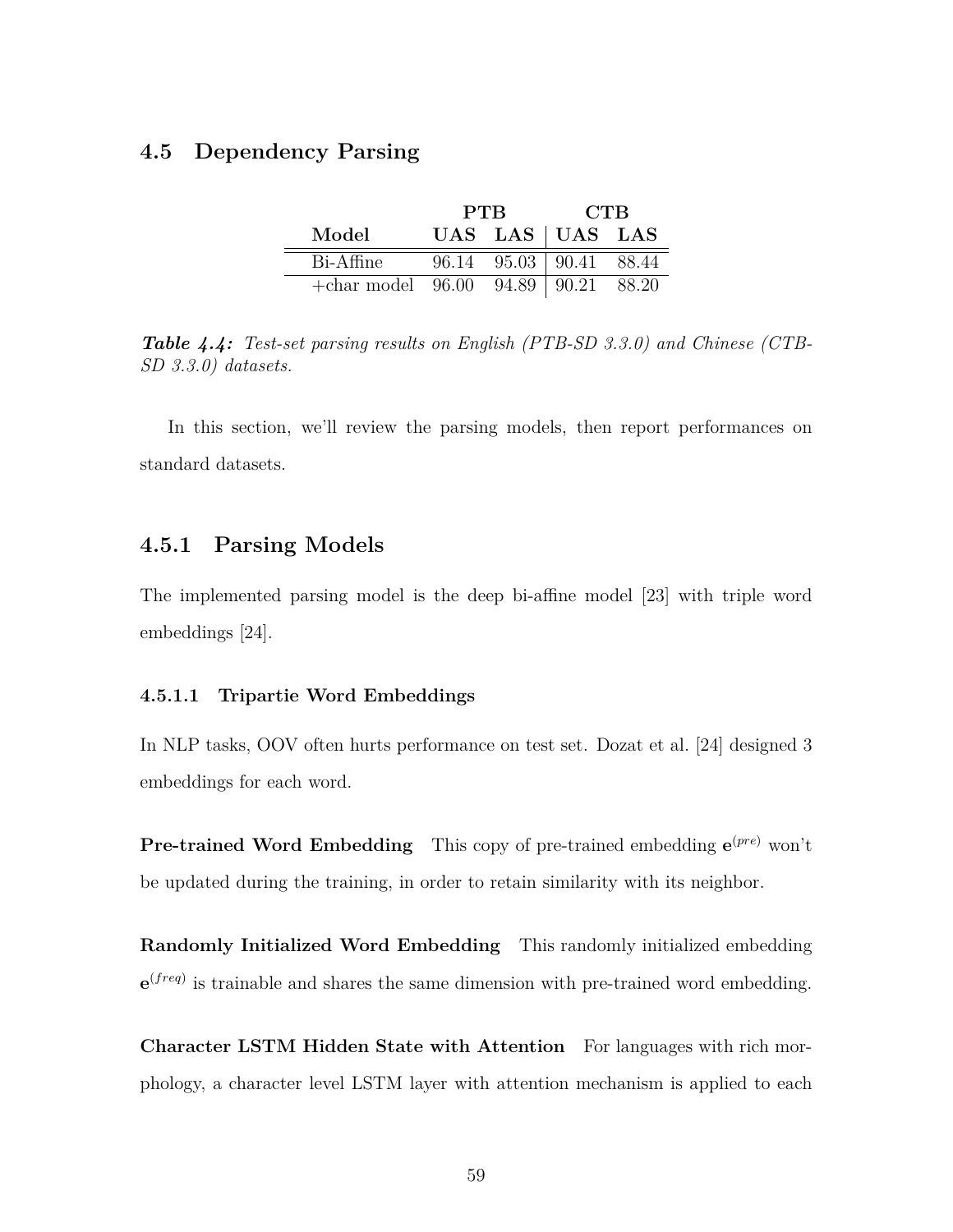word, generating a hidden state for attention and the cell state. The concatenation of those two states is used as the final summary vector  $\mathbf{v}^{(char)}$  for each word.

The final word embedding  $e^{(word)}$  is computed as the element-wise sum of pretrained embedding, the trainable embedding and character-level embedding:

$$
\mathbf{e}^{(word)} = \mathbf{e}^{(pre)} + \mathbf{e}^{(freq)} + \mathbf{v}^{(char)} \tag{4.2}
$$

This **e***word* will be concatenated together with POS embedding **e***tag*.

$$
\mathbf{x} = e^{(word)} \oplus e^{(tag)} \tag{4.3}
$$

The resulting vector is used as the final input to the deep bi-affine parser in next section.

#### **4.5.1.2 Deep Bi-Affine Parser**

The first layer of this parser is a Bi-LSTM feature detector:

$$
\mathbf{h}_{i} = \text{BiLSTM}((\mathbf{x}_{1}, \cdots, \mathbf{x}_{n}))_{i}
$$
\n(4.4)

where  $(\mathbf{x}_1, \dots, \mathbf{x}_n)$  is the vectorial representation of *n* words from a sentence.

We need to predict dependency arcs (arc) and relations (rel) given a pair of words as dependent or head, thus we have 4 kinds of predictions. So, 4 distinct multilayer perceptrons (MLPs) are used to extract prediction related features from the raw feature **h***<sup>i</sup>* :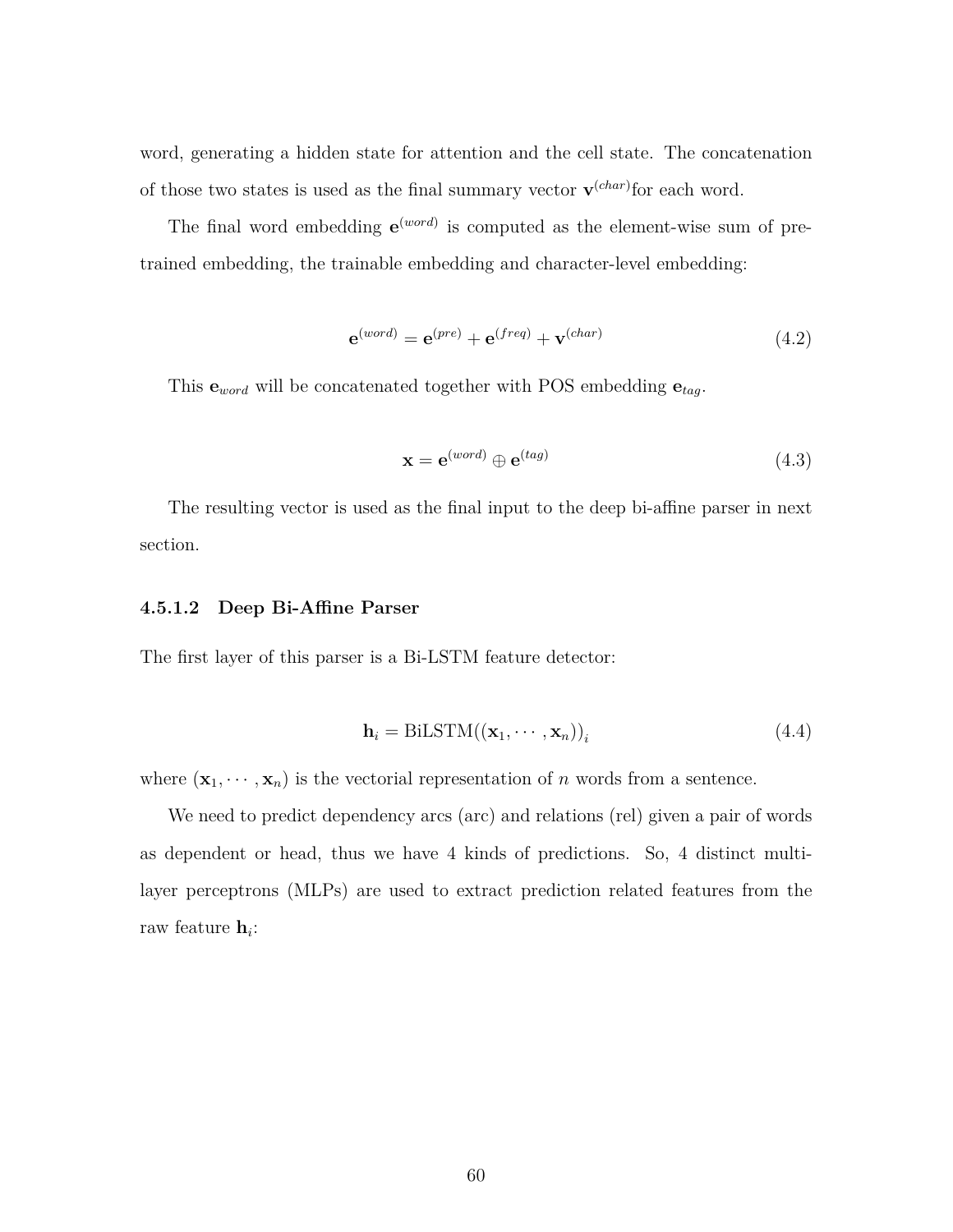$$
\mathbf{h}_{i}^{(arc-dep)} = \text{MLP}^{(arc-dep)} (\mathbf{h}_{i})
$$
\n
$$
\mathbf{h}_{i}^{(arc-head)} = \text{MLP}^{(arc-head)} (\mathbf{h}_{i})
$$
\n
$$
\mathbf{h}_{i}^{(rel-dep)} = \text{MLP}^{(rel-dep)} (\mathbf{h}_{i})
$$
\n
$$
\mathbf{h}_{i}^{(rel-head)} = \text{MLP}^{(rel-head)} (\mathbf{h}_{i})
$$
\n(4.5)

where  $arc - dep$  means predicting the arc given the token *i* is dependent, and so on.

To make a prediction of what the arc is for token *i*, a bi-affine classifier is applied:

$$
\mathbf{s}_{i}^{(arc)} = \left( H^{(arc-head)} \mathbf{1} \right)
$$

$$
\left( \begin{array}{c} W^{(arc)} \\ \mathbf{b}^{(arc)} \end{array} \right) \mathbf{h}_{i}^{(arc-dep)} \tag{4.6}
$$

$$
y_{i} \mathbf{v}^{(arc)} = \arg \max_{j} s_{ij}^{(arc)}
$$

where *H*(*arc−head*) is the stack of **h***<sup>i</sup>* (*arc−dep*) , *W*(*arc*) and **b** (*arc*) are MLP parameters.

After the best arc  $y_i\prime^{(arc)}$  is decided, a second bi-affine classifier is applied to predict the best label:

$$
\mathbf{s}_{i}^{(rel)} = \mathbf{h}_{y_{i}^{(arc)}}^{\top (rel - head)} \mathbf{U}^{(rel)} \mathbf{h}_{i}^{(rel - dep)} + \begin{pmatrix} W^{(rel)} \\ \mathbf{b}^{(rel)} \end{pmatrix} \begin{pmatrix} \mathbf{h}_{i}^{(rel - dep)} \\ \mathbf{h}_{i}^{(rel - head)} \end{pmatrix} + \mathbf{b}_{y_{i}^{(rel)}}^{\top (rel - head)} \mathbf{h}_{y_{i}^{(arc)}}^{\top (rel - head)} \mathbf{h}_{y_{i}^{(arc)}}^{\top (rel - head)} \end{pmatrix}
$$
(4.7)

where  $\mathbf{U}^{(rel)} \in \mathbb{R}^{m \times k \times k}$  is a rank 3 tensor, *m* is the number of possible relations, *k* is the dimension of  $h_i^{(rel)}$ .

The loss function is the sum of softmax cross-entropy losses of these two bi-affine classifiers: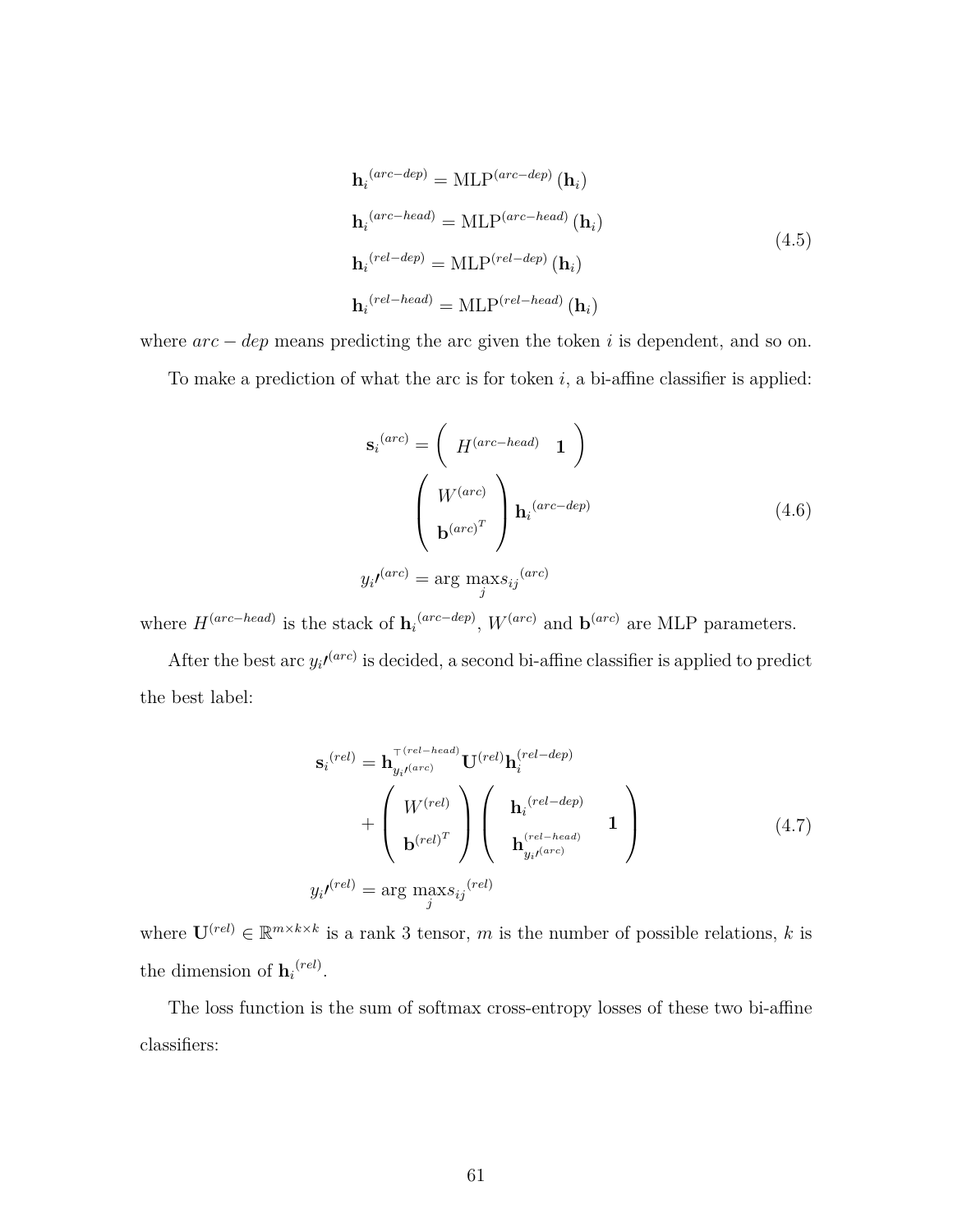$$
CE(\mathbf{y}, \hat{\mathbf{y}}) = -\sum_{i} y_i \times log(\hat{y}_i)
$$
(4.8)  

$$
J = CE(\mathbf{y}^{(arc)}, \hat{\mathbf{y}}^{(arc)}) +
$$

$$
CE(\mathbf{y}^{(rel)}, \hat{\mathbf{y}}^{(rel)})
$$
(4.9)

where **y** and **y** are predictions,  $\hat{y}$  and **y** are gold answers. For relation prediction, the gold relation is still used even if arc prediction is wrong.

### **4.5.2 Performance**

On standard splits shown in Table 4.1, this implementation achieved scores listed in Table 4.4.

These scores are higher than reported in Dozat and Manning [23]'s original paper, we assume that the preprocessing is different. They omitted punctuations, while we kept them. Because IParser is intended for practical scenario, where punctuations are very common in natural languages.

The character model doesn't bring benefit for English and Chinese, but slows down runtime speed. So, we disabled it in the release version.

## **4.6 Conclusion**

In this paper, we introduced the design, interfaces, algorithms and performances of IParser, an industrial strength dependency parsing pipeline. Rather than simply showing the codes, we have explained the motivations and reasons for the design, the underlying algorithms to support those features.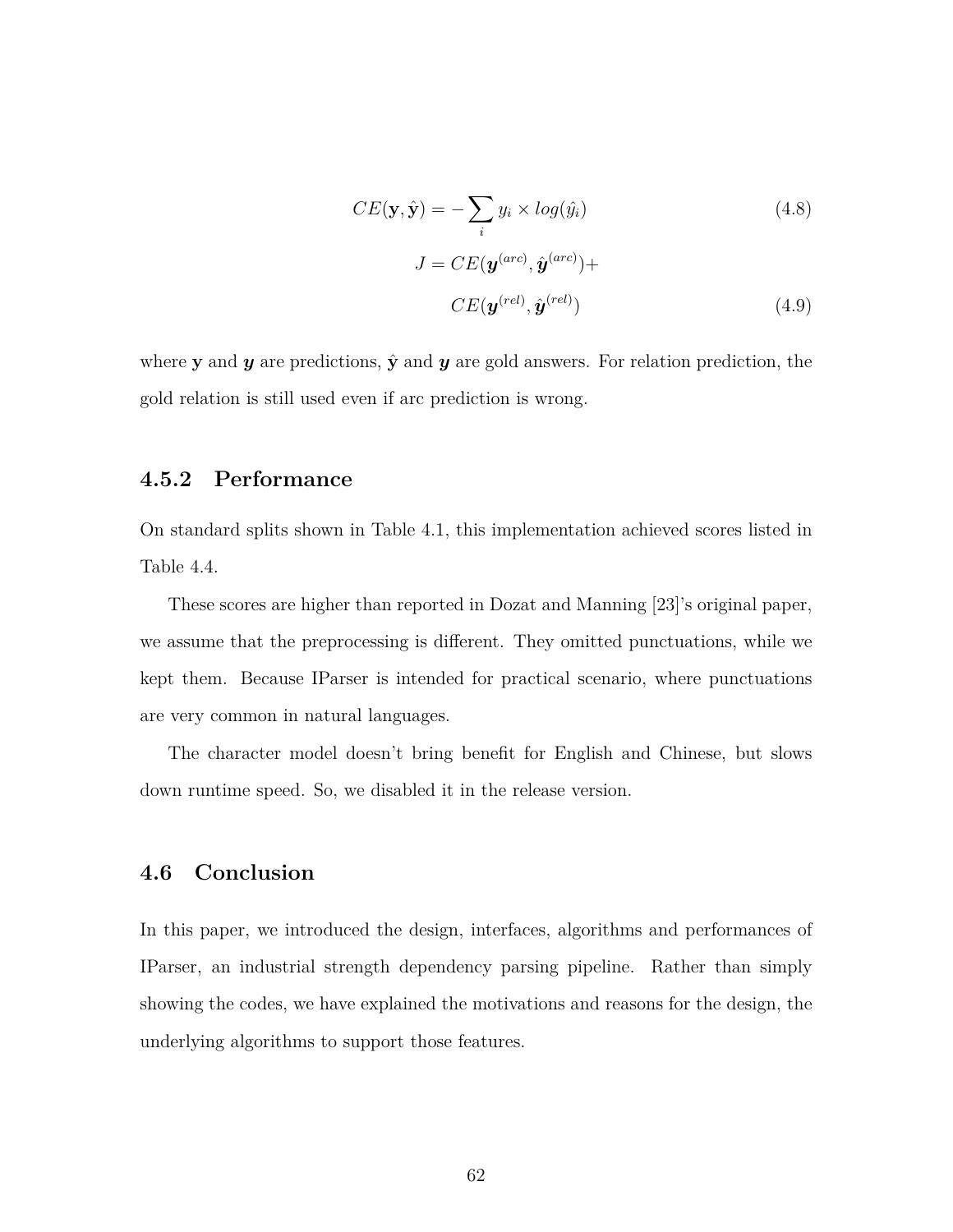The last piece of puzzle is about how to extend IParser. Users are welcomed to upload models trained on more languages, and join the development on GitHub. We made the source available under the GNU General Public License v3.0<sup>6</sup>, with the purpose of encouraging scholars to release their codes along with papers.

## **Acknowledgments**

During the development of IParser, we made use of some excellent open source projects. The whole implementation is built on top of DyNet [62], a deep learning framework featured with dynamic computation graph. We refactored Robert's Bi- $LSTM-CRF$  implementation<sup>7</sup> to satisfy our design. We extended Deng Cai's parser implementation<sup>8</sup> to support character level model. For the visualization part, we adopted Annodoc<sup>9</sup>, a annotation documentation support system which is used as a wrapper of BRAT [73]. IParser is simply an intergraded system of those cutting-edge tagger, parser and visualization tool.

<sup>6</sup>https://github.com/hankcs/iparser/blob/master/LICENSE

<sup>7</sup>https://github.com/rguthrie3/BiLSTM-CRF

<sup>8</sup>https://github.com/jcyk/Dynet-Biaffine-dependency-parser

<sup>9</sup>https://github.com/spyysalo/annodoc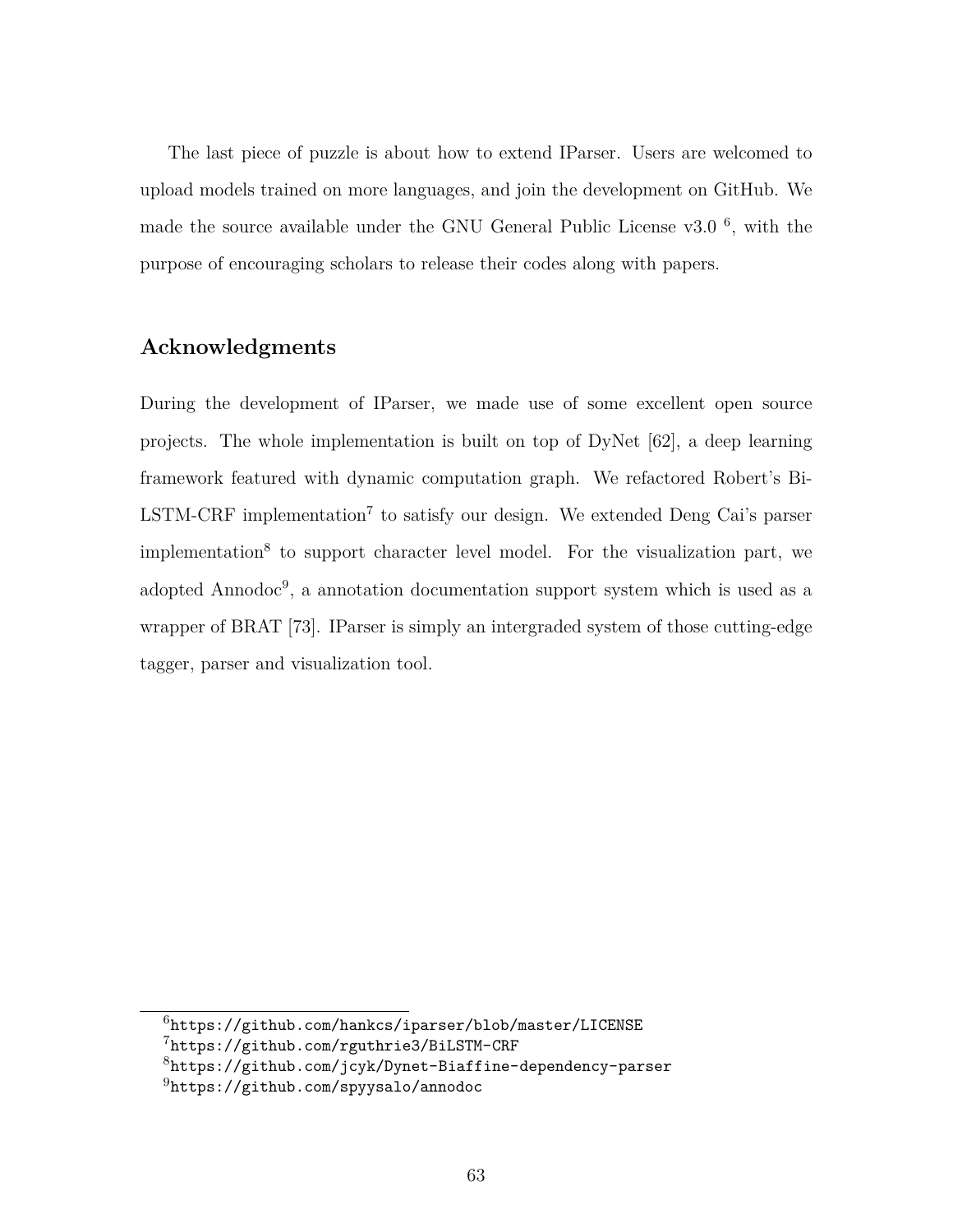#### CHAPTER 5

## **CONCLUSIONS AND FUTURE WORK**

In this chapter, we summarize our contributions presented in this dissertation. We then discuss the possible directions for our future research work.

### **5.1 Summary**

Dependency parsing is a non-trivial and useful task for Natural Language Processing. To build an industrial strength parsing system, we explored word segmentation and part-of-speech tagging in advance.

To make this study concrete, we implemented a pipeline parsing system called IParser, which is a lightweight and integrated parser with built-in tokenizer, tagger and visualization tool. We then open sourced IParser for academic or commercial use, and hosted a live demo website.

# **5.2 Future Work**

Aiming at dependency parsing, IParser is designed as a pipeline system with replaceable sub-systems.

In the future, we can extend our research on a variety of models and algorithms, such as transition-based parsing, end-to-end or joint learning.

In summary, our research is of practical significance and has immediate relevance and huge impact in industry. We are looking forward to continuing and making an impact in the emerging NLP area.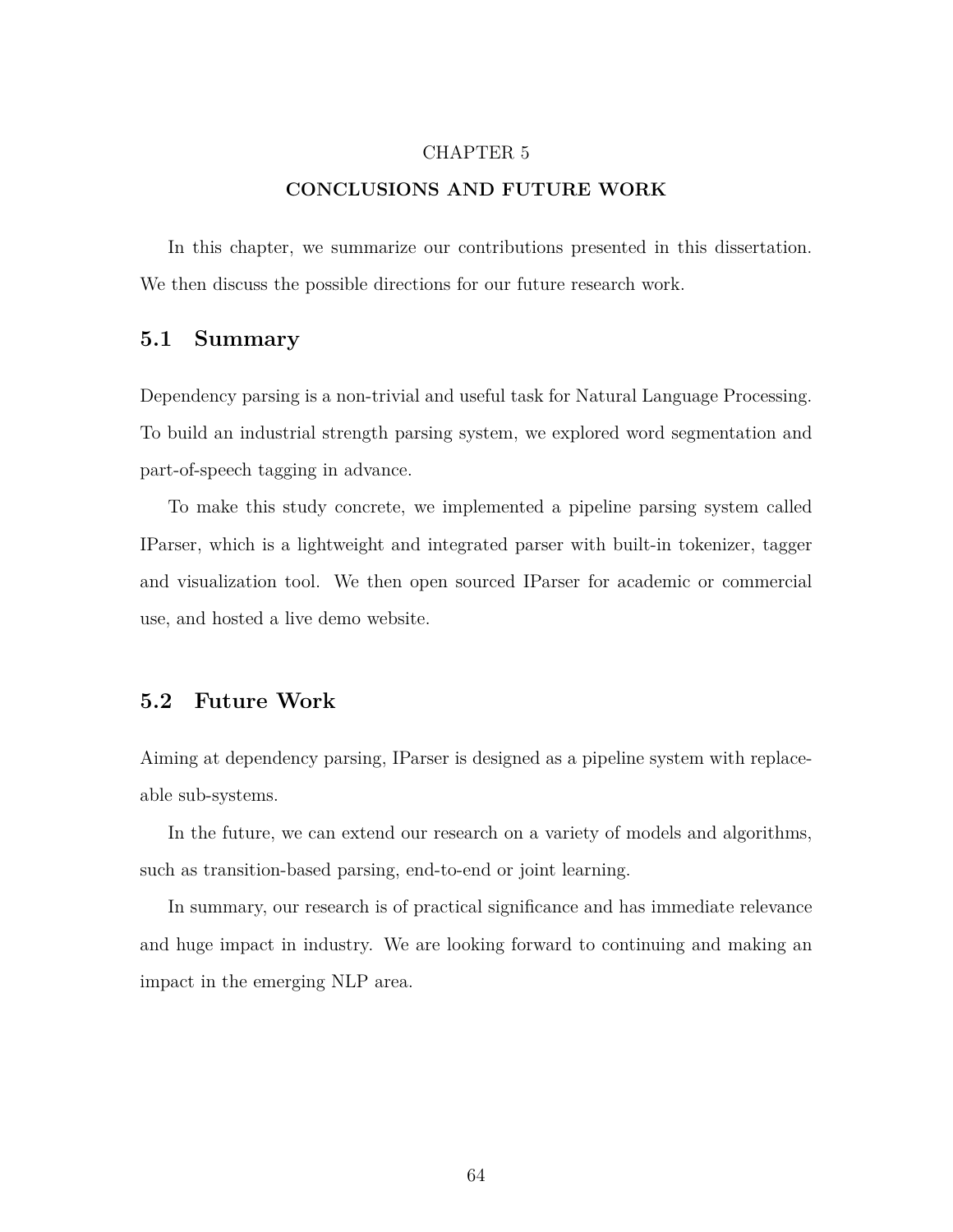#### **BIBLIOGRAPHY**

- [1] Daniel Andor, Chris Alberti, David Weiss, Aliaksei Severyn, Alessandro Presta, Kuzman Ganchev, Slav Petrov, and Michael Collins. Globally normalized transition-based neural networks. *arXiv preprint arXiv:1603.06042*, 2016.
- [2] Miguel Ballesteros, Yoav Goldberg, Chris Dyer, and Noah A Smith. Training with exploration improves a greedy stack-lstm parser. *arXiv preprint arXiv:1603.03793*, 2016.
- [3] Antonio Valerio Miceli Barone and Giuseppe Attardi. Pre-reordering for machine translation using transition-based walks on dependency parse trees. In *Proceedings of the Eighth Workshop on Statistical Machine Translation*, pages 164–169, 2013.
- [4] Piotr Bojanowski, Edouard Grave, Armand Joulin, and Tomas Mikolov. Enriching Word Vectors with Subword Information. *arXiv.org*, page arXiv:1607.04606, July 2016.
- [5] Sabine Buchholz and Erwin Marsi. Conll-x shared task on multilingual dependency parsing. In *Proceedings of the Tenth Conference on Computational Natural Language Learning*, pages 149–164. Association for Computational Linguistics, 2006.
- [6] Deng Cai and Hai Zhao. Neural Word Segmentation Learning for Chinese. *ACL*, 2016.
- [7] Deng Cai, Hai Zhao, Zhisong Zhang, Yuan Xin, Yongjian Wu, and Feiyue Huang. Fast and Accurate Neural Word Segmentation for Chinese. *arXiv.org*, page arXiv:1704.07047, April 2017.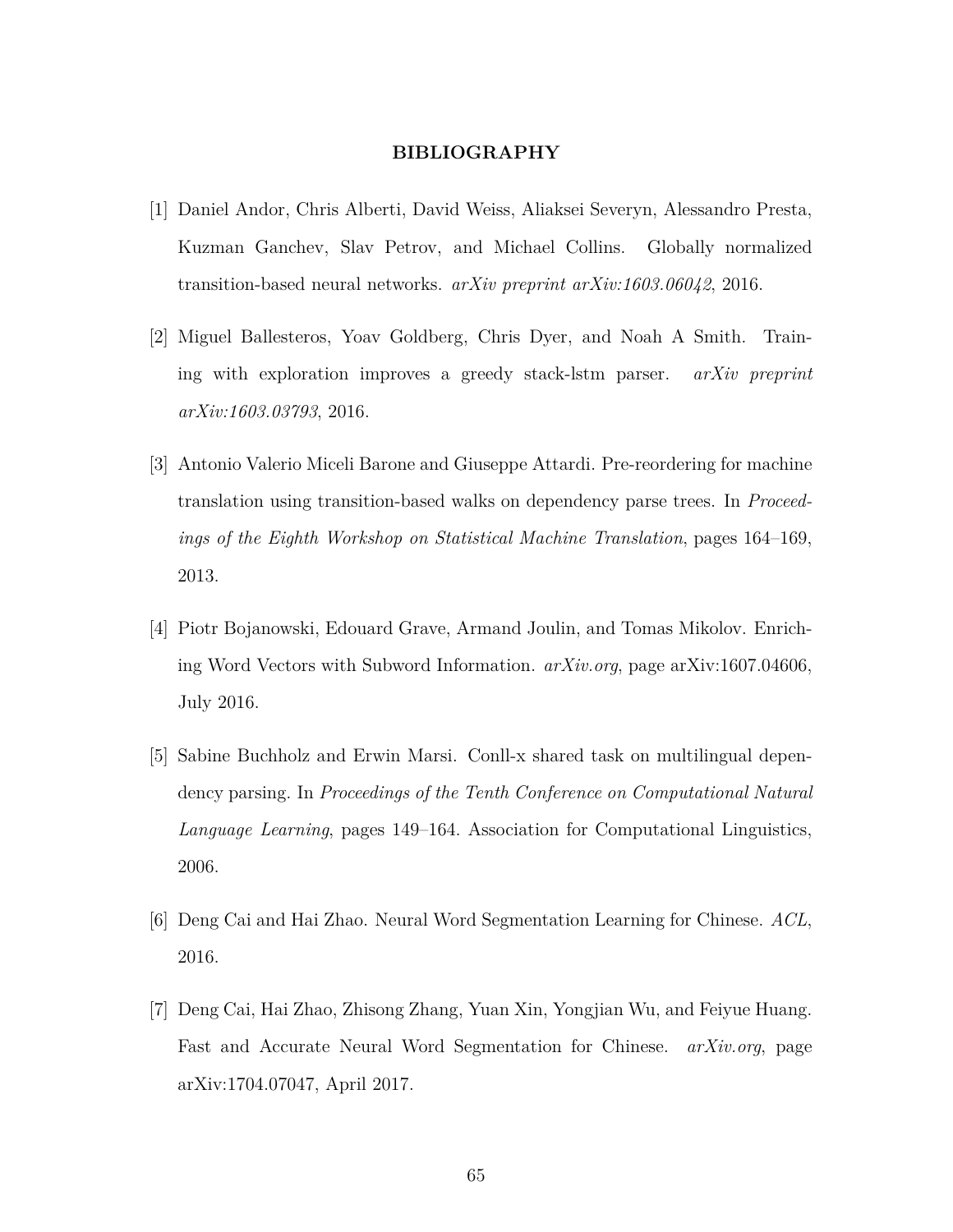- [8] Jiayuan Chao, Zhenghua Li, Wenliang Chen, and Min Zhang. Exploiting Heterogeneous Annotations for Weibo Word Segmentation and POS Tagging. *NLPCC*, 2015.
- [9] Eugene Charniak et al. Parsing as language modeling. In *Proceedings of the 2016 Conference on Empirical Methods in Natural Language Processing*, pages 2331–2336, 2016.
- [10] Wanxiang Che, Zhenghua Li, and Ting Liu. LTP A Chinese Language Technology Platform. *COLING*, 2010.
- [11] Ciprian Chelba, David Engle, Harry Printz, Frederick Jelinek, Eric Ristad, Victor Jimenez, Ronald Rosenfeld, Sanjeev Khudanpur, Andreas Stolcke, Lidia Mangue, et al. Structure and performance of a dependency language model. Technical report, SRI INTERNATIONAL MENLO PARK CA SPEECH TECHNOLOGY AND RESEARCH LAB, 1997.
- [12] Danqi Chen and Christopher Manning. A fast and accurate dependency parser using neural networks. In *Proceedings of the 2014 conference on empirical methods in natural language processing (EMNLP)*, pages 740–750, 2014.
- [13] Xinchi Chen, Xipeng Qiu, Chenxi Zhu, and Xuanjing Huang. Gated Recursive Neural Network for Chinese Word Segmentation. *ACL*, 2015.
- [14] Xinchi Chen, Xipeng Qiu, Chenxi Zhu, Pengfei Liu, and Xuanjing Huang. Long Short-Term Memory Neural Networks for Chinese Word Segmentation. *EMNLP*, 2015.
- [15] Xinchi Chen, Zhan Shi, Xipeng Qiu, and Xuanjing Huang. Adversarial Multi-Criteria Learning for Chinese Word Segmentation. 1704:arXiv:1704.07556, 2017.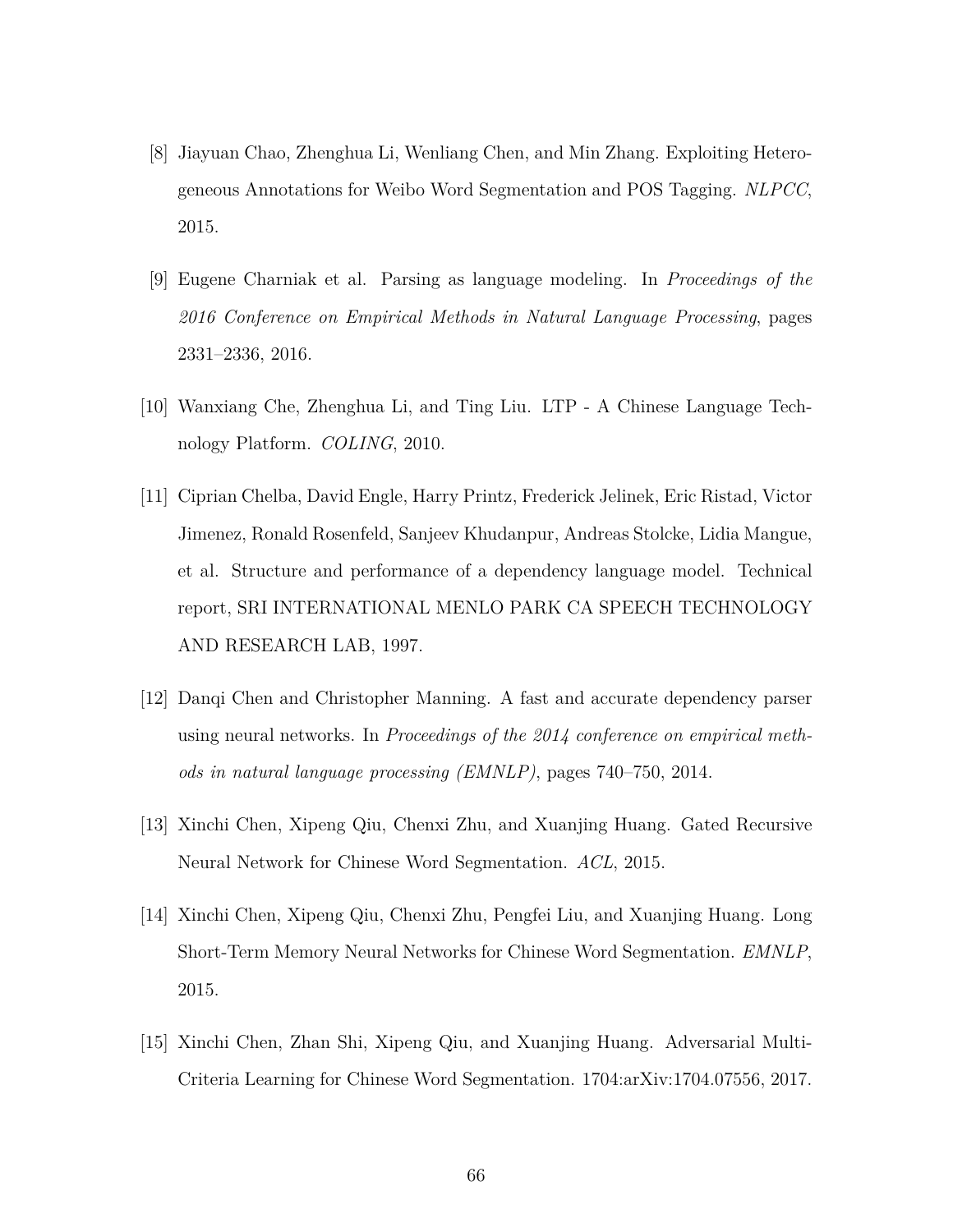- [16] Hao Cheng, Hao Fang, Xiaodong He, Jianfeng Gao, and Li Deng. Bidirectional attention with agreement for dependency parsing. *arXiv preprint arXiv:1608.02076*, 2016.
- [17] Michael Collins. Discriminative training methods for hidden markov models: Theory and experiments with perceptron algorithms. In *Proceedings of the ACL-02 conference on Empirical methods in natural language processing-Volume 10*, pages 1–8. Association for Computational Linguistics, 2002.
- [18] Ronan Collobert, Jason Weston, Léon Bottou, Michael Karlen, Koray Kavukcuoglu, and Pavel P Kuksa. Natural Language Processing (Almost) from Scratch. *Journal of Machine Learning Research*, 2011.
- [19] Hang Cui, Renxu Sun, Keya Li, Min-Yen Kan, and Tat-Seng Chua. Question answering passage retrieval using dependency relations. In *Proceedings of the 28th annual international ACM SIGIR conference on Research and development in information retrieval*, pages 400–407. ACM, 2005.
- [20] Yuan Ding and Martha Palmer. Synchronous dependency insertion grammars: A grammar formalism for syntax based statistical mt. In *Proceedings of the Workshop on Recent Advances in Dependency Grammar*, 2004.
- [21] Chuanhai Dong, Jiajun Zhang, Chengqing Zong, Masanori Hattori, and Hui Di. Character-Based LSTM-CRF with Radical-Level Features for Chinese Named Entity Recognition. *NLPCC/ICCPOL*, 2016.
- [22] Timothy Dozat and Christopher D Manning. Deep Biaffine Attention for Neural Dependency Parsing. *CoRR*, cs.CL:arXiv:1611.01734, 2016.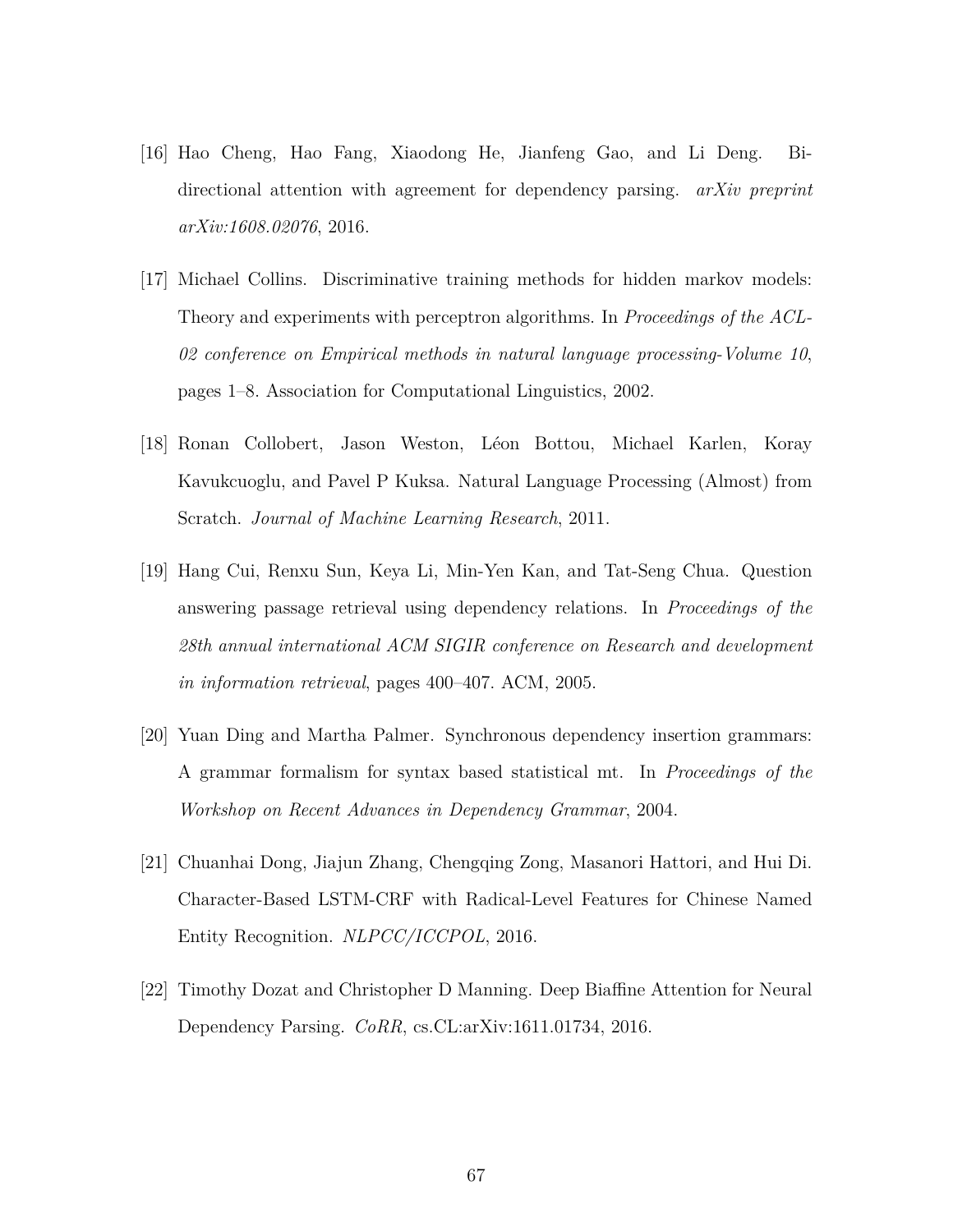- [23] Timothy Dozat and Christopher D Manning. Deep biaffine attention for neural dependency parsing. *arXiv preprint arXiv:1611.01734*, 2016.
- [24] Timothy Dozat, Peng Qi, and Christopher D Manning. Stanford's graph-based neural dependency parser at the conll 2017 shared task. *Proceedings of the CoNLL 2017 Shared Task: Multilingual Parsing from Raw Text to Universal Dependencies*, pages 20–30, 2017.
- [25] Chris Dyer, Miguel Ballesteros, Wang Ling, Austin Matthews, and Noah A Smith. Transition-based dependency parsing with stack long short-term memory. *arXiv preprint arXiv:1505.08075*, 2015.
- [26] Jason M Eisner. Three new probabilistic models for dependency parsing: An exploration. In *Proceedings of the 16th conference on Computational linguistics-Volume 1*, pages 340–345. Association for Computational Linguistics, 1996.
- [27] Thomas Emerson. The second international chinese word segmentation bakeoff. In *Proceedings of the Fourth SIGHAN Workshop on Chinese Language Processing*, pages 123–133. Jeju Island, Korea, 2005.
- [28] Michel Galley and Christopher D Manning. Quadratic-time dependency parsing for machine translation. In *Proceedings of the Joint Conference of the 47th Annual Meeting of the ACL and the 4th International Joint Conference on Natural Language Processing of the AFNLP: Volume 2-Volume 2*, pages 773–781. Association for Computational Linguistics, 2009.
- [29] Pablo Gamallo, Marcos Garcia, and Santiago Fernández-Lanza. Dependencybased open information extraction. In *Proceedings of the Joint Workshop on Unsupervised and Semi-Supervised Learning in NLP*, pages 10–18. Association for Computational Linguistics, 2012.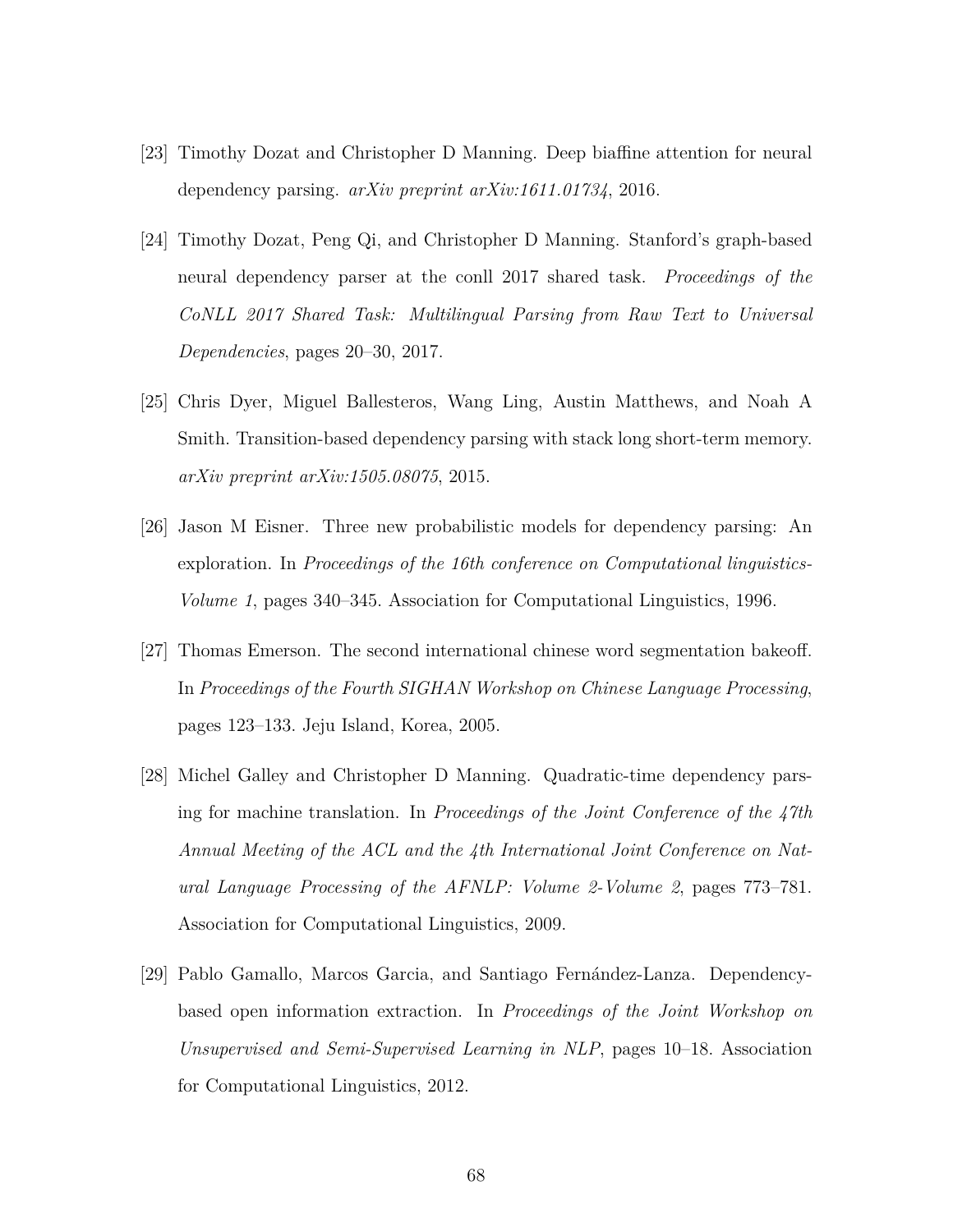- [30] Yoav Goldberg and Joakim Nivre. A dynamic oracle for arc-eager dependency parsing. In *COLING*, pages 959–976, 2012.
- [31] Alex Graves and Jürgen Schmidhuber. Framewise phoneme classification with bidirectional LSTM and other neural network architectures. *Neural Networks*, 18(5-6):602–610, July 2005.
- [32] Kazuma Hashimoto, Caiming Xiong, Yoshimasa Tsuruoka, and Richard Socher. A joint many-task model: Growing a neural network for multiple nlp tasks. *arXiv preprint arXiv:1611.01587*, 2016.
- [33] Aboul Ella Hassanien, Khaled Shaalan, Tarek Gaber, Ahmad Taher Azar, and Fahmy Tolba. *Proceedings of the International Conference on Advanced Intelligent Systems and Informatics 2016*, volume 533. Springer, 2016.
- [34] Han He. HanLP: Han Language Processing, 2014. URL https://github.com/ hankcs/HanLP.
- [35] Han He, Lei Wu, Xiaokun Yang, Hua Yan, Zhimin Gao, Yi Feng, and George Townsend. Analytical study of dependency parsing. *3rd International Conference on Intelligent Computing, Communication & Devices (ICCD-2017)*, 2017.
- [36] Han He, Lei Wu, Xiaokun Yang, Hua Yan, Zhimin Gao, Yi Feng, and George Townsend. Dual long short-term memory networks for sub-character representation learning. *arXiv preprint arXiv:1712.08841*, 2017.
- [37] Han He, Lei Wu, Hua Yan, Zhimin Gao, Yi Feng, and George Townsend. Effective neural solution for multi-criteria word segmentation. *2nd International Conference on Smart Computing & Informatics (SCI-2018)*, 2018.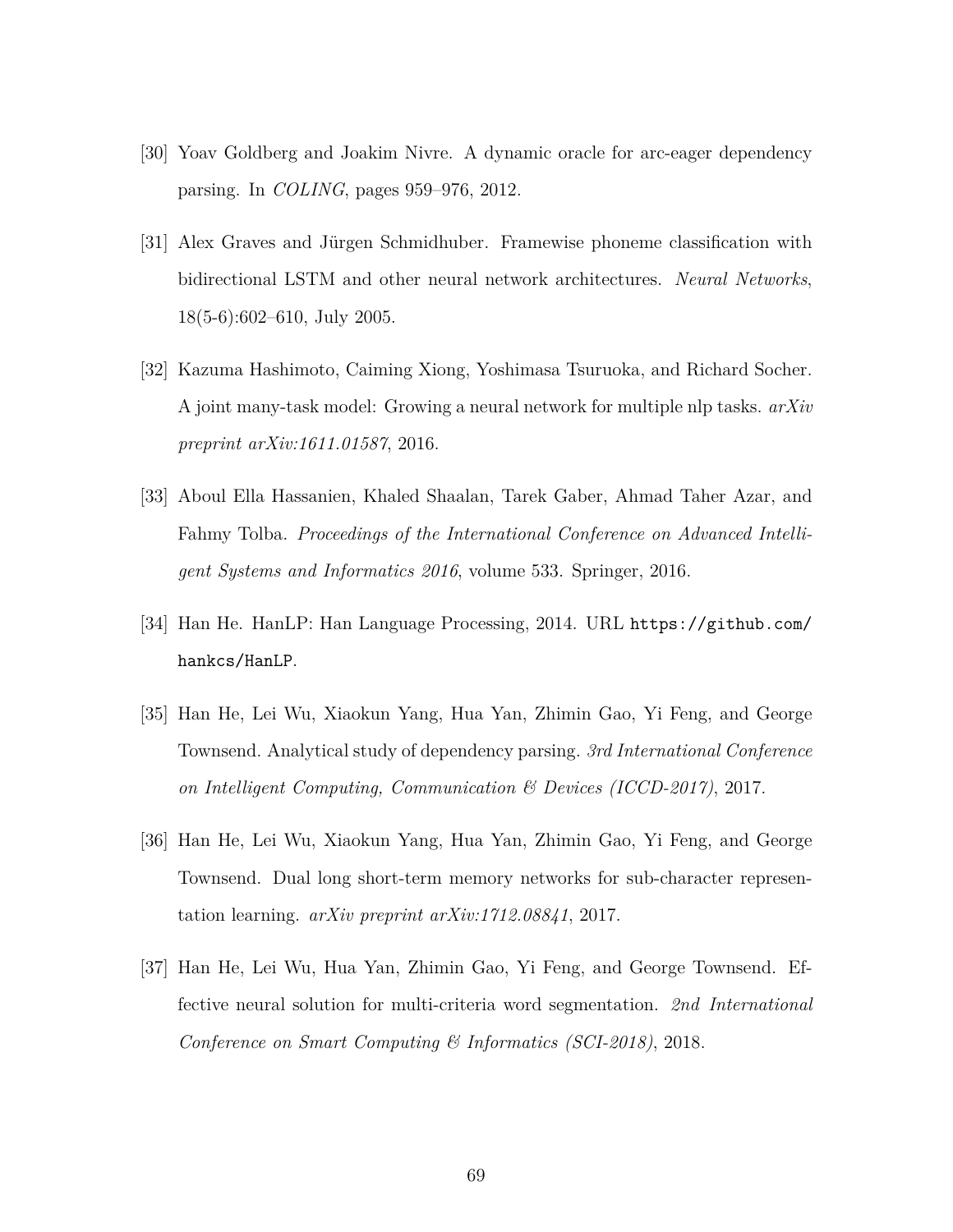- [38] Sepp Hochreiter and Jürgen Schmidhuber. Long short-term memory. *Neural computation*, 9(8):1735–1780, 1997.
- [39] C. Huang and H. Zhao. Chinese word segmentation: A decade review. *Journal of Chinese Information Processing*, 21(3):8–19, 2007.
- [40] Zhiheng Huang, Wei Xu, and Kai Yu. Bidirectional lstm-crf models for sequence tagging. *arXiv preprint arXiv:1508.01991*, 2015.
- [41] Wenbin Jiang, Liang Huang, and Qun Liu. Automatic adaptation of annotation standards: Chinese word segmentation and POS tagging. In *the Joint Conference of the 47th Annual Meeting of the ACL and the 4th International Joint Conference*, pages 522–530, Morristown, NJ, USA, 2009. Association for Computational Linguistics.
- [42] Wenbin Jiang, Liang Huang, and Qun Liu. Automatic adaptation of annotation standards: Chinese word segmentation and pos tagging: a case study. In *Proceedings of the Joint Conference of the 47th Annual Meeting of the ACL and the 4th International Joint Conference on Natural Language Processing of the AFNLP: Volume 1-Volume 1*, pages 522–530. Association for Computational Linguistics, 2009.
- [43] Kiat Low Jin, Hwee Tou Ng, and Wenyuan Guo. A maximum entropy approach to chinese word segmentation. *Proceedings of the Fourth Sighan Workshop on Chinese Language Processing*, 2005.
- [44] Melvin Johnson, Mike Schuster, Quoc V Le, Maxim Krikun, Yonghui Wu, Zhifeng Chen, Nikhil Thorat, Fernanda B Viégas, Martin Wattenberg, Greg Corrado, Macduff Hughes, and Jeffrey Dean. Google's Multilingual Neural Machine Translation System - Enabling Zero-Shot Translation. cs.CL, 2016.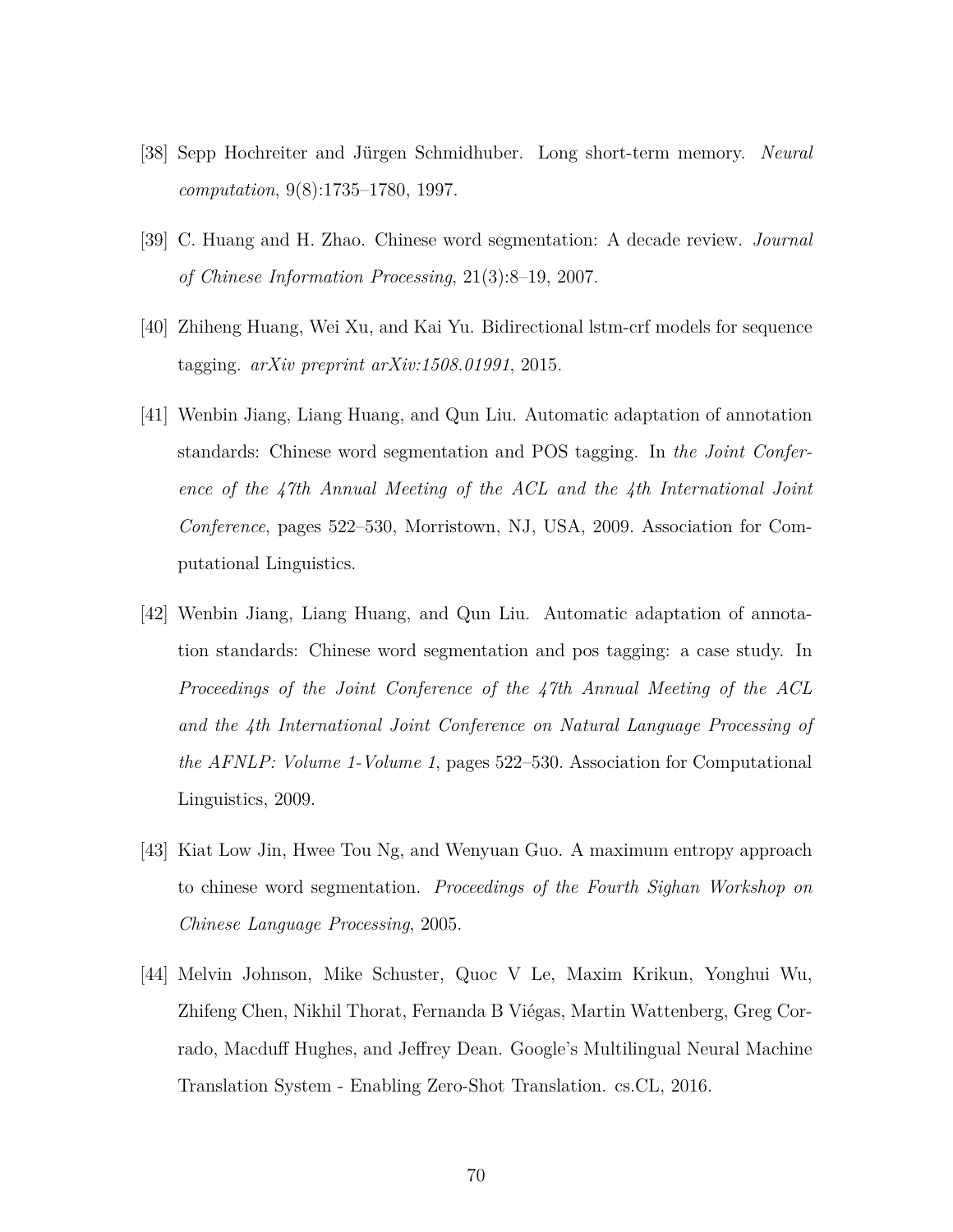- [45] Yoon Kim, Yacine Jernite, David Sontag, and Alexander M Rush. Characteraware neural language models. In *AAAI*, pages 2741–2749, 2016.
- [46] Eliyahu Kiperwasser and Yoav Goldberg. Simple and Accurate Dependency Parsing Using Bidirectional LSTM Feature Representations. *arXiv.org*, page arXiv:1603.04351, March 2016.
- [47] Sandra Kübler, Ryan McDonald, and Joakim Nivre. Dependency parsing. *Synthesis Lectures on Human Language Technologies*, 1(1):1–127, 2009.
- [48] Marco Kuhlmann, Carlos Gómez-Rodríguez, and Giorgio Satta. Dynamic programming algorithms for transition-based dependency parsers. In *Proceedings of the 49th Annual Meeting of the Association for Computational Linguistics: Human Language Technologies-Volume 1*, pages 673–682. Association for Computational Linguistics, 2011.
- [49] Adhiguna Kuncoro, Miguel Ballesteros, Lingpeng Kong, Chris Dyer, Graham Neubig, and Noah A Smith. What do recurrent neural network grammars learn about syntax? *arXiv preprint arXiv:1611.05774*, 2016.
- [50] John D. Lafferty, Andrew Mccallum, and Fernando C. N. Pereira. Conditional random fields: Probabilistic models for segmenting and labeling sequence data. In *Eighteenth International Conference on Machine Learning*, pages 282–289, 2001.
- [51] Guillaume Lample, Miguel Ballesteros, Sandeep Subramanian, Kazuya Kawakami, and Chris Dyer. Neural Architectures for Named Entity Recognition. *CoRR*, 2016.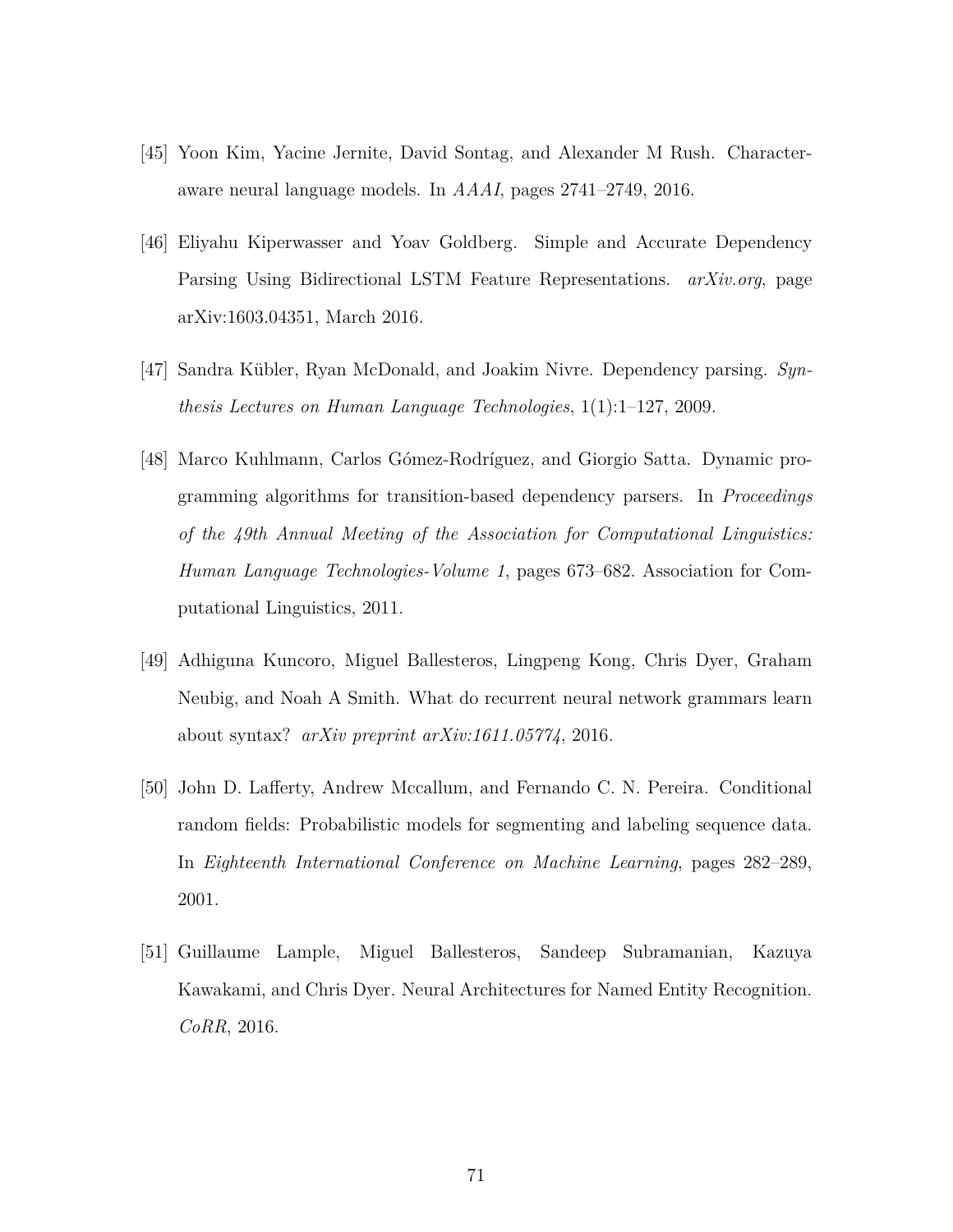- [52] Phong Le and Willem Zuidema. The inside-outside recursive neural network model for dependency parsing. In *Emnlp*, pages 729–739, 2014.
- [53] Yanran Li, Wenjie Li, Fei Sun, and Sujian Li. Component-Enhanced Chinese Character Embeddings. *EMNLP*, 2015.
- [54] Zhenghua Li, Jiayuan Chao, Min Zhang, and Wenliang Chen. Coupled Sequence Labeling on Heterogeneous Annotations: POS Tagging as a Case Study. In *Proceedings of the 53rd Annual Meeting of the Association for Computational Linguistics and the 7th International Joint Conference on Natural Language Processing (Volume 1: Long Papers)*, pages 1783–1792, Stroudsburg, PA, USA, 2015. Association for Computational Linguistics.
- [55] Christopher D Manning, Mihai Surdeanu, John Bauer, Jenny Rose Finkel, Steven Bethard, and David McClosky. The Stanford CoreNLP Natural Language Processing Toolkit. *ACL*, 2014.
- [56] Mitchell P Marcus, Mary Ann Marcinkiewicz, and Beatrice Santorini. Building a large annotated corpus of english: The penn treebank. *Computational linguistics*, 19(2):313–330, 1993.
- [57] Tomas Mikolov, Martin Karafiát, Lukas Burget, Jan Cernockỳ, and Sanjeev Khudanpur. Recurrent neural network based language model. In *Interspeech*, volume 2, page 3, 2010.
- [58] Tomas Mikolov, Kai Chen, Greg Corrado, and Jeffrey Dean. Efficient Estimation of Word Representations in Vector Space. *arXiv.org*, January 2013.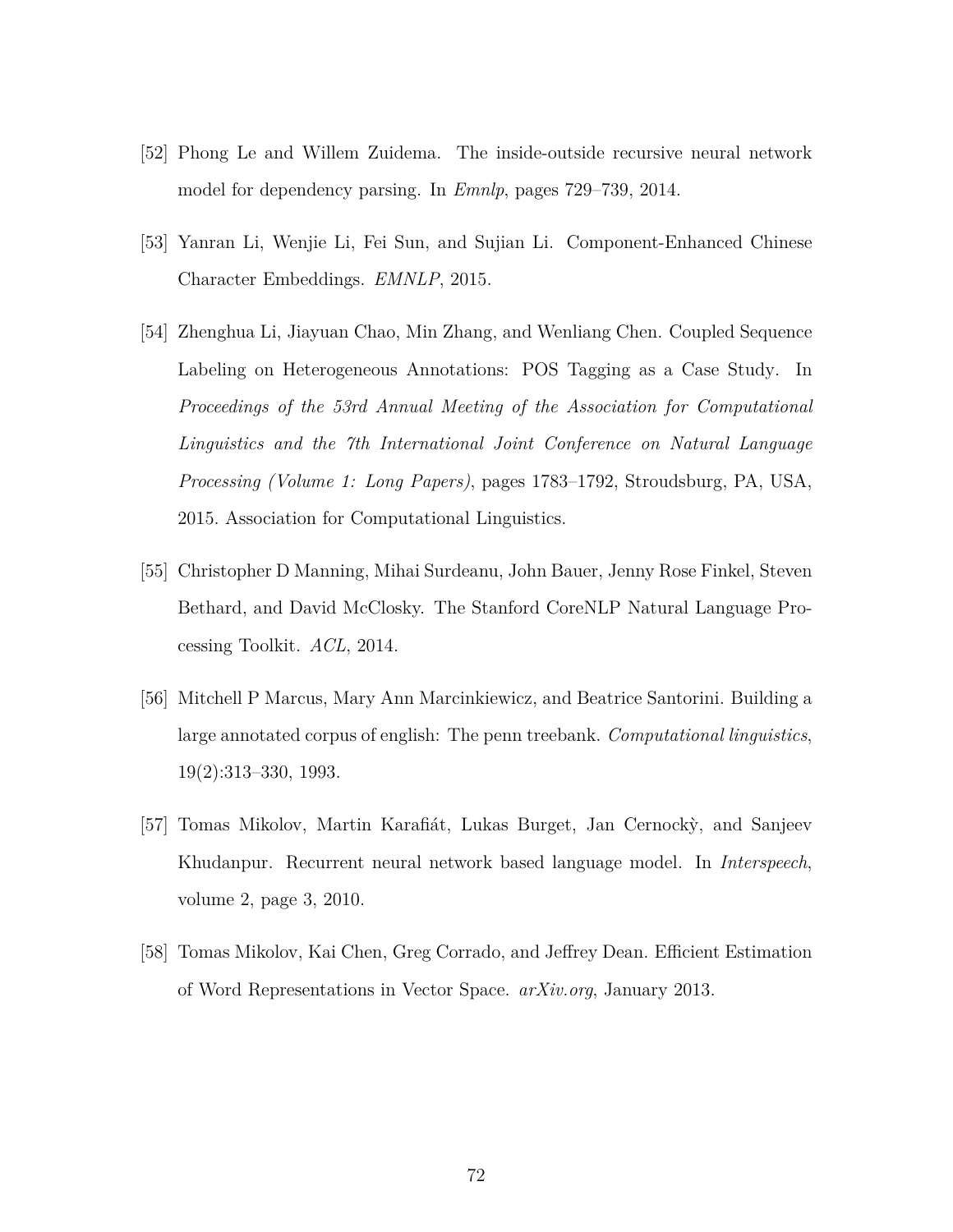- [59] Tomas Mikolov, Ilya Sutskever, Kai Chen 0010, Gregory S Corrado, and Jeffrey Dean. Distributed Representations of Words and Phrases and their Compositionality. *NIPS*, 2013.
- [60] Tomas Mikolov, Ilya Sutskever, Kai Chen, Greg S Corrado, and Jeff Dean. Distributed representations of words and phrases and their compositionality. In *Advances in neural information processing systems*, pages 3111–3119, 2013.
- [61] PRC MOE. The fourth international chinese language processing bakeoff: Chinese word segmentation, named entity recognition and chinese pos tagging. In *Proceedings of the sixth SIGHAN workshop on Chinese language processing*, 2008.
- [62] Graham Neubig, Chris Dyer, Yoav Goldberg, Austin Matthews, Waleed Ammar, Antonios Anastasopoulos, Miguel Ballesteros, David Chiang, Daniel Clothiaux, Trevor Cohn, et al. Dynet: The dynamic neural network toolkit. *arXiv preprint arXiv:1701.03980*, 2017.
- [63] Joakim Nivre. An efficient algorithm for projective dependency parsing. In *Proceedings of the 8th International Workshop on Parsing Technologies (IWPT*. Citeseer, 2003.
- [64] Joakim Nivre. Incrementality in deterministic dependency parsing. In *Proceedings of the Workshop on Incremental Parsing: Bringing Engineering and Cognition Together*, pages 50–57. Association for Computational Linguistics, 2004.
- [65] Wenzhe Pei, Tao Ge, and Baobao Chang. Max-Margin Tensor Neural Network for Chinese Word Segmentation. *ACL*, 2014.
- [66] Wenzhe Pei, Tao Ge, and Baobao Chang. An effective neural network model for graph-based dependency parsing. In *ACL (1)*, pages 313–322, 2015.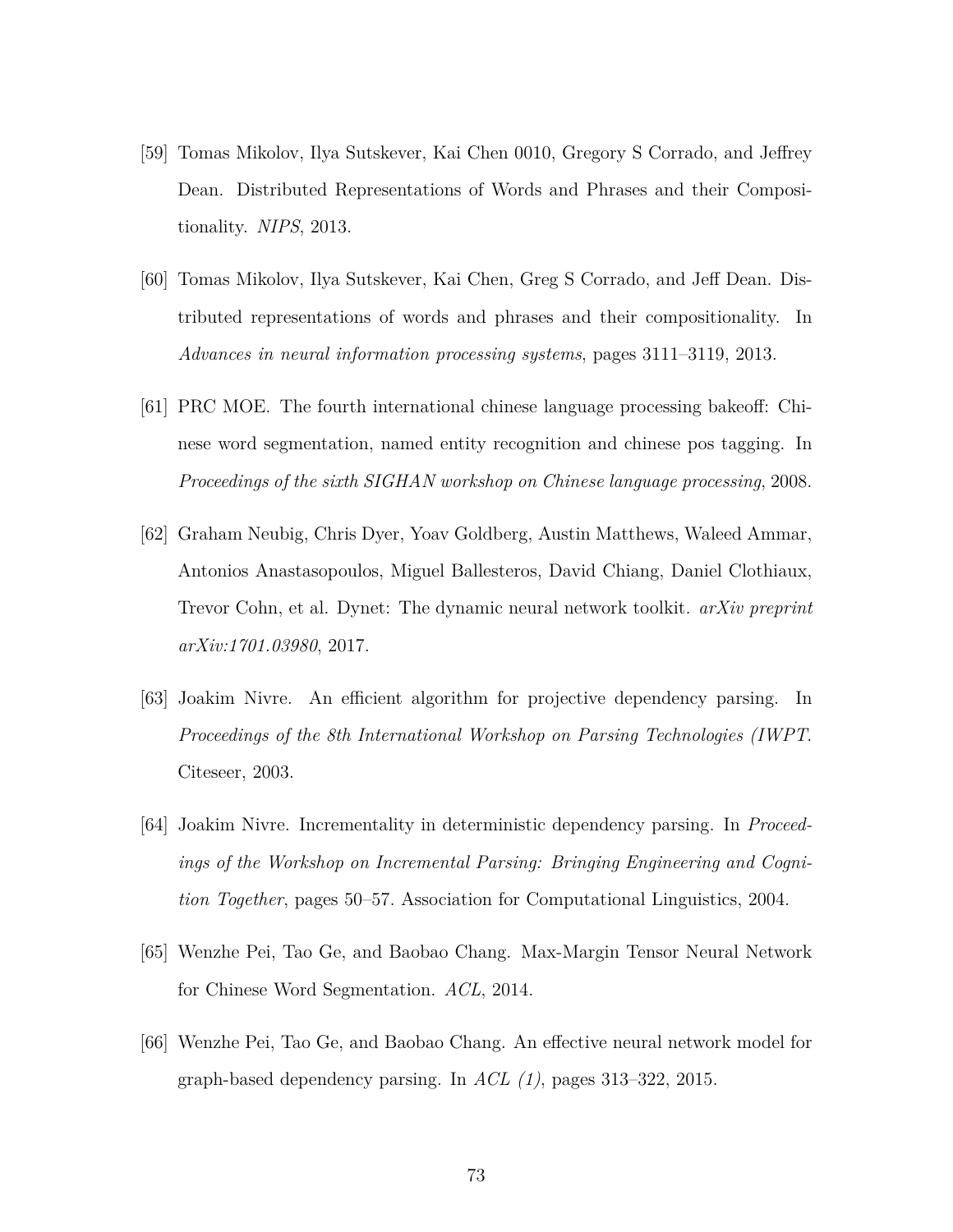- [67] Fuchun Peng, Fangfang Feng, and Andrew Mccallum. Chinese segmentation and new word detection using conditional random fields. pages 562–568, 2004.
- [68] Jeffrey Pennington, Richard Socher, and Christopher Manning. Glove: Global vectors for word representation. In *Proceedings of the 2014 conference on empirical methods in natural language processing (EMNLP)*, pages 1532–1543, 2014.
- [69] Yuval Pinter, Robert Guthrie, and Jacob Eisenstein. Mimicking word embeddings using subword rnns. *arXiv preprint arXiv:1707.06961*, 2017.
- [70] Yanjun Qi, Sujatha G Das, Ronan Collobert, and Jason Weston. Deep Learning for Character-Based Information Extraction. *ECIR*, 2014.
- [71] Xipeng Qiu, Jiayi Zhao, and Xuanjing Huang. Joint Chinese Word Segmentation and POS Tagging on Heterogeneous Annotated Corpora with Multiple Task Learning. *EMNLP*, 2013.
- [72] Xinlei Shi, Junjie Zhai, Xudong Yang, Zehua Xie, and Chao Liu. Radical Embedding - Delving Deeper to Chinese Radicals. *ACL*, 2015.
- [73] Pontus Stenetorp, Sampo Pyysalo, Goran Topić, Tomoko Ohta, Sophia Ananiadou, and Jun'ichi Tsujii. Brat: a web-based tool for nlp-assisted text annotation. In *Proceedings of the Demonstrations at the 13th Conference of the European Chapter of the Association for Computational Linguistics*, pages 102– 107. Association for Computational Linguistics, 2012.
- [74] Weiwei Sun and Xiaojun Wan. Reducing Approximation and Estimation Errors for Chinese Lexical Processing with Heterogeneous Annotations. *ACL*, 2012.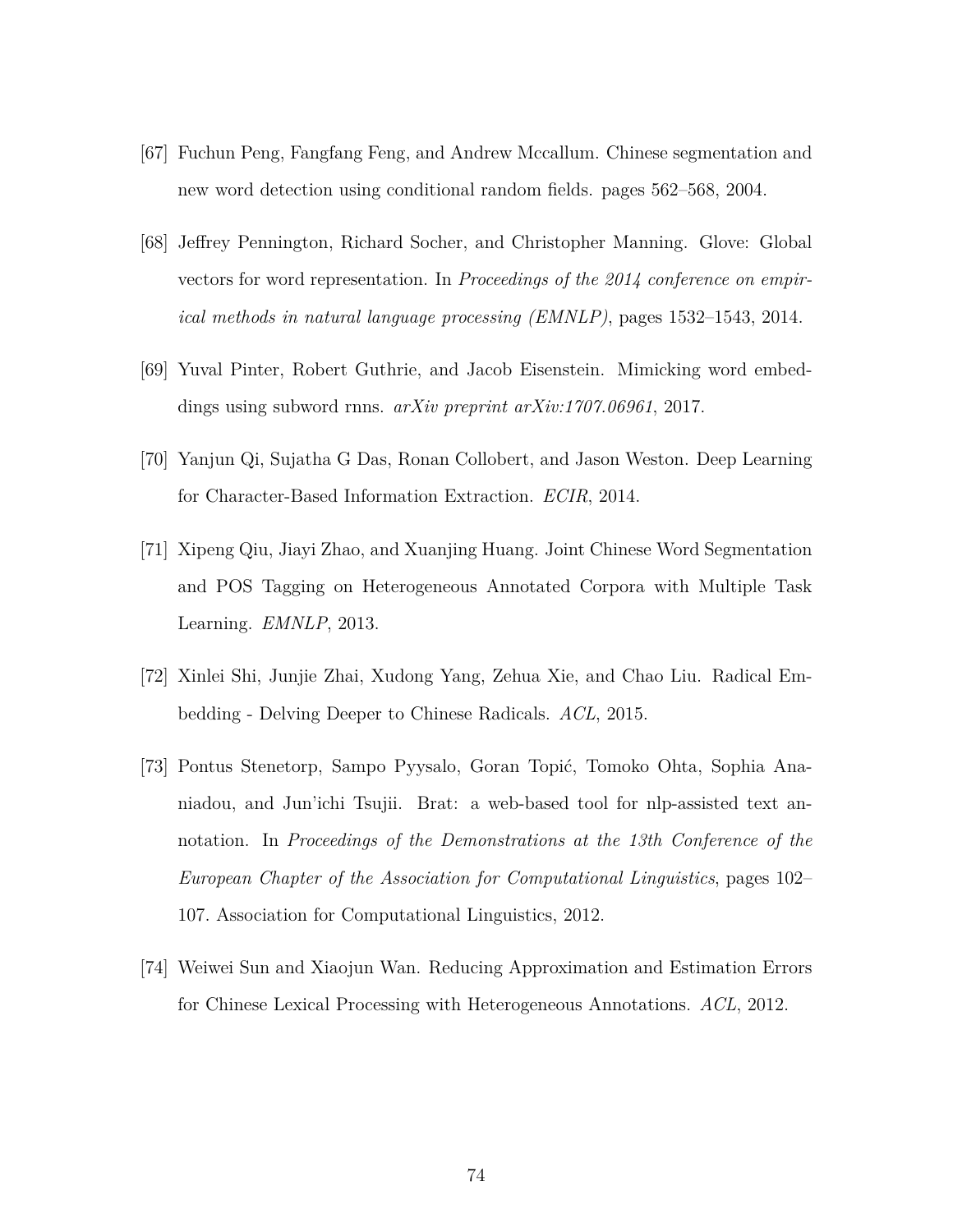- [75] Xu Sun, Yaozhong Zhang, Takuya Matsuzaki, Yoshimasa Tsuruoka, and Junichi Tsujii. A discriminative latent variable chinese segmenter with hybrid word/character information. pages 56–64, 2009.
- [76] Xu Sun, Houfeng Wang, and Wenjie Li. Fast online training with frequencyadaptive learning rates for chinese word segmentation and new word detection. pages 253–262, 2012.
- [77] Yaming Sun, Lei Lin, Nan Yang, Zhenzhou Ji, and Xiaolong Wang. Radical-Enhanced Chinese Character Embedding. *ICONIP*, 8835(Chapter 34):279–286, 2014.
- [78] Ben Taskar, Vassil Chatalbashev, Daphne Koller, and Carlos Guestrin. Learning structured prediction models: A large margin approach. In *Proceedings of the 22nd international conference on Machine learning*, pages 896–903. ACM, 2005.
- [79] Huihsin Tseng, Pichuan Chang, Galen Andrew, Daniel Jurafsky, and Christopher Manning. A conditional random field word segmenter for sighan bakeoff 2005. pages 168–171, 2005.
- [80] David Weiss, Chris Alberti, Michael Collins, and Slav Petrov. Structured training for neural network transition-based parsing. *arXiv preprint arXiv:1506.06158*, 2015.
- [81] Naiwen Xue, Fei Xia, Fu-Dong Chiou, and Marta Palmer. The penn chinese treebank: Phrase structure annotation of a large corpus. *Natural language engineering*, 11(2):207–238, 2005.
- [82] Nianwen Xue. Chinese Word Segmentation as Character Tagging. *IJCLCLP*, 2003.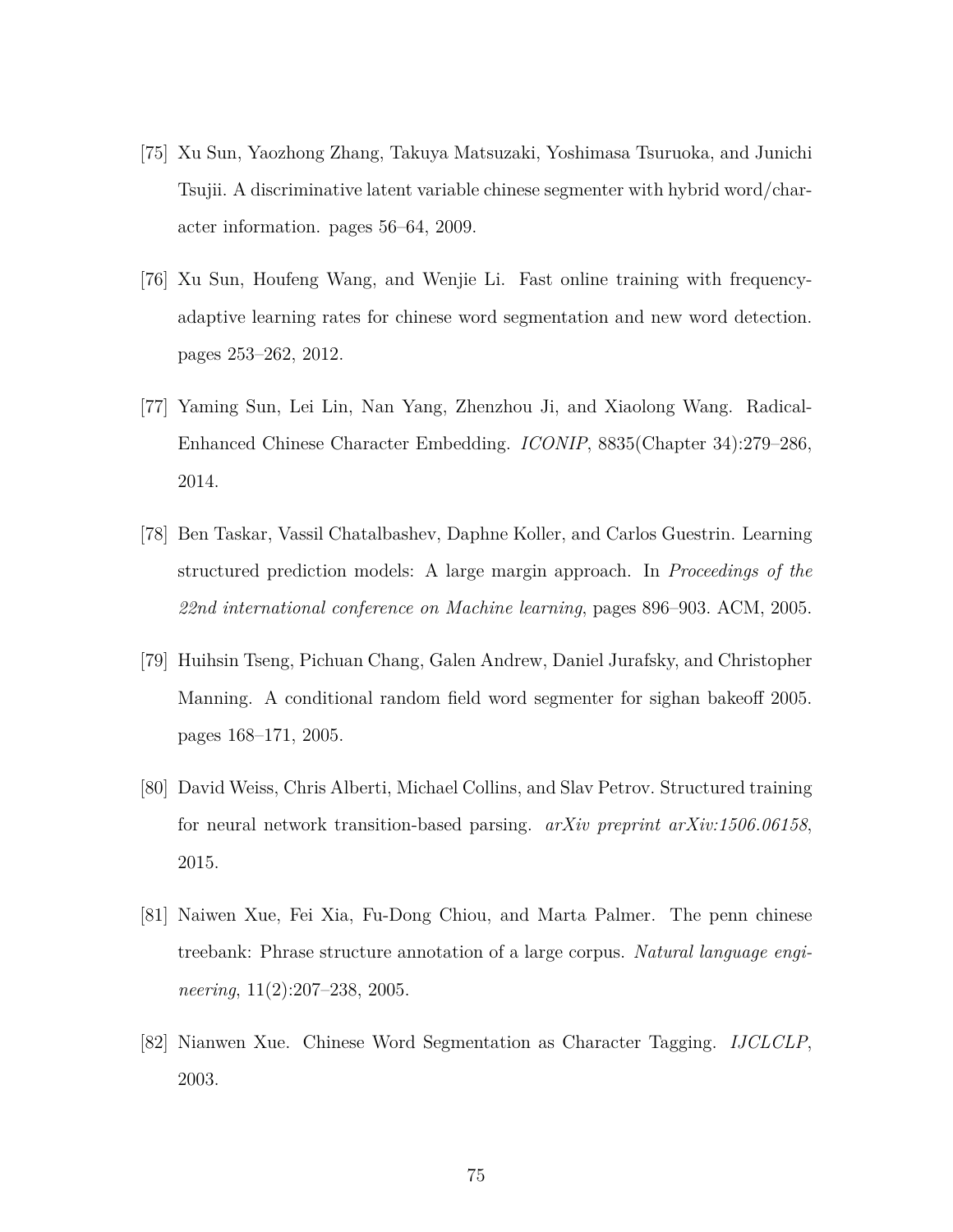- [83] Hiroyasu Yamada and Yuji Matsumoto. Statistical dependency analysis with support vector machines. In *Proceedings of IWPT*, volume 3, pages 195–206, 2003.
- [84] Longkai Zhang, Houfeng Wang, Xu Sun, and Mairgup Mansur. Exploring representations from unlabeled data with co-training for chinese word segmentation. In *Proceedings of the 2013 Conference on Empirical Methods in Natural Language Processing*, page 311–321, Seattle, Washington, USA, October 2013. Association for Computational Linguistics. URL http://www.aclweb.org/anthology/ D13-1031.
- [85] Yue Zhang and Stephen Clark. Chinese segmentation with a word-based perceptron algorithm. pages 840–847, Prague, Czech Republic, June 2007. Association for Computational Linguistics. URL http://www.aclweb.org/anthology/P/ P07/P07-1106.
- [86] Yue Zhang and Joakim Nivre. Transition-based dependency parsing with rich non-local features. In *Proceedings of the 49th Annual Meeting of the Association for Computational Linguistics: Human Language Technologies: short papers-Volume 2*, pages 188–193. Association for Computational Linguistics, 2011.
- [87] Hai Zhao and Chunyu Kit. Unsupervised segmentation helps supervised learning of character tagging for word segmentation and named entity recognition. In *The Sixth SIGHAN Workshop on Chinese Language Processing*, page 106–111, 2008.
- [88] Hai Zhao, Changning Huang, Mu Li, and Bao-Liang Lu. Effective Tag Set Selection in Chinese Word Segmentation via Conditional Random Field Modeling. *PACLIC*, 2006.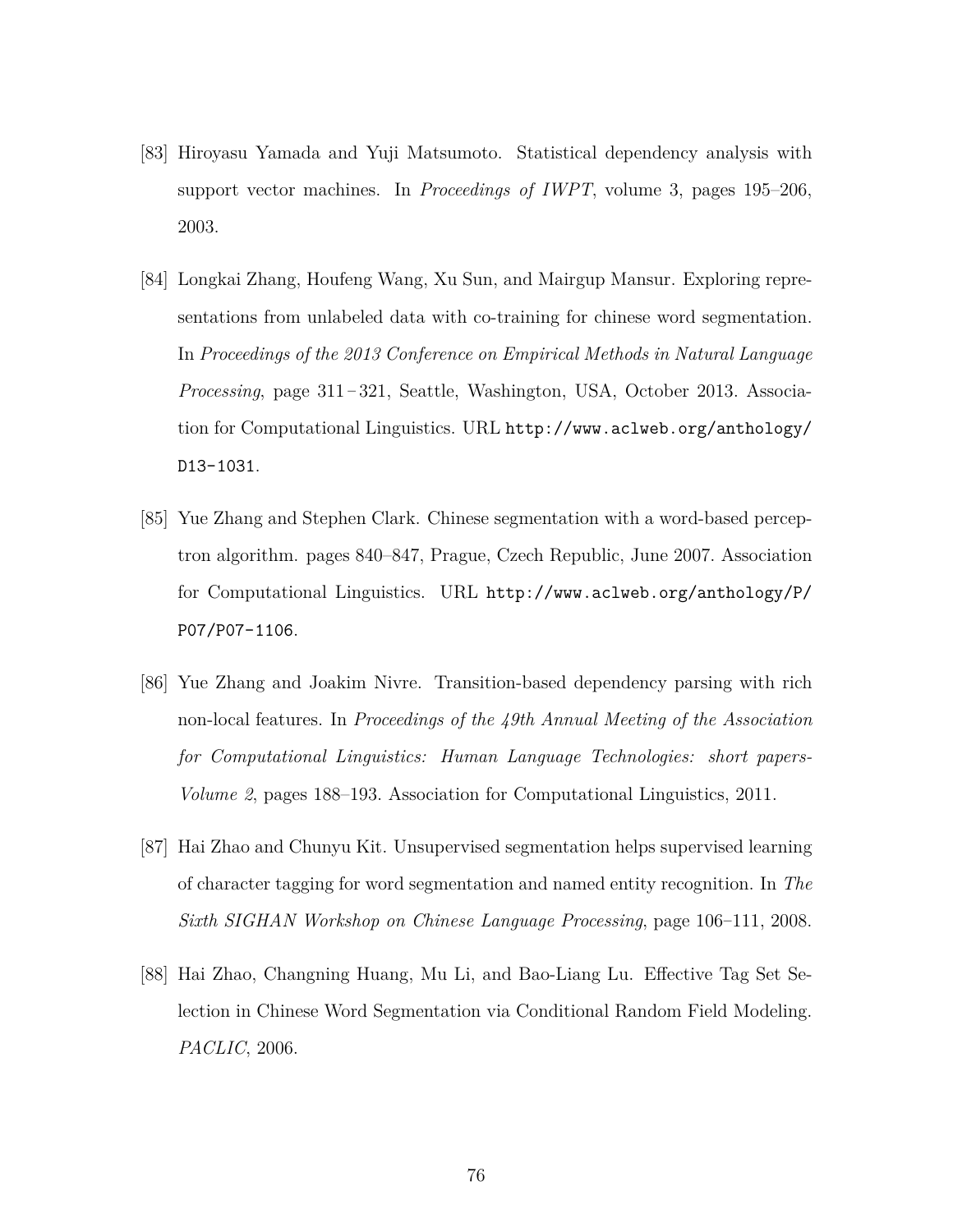- [89] Hai Zhao, Chang Ning Huang, Mu Li, and Bao Liang Lu. A unified characterbased tagging framework for chinese word segmentation. *Acm Transactions on Asian Language Information Processing*, 9(2):1–32, 2010.
- [90] Xiaoqing Zheng, Hanyang Chen, and Tianyu Xu. Deep Learning for Chinese Word Segmentation and POS Tagging. *EMNLP*, 2013.